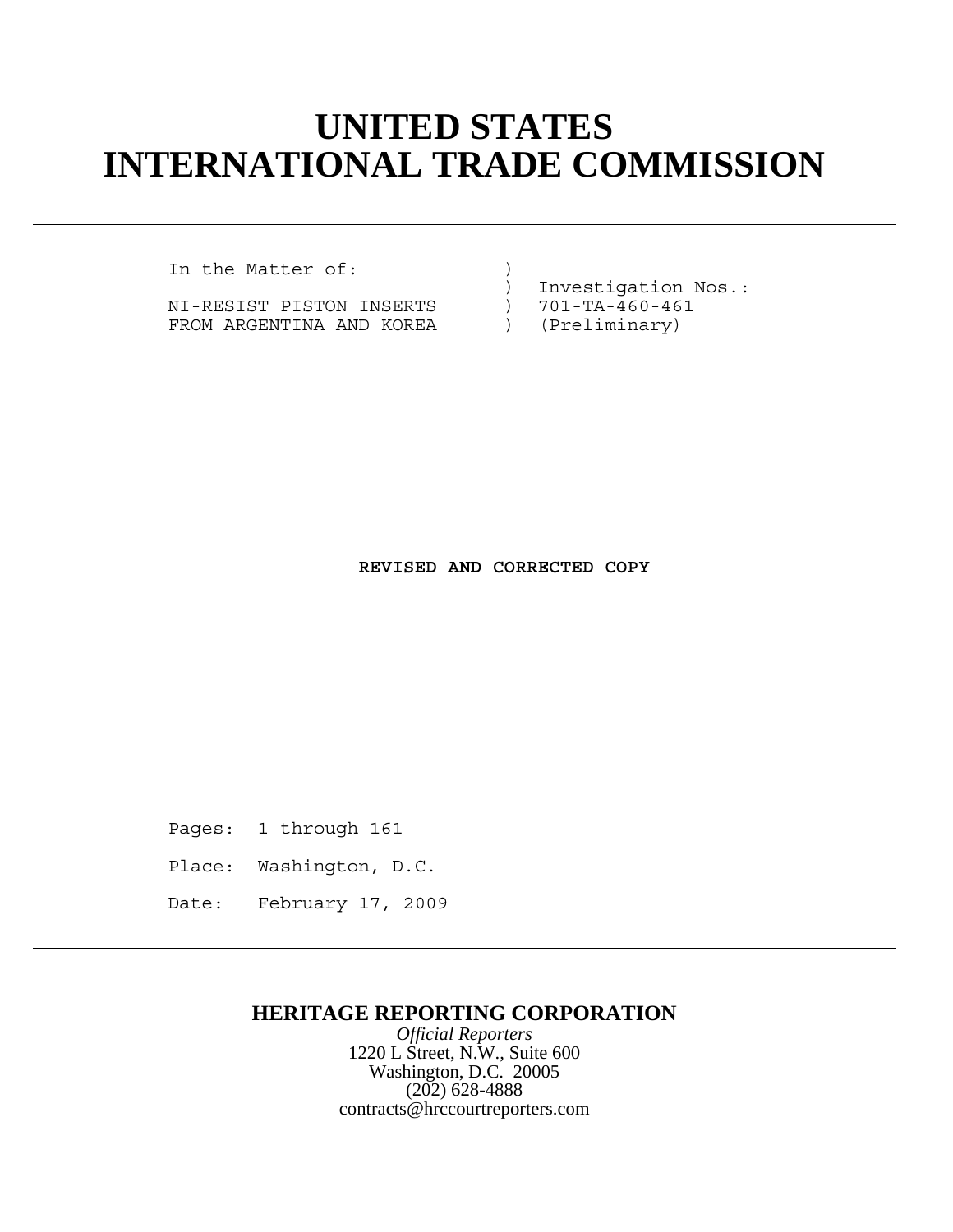THE UNITED STATES INTERNATIONAL TRADE COMMISSION

| Investigation Nos.: |
|---------------------|
| 701-TA-460-461      |
| (Preliminary)       |
|                     |

Tuesday, February 17, 2009

Courtroom B U.S. International Trade Commission 500 E Street, S.W. Washington, D.C.

The preliminary conference commenced, pursuant to Notice, at 9:34 a.m., at the United States International Trade Commission, JOHN ASCIENZO, Acting Director of Investigations, presiding.

APPEARANCES:

On behalf of the International Trade Commission:

JOHN ASCIENZO, DIRECTOR OF INVESTIGATIONS GEORGE DEYMAN, SUPERVISORY INVESTIGATOR JOSHUA KAPLAN, INVESTIGATOR MARC BERNSTEIN, ATTORNEY/ADVISOR IOANA MIC, ECONOMIST DAVID BOYLAND, AUDITOR DEBORAH McNAY, INDUSTRY ANALYST

In Support of the Imposition of Countervailing Duties:

On behalf of Quaker City Castings:

JOSEPH J. KORFF, President, Quaker City Castings

GEOFFREY D. KORFF, Esquire Liverpool, New York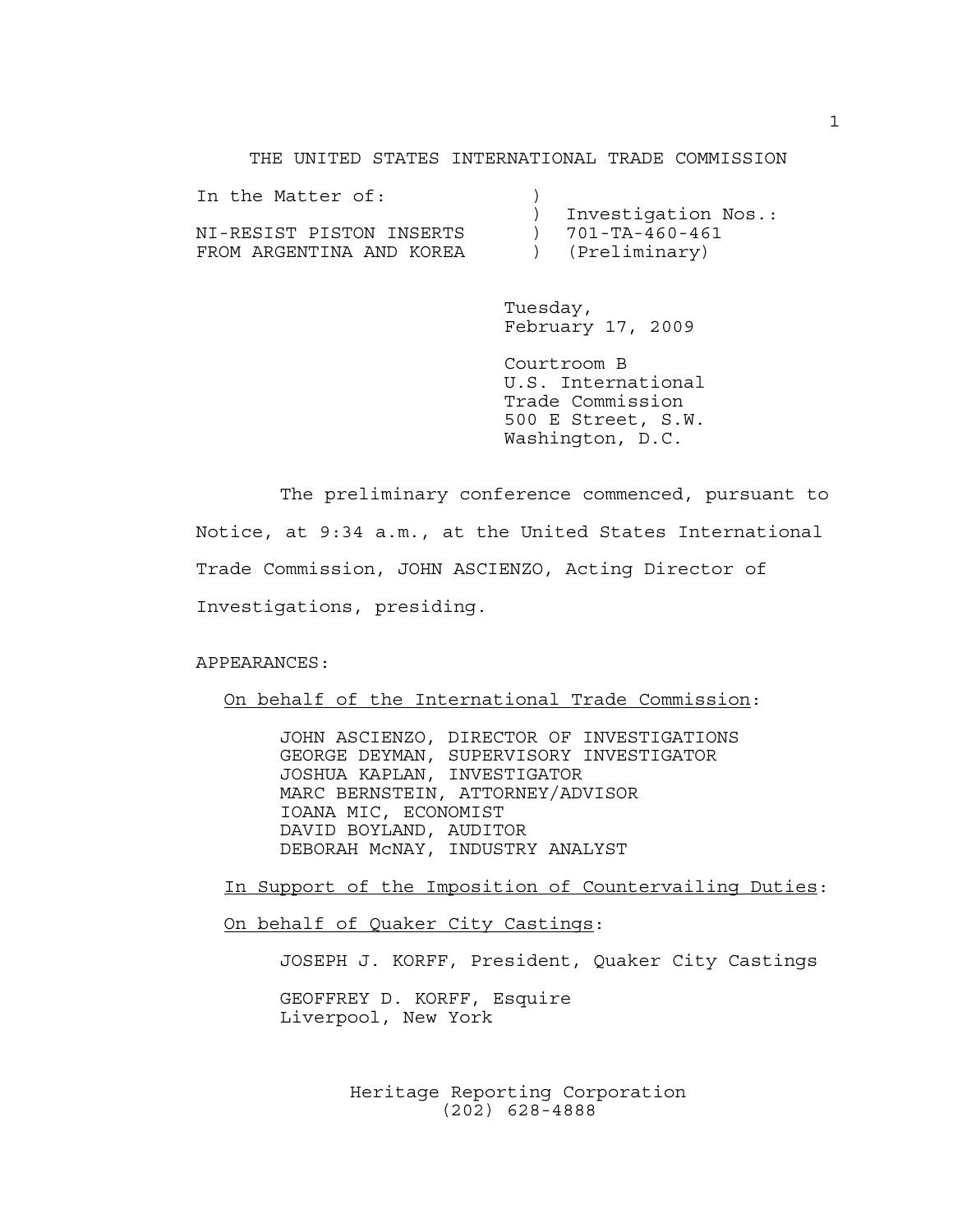APPEARANCES: (Cont'd.)

In Opposition to the Imposition of Countervailing Duties:

On behalf of Karl Schmidt Unisia, Inc.:

ROBERT G. TURCOTT, Vice President and General Counsel, Karl Schmidt Unisia, Inc.

JOEL K. SIMON, Esquire CHRISTOPHER M. KANE, Esquire Serko Simon Gluck & Kane LLP New York, New York

On behalf of Federal-Mogul Corporation:

JAMES A. CZERWINSKI, Purchasing Manager-Global Purchasing, Federal-Mogul Corporation

SYDNEY H. MINTZER, Esquire JEFFERY C. LOWE, Esquire DUANE W. LAYTON, Esquire Mayer Brown LLP Washington, D.C.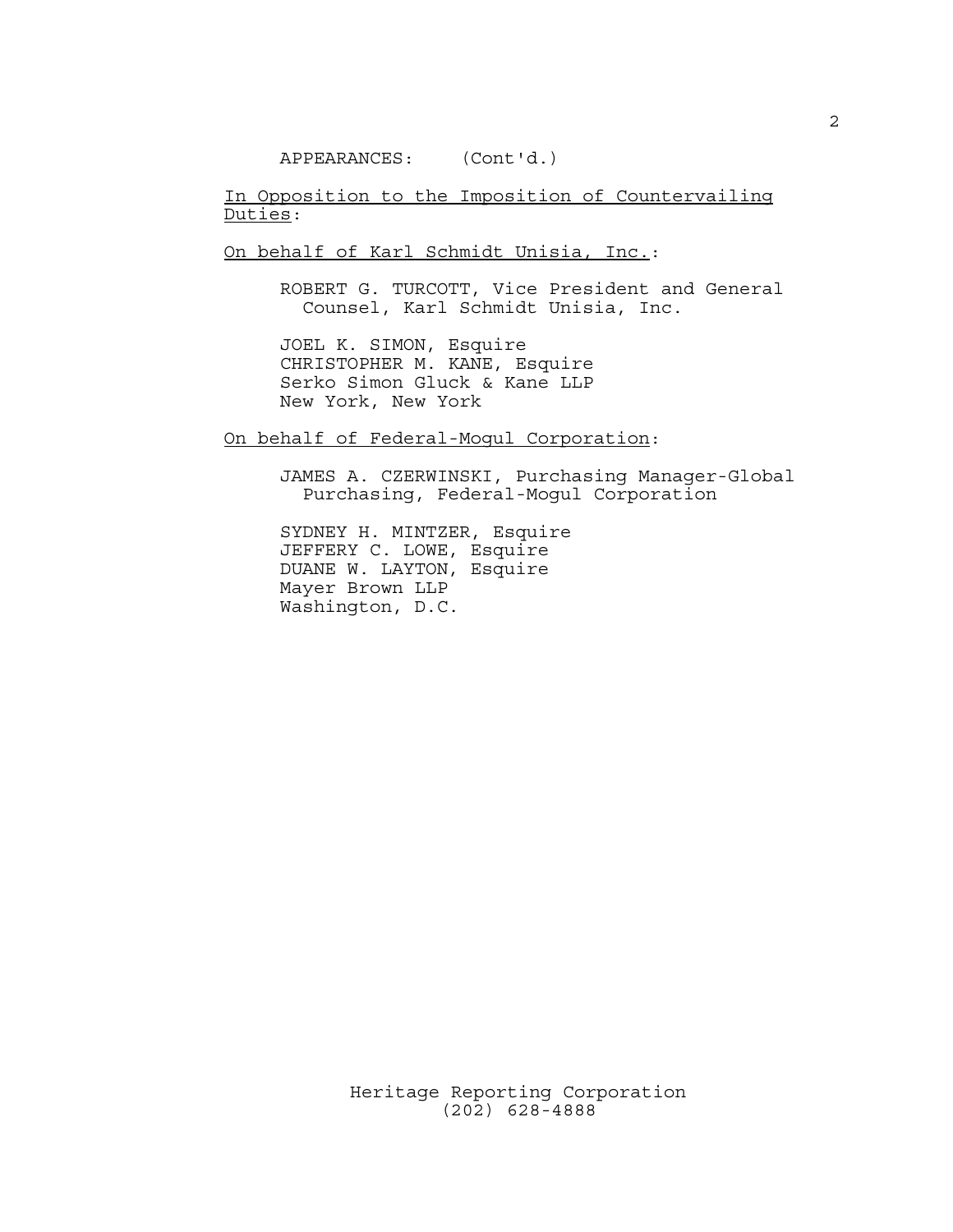## $\underline{\texttt{I}} \underline{\texttt{N}} \underline{\texttt{D}} \underline{\texttt{E}} \underline{\texttt{X}}$

3

| OPENING STATEMENT OF GEOFFREY D. KORFF, ESQUIRE                                                         | 5   |
|---------------------------------------------------------------------------------------------------------|-----|
| OPENING STATEMENT OF CHRISTOPHER M. KANE, ESQUIRE,<br>SERKO SIMON GLUCK & KANE LLP                      | 7   |
| OPENING STATEMENT OF JEFFERY C. LOWE, ESQUIRE,<br>MAYER BROWN LLP                                       | 8   |
| TESTIMONY OF JOSEPH J. KORFF, PRESIDENT, QUAKER<br>CITY CASTINGS                                        | 9   |
| TESTIMONY OF GEOFFREY D. KORFF, ESQUIRE                                                                 | 2.2 |
| TESTIMONY OF CHRISTOPHER M. KANE, ESQUIRE,<br>SERKO SIMON GLUCK & KANE LLP                              | 83  |
| TESTIMONY OF JEFFERY C. LOWE, ESQUIRE,<br>MAYER BROWN LLP                                               | 89  |
| TESTIMONY OF JAMES A. CZERWINSKI, PURCHASING<br>MANAGER-GLOBAL PURCHASING, FEDERAL-MOGUL<br>CORPORATION | 99  |
| TESTIMONY OF ROBERT G. TURCOTT, VICE PRESIDENT<br>AND GENERAL COUNSEL, KARL SCHMIDT UNISIA, INC.        | 100 |
| TESTIMONY OF SYDNEY H. MINTZER, ESQUIRE,<br>MAYER BROWN LLP                                             | 113 |
| CLOSING STATEMENT OF GEOFFREY D. KORFF, ESQUIRE                                                         | 153 |
| CLOSING STATEMENT OF CHRISTOPHER M. KANE, ESQUIRE, 154<br>SERKO SIMON GLUCK & KANE LLP                  |     |
| CLOSING STATEMENT OF JEFFERY C. LOWE, ESQUIRE, 255<br>MAYER BROWN LLP                                   |     |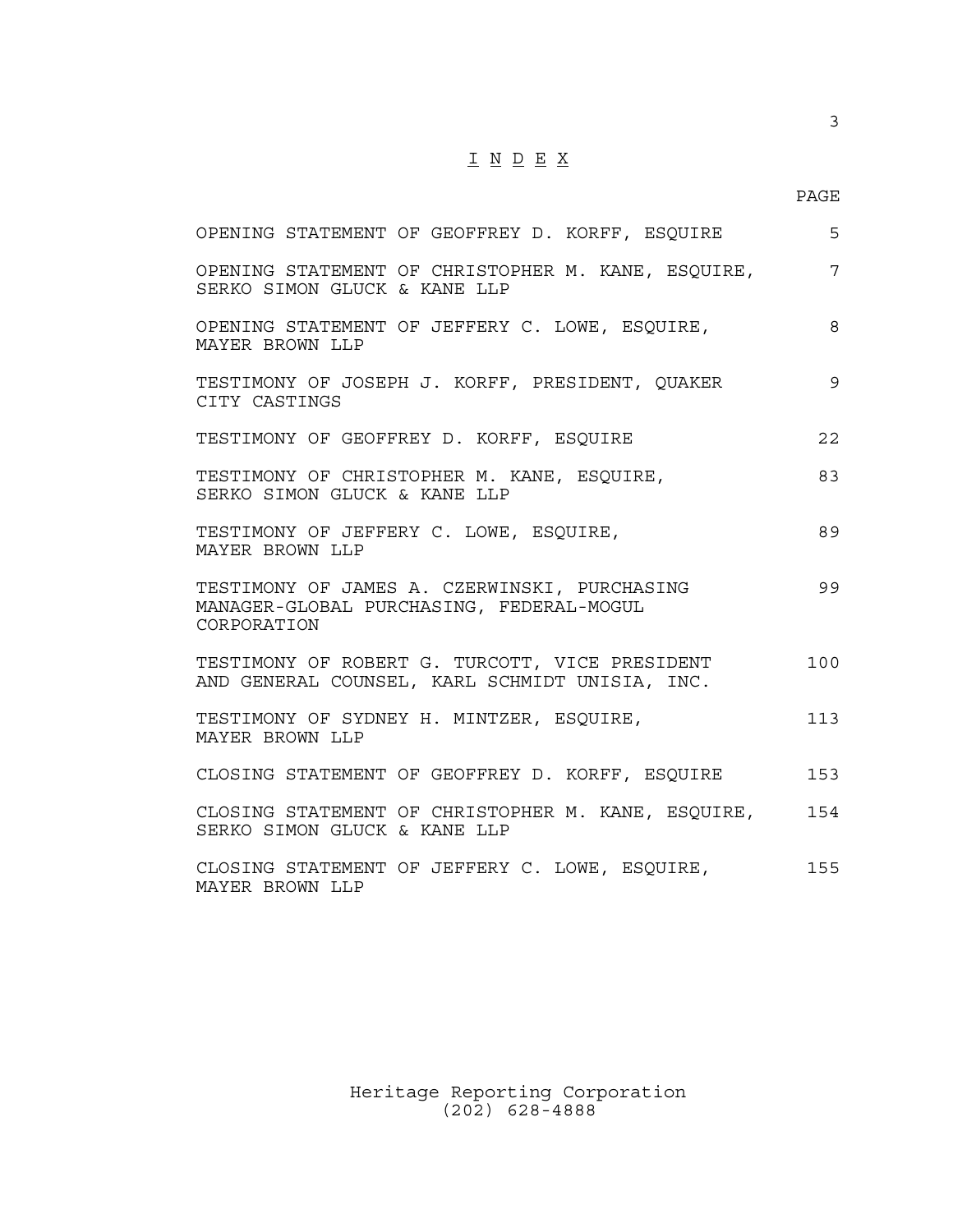P R O C E E D I N G S (9:34 a.m.) MR. ASCIENZO: Good morning and welcome to the United States International Trade Commission's conference in connection with the preliminary phase of countervailing duty investigation Nos. 701-TA-460 and 461 concerning imports of Nickel Resist Piston Inserts From Argentina and Korea. My name is John Ascienzo, and I am the Commission's Acting Director of Investigations, and I will preside at this conference. Among those present from the Commission staff on my far right are Deb McNay, the industry analyst; George Deyman, the supervisory investigator; Josh Kaplan, the investigator; Marc Bernstein, the attorney/advisor; Ioana Mic, the economist; and David Boyland, the auditor. I understand the parties are aware of the time allocations. I would remind speakers not to refer in your remarks to business proprietary information and to speak directly into the microphones. We also ask that you state your name and affiliation for the record at the beginning of the presentation. Are there any questions?

> Heritage Reporting Corporation (202) 628-4888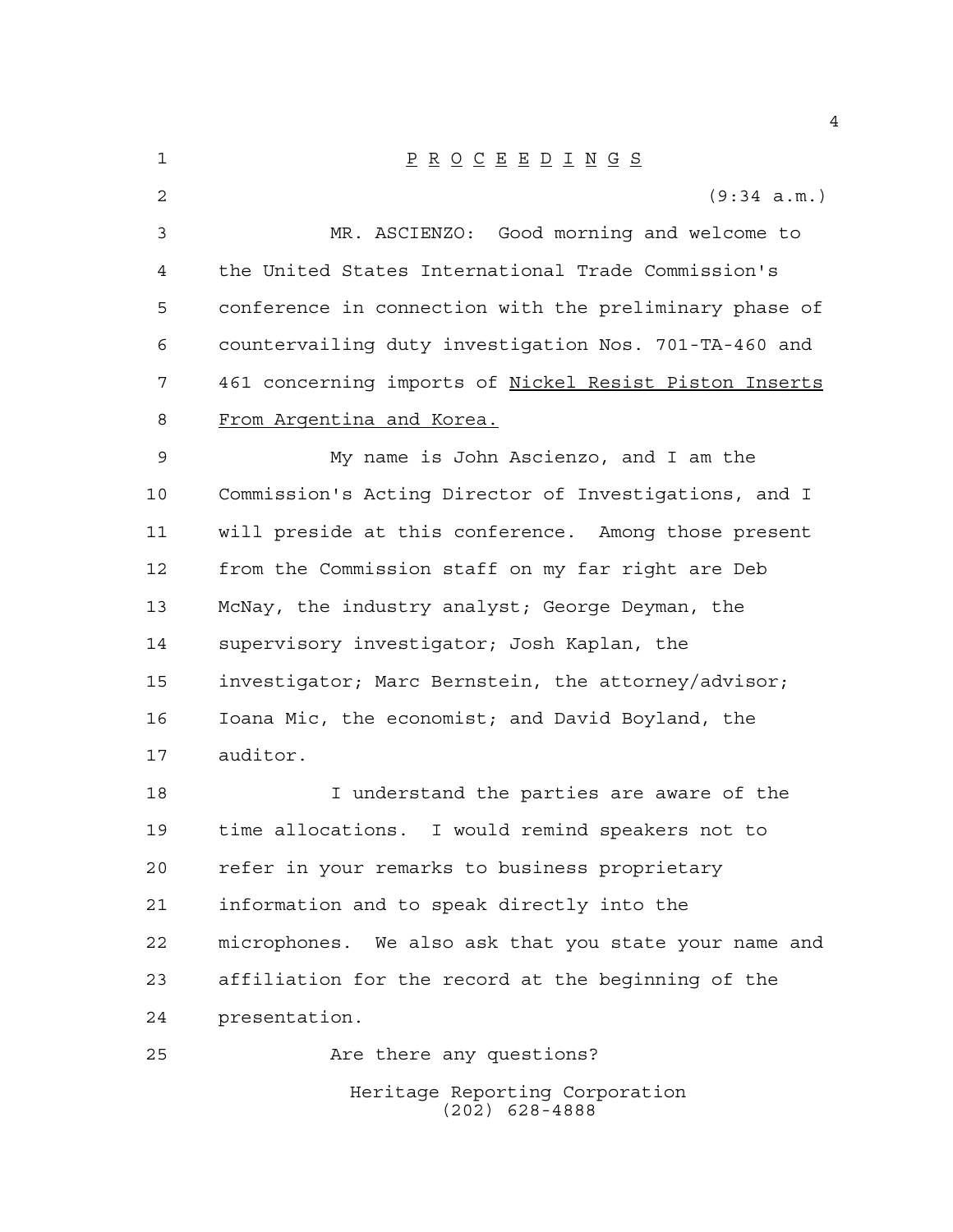(No response.)

 MR. ASCIENZO: If not, welcome, Mr. Korff. Proceed with your opening statement.

 MR. G. KORFF: Hello? Hello. My name is Geoffrey Korff, and I'm here on behalf of domestic producer Quaker City Castings.

 I'd like to start by thanking members of the Commission for hosting us today and also to the Respondents who have joined us today. It is my hope that we come away from the table today understanding what is really at stake for everyone involved.

12 12 I could sit here for the remainder of my opening statement and recite several times that the threat of injury with regard to this case is imminent and that the potential for material injury continues to loom now and for throughout the foreseeable future, but I'm going to try not to be so formulaic. Instead, I'm going to verbalize what I think most of us at this table are thinking about this case, and hopefully we'll walk away with no misconceptions.

 For Quaker City Castings, what is at stake is the continued production of a longstanding manufacturing business that was at one time large enough to support several companies throughout the United States, but now seems all but ready to entirely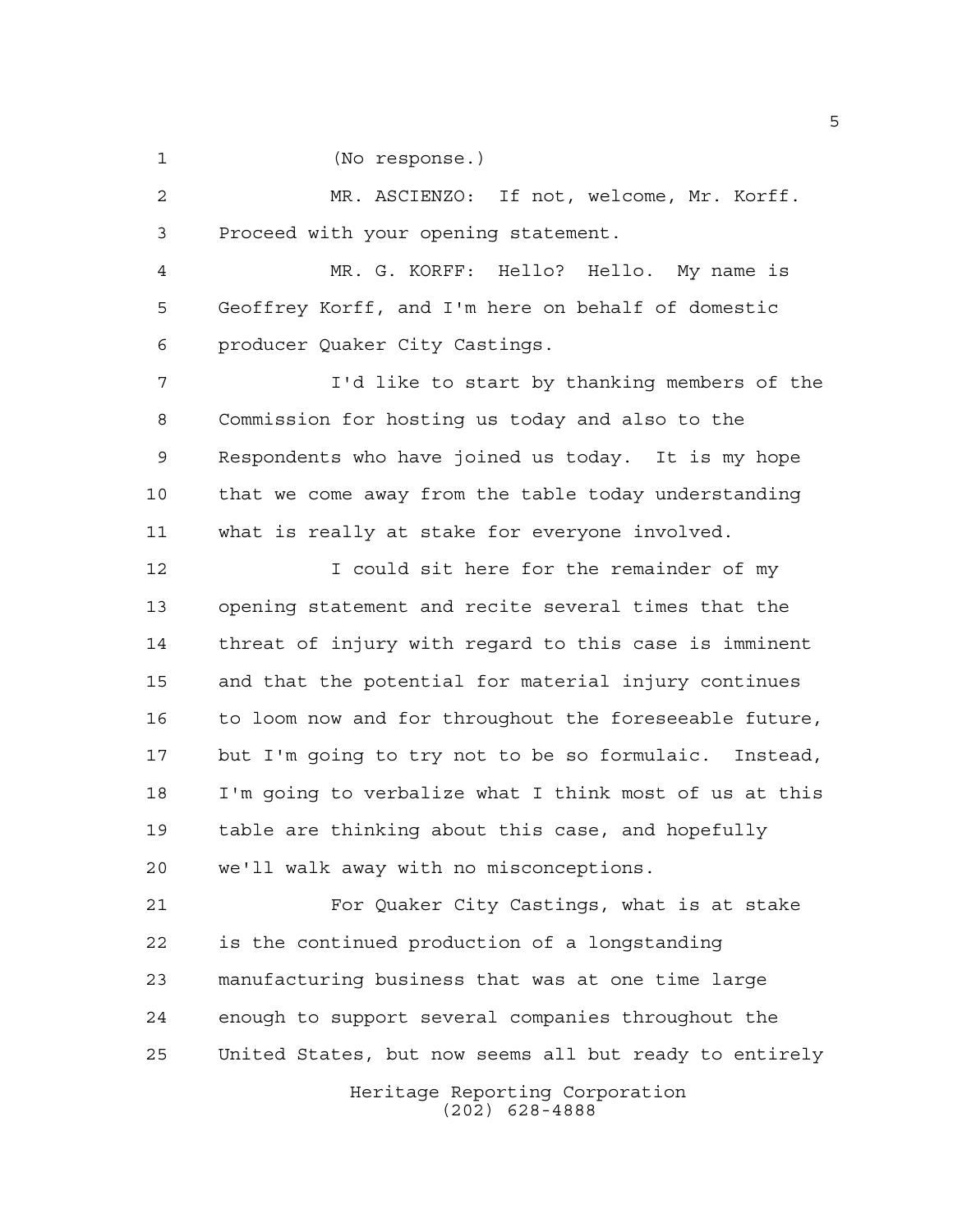collapse in this country. I am, of course, referring to the production of Ni-resist piston inserts.

 Should some relief from the influx of foreign subsidized merchandise not be forthcoming for Quaker City Castings, production of this product will certainly and imminently cease and, like many products before it, will be gone from our country. What has happened over the past five years or so has been the near complete disappearance from Ni-resist inserts from within the United States.

 The two primary purchasers of this product, Federal-Mogul and Karl Schmidt Unisia, are here today, and, instead of purchasing this product from Quaker City, Karl Schmidt is purchasing its Ni-resist inserts from a company in Argentina, and Federal-Mogul has been purchasing its Ni-resist inserts from a company in South Korea.

 During this five year period approximately, Quaker City Castings' domestic and overall sales of this product have experienced a precipitous dropoff both in absolute terms and in terms of its overall domestic share as well. It's quite clear to us where the business for this product is going, and we hope by the end of this conference that it will be clear to everyone else involved.

> Heritage Reporting Corporation (202) 628-4888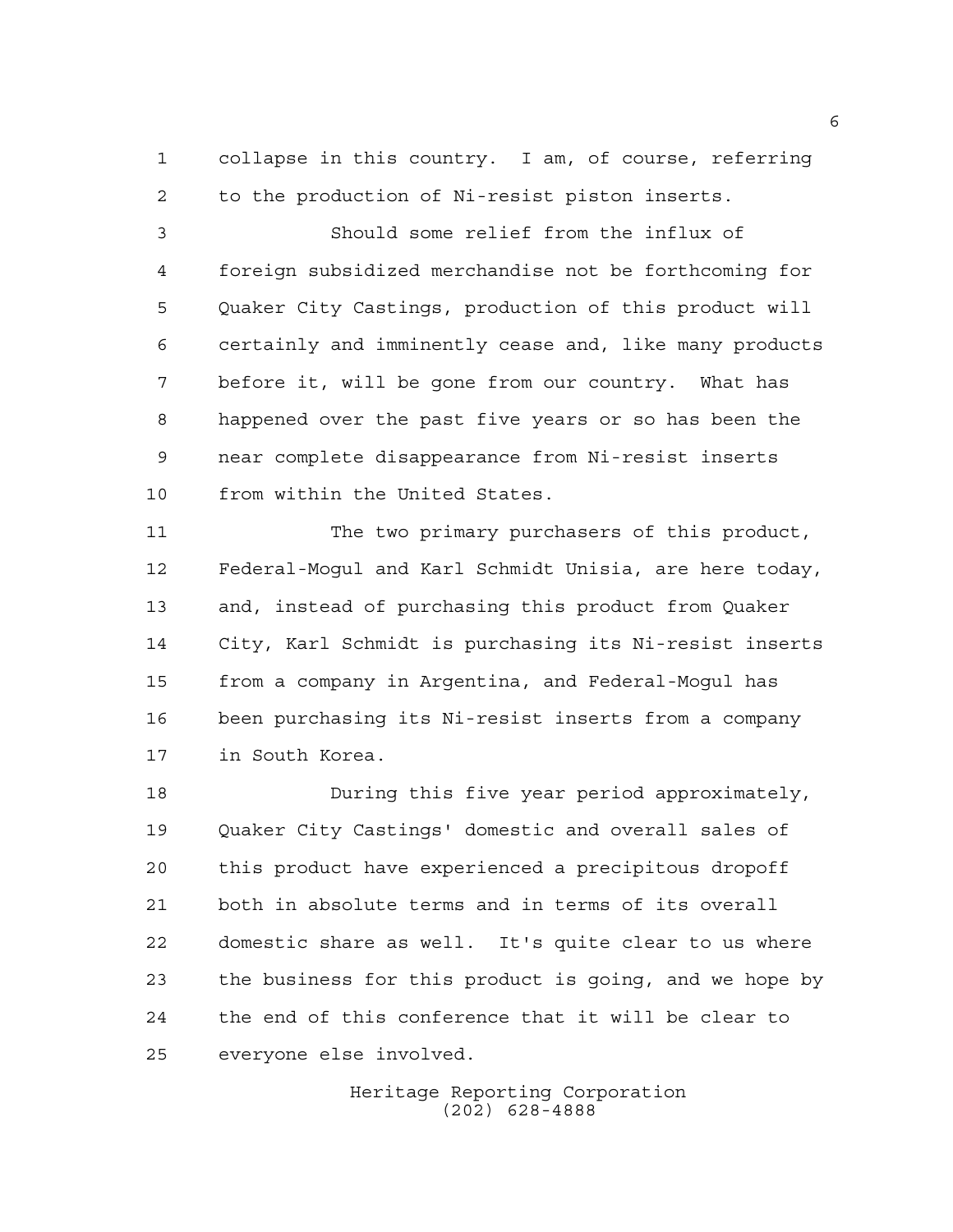Heritage Reporting Corporation (202) 628-4888 The petition that we submitted for the Respondents threatens for them a favorable price differential that they receive from the two countries that I've mentioned. We understand what is at stake for them with regard to this investigation. We hope that they will understand what is at stake for us. Quaker City Castings employs about a hundred people and comes to you today from a city that is about 12,000 people. The balance of trade that is not avoidable, meaning factors which include labor we cannot avoid; subsidies we can avoid, and that is what we hope to do so here. Once again I will thank the Commission for their time, I thank the Respondents, and we hope the conference runs smoothly for all involved. Thanks very much. MR. ASCIENZO: Thank you, Mr. Korff. Mr. Kane? Any open microphone is fine. MR. KANE: Good morning. For the record, my name is Christopher M. Kane. I'm a partner in the law firm Simon Gluck & Kane. I'm here this morning -- MR. ASCIENZO: I'm sorry. Could you pull that a little bit closer? MR. KANE: Sure. MR. ASCIENZO: Sorry.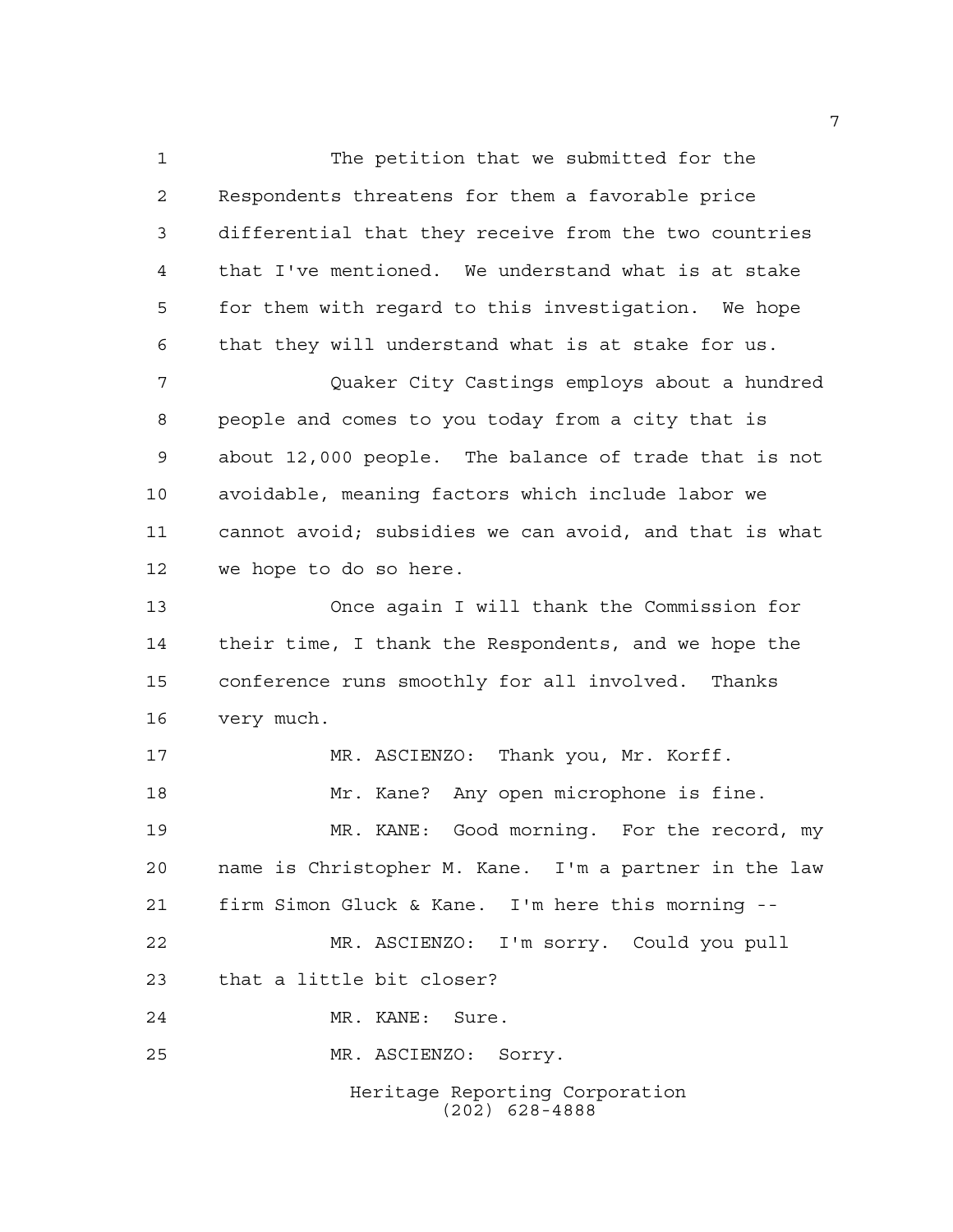MR. KANE: Once again, for the record my name is Christopher M. Kane. I'm a partner in the law firm Simon Gluck & Kane. I'm here with my partner, Joel Simon, and from Karl Schmidt Unisia, Inc., Vice President and General Counsel, Robert G. Turcott. We will be sharing our time with Federal-Mogul as we are on the same side of the issue. MR. LOWE: Good morning. My name is Jeffery C. Lowe. I'm with the law firm of Mayer Brown. I'm here today representing Federal-Mogul Corporation, and I am accompanied by my colleagues, Sydney Mintzer and Duane Layton, both attorneys with Mayer Brown also, and with us today is Mr. James Czerwinski with Federal-Mogul. He is the purchasing manager with the company. As Mr. Kane mentioned, we're going to be sharing our time. I hadn't planned on making an introductory set of remarks, so with that we'll just begin. He's going to lead off. MR. ASCIENZO: If you want it to be the opening statement, that's fine. MR. KANE: I'll go right into it then. MR. ASCIENZO: No. I'm sorry. Off the record.

Heritage Reporting Corporation (202) 628-4888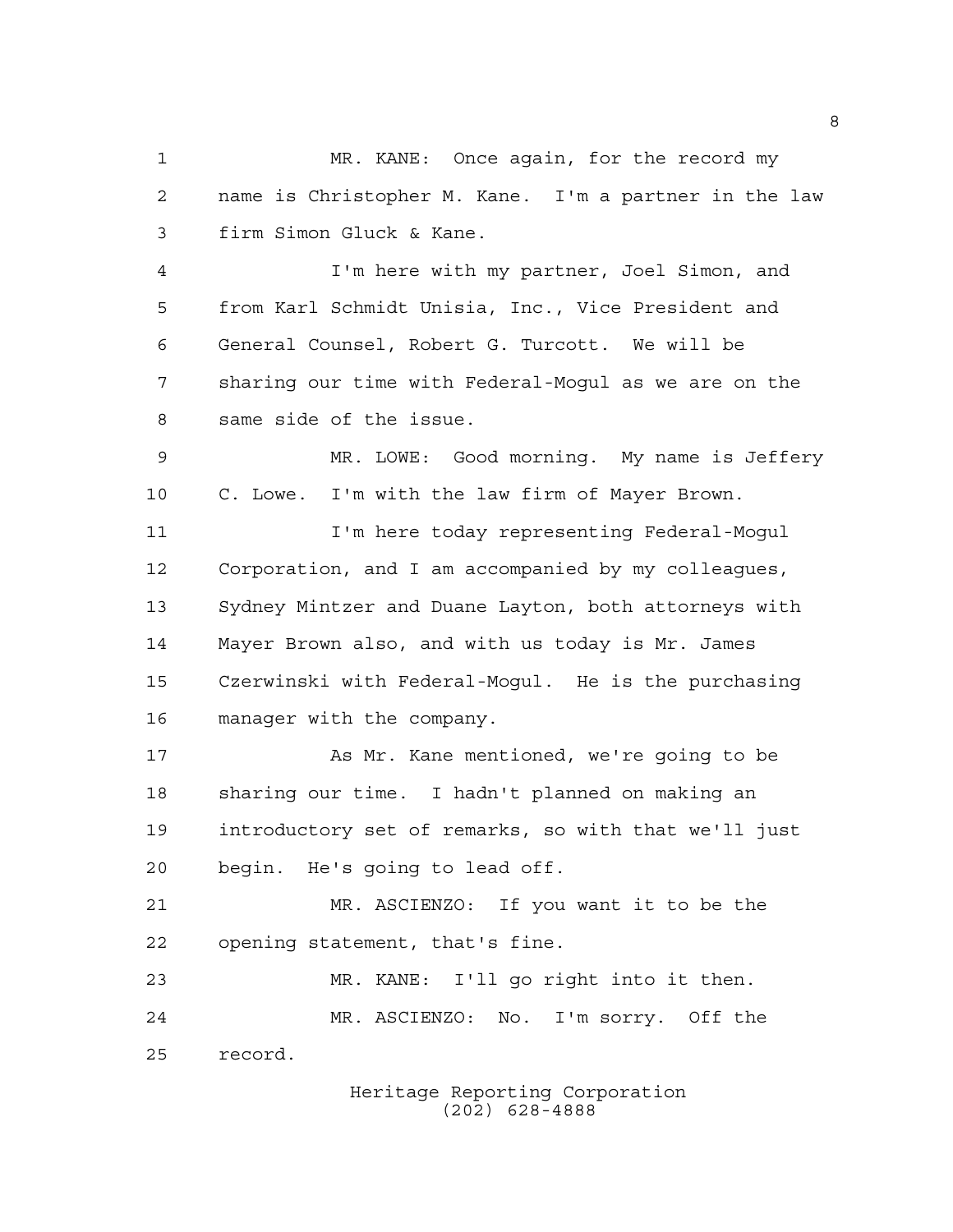MR. ASCIENZO: You may proceed when you're ready. MR. J. KORFF: Thank you. Good morning. Thank you for having us today. My name is Joseph Korff. I'm president of Korff Holdings, LLC, which does business as Quaker City Castings. I'm a graduate of Lehigh University with a Bachelor's degree in metallurgical engineering. I've been involved in the steel industry right out of

(Discussion held off the record.)

 college and in college and in the foundry business for 40 years. I've carried titles such as process engineer, works manager, plant manager, technical service vice president, vice president of operations and over many years now president.

 Quaker City Castings is a manufacturing company in Salem, Ohio. It's been around for about 45 years. My original contact with them is I became president of Quaker City Castings in 1987, and I was president from 1987 to 1992.

 During that period of time, we produced Ni-resist piston inserts for primarily two companies domestically, and that was Zollner Corporation at the time and Bohn Aluminum, along with another sister company, that turned out to be a sister company who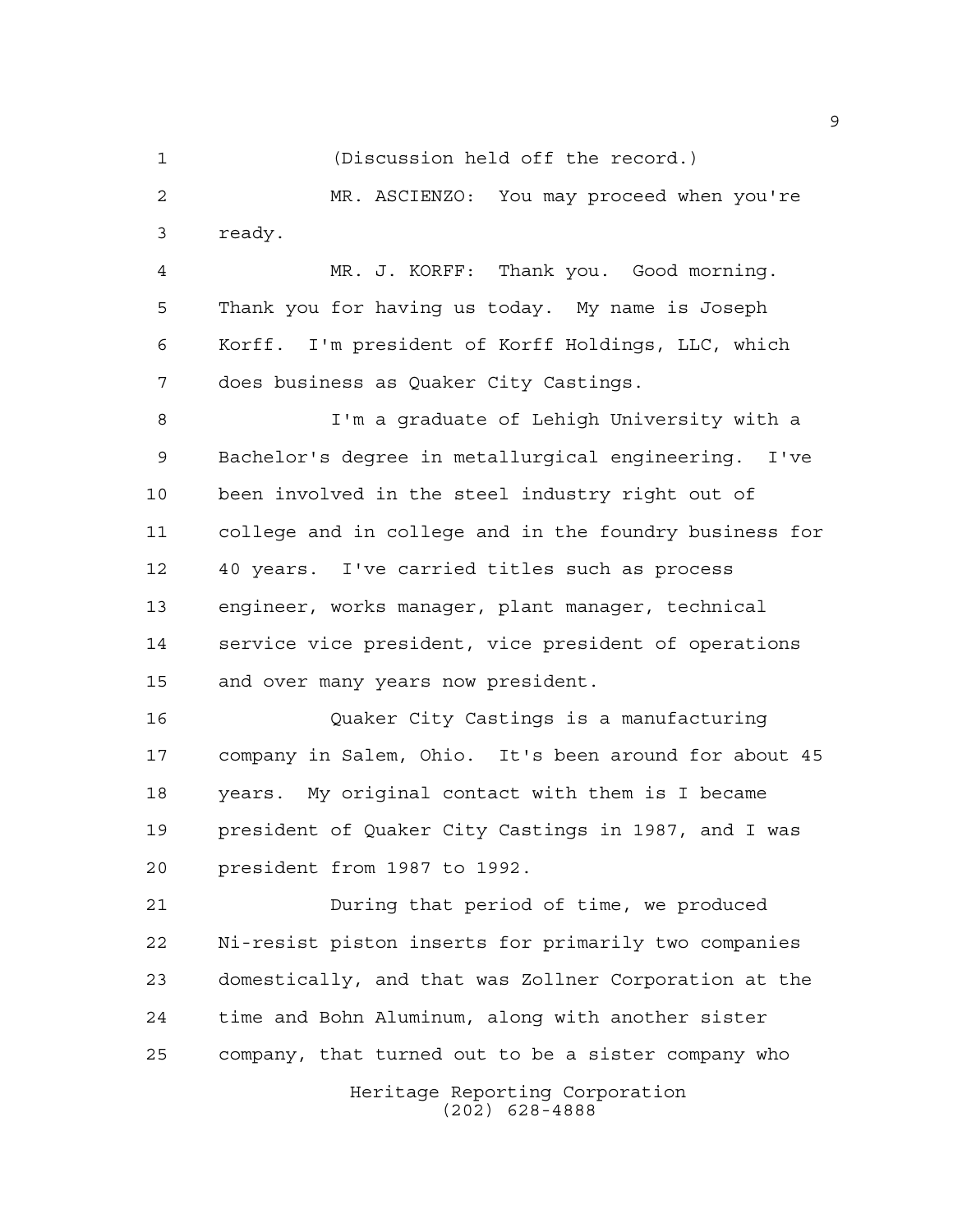originally was a competitor, Ring Carriers in Indiana.

2 1 Ieft the company in 1992, after developing the Ni-resist business to ship overseas to many different countries. We shipped into France, Germany, Mexico and England, as well as had the entire United States market at that time with a few exceptions. Mahle from Brazil brought up inserts from Brazil, Mahle from Morristown, Tennessee, and the predecessor of the Karl Schmidt plant brought in inserts from Argentina.

 In my absence at Quaker City Castings from 1992 through 2004, Quaker City had a tremendous expansion in the Ni-resist business and at one time in the mid '90s had a business that approached \$10 million a year and employed 55 people just in the Ni-resist business. We did about eight million rings or inserts a year, something like four million pounds of shipped product.

 The market started to deteriorate for Quaker City Castings, as I reviewed the records, in about 1997-1998 to the point now where it's a nonexisting business, practically nonexisting.

 Ni-resist inserts are on the table. They're rings that we cast as centrifugal tubes, and that's liquid metal poured into a spinning die. It

> Heritage Reporting Corporation (202) 628-4888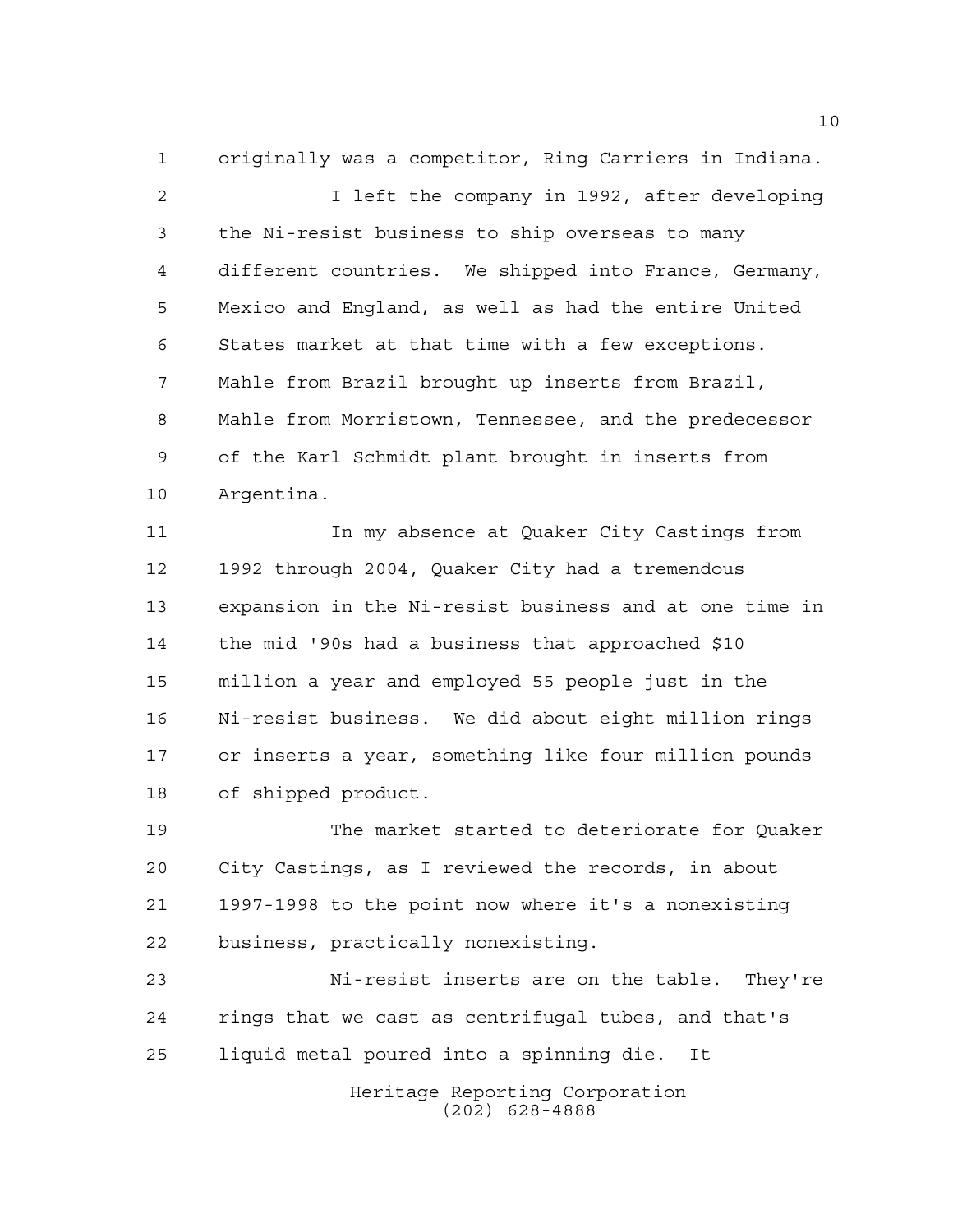solidifies, and the tube is then machined on high speed machines into various rings, various insert shapes, three of which are there, and a sample of a ring, a Ni-resist insert in a piston, a sliced piston, is also available on the table.

 The Ni-resist inserts in size can vary from something very small, a couple inches or three inches in diameter, up to something very large for marine engines, maybe 12, 14 inches in diameter. We have never not quoted any Ni-resist ring we were ever asked to quote. We've always put a price on every one we were asked to quote by any industry, any company we've ever done business with in this market.

 Quaker City Castings during the '90s was a very successful business. Then it came on hard times. One of the reasons for the hard time was the decline of the Ni-resist insert business and then the subsequent bankruptcy of Federal-Mogul. Quaker had a very large receivable with Federal-Mogul that was worth zero at the time of their bankruptcy.

 That put Quaker City Castings into bankruptcy itself in 2003, and I purchased Quaker out of bankruptcy in 2004 at a bankruptcy auction in Cleveland. At the time I purchased Quaker, we had approximately 75 people, and probably about 15, 18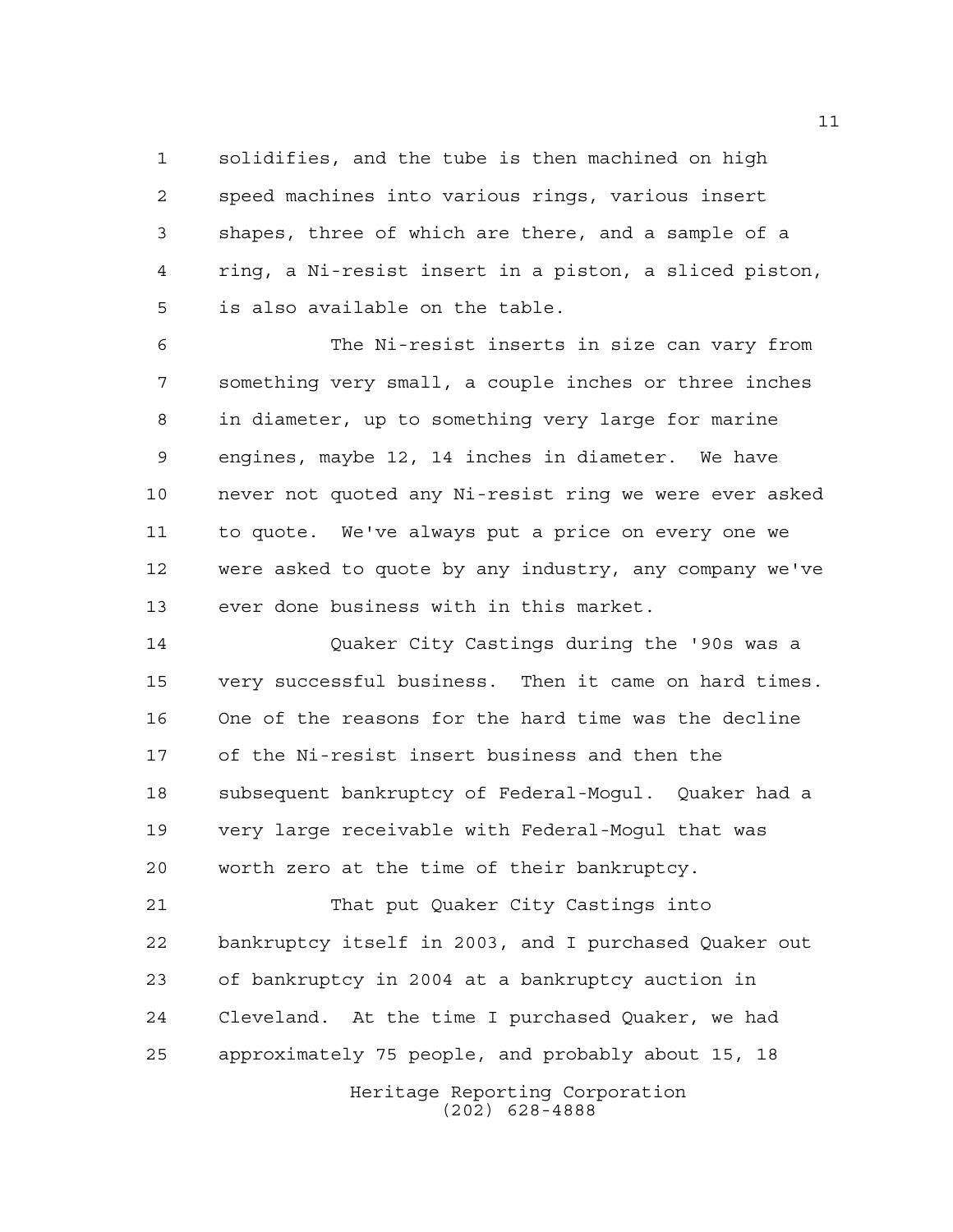were involved in the Ni-resist business, which at that point in time our last remaining customer was Federal-Mogul.

 Mahle in Morristown, Tennessee, was a very smart part of us, and then Karl Schmidt was a very sporadic buyer. We did in subsequent years actually sell additional product into Karl Schmidt in their plant, and we still maintain one export job we send to Brazil only because it's a son-of-a-gun to produce, and nobody wants to fool with it except us. We have the machinery to make it -- it's a double ring with pins -- and that's still the last job we do for the Ni-resist business.

 We also in our business -- that's not our only business. We produce sand castings, and that's our primary business now, in iron and steel, stainless steels, and we're trying to develop other centrifugal products.

 We're trying to retail a cylinder liner line of products. We've trade named it EZ Slider, and we're selling it on the retail market. We're spending lots of money trying to develop it to maintain our use for our centrifugal capacity. It's a costly process to market. We've just really started to get some credit card orders on it. It took us a while to get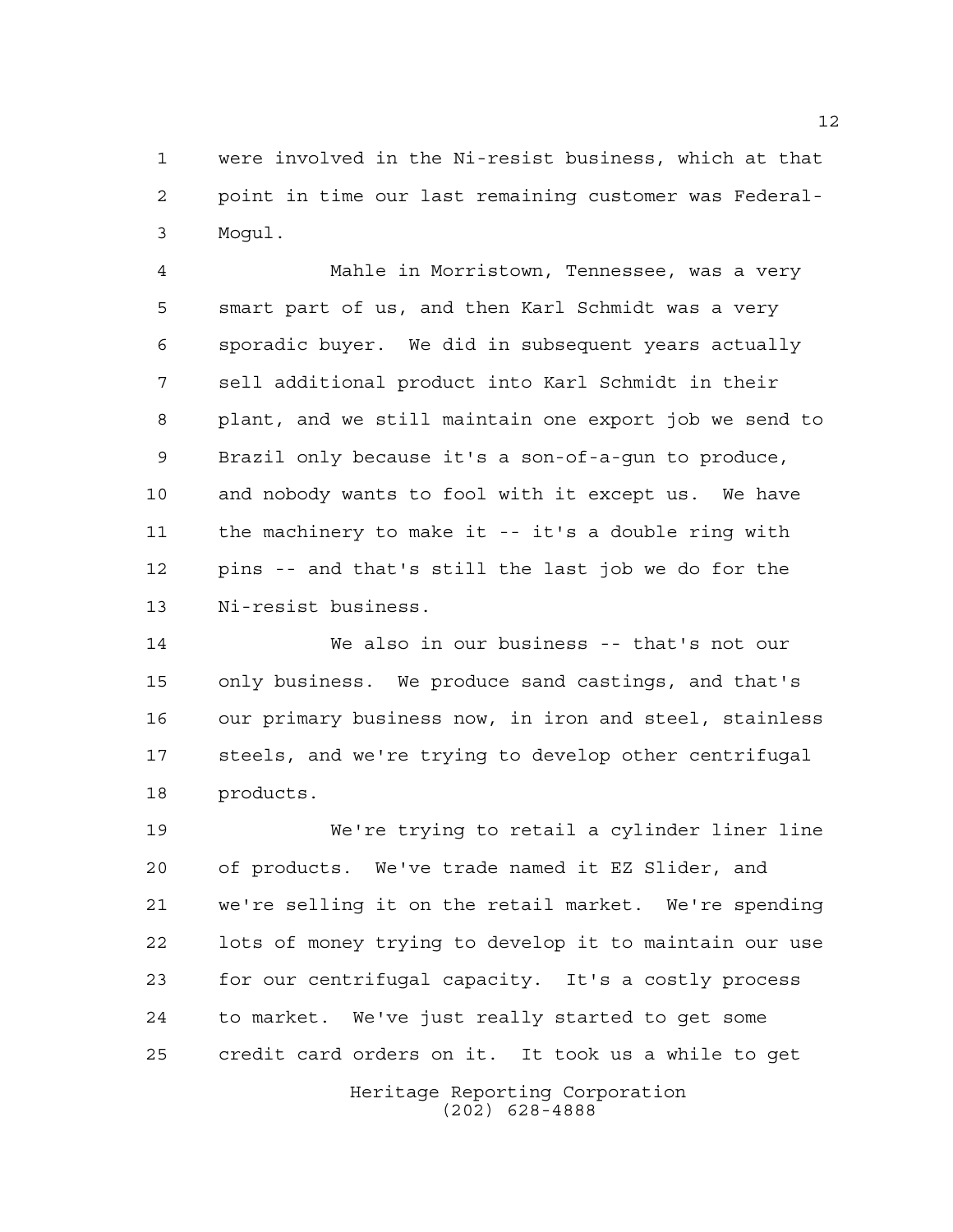there, but it is not at this point a business that will utilize effectively the centrifugal capacity.

 How I got involved in sitting here today is we had a very, very difficult time quoting price competitively against primarily the Argentinean company because Federal-Mogul was still a customer of ours, and when I got to research more -- and I spent a lot of time on the internet trying to understand the nature of the competition and looking through real old files that existed at the company from many, many years -- I discovered that the competitor was in fact a company in Argentina called Clorindo Appo.

13 13 I in my research found that in Argentina the people get subsidized food. They get subsidized gasoline. The electricity is subsidized. There is actual industrial parks where they were developed for nothing but export products and that there's a series of governmental programs that help people who primarily exist for exporting.

Heritage Reporting Corporation (202) 628-4888 I set that kind of thought aside for a while, but when our business began to decline, and we were very competitive in what we do in our shop. Our people get fairly paid. They don't get UAW wages. Their fringe benefit packages are not exorbitant. We have very efficient equipment, and when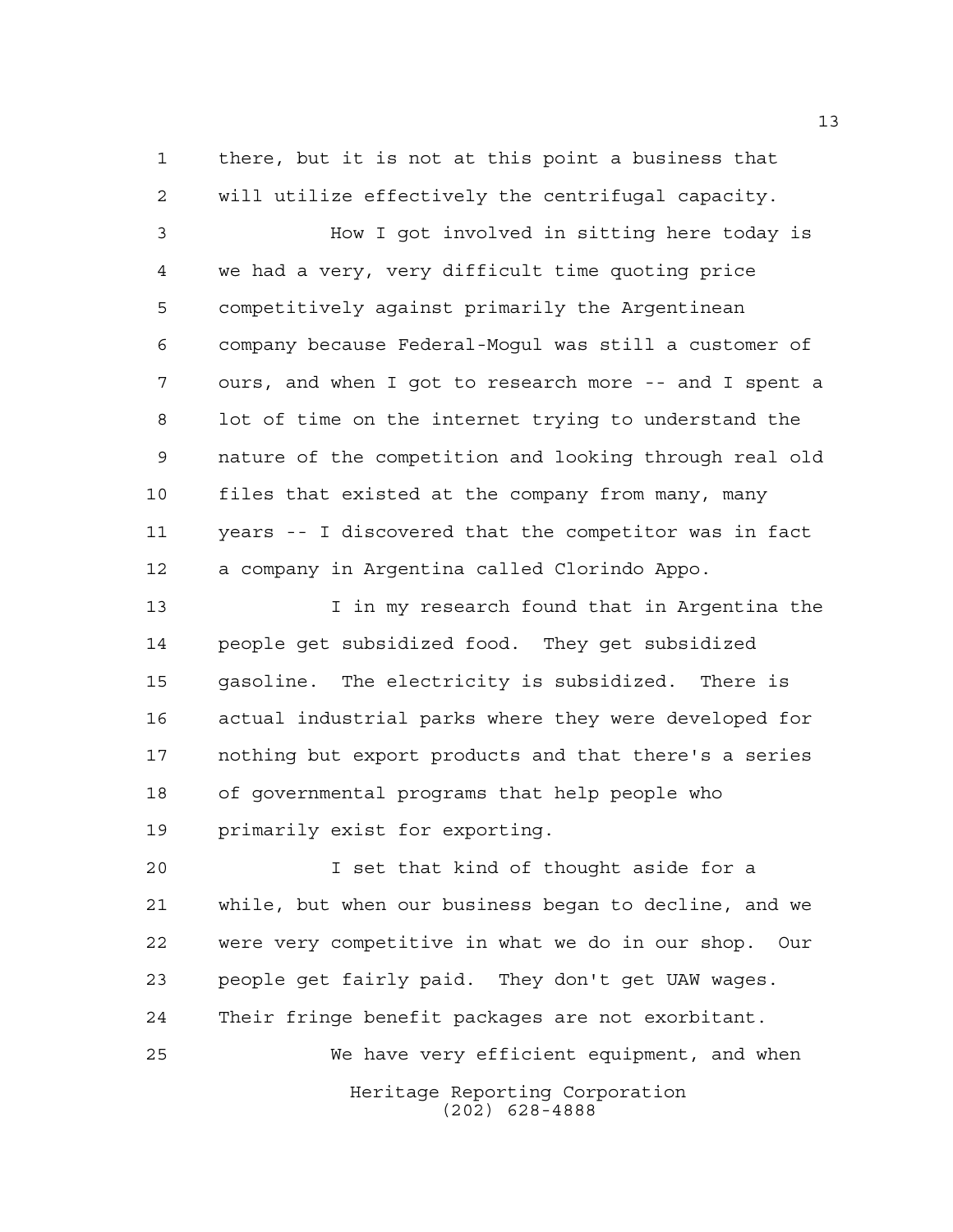we kept beating ourselves on the head trying to understand why it is that we can't come up with the numbers that seem to be the market for these things and I did my research I said we're kind of fighting against the government, and we're not fighting against the company.

7 As a result of that, I attempted to put a petition together by myself and worked with I think Meredith Rutherford for a while to do that and then realized the process is just entirely too daunting for me to do, so I basically waited for my son to graduate from law school and asked him to put it together for me, and which he did. That's how we're sitting here.

 The daunting part of it for a company our size is that the law firms I contacted in Washington stated that it would be somewhere between \$100,000 and \$200,000 to put this process together, and all I could think of is we had a dying business, and it was just completely unaffordable to do, but having some in-house counsel, you might say, it made it a possibility.

 The prior owners of Quaker before bankruptcy invested substantial sums in the Ni-resist area. They actually purchased a new building for the machine shop, installed several new computer controlled

Heritage Reporting Corporation (202) 628-4888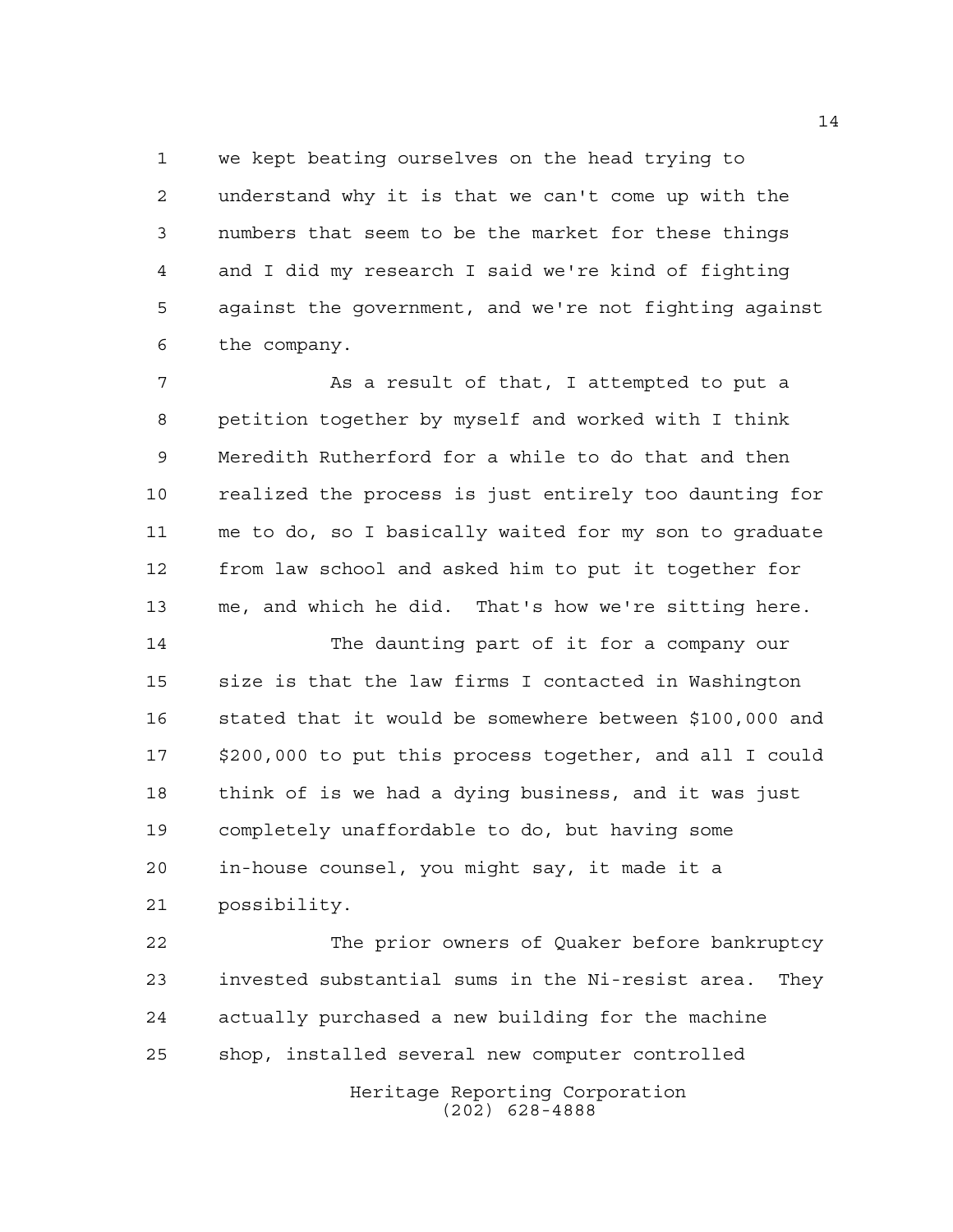turning-boring centers that are as fast as anything in the world.

 Since my period there, we purchased three melting furnaces that were identical to our existing melting furnaces. They happened to be on the market for the right price. We have gone after the centrifugal business to try to be players. We're the last company in the United States that actually makes this product. When we discontinue making it, there will be no one.

 About three years ago there was some kind of shipping disruption because the phones started to ring, and we started to get orders from everybody we haven't heard from in a long time. We didn't understand it. It was apparently because there was a shipping disruption.

 I don't know if it was a delay from the foreign producers or an actual transportation issue, but for two or three months we were getting -- everybody loved us again, and then as soon as that ended they didn't.

 I don't think I have much more to say. We have jobs in jeopardy. We have additional jobs in jeopardy. The employment now in that area is probably down to less than 20 people.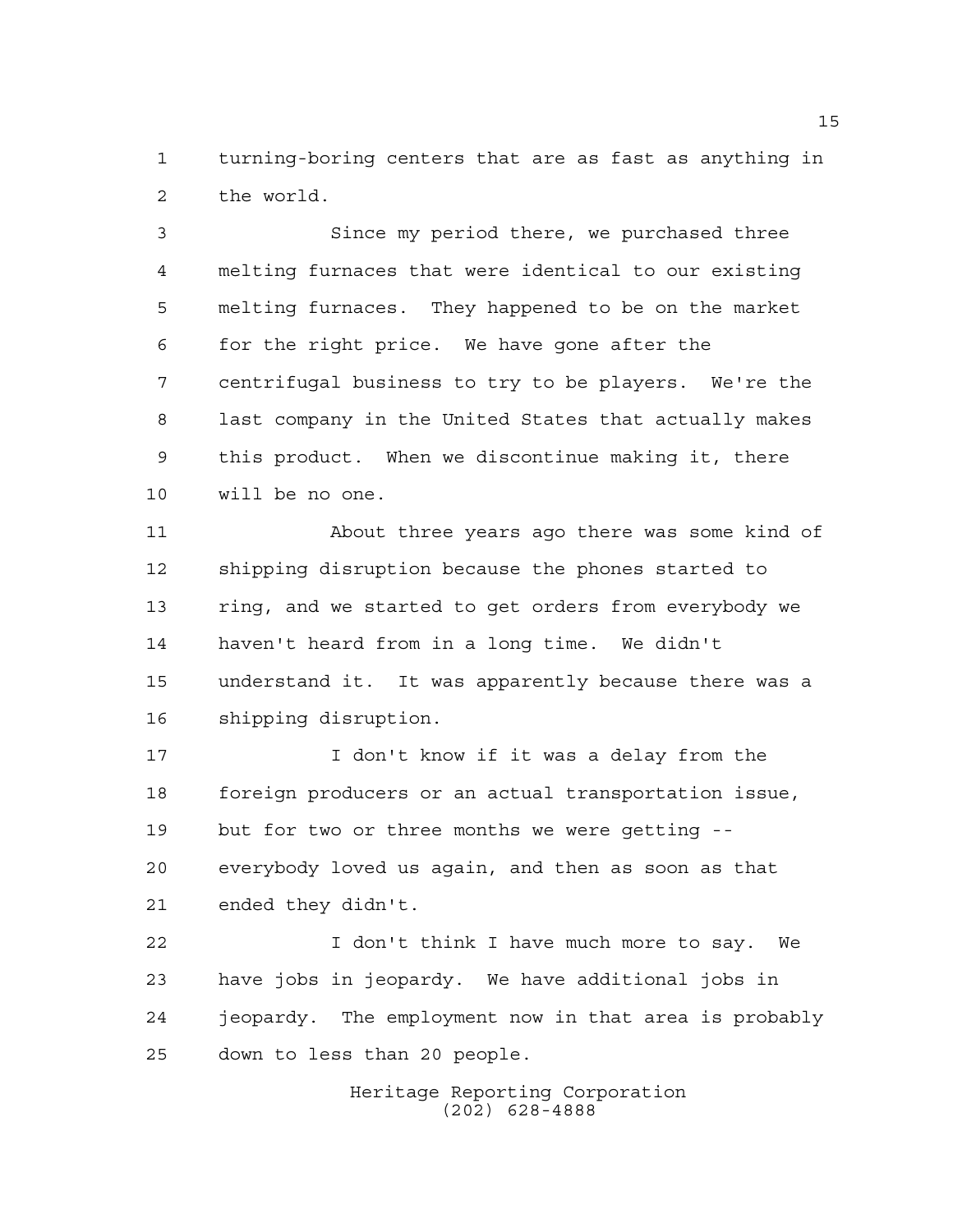We're spending tremendous money trying to market a substitute product to find a particular niche, and we are finding strong competitive pressures now from overseas which we knew we'd go into, and we're trying to do retail sales where there's slightly more margin involved. We hope to be a player in that industry, but it takes time, and it won't be funded forever unless there's a payback for it.

 I think in my mind the Ni-resist business shouldn't leave the United States entirely. It just shouldn't. I think it's forced to leave or may be forced to leave because of artificial benefits that exist in other manufacturers because they happen to be located in countries that support subsidies or support helping out their industry. I think our petition cites a number of those that we've discovered, and I'm sure in your files you have more that we've yet to discover.

 I think I'm done. If you have questions later -- I don't know what the process is for questions -- then I'd be happy to answer any other questions you may have.

 MR. ASCIENZO: Mr. Geoffrey Korff, were you going to make a presentation, or is that the end of your affirmative presentation?

> Heritage Reporting Corporation (202) 628-4888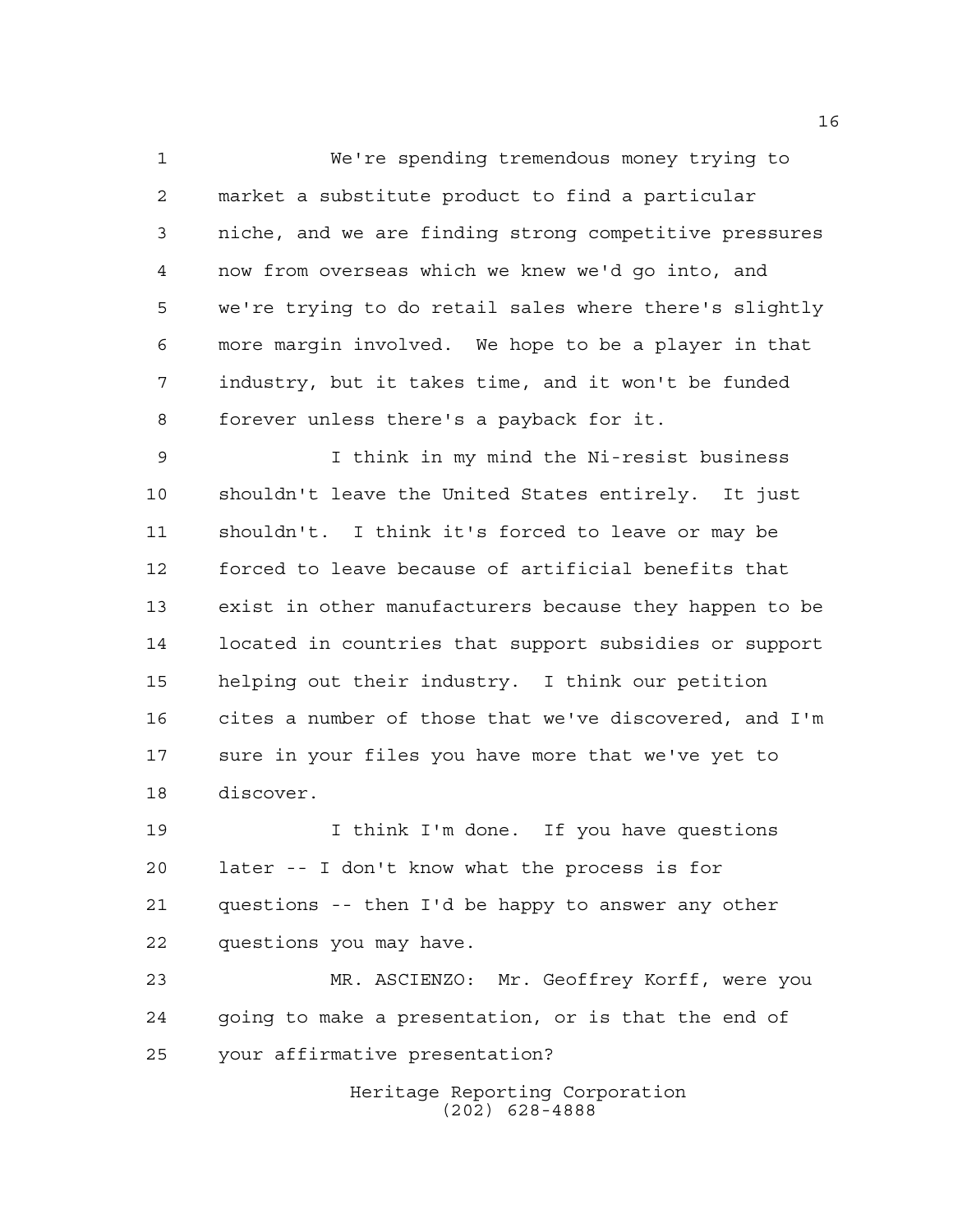Heritage Reporting Corporation (202) 628-4888 MR. G. KORFF: No. That's the end of our affirmative presentation. I understood that there would be a Q&A session to follow. MR. ASCIENZO: Yes, sir. MR. G. KORFF: All right. MR. ASCIENZO: Yes, sir. Before we start that, is it okay to pass your samples around? 8 MR. G. KORFF: Yes, please. MR. ASCIENZO: Okay. We can do that. Thank you. I think I'd like to start the questioning with the supervisory investigator, Mr. Deyman. Josh. I'm sorry. I think we'll start the questioning with the investigator, Mr. Kaplan. MR. KAPLAN: Okay. Thank you both for coming here today. We appreciate your participation in our conference. My first question is I suppose for Joseph Korff. Could you enlighten us a little bit about differences in production methods? Obviously you may not be aware of what foreign competition is doing, but from your knowledge and experience in this industry are you aware of any different production methods that perhaps would run an advantage to one particular company or another in the Ni-resist business?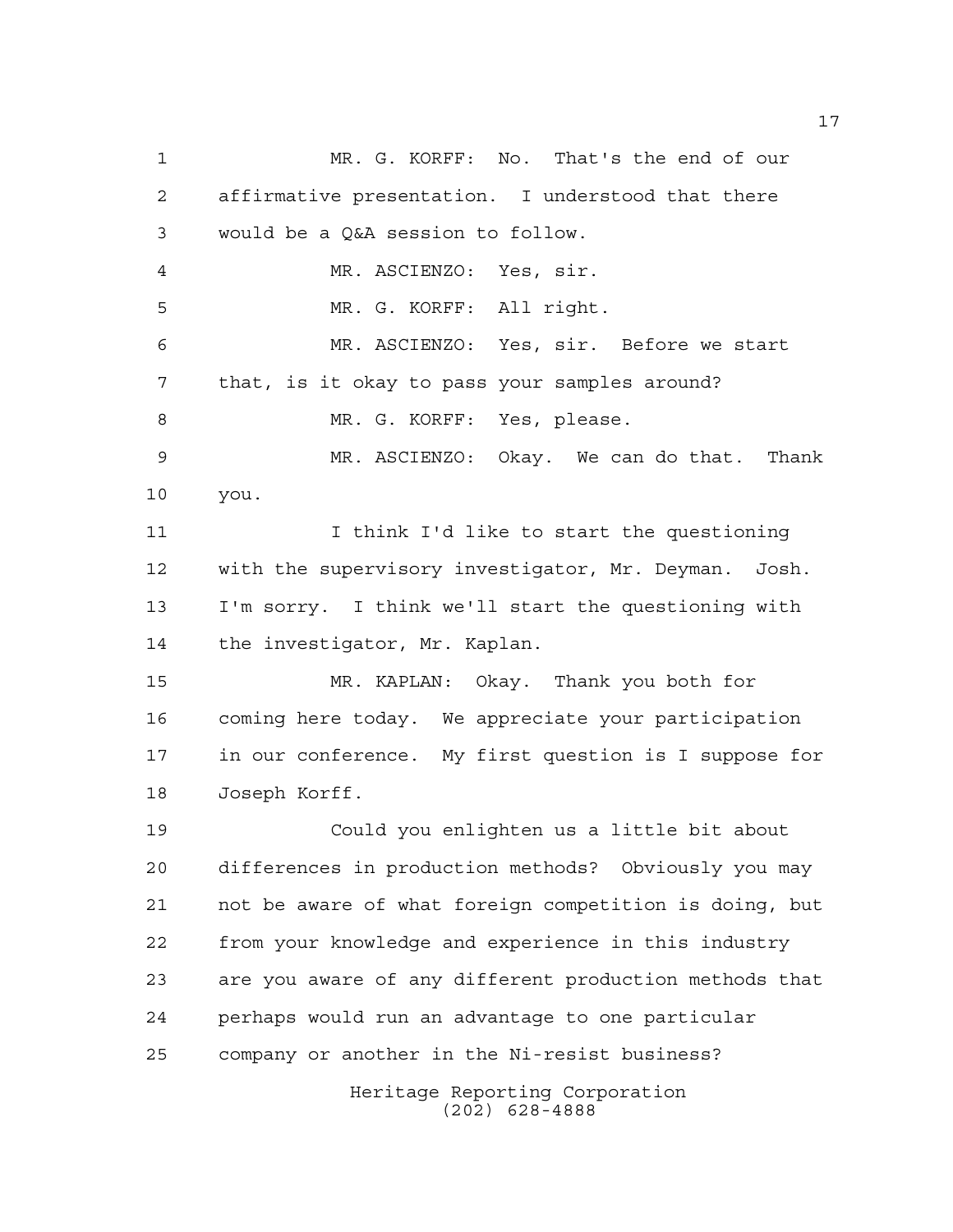MR. J. KORFF: There have been several ways to make Ni-resist piston inserts. I saw one in France a number of years ago when I visited. They made the inserts out of shell molds, which are resin-coated sand, and you blow the sand around a cavity and you heat it.

 You blow it around a pattern and then you heat it and then the sand freezes or forms and you have the hollow cavity within the sand and then you pour metal and a sprue it's called, and the metal fills the cavity and creates a ring, which is subsequently machined.

 I think people have attempted, and I don't believe that's a competitive process. I think it's too costly, and I don't think that exists anymore, although I don't know. I have no knowledge of whether or not it still is produced that way or not.

Heritage Reporting Corporation People tried them in other static cast ways and nonspinning dies where they're made in sand molds, and I think some very large inserts perhaps might be made still that way, but the bulk of everything I'm aware of is made centrifugally in a centrifugal casting and then machined into rings in various ways. One of the things that happened a number of years ago in the industry is you used to be able to

(202) 628-4888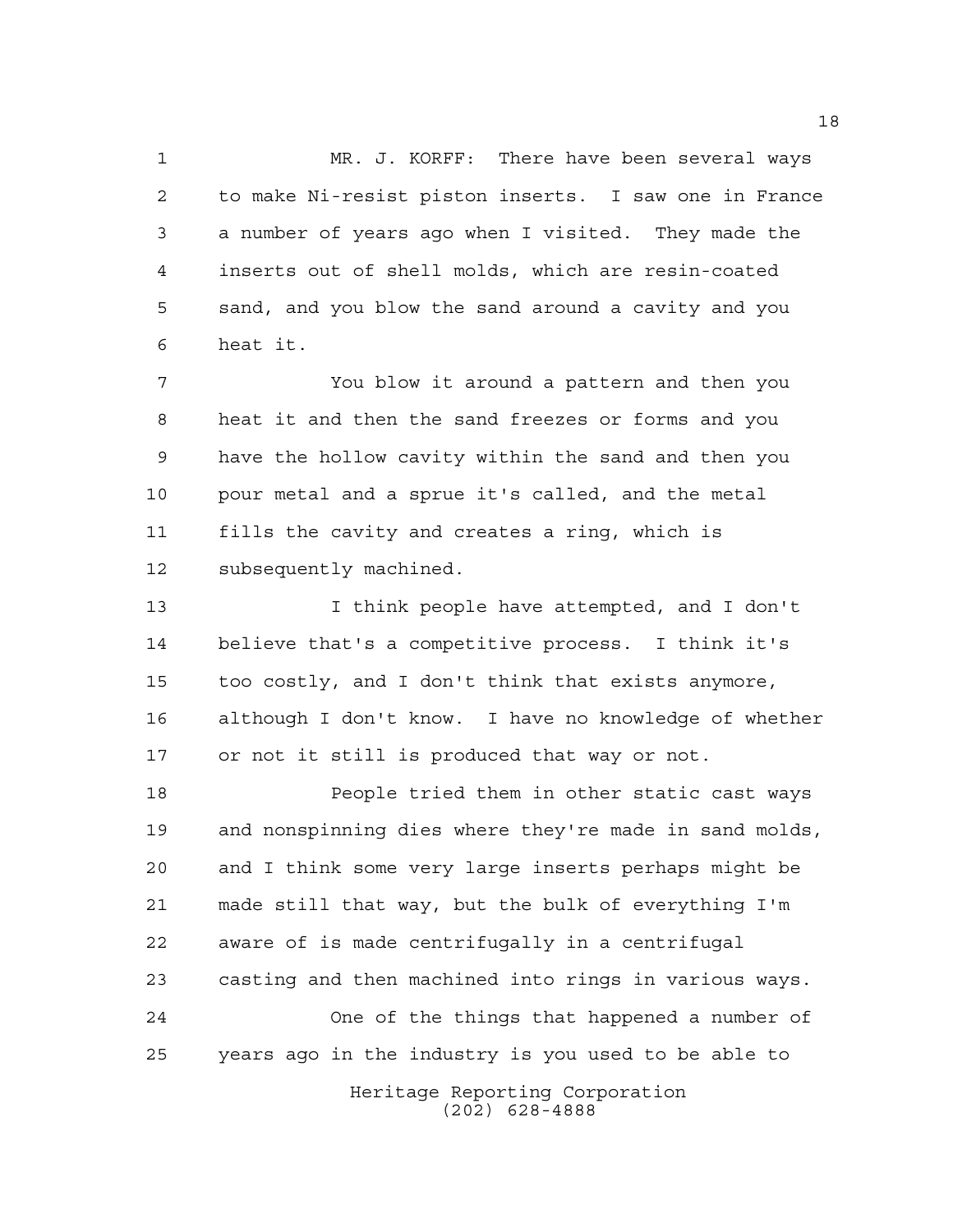machine these things using a lubricant called wet machining, and because of the bonding of the Ni-resist insert with the aluminum in the actual production of a piston the producers of the piston preferred dry machining of the insert, which meant no lubricant, which requires a different kind of a machining approach to it, which Quaker invested in.

 During my tenure at Quaker in 1987 to 1992, we bought our first CNC machine that was capable of dry machining inserts very, very quickly and very accurately.

 MR. KAPLAN: Okay. Thank you for that, Mr. Korff.

 As kind of a follow-up to that, shifting from perhaps how the Ni-resist inserts are made to what the actual product is like, would you say that one Ni-resist insert made by Quaker City Castings, to the best of your knowledge, would be comparable or very similar to one made by the other companies that you've referred to in your petition?

 MR. J. KORFF: They would basically be indistinguishable.

MR. KAPLAN: Okay. Thank you.

Heritage Reporting Corporation (202) 628-4888 MR. J. KORFF: I might add for many years we received quarterly quality surveys, quality reports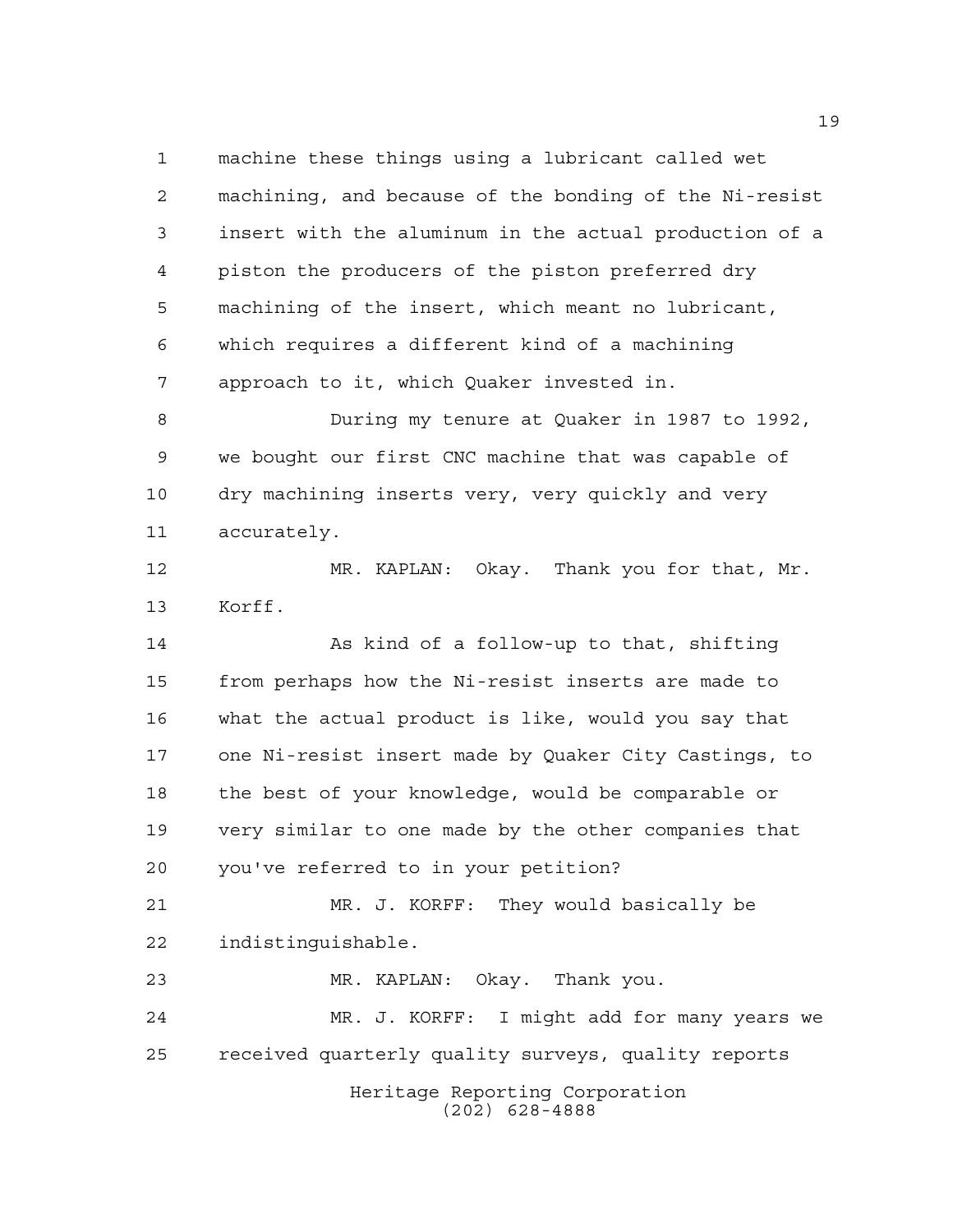and delivery reports from say Federal-Mogul, and quarter after quarter it was 100 percent on time and 100 percent quality.

 Very, very rarely did we ever have an issue with a quality issue or a delivery issue with them and very rarely with other companies as well.

 MR. KAPLAN: Shifting a little bit to the past relationships between your company and the piston producers here in the United States, would you mind perhaps elaborating a little bit upon how the relationships changed over time or what sorts of communications were had?

 If any of this is business proprietary it's fine for you all to provide it in the postconference brief, but just if you could perhaps share some more information on how your relationship was at the beginning, at the middle and at the end, kind of how things have transpired to end up where they are today? MR. J. KORFF: I can only say at the beginning and at the end. I wasn't there for the middle at Quaker prior to its bankruptcy. We aggressively marketed Ni-resist when I

 was there from 1987 to 1992, and from the records it looks like the company continued to aggressively market it, but had a tremendous falloff in volume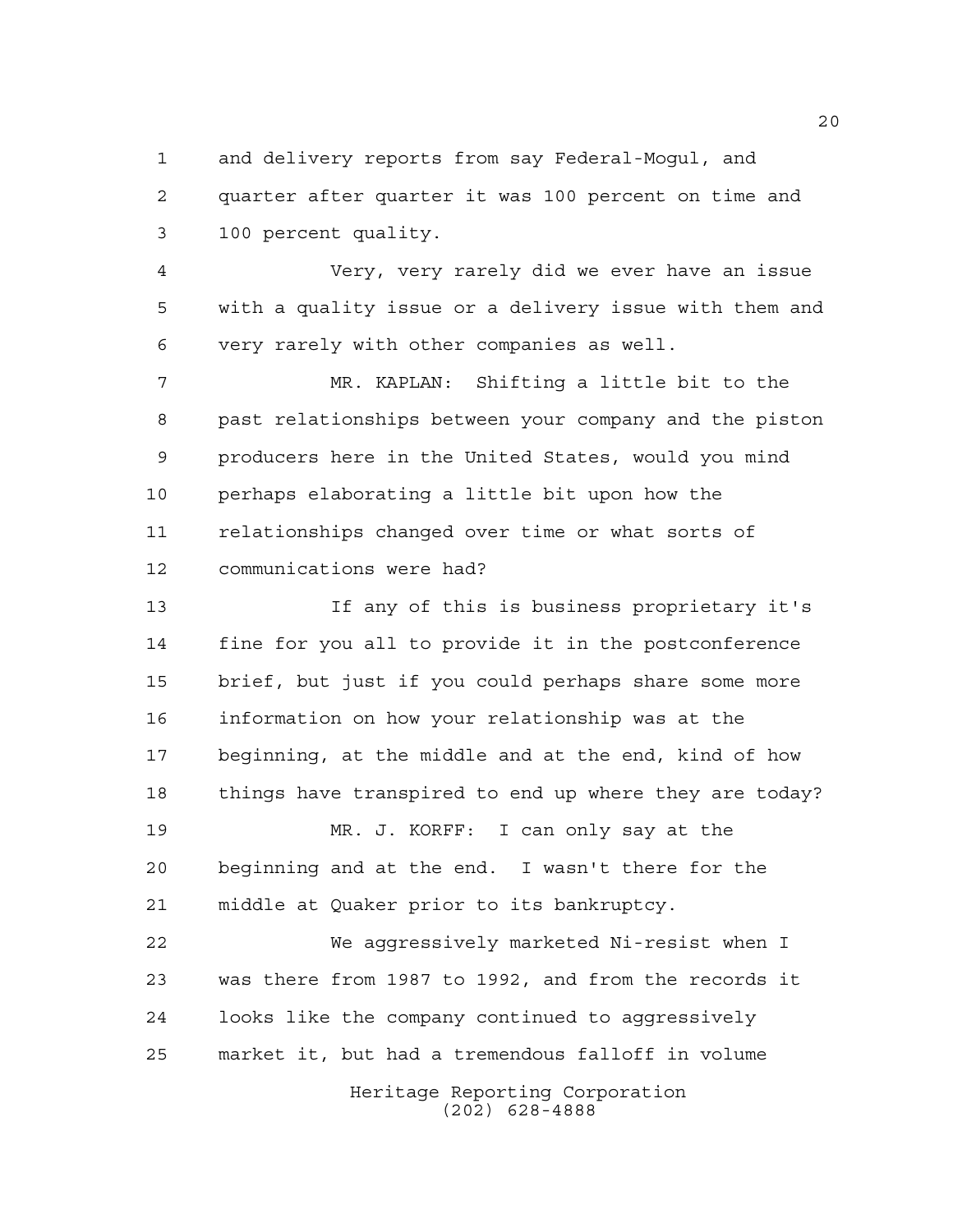starting in about 1998.

| $\overline{2}$ | There was a consolidation of the piston                |
|----------------|--------------------------------------------------------|
| 3              | business as well. The manufacturers, some of the       |
| $\overline{4}$ | plants that we shipped to, were under three different  |
| 5              | owners during that period of time.                     |
| 6              | Some of the plants that we shipped to in               |
| 7              | England, I think one was Turner & Newell that turned   |
| 8              | into something else and then turned into Federal-Mogul |
| 9              | and then they moved that out, so there was a           |
| 10             | consolidation, which would explain some of the decline |
| 11             | of business, but the total demise of the business      |
| 12             | would not be explained that way.                       |
| 13             | The relationship was one of a supplier.                |
| 14             | There weren't a lot of service calls to them because   |
| 15             | the product went through their shop without any        |
| 16             | problem. Usually there's lots of service calls if you  |
| 17             | have a problematic product where you have to go and    |
| 18             | understand what the defects were, what the problems    |
| 19             | were with it, but this product was very nonproblematic |
| 20             | so there wasn't a great deal of contact on a day-to-   |
| 21             | day basis for I would say a few years.                 |
| 22             | We did have a salesman that contacted them             |
| 23             | periodically, and we have a person in the foundry      |
| 24             | machine shop who was the contact person for the        |
| 25             | expediters or the buyers at the different companies    |
|                | Heritage Reporting Corporation<br>$(202)$ 628-4888     |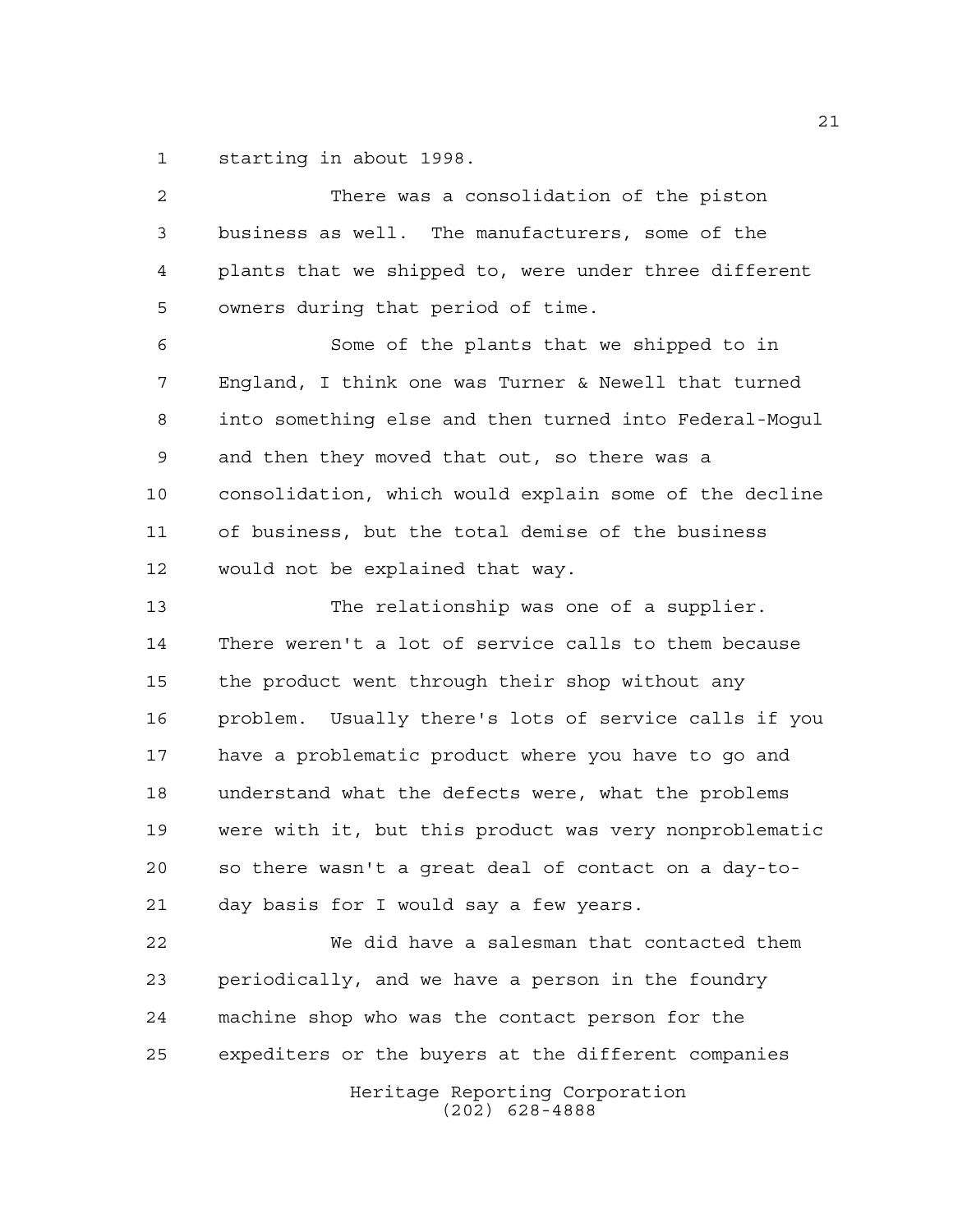who talked to the companies on a pretty regular basis. MR. G. KORFF: I would add that it's obvious to us where the business went.

 During the period of time where the business for Quaker City Castings seemed to be declining, the only import data that is available to us based on the research we've done shows that during that same period the imports from Argentina and South Korea started to ramp up and that they were going to what we believe are the only two remaining major at least purchasers of Ni-resist in the U.S., which are Federal-Mogul and Karl Schmidt.

 So we're certainly not guessing as to where the business went. We know exactly where it went. As sales of Quaker City Castings declined, sales from Argentina and South Korea increased quite significantly.

 MR. J. KORFF: I want to add something to that. We know that the Mahle plant, M-A-H-L-E, in Morristown, Tennessee, makes pistons as well in large volumes, but we were advised probably within the last year or so that they no longer make diesel engine pistons.

 I don't know if that's a true statement or not, but that's what someone at Mahle told us.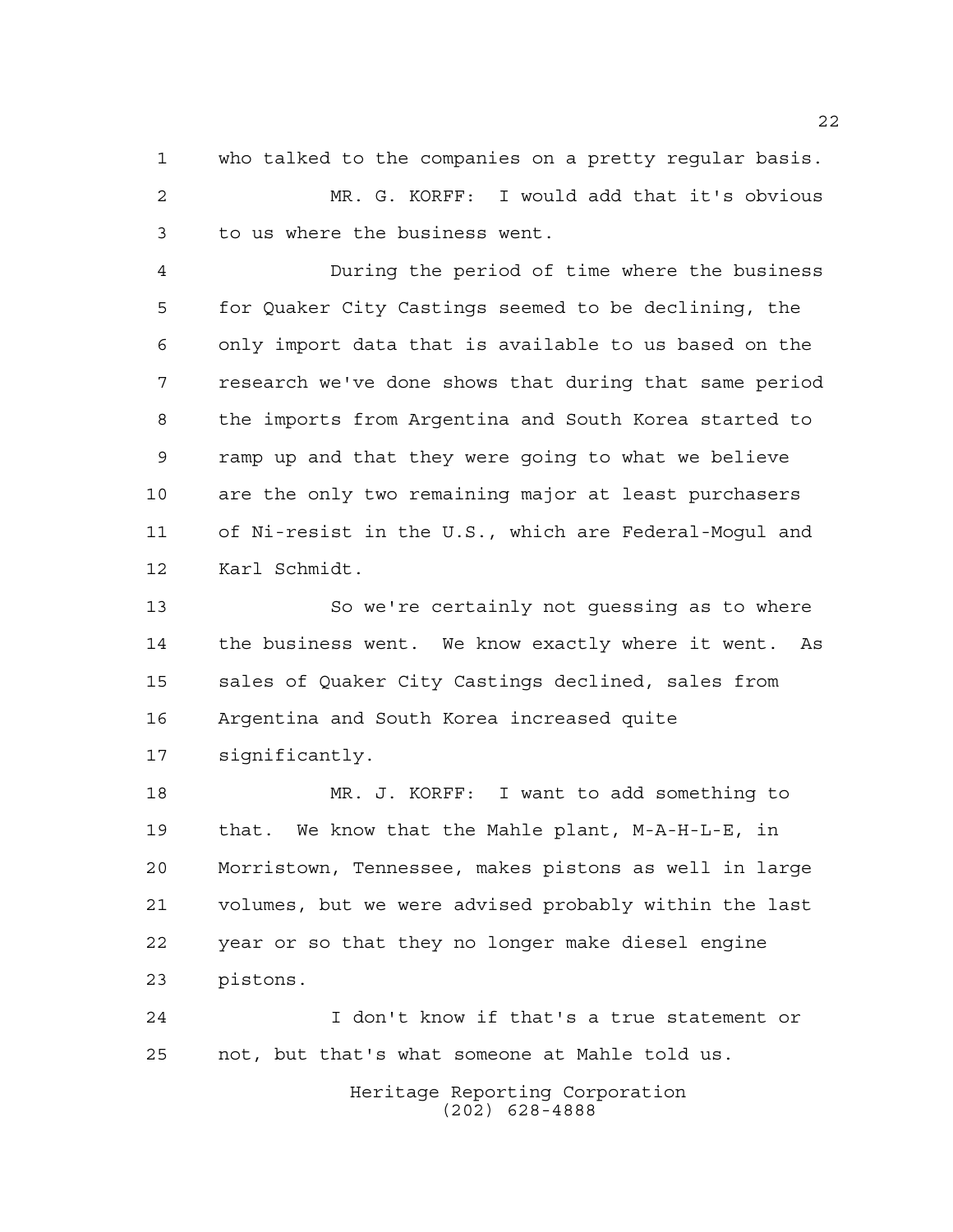1 MR. KAPLAN: Thank you.

 One kind of question. You had mentioned pricing there a little bit, and I believe my colleague, Ms. Mic, will touch on some more of the intricate pricing questions that we may have, but I did have one question, and this is pertaining to the cost of inputs.

 To the extent that you can share this information that is publicly available, to what extent have fluctuations in metal prices affected the prices of your products there at QCC, the Ni-resist products? MR. J. KORFF: Yes. Substantially. The

 primary driver of the metal, of the cost of the Ni-resist, is nickel. It's around 15 percent nickel and six and a half percent copper.

 Nickel tends to be a volatile priced material in certain periods of time. It was very volatilely priced back in the '70s. It seemed to stabilize for a while during the '90s, and then it went absolutely berserk in 2006 and 2007. Now it's coming down somewhat in price, quite a lot in price actually.

Heritage Reporting Corporation (202) 628-4888 So the price of an insert is composed of two components. One we call our base price, which is fixed at a certain metal market condition -- price of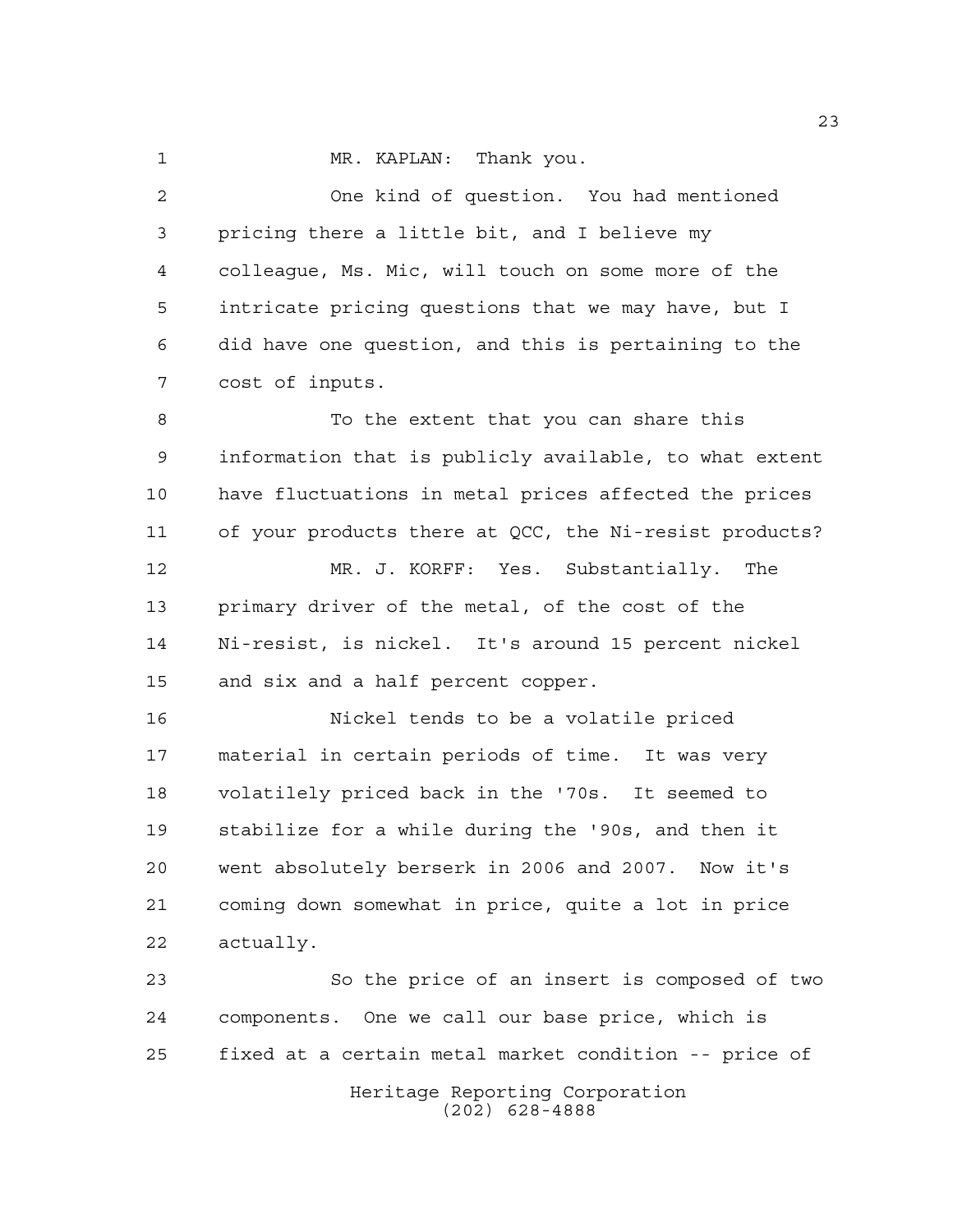nickel, price of copper, price of pig iron, price of manganese, price of chrome, all of those at a certain point in time -- and then we use a surcharge formula, actually two different ones.

 One is actually more accurate. It's the one we use in-house. Another one we were asked to use by a customer that we agreed to adopt just when the metal market started to go crazy, and that's fixing it based on the London Metal Exchange nickel cash price and then adjusting the price monthly according to the London Metal Exchange.

 The other formula we used incorporates all metallic materials, not just nickel, and it's more truly representative of costs. If the metal market goes up, what we call our surcharge goes up. If the metal market comes down, our surcharge comes down.

 If the metal market went below the base price level of the metallic components then we would probably reduce our base price. It hasn't happened so I'm saying probably, but it hasn't happened.

 MR. G. KORFF: And if I could also add? Sorry.

Heritage Reporting Corporation The cost of the metal inputs with regard to this product are not avoidable by anyone; not avoidable by a domestic producer, not avoidable by a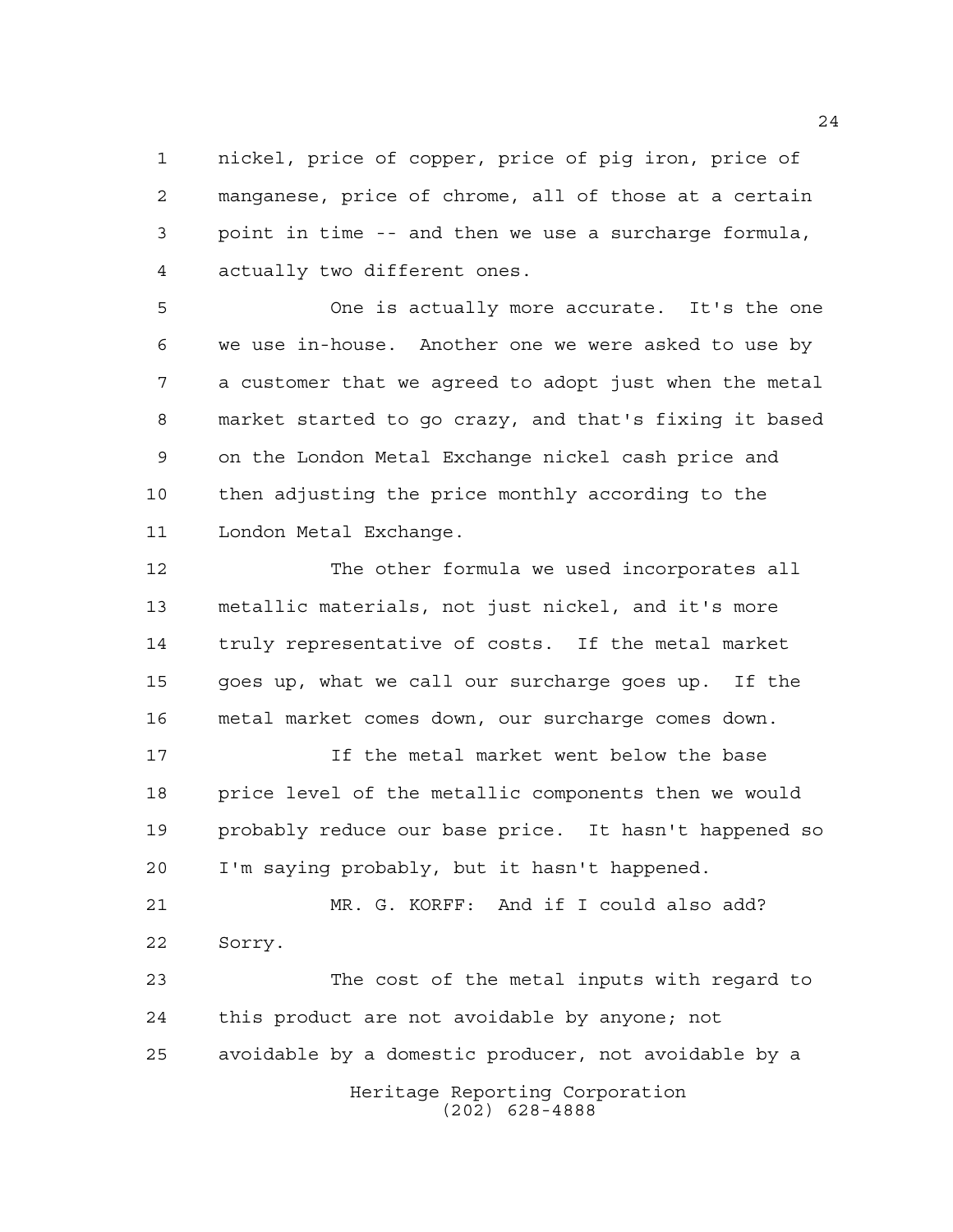foreign producer. They're set by the London Metal Exchange, and these are the market prices for these inputs.

 So the only way to reduce cost with regard to the metal inputs of this product is to receive help from the outside in the form of subsidies or something else, but the costs as far as the actual material inputs of this product are what they are, and regardless of where you manufacture this product the shifts in the metal market affect everyone equally. MR. J. KORFF: I'm glad he mentioned that

because it triggers a memory.

 Several -- about maybe three -- years ago when we were wrestling with this idea of why our prices couldn't compete any longer and for a long time apparently couldn't compete one of the factors I was thinking is that are we buying our metals the best we can and so we did a broad study about calling different metal suppliers throughout the United States.

 I even went on the internet and tried to find Ni-resist machining chips, which are a primary scrap metal if you can find them on the market. In the process of doing that I noticed the competitor in Argentina was also on internet sites. He's listed in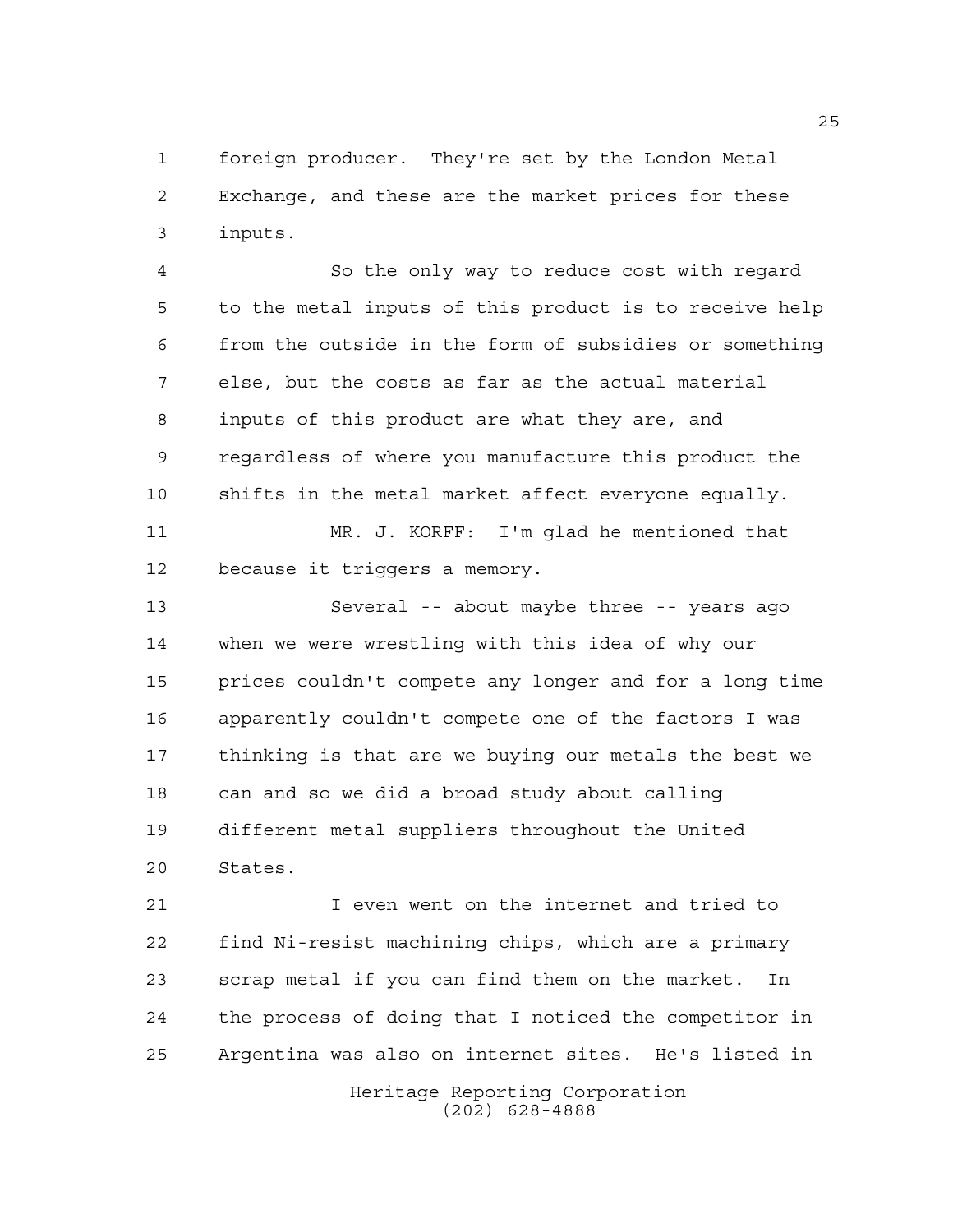a Turkish site looking for Ni-resist inserts scrap.

 I contacted a Russian supplier in St. Petersburg, Russia, who said he had Ni-resist scrap. It was surveyed. He sent samples to me. It was good quality material, but the price that he wanted for it was really no better when I factored in the shipping than the domestic price.

8 So I in my mind discounted that as a variable that anybody is going to buy better than we are because I did search the market for a cheaper source of raw materials, and we were buying it at about market price.

 Sometimes we would buy -- for example, if we bought a load of Ni-resist scrap, which usually comes in the form of almost dust. It's a fine machining chip. We might purchase it. It could either be slightly above the contained nickel price on the London Metal Exchange or slightly below, but over a long period of time it tracks the London Metal Exchange price pretty well for the content of 15 percent of the scrap times whatever the London Metal Exchange is for a pound of nickel.

Heritage Reporting Corporation (202) 628-4888 You've got to convert it from kilograms because they report it in metric tons, but it's a pretty good correlation. So my sense then is that we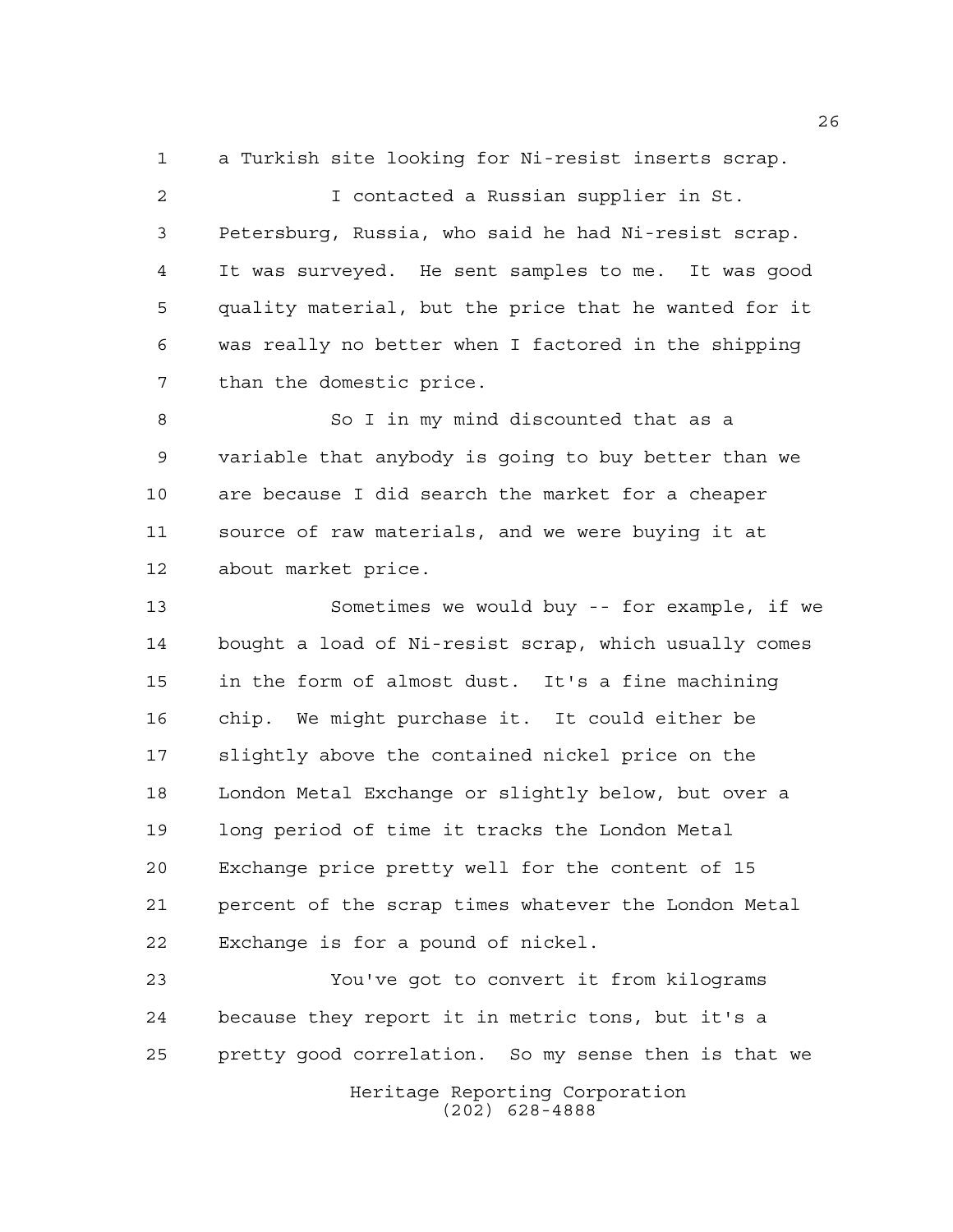were not noncompetitive in our ability to purchase the raw material.

 MR. KAPLAN: Thank you. I have no further questions at this time.

 MR. ASCIENZO: And with that we'll go to the attorney, Marc Bernstein.

 MR. BERNSTEIN: Thank you. I'd also like to thank both of you for coming down to Washington to visit us and give your testimony.

 Let me start off by asking you some basic information to the extent you know it about the ultimate use of the products containing these piston inserts.

 According to the petition, all diesel engines that use aluminum pistons will require the subject piston inserts. In what type of equipment, to the extent you know, are diesel engines with aluminum pistons used?

 MR. J. KORFF: Most over-the-road trucks will have an aluminum piston in it, Class A trucks, and they will all have Ni-resist inserts in them. Heavy duty equipment such as might be produced by Caterpillar, John Deere, farm implement people, would have engines that would have aluminum

pistons with Ni-resist insert.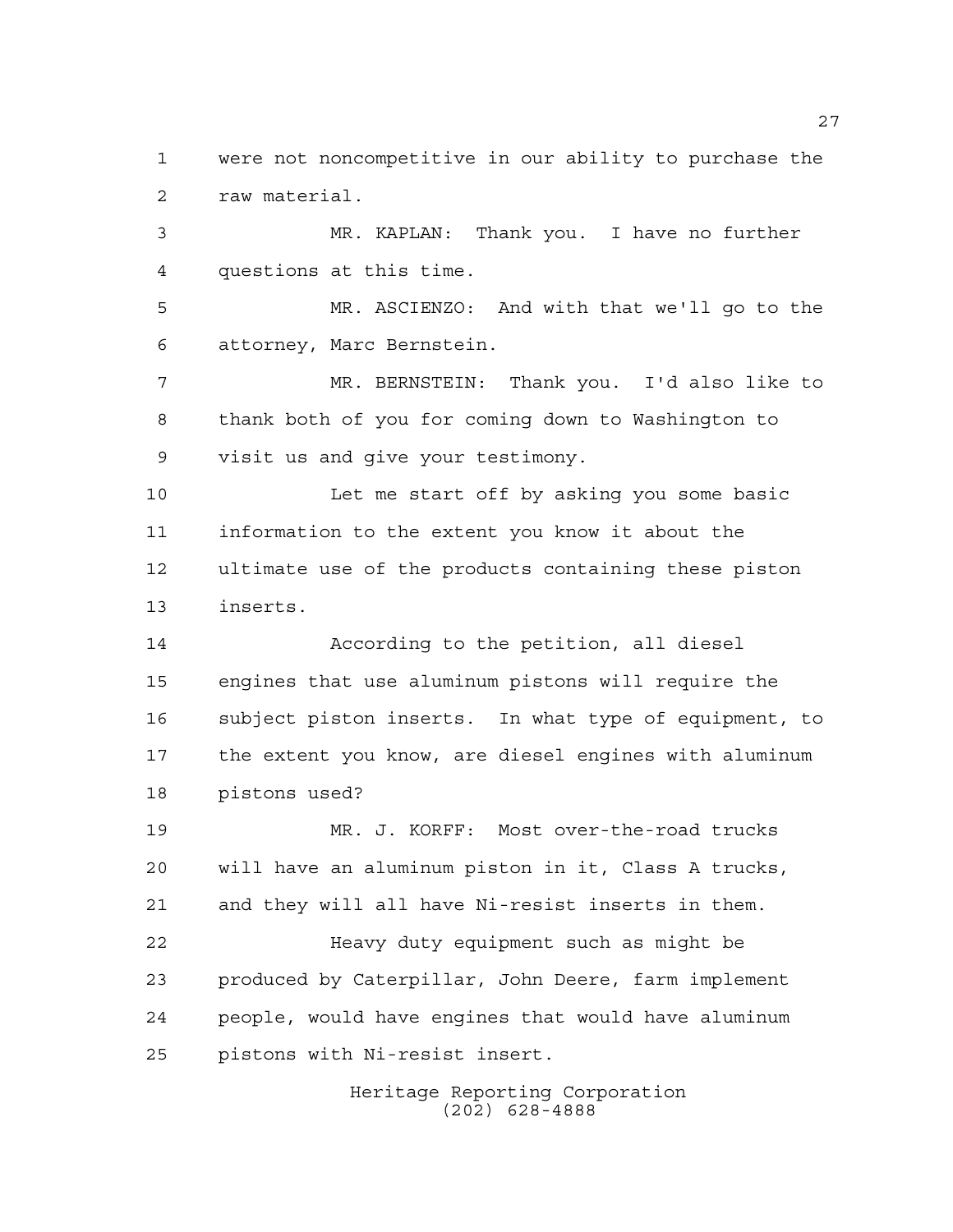Certain automobiles in Europe, even though they're not heavy duty diesels, have the Ni-resist inserts. I know we in previous times sold inserts to companies, to Alcan in Germany, which is not Alcan anymore, in Nuremberg and a company in France. They went both into I think a Peugeot diesel and a Mercedes diesel for automobiles.

 But the bulk of all the diesel requirements in the United States for diesel, heavy duty diesel engines, require a Ni-resist insert, and of course the domestic -- there are very few domestic diesel engines for automobiles in the United States.

 MR. BERNSTEIN: There's also marine use, is there not?

 MR. J. KORFF: Yes. Marine engines, and there are some which we're discovering now, large compressors with aluminum pistons that require large inserts. We have found a couple companies that purchase those. Very small quantities, though.

 You know, at one point Quaker was doing eight million of these inserts a year, and these other applications, the compressors, might be in the hundreds now rather than the thousands or tens of thousands.

Heritage Reporting Corporation (202) 628-4888 MR. BERNSTEIN: Now, you just said that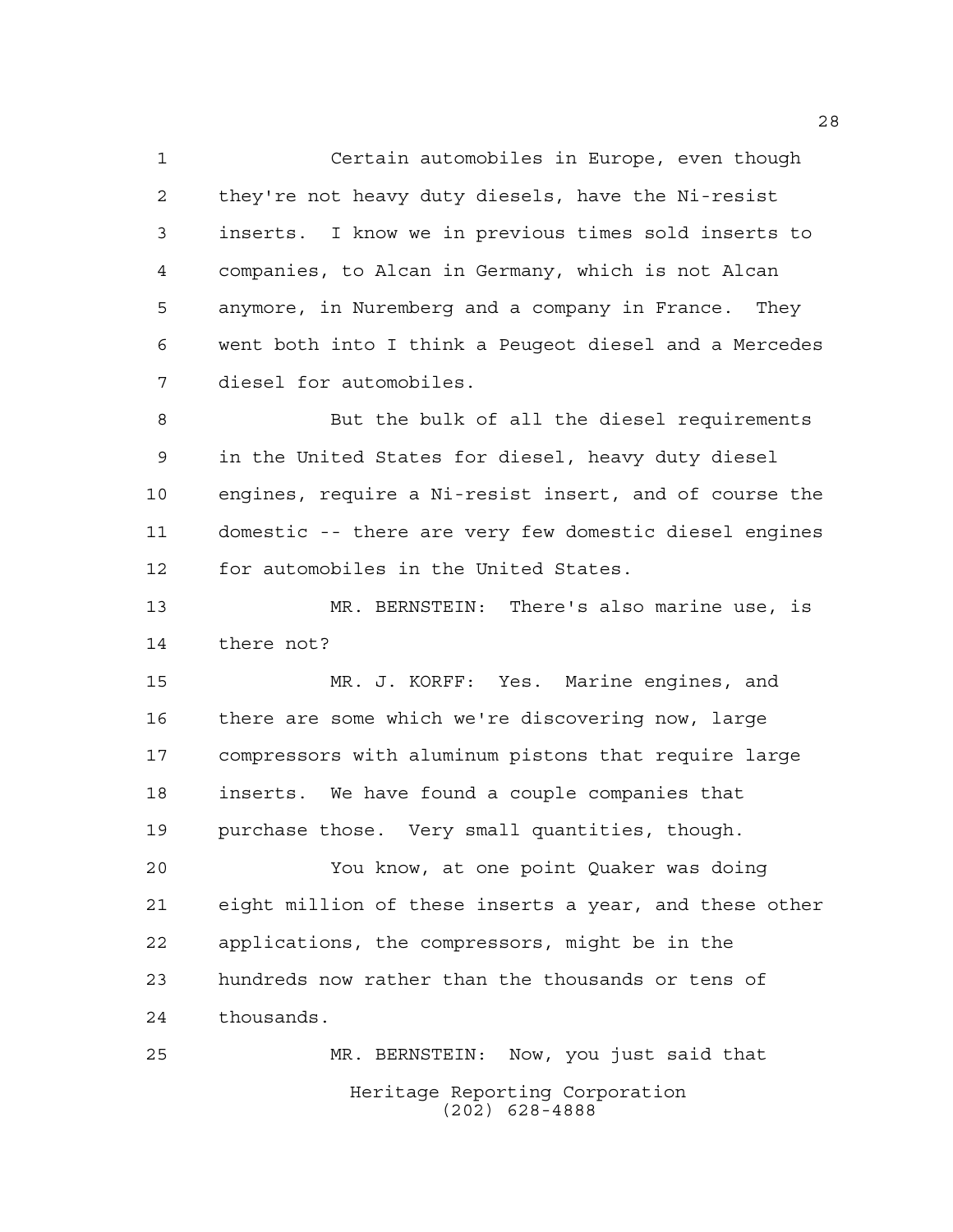Heritage Reporting Corporation (202) 628-4888 there weren't many diesel engine manufacturers in the United States. I mean, is this something -- MR. J. KORFF: Diesel engine piston manufacturers. MR. BERNSTEIN: Diesel engine piston manufacturers. MR. J. KORFF: Correct. MR. BERNSTEIN: Okay. Okay. Thank you. I'll go on to the next question. I mean, to the extent you're familiar with -- well, are you familiar with trends and sort of how many trucks and heavy equipment that use these sort of diesel engines are sold? MR. J. KORFF: Yes. Roughly, yes. It's declined now. We're in a period of recession, and that's declined. It tends to spike up just before there's an emissions standard change in the United States, which will happen in 2010. About every three years the United States changes its emissions requirements for diesel engines, and all the buyers of the trucks load up before then. If we tracked our business over a long period of time, we could plot the ramp up of the emissions, the correlation of the ramp up of our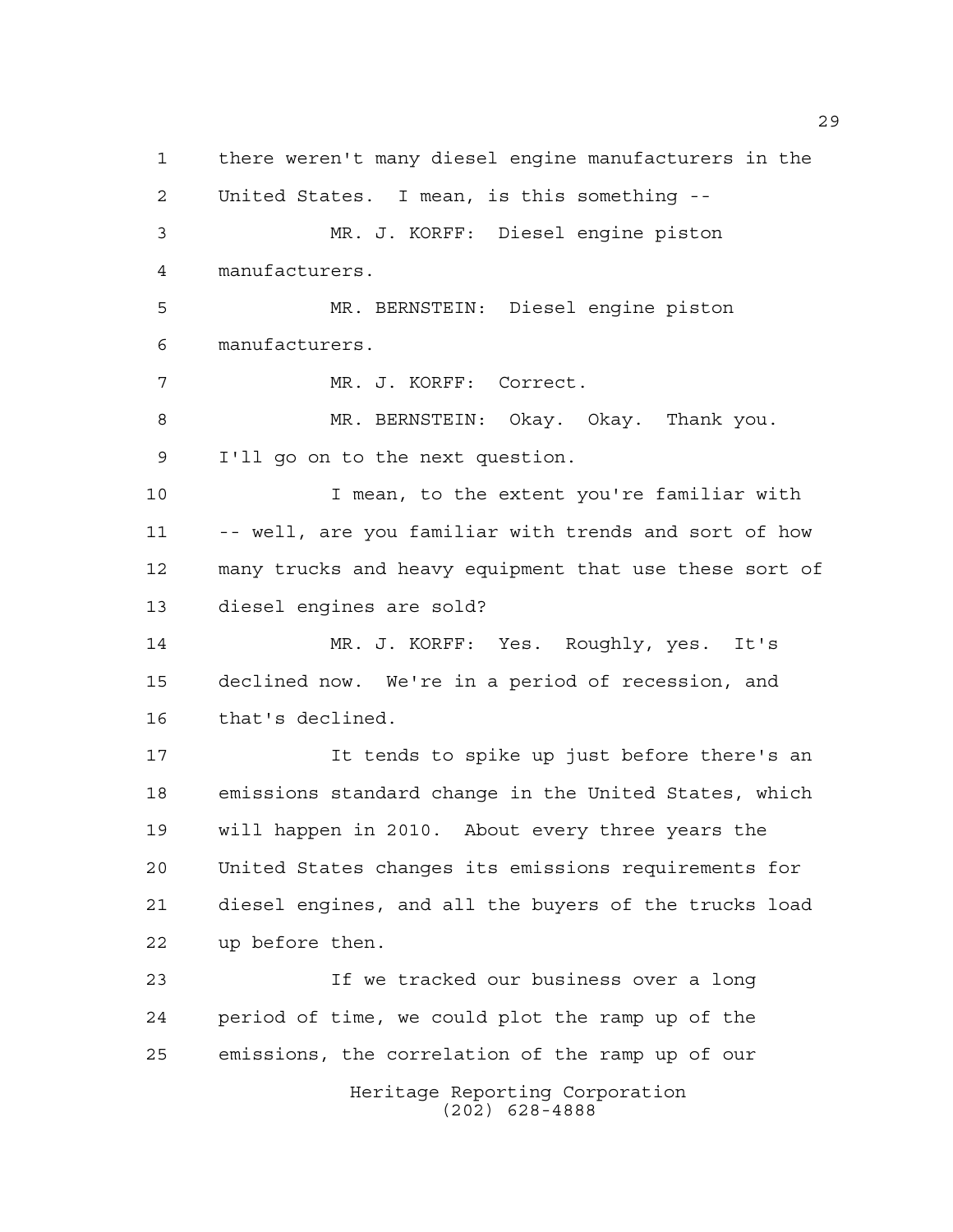business with the emissions standard.

Heritage Reporting Corporation (202) 628-4888 MR. BERNSTEIN: When was the most recent previous spike? MR. J. KORFF: Say it again? MR. BERNSTEIN: You said that there was an increase in price every so often. MR. J. KORFF: Yes. I don't have that information. MR. BERNSTEIN: Okay. You don't have it? Okay. MR. J. KORFF: I don't know that. 12 MR. BERNSTEIN: Thank you. Are there diesel engines that don't use aluminum pistons? MR. J. KORFF: Yes. There are some that use iron pistons. There are some that probably use steel, some a steel forged top with a different kind of skirt to it. MR. BERNSTEIN: Okay. MR. J. KORFF: Yes. There are some of those, yes. MR. BERNSTEIN: Do any of these type of pistons -- would they contain Ni-resist piston inserts? MR. J. KORFF: The steel or the iron?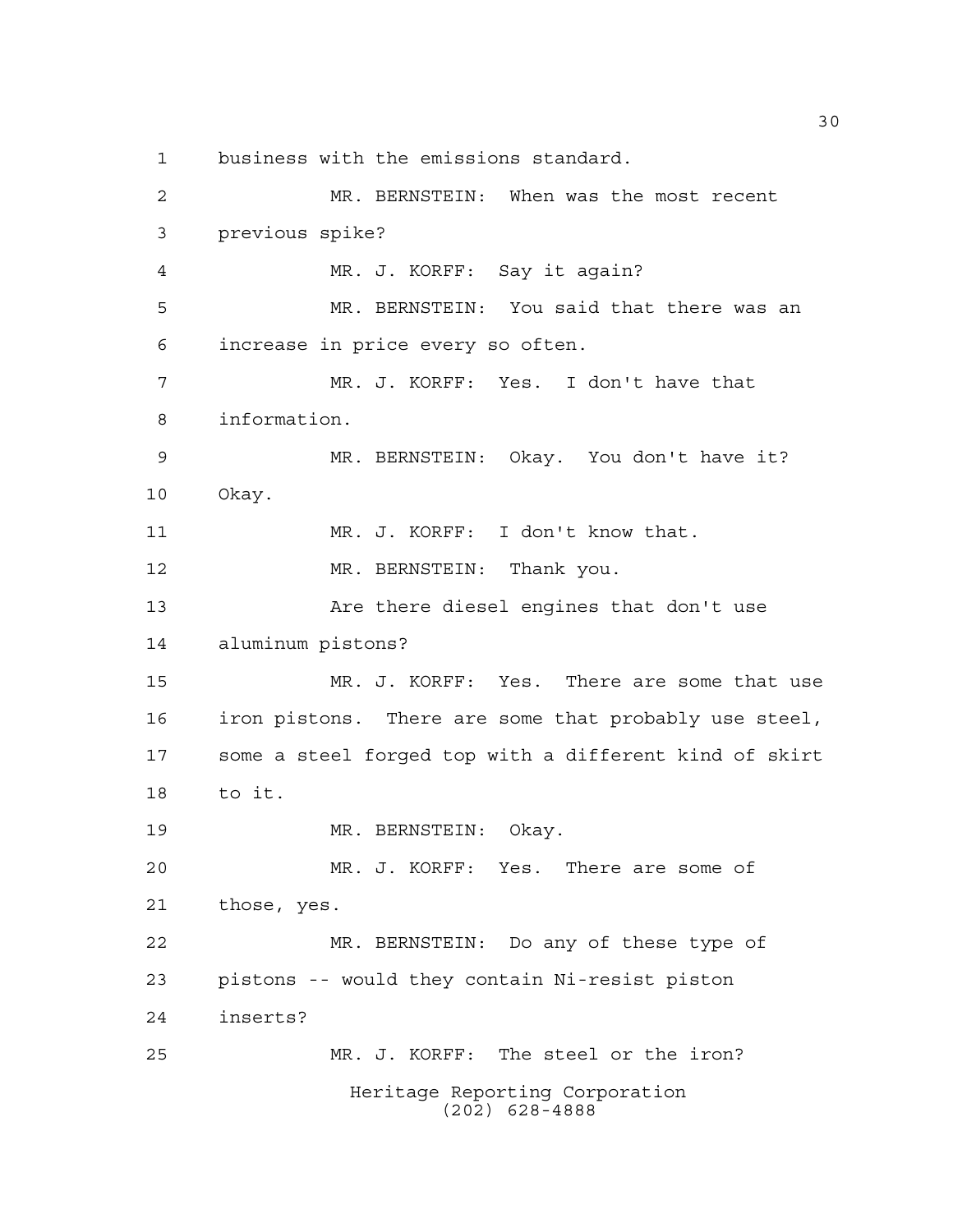Heritage Reporting Corporation (202) 628-4888 MR. BERNSTEIN: The iron, yes. These types. MR. J. KORFF: No, not to my knowledge. MR. BERNSTEIN: All right. Do you have any familiarity with whether I guess the diesel engine manufacturers -- I mean the relative use over the last few years of aluminum pistons in engines as opposed to these nonaluminum pistons you've just listed? MR. J. KORFF: I don't have any personal knowledge of that, no. 10 MR. BERNSTEIN: Thank you. Let me ask you a few questions about your company. Your testimony was that you said: I purchased the company on a bankruptcy sale in 2004. 14 MR. J. KORFF: Correct. MR. BERNSTEIN: According to the petition, Quaker City is owned by Korff Holdings, LLC, whose sole owner is your son, Jason Korff. MR. J. KORFF: Yes. MR. BERNSTEIN: Now, was there some intervening transaction between you and Jason Korff? MR. J. KORFF: No. Jason is my son. He lives in our household. The company was purchased in his name. He is technically the single member owner of the LLC. Korff Holdings has no input into the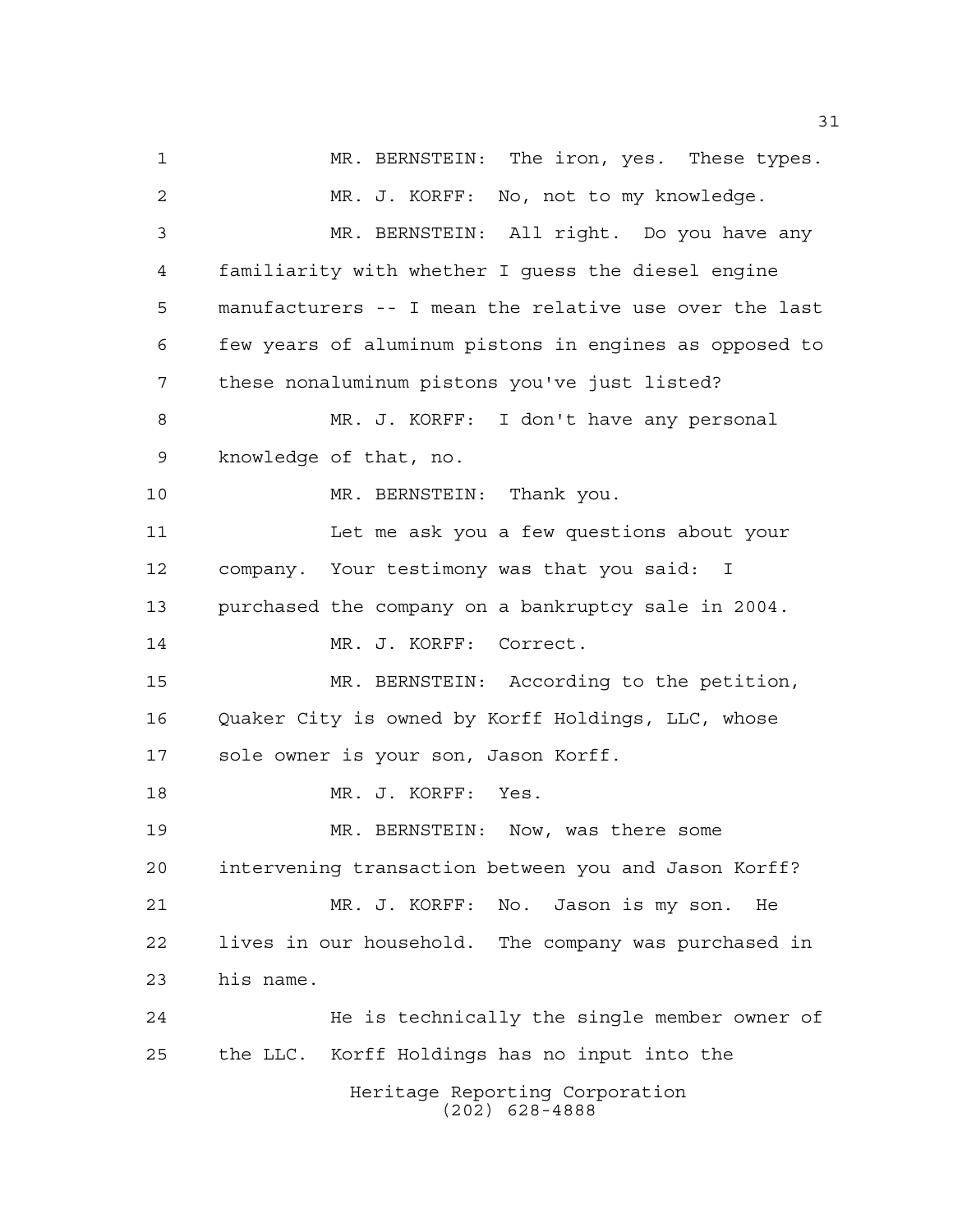business at all.

Heritage Reporting Corporation (202) 628-4888 MR. BERNSTEIN: Okay. So you are responsible? You have the ultimate responsibility -- MR. J. KORFF: Yes. MR. BERNSTEIN: -- for the business operations? MR. J. KORFF: Uh-huh. MR. BERNSTEIN: Are there any Korff family members other than you or Jason Korff who are directors or officers of Korff Holdings, LLC? MR. J. KORFF: No. Jason is the single member. MR. BERNSTEIN: Okay. This is a formality for the record so it's entirely clear. When you testified as to your son who put the petition together, I assume you were referring to Geoffrey Korff? MR. J. KORFF: Geoffrey, yes. MR. BERNSTEIN: Okay. Thank you. Let me follow up on some of the questions Mr. Kaplan asked about your sales efforts. I gather from this, and feel free to correct me or elaborate, that you do have a sales operation out there. I think you characterized sales contacts vis-à-vis Ni-resist piston inserts as being periodic.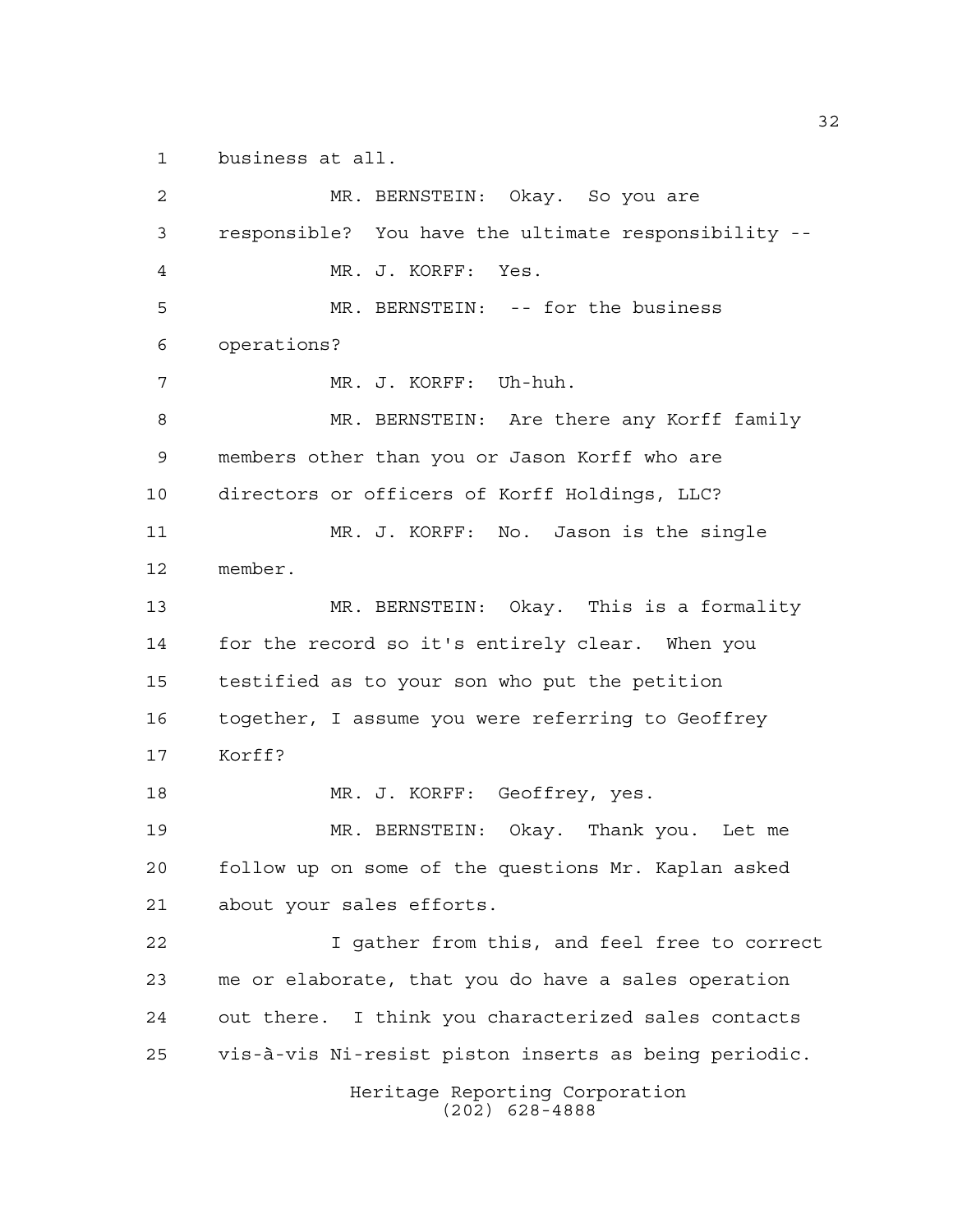Is that a correct assessment?

 MR. J. KORFF: We're asked from time to time to quote a package of Ni-resist part numbers, and during that period of time we'll quote it. Our sales representative will visit the companies, talk to them on the phone, and periodically we've had a few sales representatives, one at a time, and basically when we've quoted we were told that our prices are substantially higher than what they're purchasing. It's not quite the end of the conversation, but almost the end of the conversation. MR. BERNSTEIN: Is there anything vis-à-vis how delivery fees are assessed in this business or shipping delays that might provide an advantage to a U.S. producer vis-à-vis the imports? MR. J. KORFF: We would be quicker than the imports. I don't know what the pipeline is to get product in from Korea or Argentina, but it's not days. It's, you know, weeks or whatever. I don't know. These gentlemen can maybe address that better than I can, but we would be quicker in delivery. They would have to have orders further out in their backlog to commit to product coming in from overseas.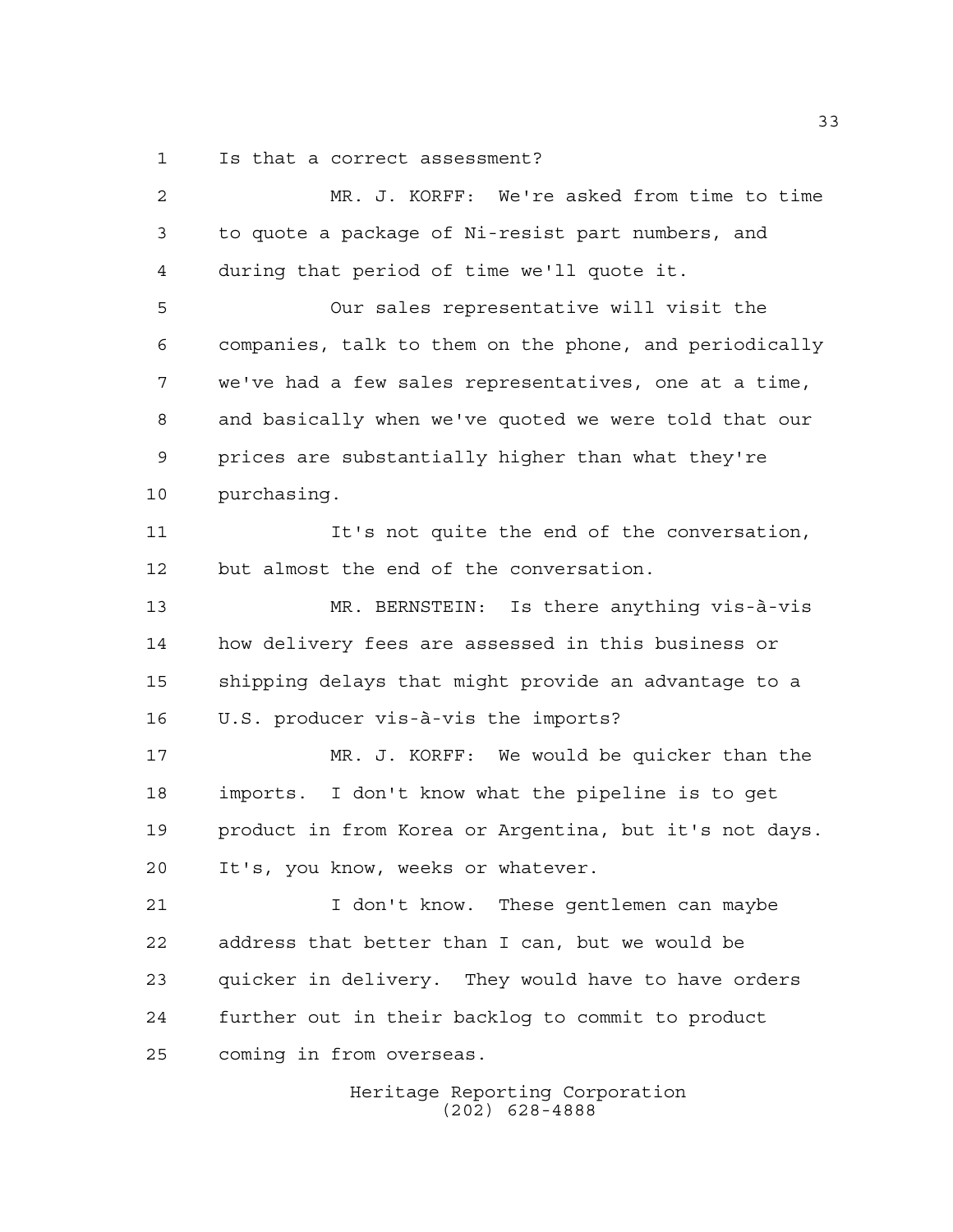In other words, if they asked us to produce something within about a 10-day period we'd do it. We traditionally have done that. Now they need to project out further in their scheduling to make sure their pipeline is full of product. We still get calls. When they're short on something we do get a call to make a thousand pieces of this or 500 pieces of this because it didn't come in or they can't order those kinds of small quantities, and that does still happen. 11 MR. BERNSTEIN: Okay. MR. J. KORFF: It probably happened as recently as, you know, two months ago. MR. BERNSTEIN: Do you have a minimum quantity requirement for piston insert orders? MR. J. KORFF: Five hundred is probably the lowest number that we can, you know, come up with, and what we've found is the bulk of the requirements were getting shorter and shorter quantities for some period of time. I don't know exactly the reasons. MR. BERNSTEIN: You say both in your petition and in your prior testimony that you believe the price differential between your product and the imported product was somewhere in the nature of 30 to 40 percent.

> Heritage Reporting Corporation (202) 628-4888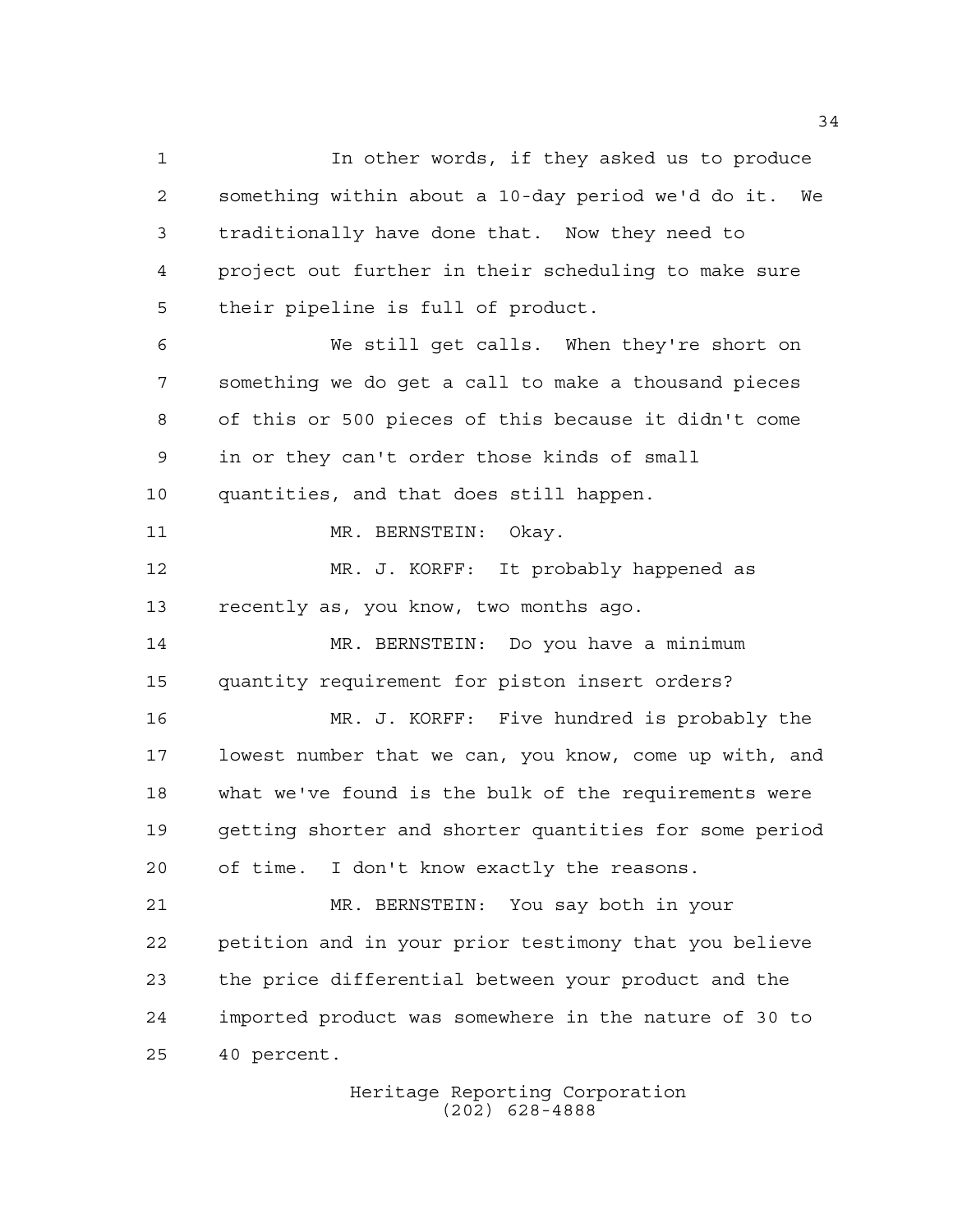MR. J. KORFF: We were led to believe that, yes. MR. BERNSTEIN: Okay. Have you been told this by your purchasers? MR. J. KORFF: It was information I received from our previous salesmen when we quoted a package, an entire -- many, many part numbers. We just wanted to find out how close we were. Are we even in the ballpark, you know? The answer was you're pretty far out. MR. BERNSTEIN: Okay. There was one instance in the petition where you indicated, and this is Exhibit 4 of the petition. You stated in paragraph 8: I was told during a phone conversation with the buyer at Karl Schmidt Unisia in early 2007 that my belief about the 30 to 40 percent price differential was correct. What were the circumstances under which this call took place? Did you initiate the call? Did Karl Schmidt Unisia? MR. J. KORFF: No. I'm not -- okay. MR. BERNSTEIN: Yes. MR. J. KORFF: I'm not sure that was my call.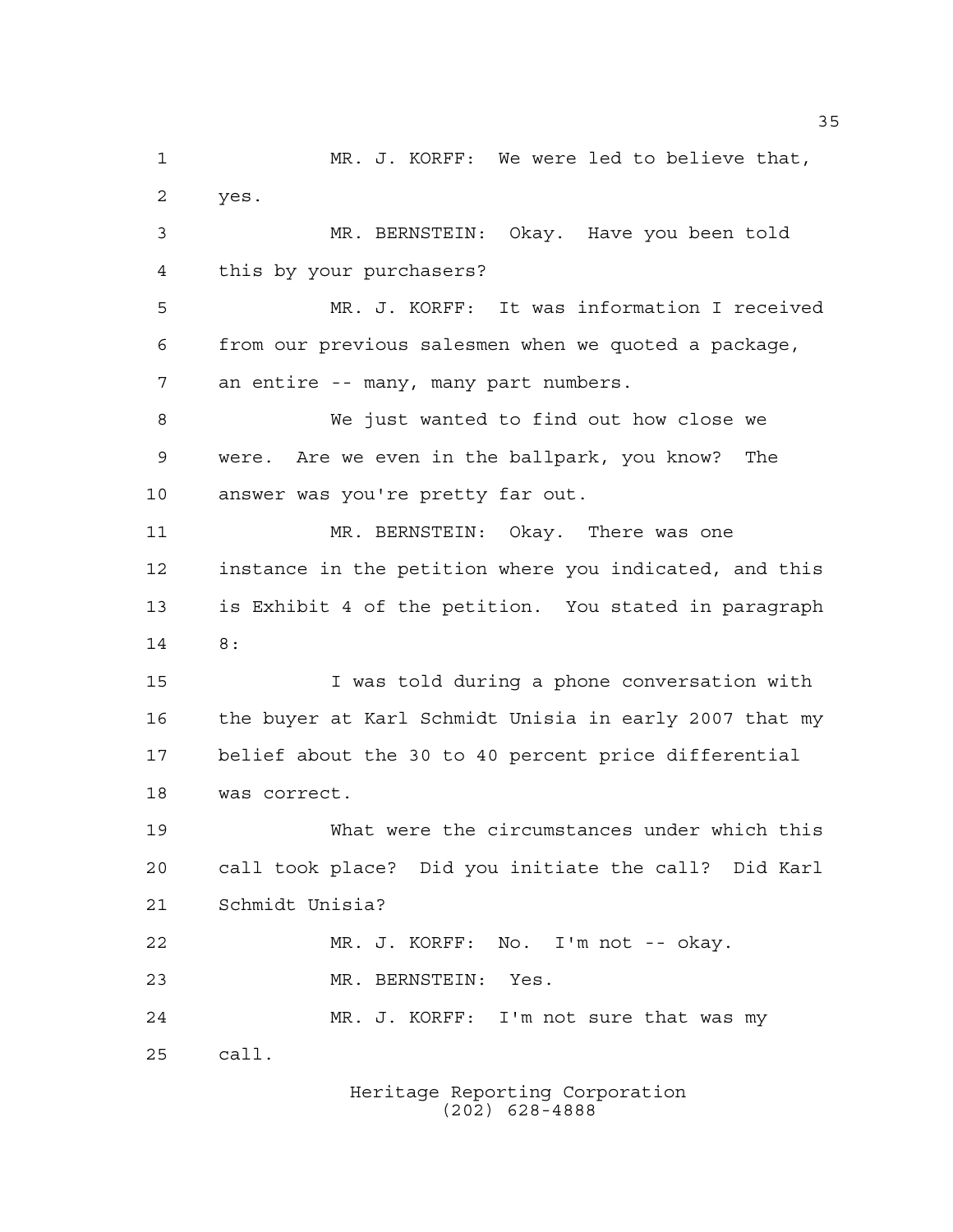Heritage Reporting Corporation MR. BERNSTEIN: Okay. MR. J. KORFF: It might have been a call of our salesman at the time. MR. BERNSTEIN: Okay. I mean, have the purchasers directly told you or other people at Quaker City the reason we're not buying this from you -- MR. J. KORFF: Right. MR. BERNSTEIN: -- is your prices are too high? MR. J. KORFF: Absolutely. Yes. 11 MR. BERNSTEIN: Okay. MR. J. KORFF: Absolutely. MR. BERNSTEIN: I mean, basically I guess you have no reason to suspect that this is not some sort of marketing ploy to get your prices down, that they're just trying to bargain with you to get a lower price? MR. J. KORFF: That's not my take on it. I mean, it's a bargaining possibility, yes, but at some point the prices that they are saying they're purchasing these for are below our cost to produce them even when we put on the rose-colored glasses and squeeze the numbers pretty hard. MR. BERNSTEIN: Okay. I don't think I have any further questions. Thank you.

(202) 628-4888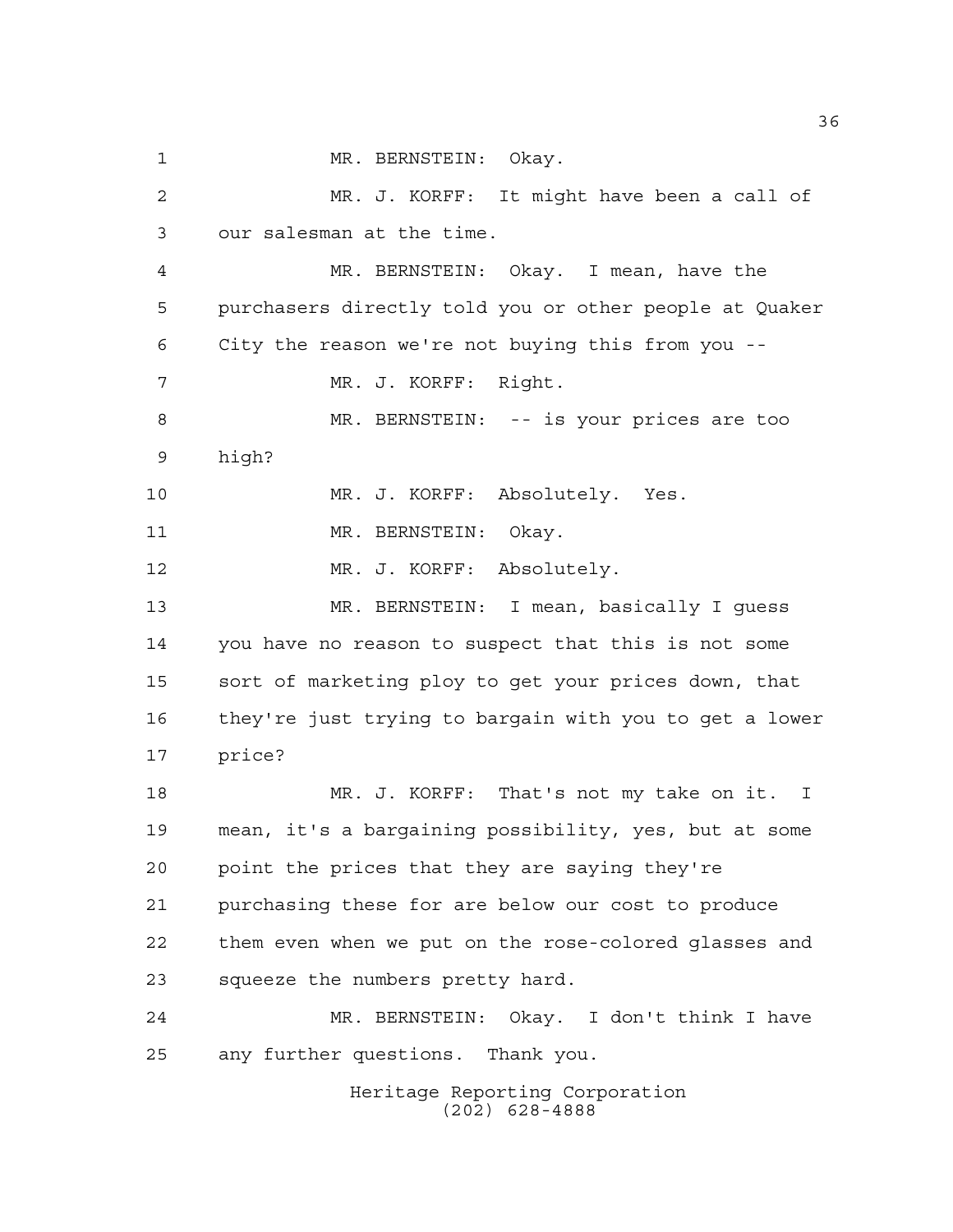Heritage Reporting Corporation (202) 628-4888 MR. ASCIENZO: And now the economist, Ioana Mic. MS. MIC: Good morning. MR. J. KORFF: Good morning. MS. MIC: I would like to thank everybody for coming here today. I know it's expensive these days to get here. I have a couple pricing and market related questions, although my colleagues touched upon a few of them. Would you describe demand as being cyclical because of the emission requirements changing? MR. J. KORFF: I think that's a fair statement, yes. Demand is cyclical because of emissions requirements. I think that's historically true. We are so far off any normal market for the product out at Quaker City over many years, over several years now, that it's hard for me to say over let's say the last three or four that we've seen any cyclicality to it. It's been a steady decline. But prior to that time there's been a -- and I know it back when I had the company in '87 to '92. When I first became knowledgeable in Ni-resist the minute the emissions standard changed there was a ramp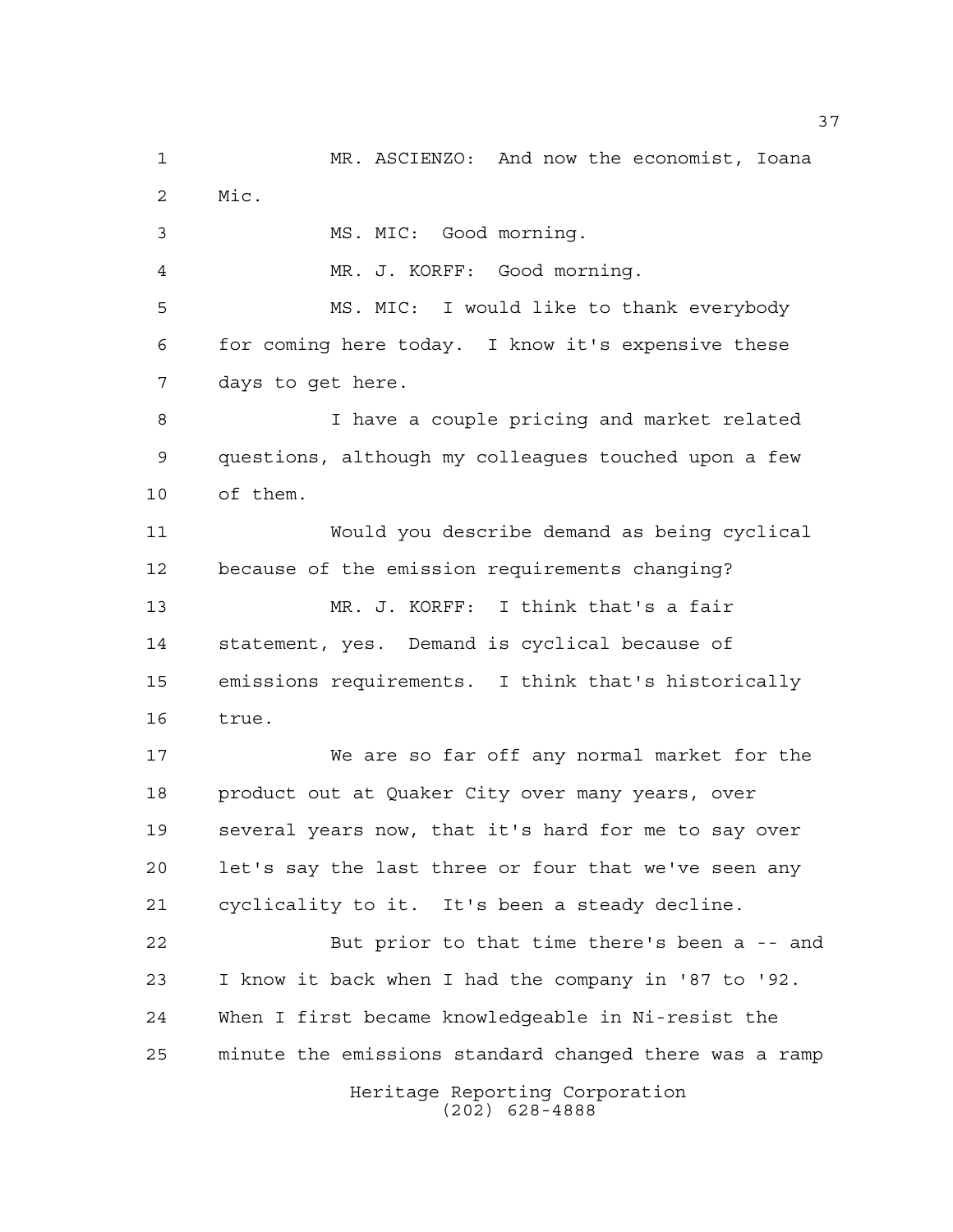up of our business.

Heritage Reporting Corporation (202) 628-4888 MS. MIC: So are these changes every three or so years? MR. J. KORFF: It's every two years whatever the EPA comes out with, new emissions standards. Yes. MS. MIC: And just before the emissions standards come out? MR. J. KORFF: Everybody wants to buy a truck with the old emissions standard it seems and to avoid the new one because they're usually -- you know, whatever they attribute the negatives to them. Higher priced, lower mileage or whatever. They want to get in under the old emissions standard. MS. MIC: And lately this has been less frequent? MR. J. KORFF: Well, it's 2010 I think is the emissions change now, but in the current economy things are -- you know, I don't think too many trucks are being sold today, although there's a tracking mechanism for this. I mean, you can get -- and I haven't done it. You can get on an internet site and look for Class A trucks and try to find the sales of Class 8 trucks, which is a really good surrogate number for the number of aluminum pistons, aluminum diesel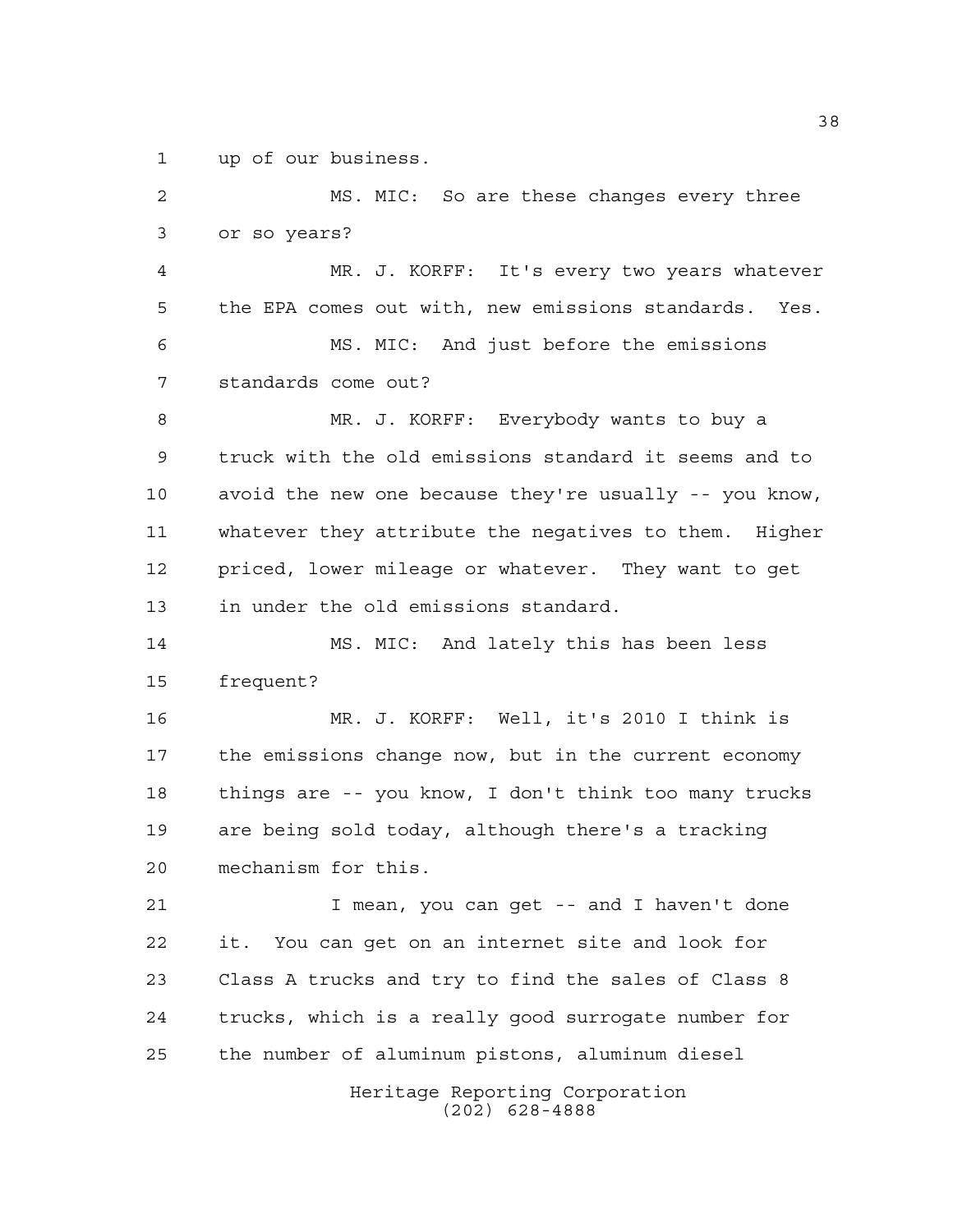pistons that are sold.

Heritage Reporting Corporation (202) 628-4888 MS. MIC: Europe is a bigger market for diesel engines. MR. J. KORFF: Yes. MS. MIC: Do you have some exports? MR. J. KORFF: We currently only export one product into Brazil. It's a very small quantity, and it's twice a year. We'll do maybe a few thousand pieces. It's a double ring with pins in it, and it's a part that apparently is unusual enough where the people in Brazil don't want to do it themselves so we still get that business, but as far as a single ring piston we have right now zero orders for any single ring inserts. MR. G. KORFF: If I could just add with regard to the nature of the market? I'm trying to think of a good way to describe it. The market itself for this product, because of the current economic situation we're in, it's smaller. The pie is smaller in absolute terms, but our share of the domestic market for us, our piece of this pie, has also decreased. So not only has the entire market shrunk, but our relative percentage of the market has shrunk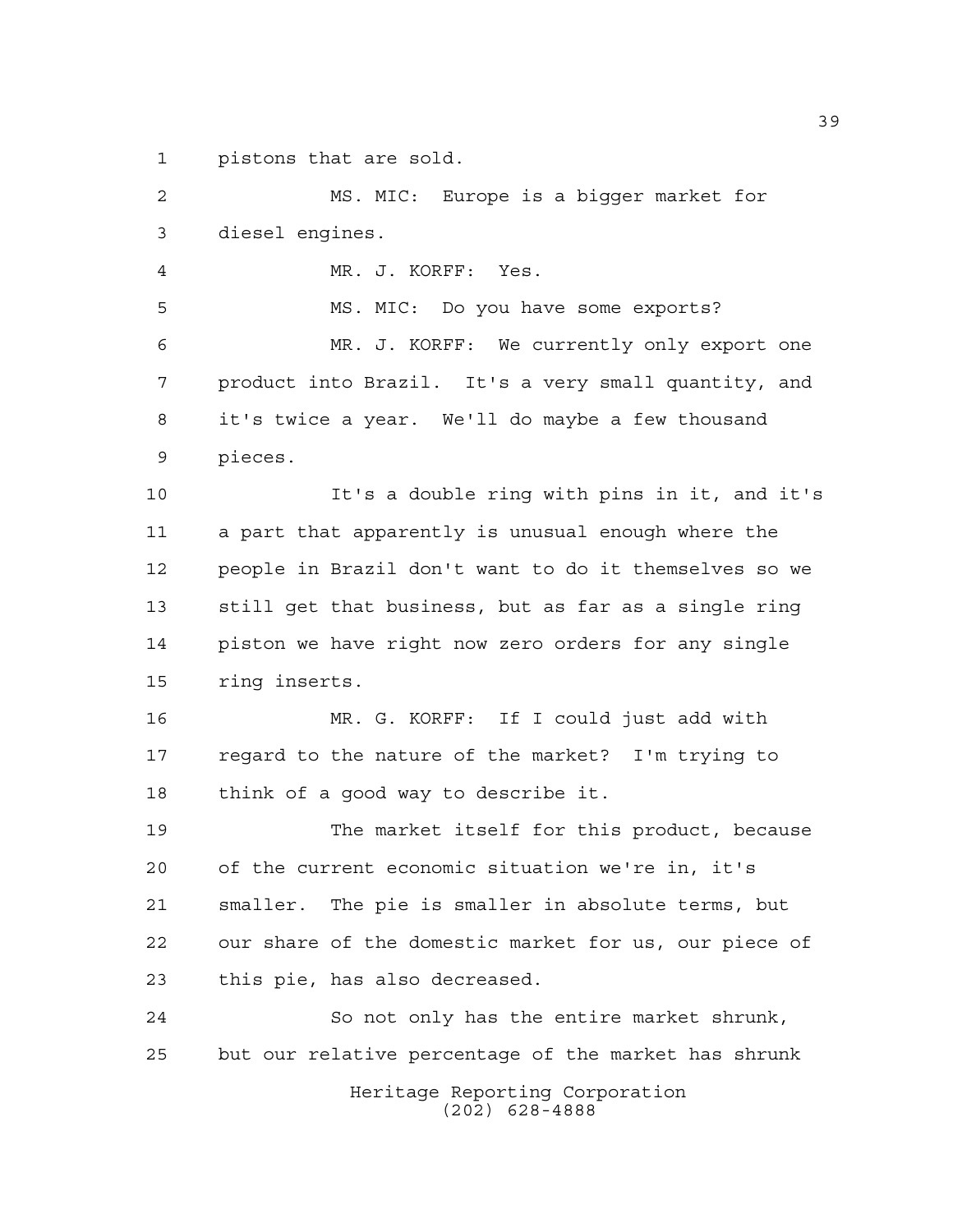so we're not just here complaining because we don't have the same amount of business as before just because the market is smaller. It's also because our relevant percentage of that market has also decreased, and we can identify exactly why that is.

 The only other two people importing again -- or not people. Excuse me. Countries importing into the United States are Argentina and South Korea with regard to this particular product as far as we can tell based on the trade data we've been able to pull. MR. J. KORFF: Yes. Our market share now is

 MS. MIC: Did you try to explore Europe as an export?

zero. We have no orders for this product.

 MR. J. KORFF: Yes. We used to be very active in Europe, but there has still been some consolidation in the piston industry in Europe, and some of the customers we formerly shipped to don't exist anymore.

 I think globally there might be some other Ni-resist producers other than of course Argentina and South Korea. I know China claims to sell Ni-resist inserts. I know Brazil does. I think there's a plant in Turkey and perhaps one in Poland that also produces Ni-resist inserts.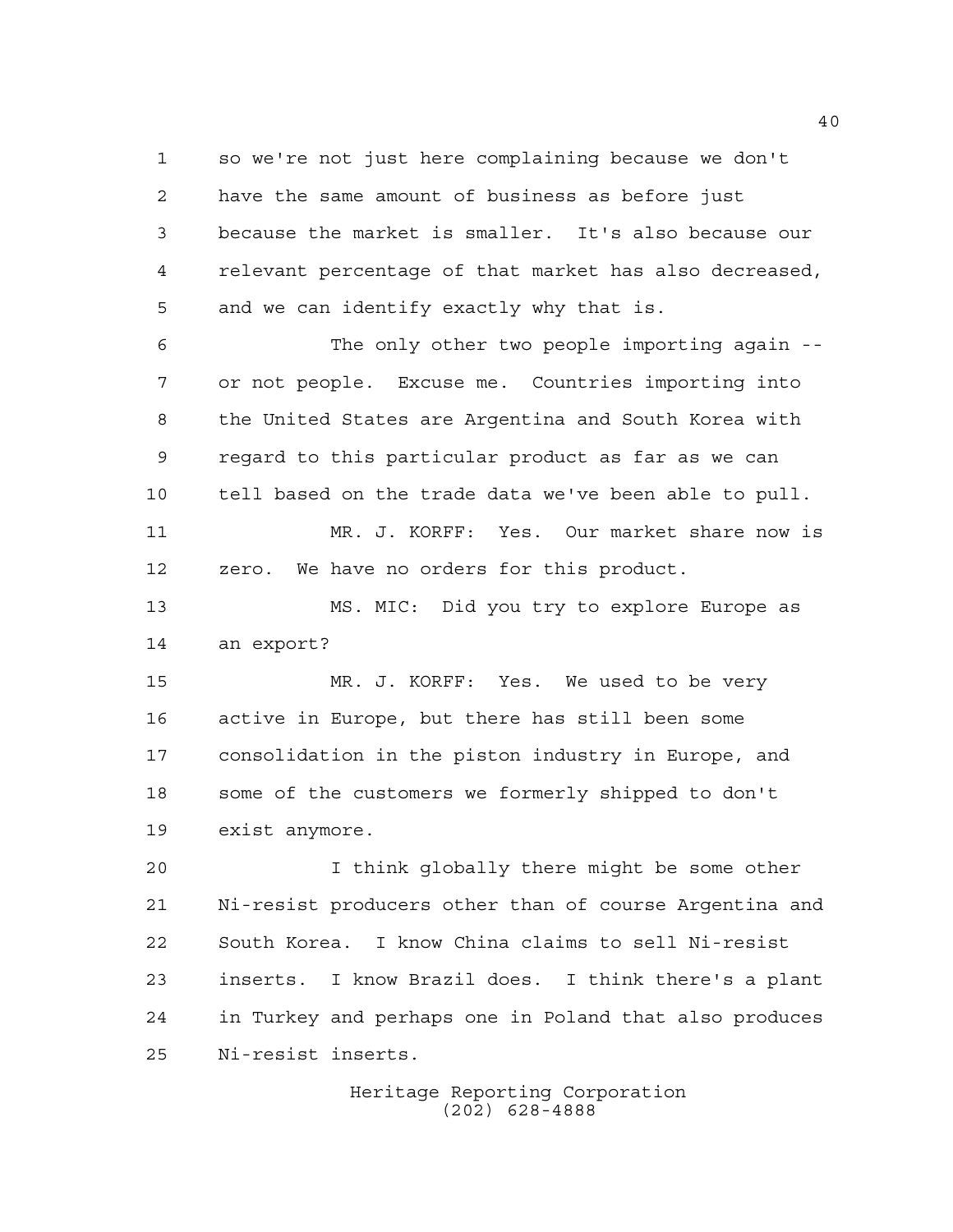Heritage Reporting Corporation (202) 628-4888 But I don't have competitive information about that and that's not part of our claim here because I don't know that they specifically ship into the United States. We have not found that to be true. MS. MIC: Thank you, both of you, for those answers. You mentioned a substitute product in your earlier testimony. Would you like to develop on that? MR. J. KORFF: Substitute for aluminum diesel pistons would be either an iron piston or forged steel. There may be others now other than aluminum, but I'm not aware of any but those two. MS. MIC: Are these perfect substitutes? Are they more expensive? Are they harder to produce? MR. J. KORFF: I think the substitute is based on the application in the specific engine. The forces encountered by the piston in various engine configurations would dictate the design of the piston. My understanding is that if the forces are extremely severe that the aluminum itself is not sufficient any longer. There's also an issue with heat. I'm not an engine designer, but my understanding is it goes into the emissions equation itself and how hot the engine can operate at, what temperature it can operate at, and the temperature at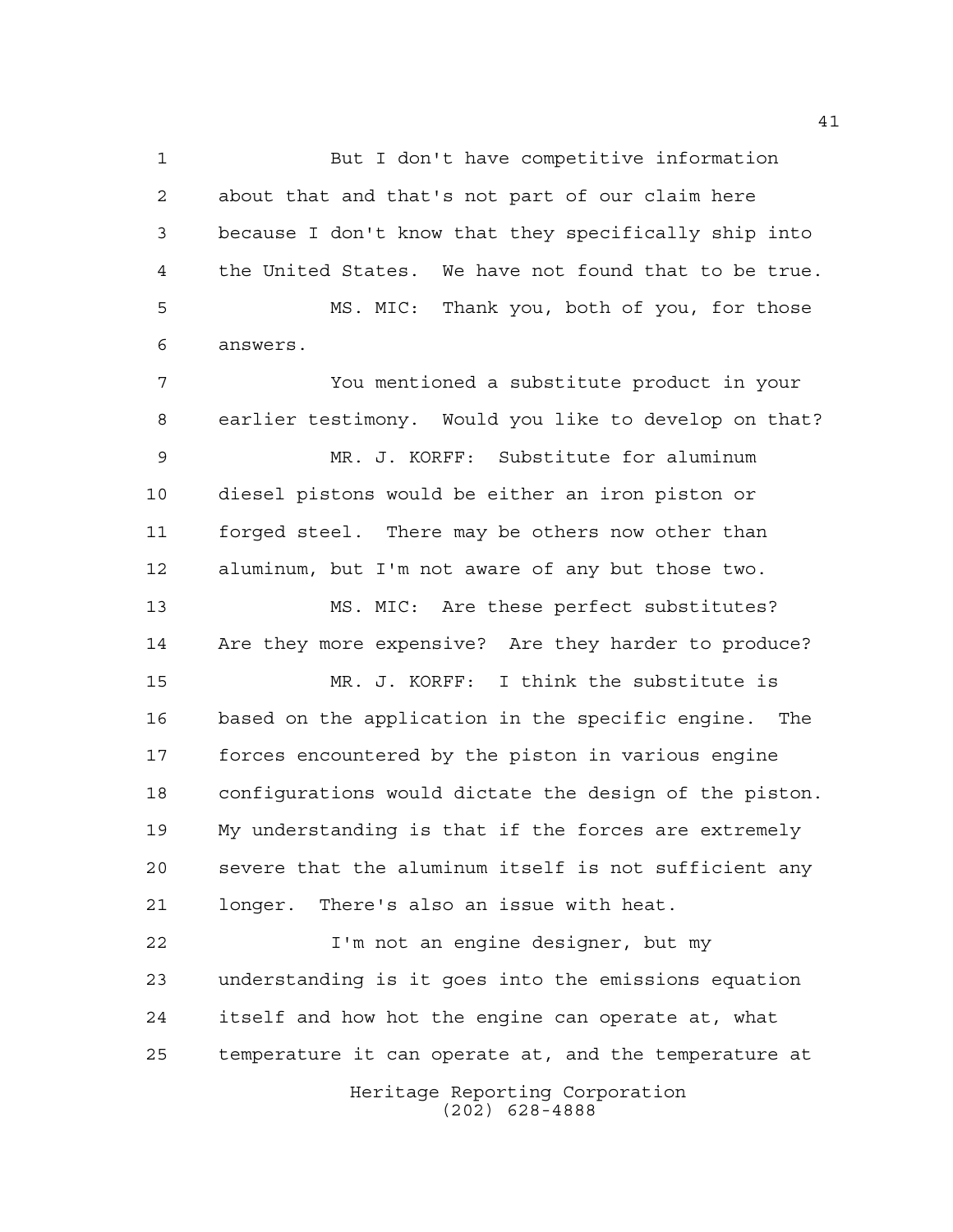Heritage Reporting Corporation (202) 628-4888 the top of the piston because that's where the substantial heat gets to because it's where the combustion is in the cylinder. MR. G. KORFF: Just so we're clear, we're talking about pistons, not the inserts themselves. MR. J. KORFF: Does that answer your question, or do you have more? I'll try to say it in different words if that will be helpful to you. MS. MIC: No. Thank you for that clarification. 11 MR. J. KORFF: Okay. MS. MIC: That's what I was looking for. MR. G. KORFF: Is your question whether or not there's a substitute for this particular product, the Ni-resist insert? MS. MIC: I was looking for the inserts. MR. J. KORFF: Yes. I'm not aware. I think people experimented with ceramics, but I'm not aware of a ceramic piston there. There may be, but I'm not aware of it. MS. MIC: Thank you. You mentioned that you used two types of formula -- MR. J. KORFF: Right. MS. MIC: -- to determine the price. The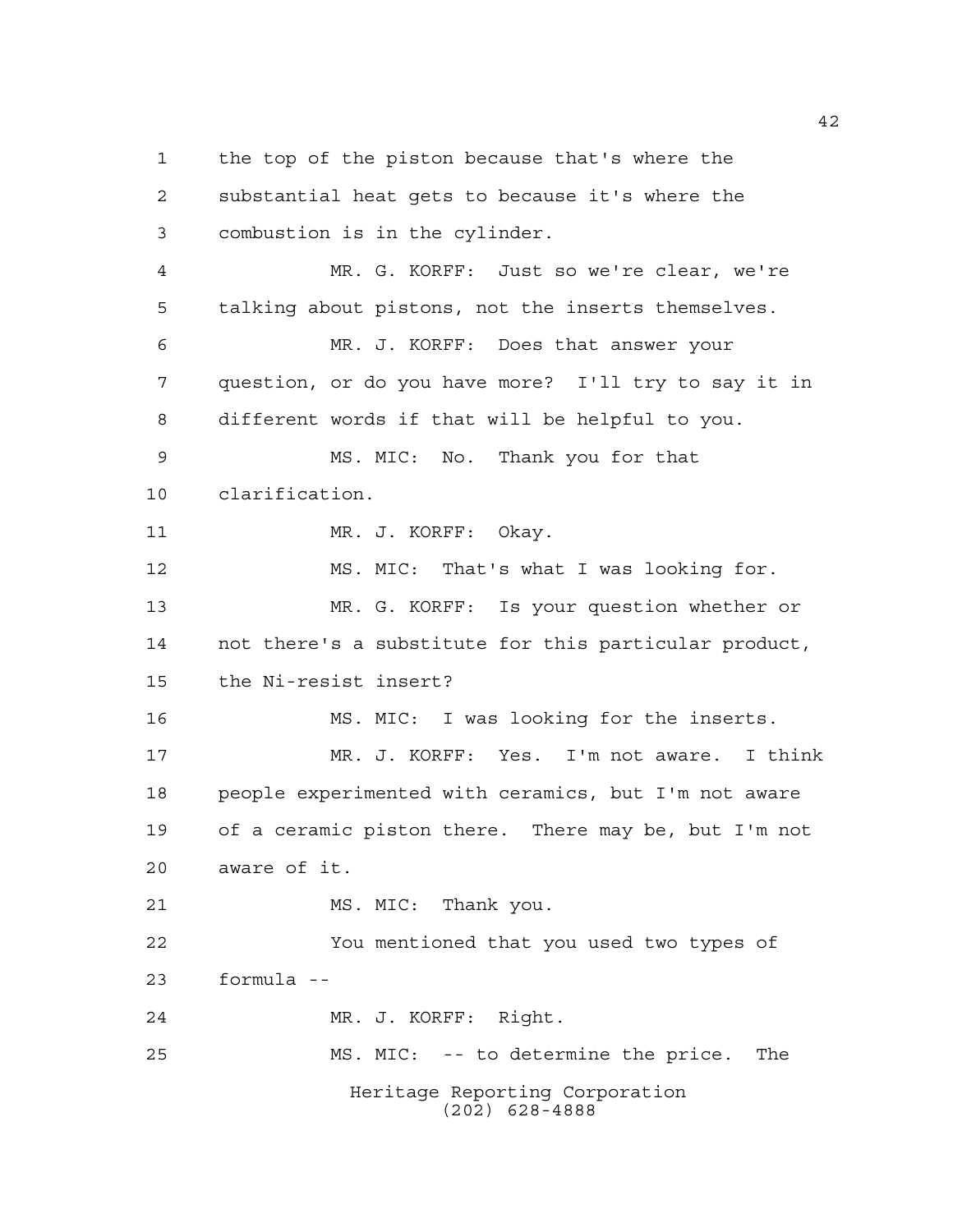first formula includes all metals?

 MR. J. KORFF: Right. MS. MIC: Are they all adjusted to the London Exchange? MR. J. KORFF: No. The first formula is adjusted by our actual purchase price of the materials. It is our prices, what we actually pay for the materials, and it's not indexed to any government index or London Metal Exchange index, although the purchase price we pay for the materials tracks the indexes pretty well. For example, we could have a supplier that if we bought Ni-resist scrap -- let me go back a different way. Ni-resist scrap is Ni-resist, Type I Ni-resist, of the same composition that the piston insert is, so if we obtain that on the market we will melt that, check the chemistry, tweak it a little bit, add a little bit of something, dilute it down a little bit, whatever, to make the chemistry fall within specification. Now, when we go on the open market for that Ni-resist scrap, and if I look at the same day we

Heritage Reporting Corporation order that Ni-resist and if I calculate 15 percent of the price that they're asking for it, which is the equivalent nickel inside of the Ni-resist, and compare

(202) 628-4888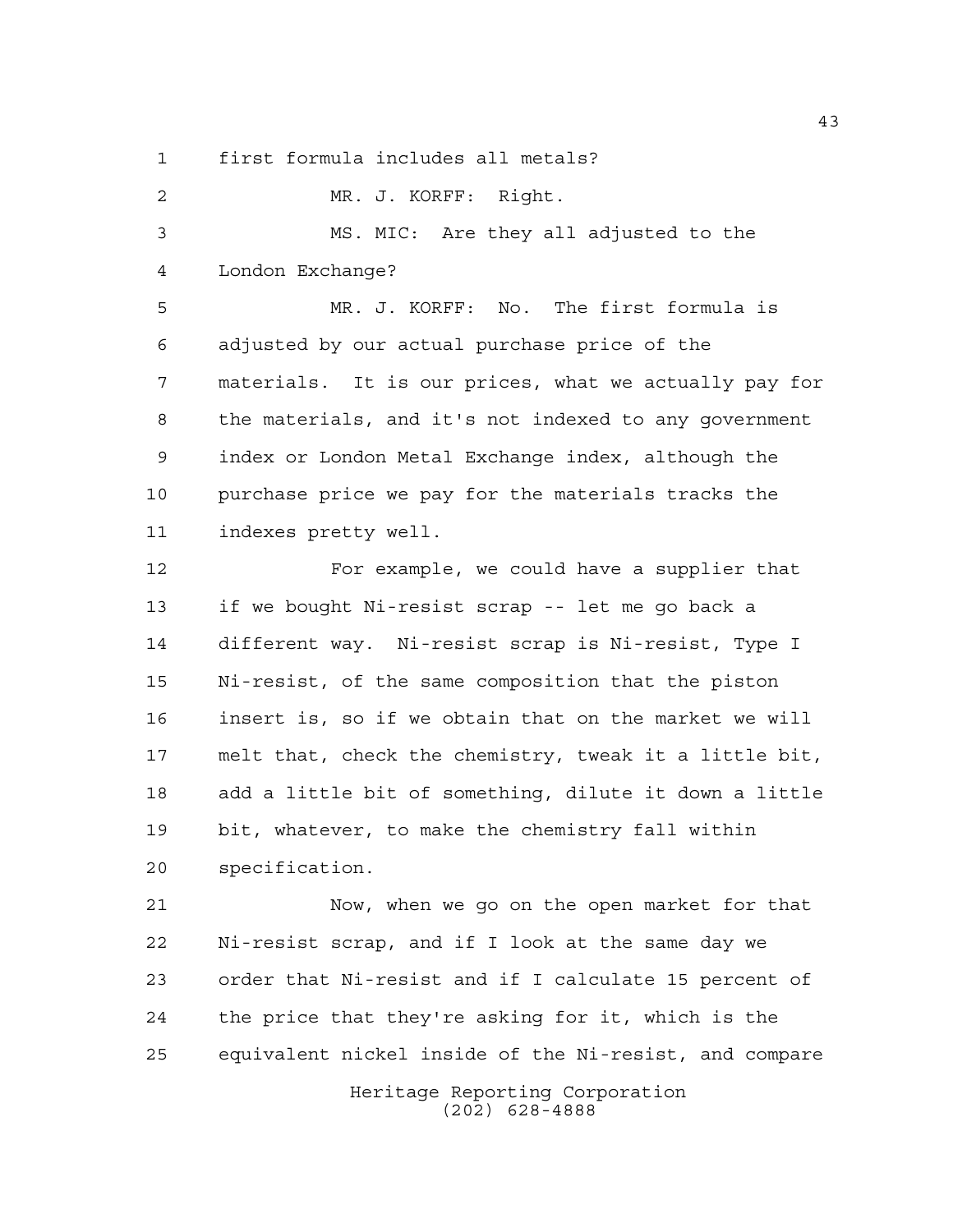that to the London Metal Exchange cash price for that day it often isn't the same number. I can't buy nickel at the London Metal Exchange price, but it may parallel the London Metal Exchange. It will index against it.

 Okay. But in the first formula we use it's our actual purchase prices of all the metallic components that go into making Ni-resist, okay? In other words, we buy pig iron. We buy chrome. We buy manganese. We buy nickel. We buy copper. We buy Ni-resist chips if it's available. There's another material we buy is monel, which is nickel/copper alloy that you can put in, and you can dilute it down. It comes to Ni-resist chemistry.

 You're making a soup, and you've got to put all the ingredients in the soup. Each ingredient has its own price, and by the time you're finished putting it all in the soup the soup has a cost to it.

 MS. MIC: I appreciate for that knowledge. MR. J. KORFF: Okay. The other part, the other equation we use, does in fact track the London Metal Exchange.

Heritage Reporting Corporation We looked over our history of what our internal formula would result in as far as a surcharge and cents per pounds, and we compared that to the

(202) 628-4888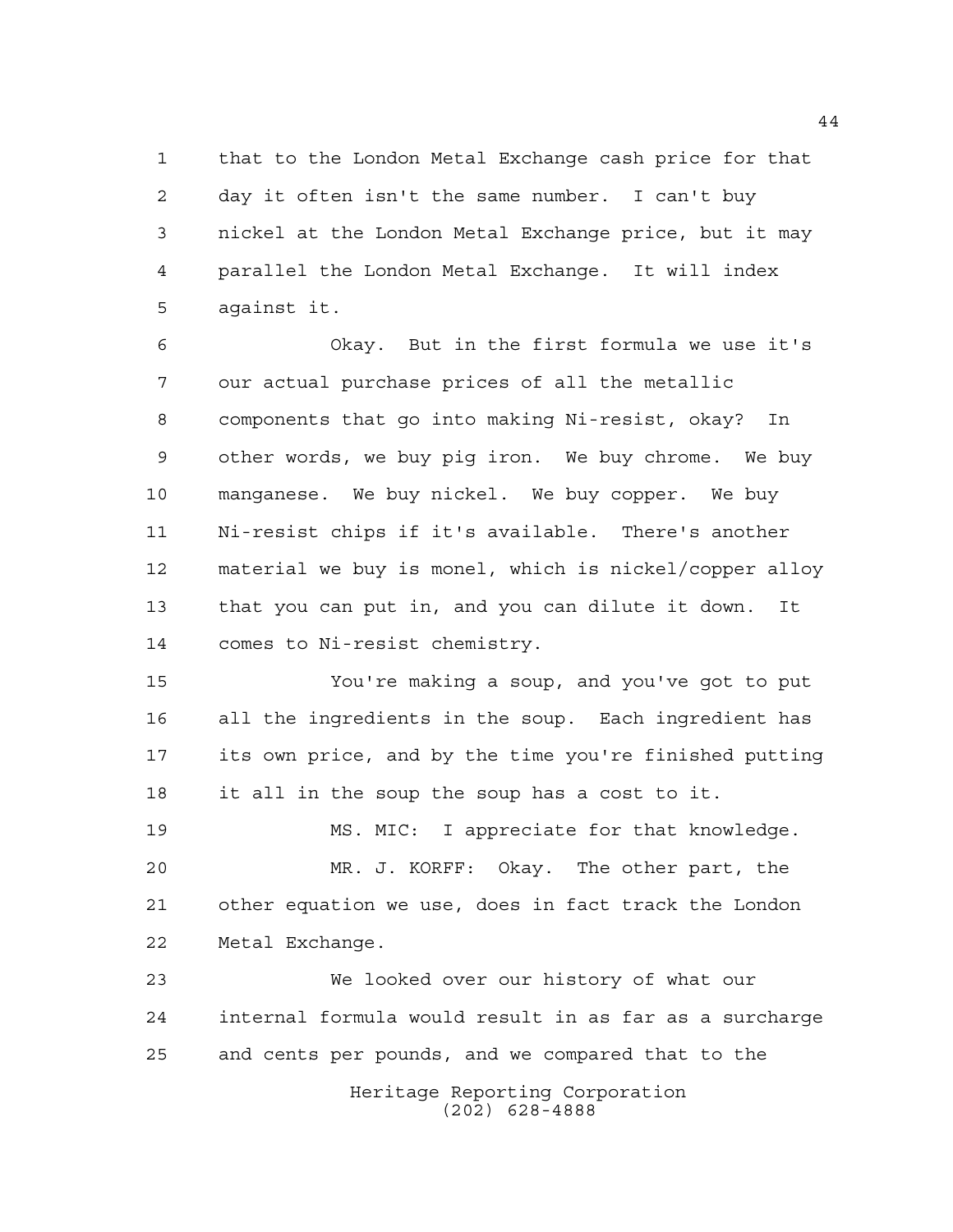daily cash price on the London Metal Exchange and found that in some months we're a little ahead of them or lagging them. In some months we're a little below them, but it's not a bad surrogate for our own formula.

 The only time it got very bad was in the last -- when the metal market went berserk and everything was jumping up and down tremendously then because Ni-resist has other elements in it other than nickel, when you only use the nickel component and let's say copper is jumping up by \$2 a pound and copper is six and a half percent of this material then nickel becomes a less direct or a less accurate surrogate number for your surcharge calculation. Did I say that in a way that you got it? MS. MIC: Yes. MR. J. KORFF: I can say it in other ways if that will be helpful. MS. MIC: No. MR. J. KORFF: It's not an easy concept sometimes if you're not in the business, but we deal with this stuff all the time so it's -- you know, it's part of our life. MS. MIC: I appreciate those answers. Thank you.

> Heritage Reporting Corporation (202) 628-4888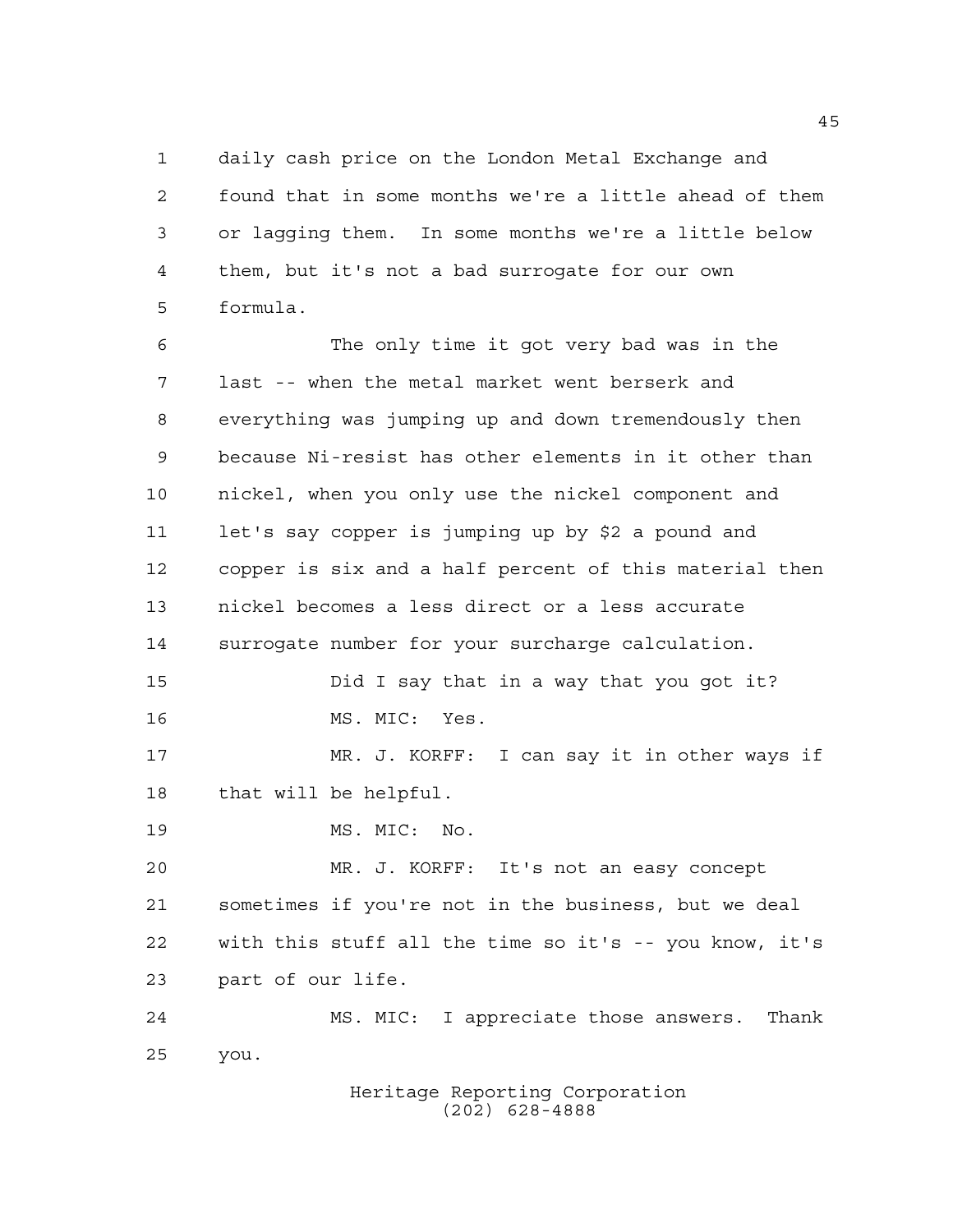Heritage Reporting Corporation (202) 628-4888 MR. J. KORFF: It used to be part of our life. We'd like it to become a part of our life again. MS. MIC: Thank you. MR. ASCIENZO: The auditor, David Boyland? MR. BOYLAND: Thank you. Good morning. Thank you for your testimony. You've already responded to previous questions that I submitted. I appreciate that. I have a few things here. In terms of the company's overall operations, how does Ni-resist relate to the other products that the company produces? MR. J. KORFF: As a percentage of it? MR. BOYLAND: Well, I guess starting more from a basis how the company operates, the manufacturing. 18 MR. J. KORFF: Okay. MR. BOYLAND: Is there a point where they overlap and then they diverge? MR. J. KORFF: Actually only rarely. Let me put it that way. Only rarely. We operate we have a sand casting business in which we make iron and steel and stainless steel and now some aluminum sand castings. That's castings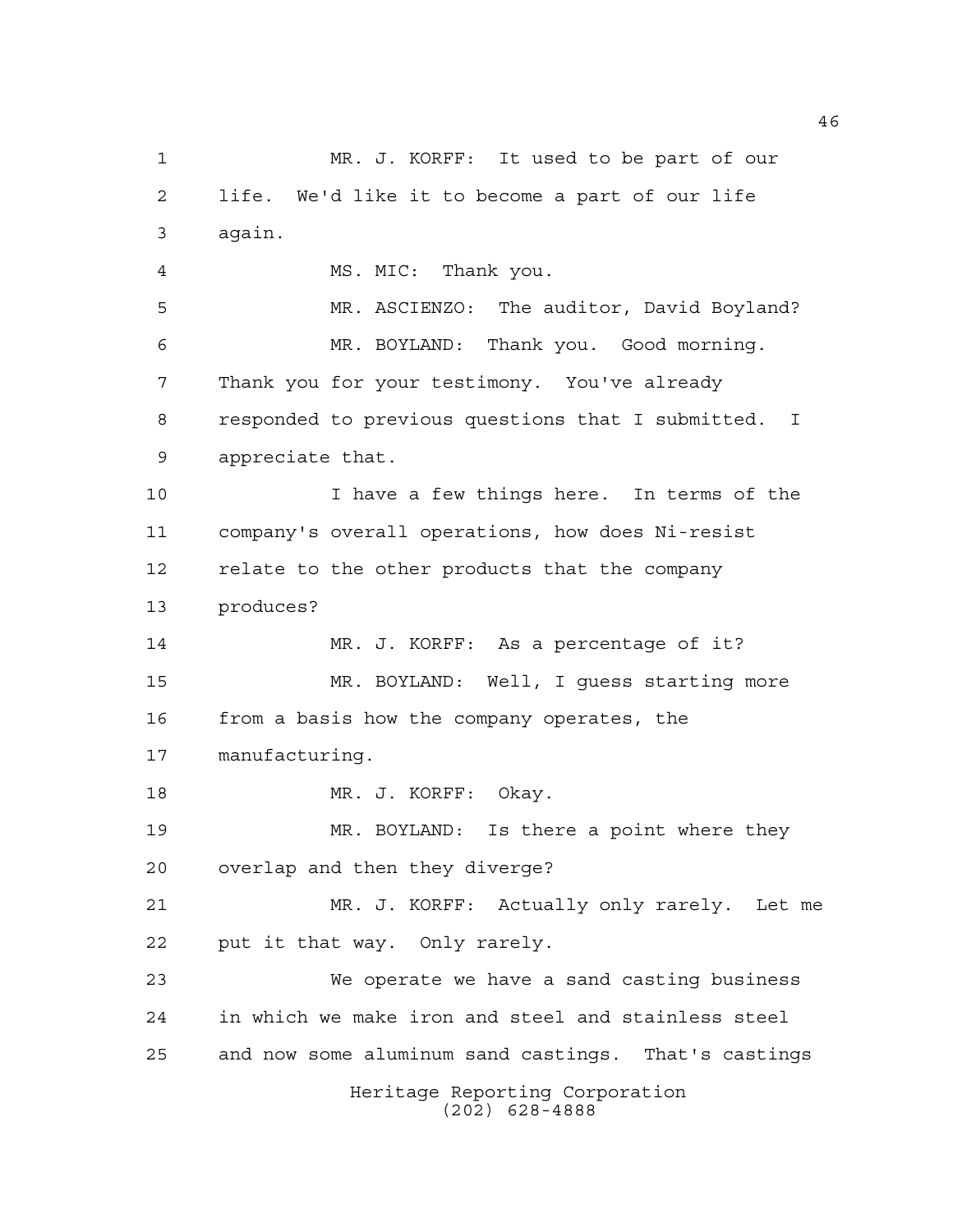made in sand molds.

| 2  | We have a separate area that makes                     |
|----|--------------------------------------------------------|
| 3  | centrifugal castings that used to be exclusively for   |
| 4  | Ni-resist inserts, and now we're trying to do other    |
| 5  | things in it just to try to utilize capacity.          |
| 6  | We actually have a profit and loss statement           |
| 7  | that separates the two businesses, and when we did     |
| 8  | exclusively Ni-resist in that area it was essentially  |
| 9  | a Ni-resist profit and loss statement.                 |
| 10 | Now we do some allocations depending on an             |
| 11 | average month's sales in that centrifugal area to try  |
| 12 | to allocate it between the three or four product areas |
| 13 | that we have in that centrifugal business now.         |
| 14 | MR. BOYLAND: So the melting process.<br>Is             |
| 15 | that common to all?                                    |
| 16 | MR. J. KORFF: No. The melting furnaces in              |
| 17 | the Ni-resist area are unique to that centrifugal      |
| 18 | casting area.                                          |
| 19 | Once in a great while we'll pull some metal            |
| 20 | from the sand foundry area if we need -- the           |
| 21 | centrifugal casting furnaces are what's called         |
| 22 | continuous furnaces. Once they're on they're on for    |
| 23 | nine months in a row, 24/7.                            |
| 24 | We have three furnaces. They're capable of             |
| 25 | about oh, 11,000, 12,000 pounds of metal, probably     |
|    | Heritage Reporting Corporation<br>$(202)$ 628-4888     |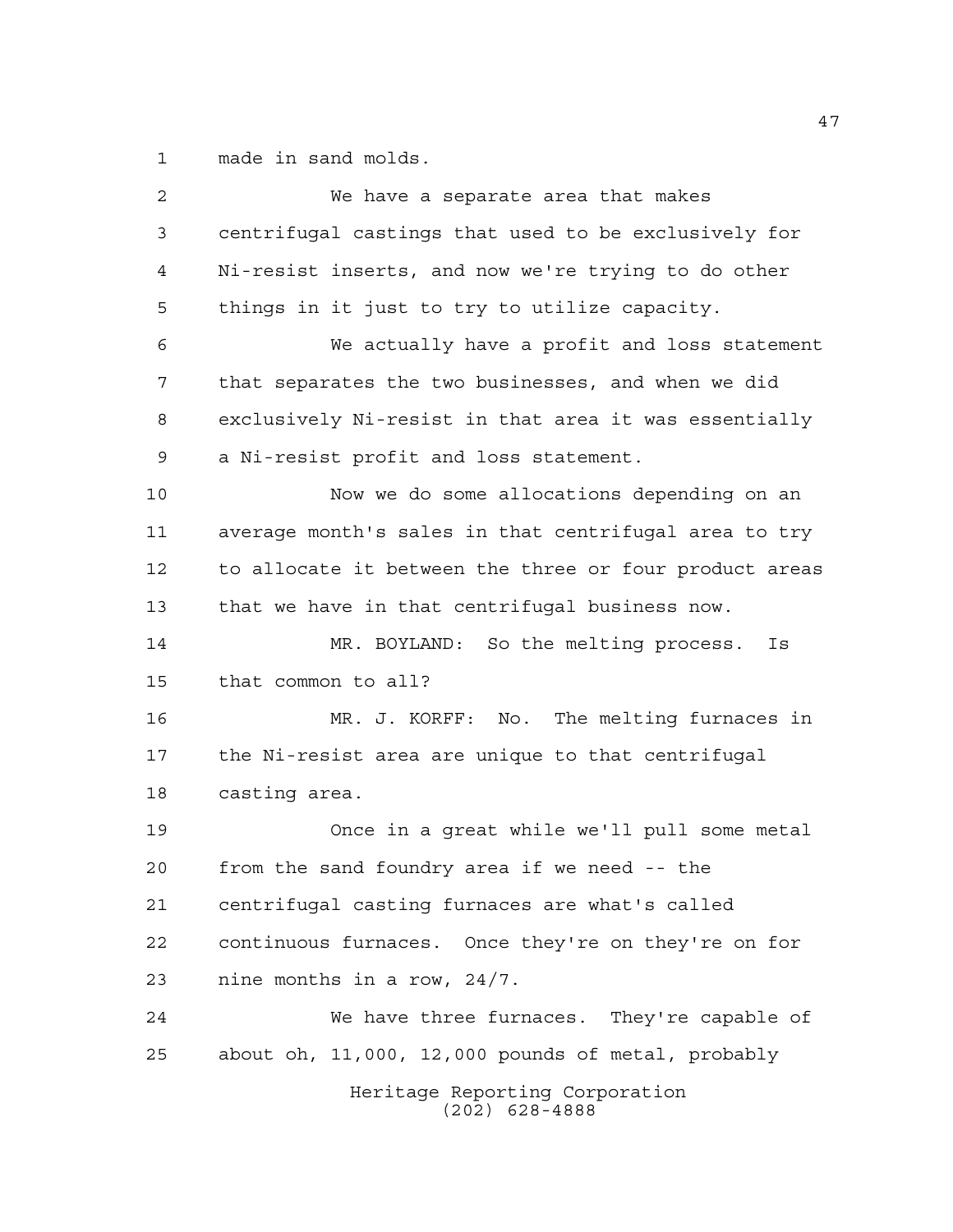15,000, 18,000 pounds in 24 hours if they were running just perfect, perfectly, and then the sand foundry has coreless induction furnaces which are more batch type furnaces, but the centrifugal area has continuous furnaces that's metal on tap 24/7.

 MR. BOYLAND: And this is sort of getting back to the raw material, the input question. I sort of took it that the Type I Ni-resist scrap is the primary ingredient, and then you alter the chemistry. Is that correct?

 MR. J. KORFF: Yes, it is for when we were heavy into the business.

 We also generate our own machining chips. When we machine the tubes, those chips go back and get recycled. So we have our own internally generated scrap to make the tubes plus purchase scrap.

 Sometimes Ni-resist scrap isn't available. I don't know the market for it right now. I haven't bought any in a long time. When it isn't available we use substitutes. We use monel and pig iron to dilute it and then add ferroalloys to it to trim it up.

 All the batches are tested by we have spectrographic chemical analysis and we check the microstructure, which means you go into the -- you polish samples, and you look at the microstructure of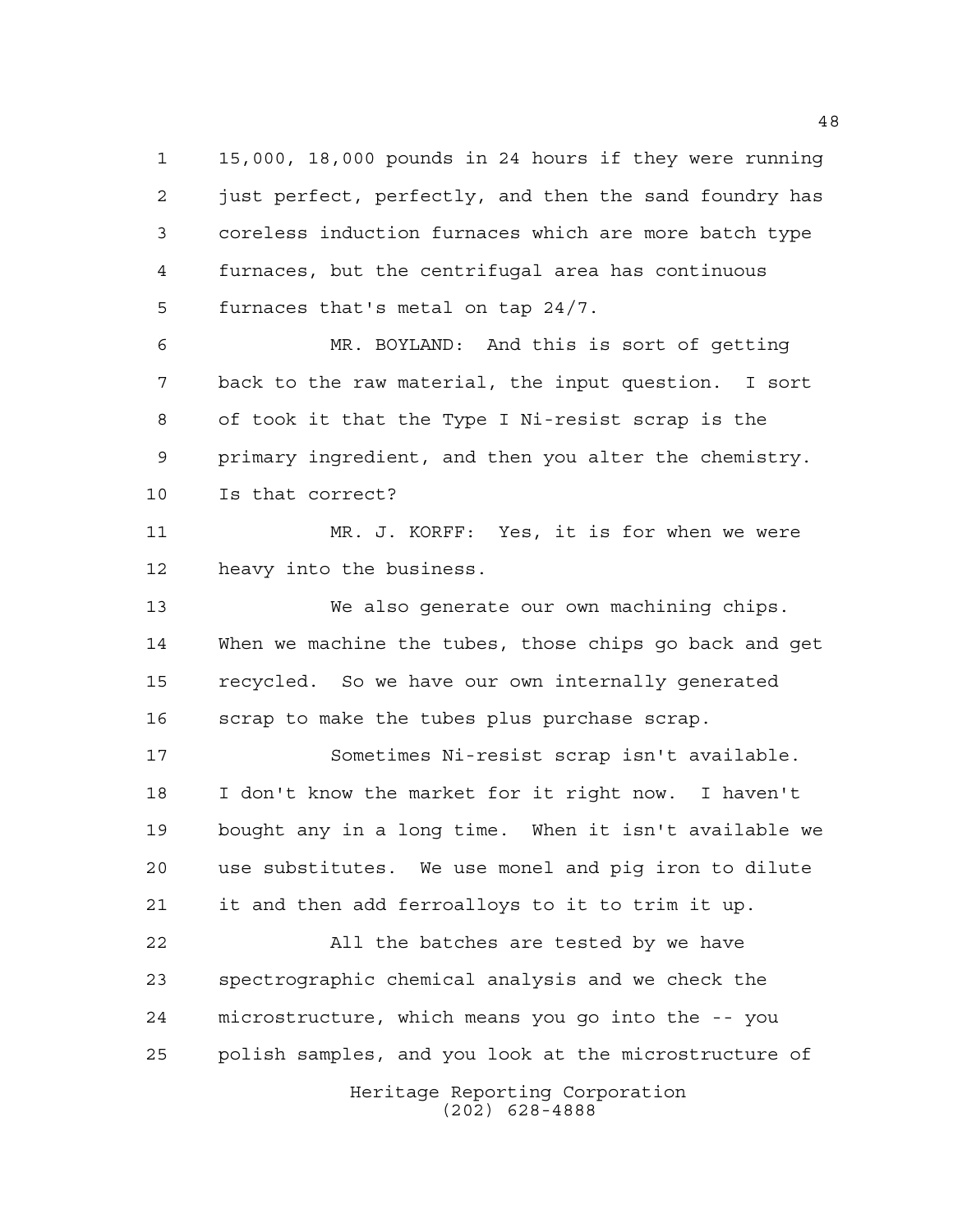Heritage Reporting Corporation the metal. You do tensile tests. You pull the bars. You do the whole gamut of testing to it. MR. BOYLAND: In terms of when you were purchasing the Type I Ni-resist scrap, was that from a domestic source or a combination? MR. J. KORFF: Yes, mostly domestic. It varies from time. Ni-resist is also used in deep well drilling. There's little pump parts that we used to get all the time out of the Texas market that we would melt for Ni-resist. Sometimes different people would have it for I don't know where they got it from, but a fellow in Cleveland would get some from time to time. We had somebody in Columbus for a number of years, Ohio, a lot of it from Texas, once in a great while from the west coast. It just depends on what broker happens to have it. MR. BOYLAND: So it's on a spot basis? You don't have a long term or you didn't? MR. J. KORFF: We don't have a long-term contract for it, no. MR. BOYLAND: You described in your testimony that the Ni-resist sales peaked during the '90s.

(202) 628-4888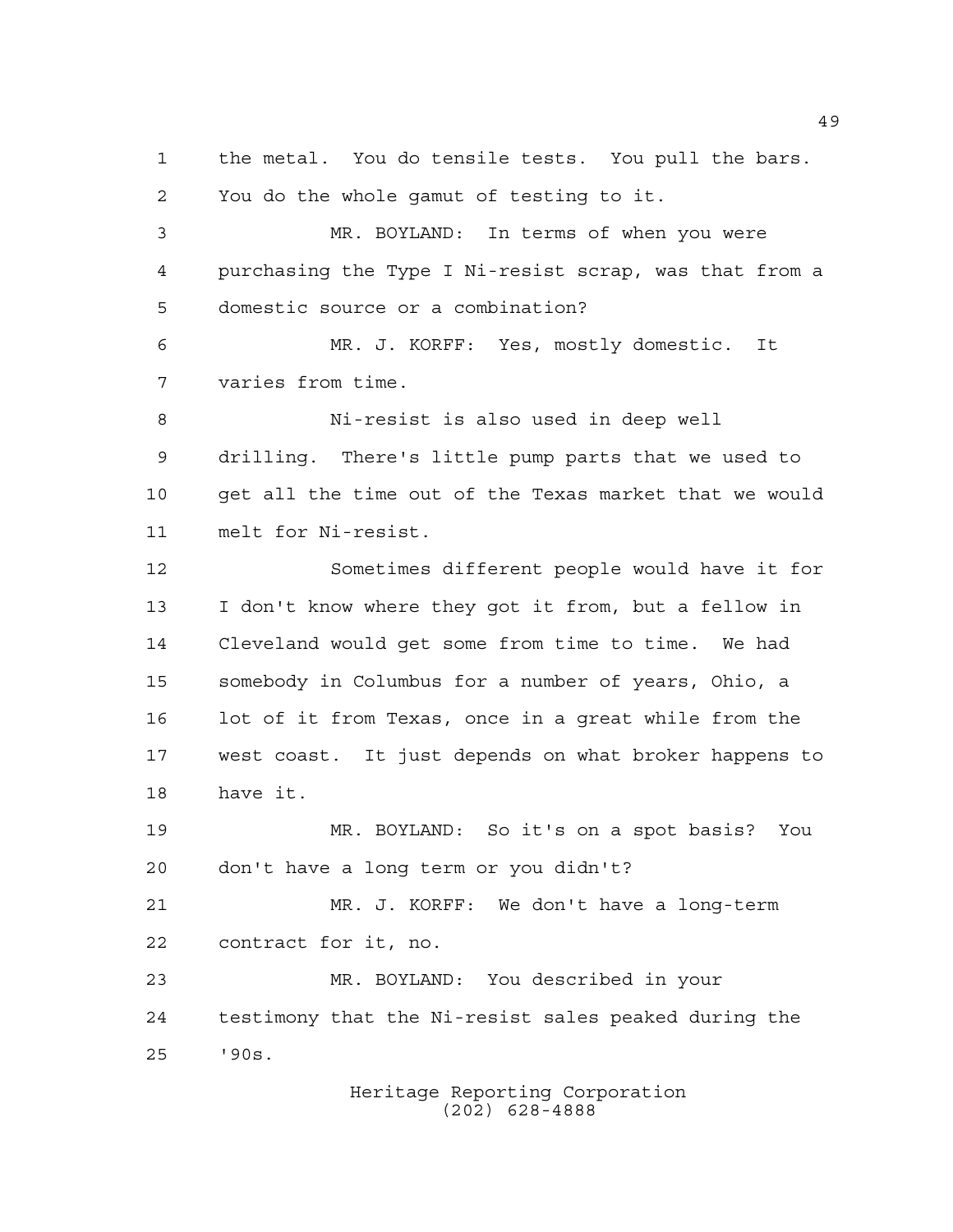MR. J. KORFF: Right. MR. BOYLAND: The mid '90s, like '96? MR. J. KORFF: Yes. If you look it's in our Exhibit 5, in our nonpublic version of Exhibit 5, and it tracks pieces, pounds and dollar sales and then what I think the LME nickel market was at the time. MR. BOYLAND: Okay. Again, I don't -- MR. J. KORFF: Is that correct? Hold on. Geoff is reviewing that right now. MR. G. KORFF: 1997 I believe would be the highest year, after which it started to decline basically to its current state is a fair statement. MR. BOYLAND: I have to sort of be careful the way I phrase the question, but in terms of if I'm looking at financial results now as opposed to then, how would you characterize the profitability of the product? MR. J. KORFF: I don't have access to the numbers, the company numbers, in 1997 -- that was prebankruptcy -- but speculating based on the sales volume at that time I think it was a substantial profit contributor to the overall business of Quaker City Castings. MR. BOYLAND: And I think you said this earlier, but correct me if I'm wrong. The percentage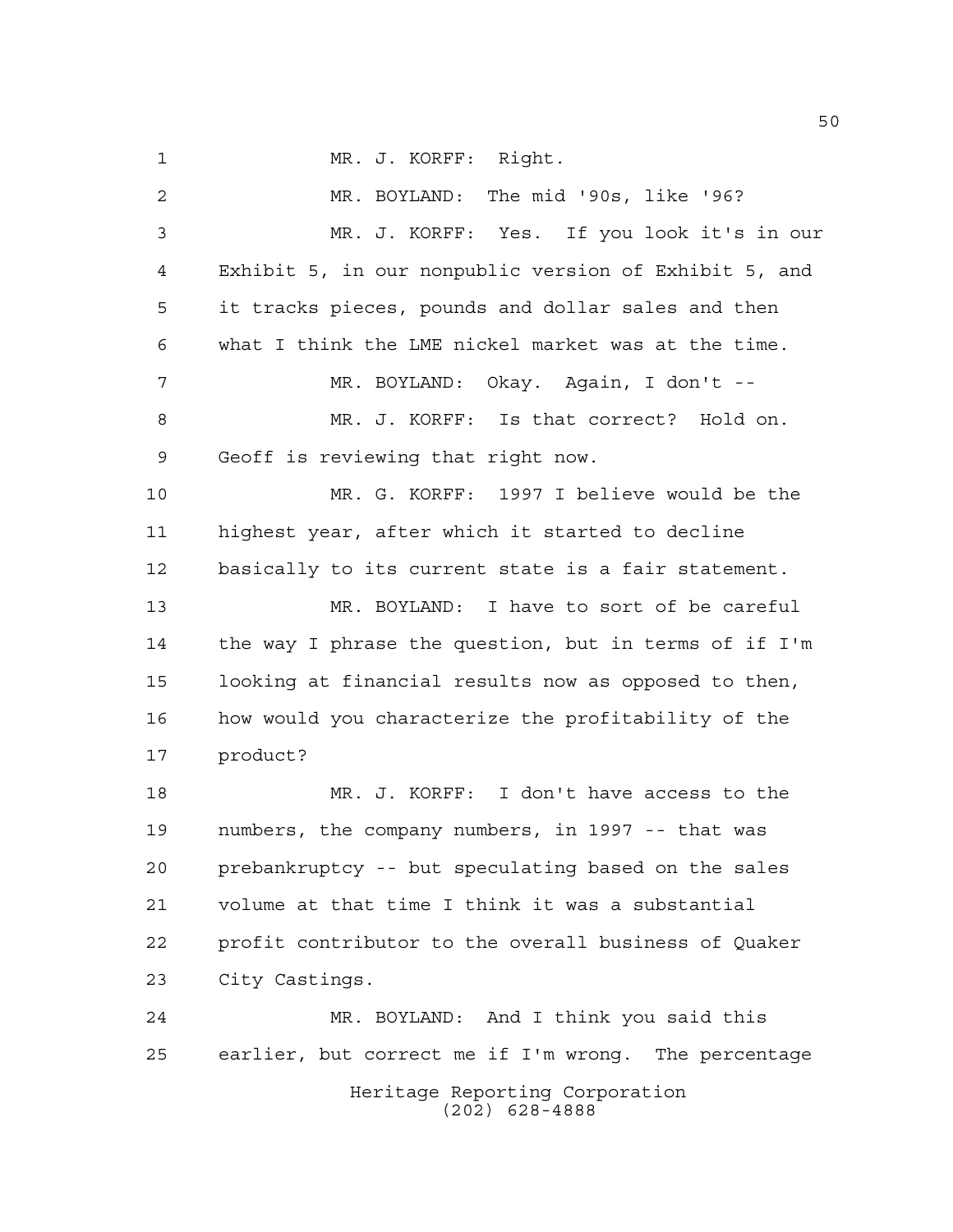that Ni-resist represented as a percent of total sales was different than as opposed to now? MR. J. KORFF: That I do know. In the '90s it was about 50 percent of our sales dollars. About 50 percent. The company back then was about a \$20 million company, and \$10 million of that was the Ni-resist business. MR. BOYLAND: In terms of sales, does the company bundle the product with other products, or is it pretty much Ni-resist standalone when you invoice a product to a customer? MR. J. KORFF: It's just Ni-resist. No. That's strictly Ni-resist sales. Yes. MR. BOYLAND: And you mentioned that the bankruptcy itself was largely due to the Ni-resist decline? MR. J. KORFF: It was a combination of things, but the Ni-resist business was declining. When I studied the business again when I came back to become interested in it for purchase out of bankruptcy the Ni-resist business had been declining, but the bankruptcy of Federal-Mogul put a big -- just a tremendous -- hurt on the company at that time.

Heritage Reporting Corporation (202) 628-4888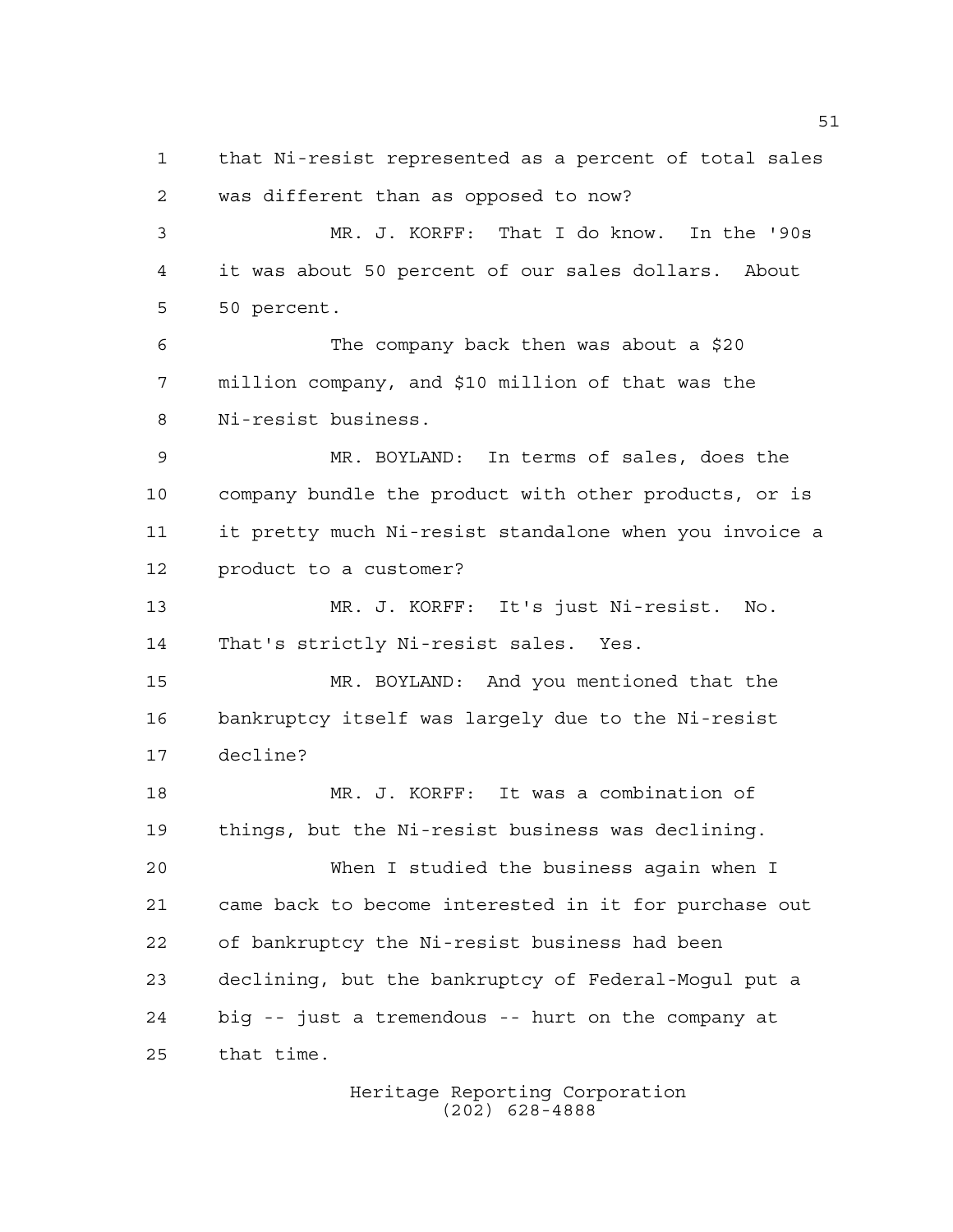Heritage Reporting Corporation (202) 628-4888 MR. BOYLAND: In terms of Ni-resist itself and the diameters that you're selling, and I would be calling it product mix, did that change at all during the period? MR. J. KORFF: Probably some. I don't know if we've got that in our average weights. I don't know. I can probably come up with that information. MR. BOYLAND: I guess it's more kind of a qualitative question -- MR. J. KORFF: Yes, probably -- 11 MR. BOYLAND: -- and not quantitative. MR. J. KORFF: -- somewhat, but when the company was doing millions of these things a year you did have a whole variety from very small parts, you know, little rings that big to stuff this big. The bulk probably is represented by the samples that are going around. The bulk of them are roughly that size. MR. BOYLAND: In terms of again not getting into the business proprietary, but with the decline of the product and the centrifugal part of your business was primarily Ni-resist, you're trying to develop new products. You mentioned an EZ Slider. MR. J. KORFF: EZ Slider cylinder liners. MR. BOYLAND: And that's not Ni-resist?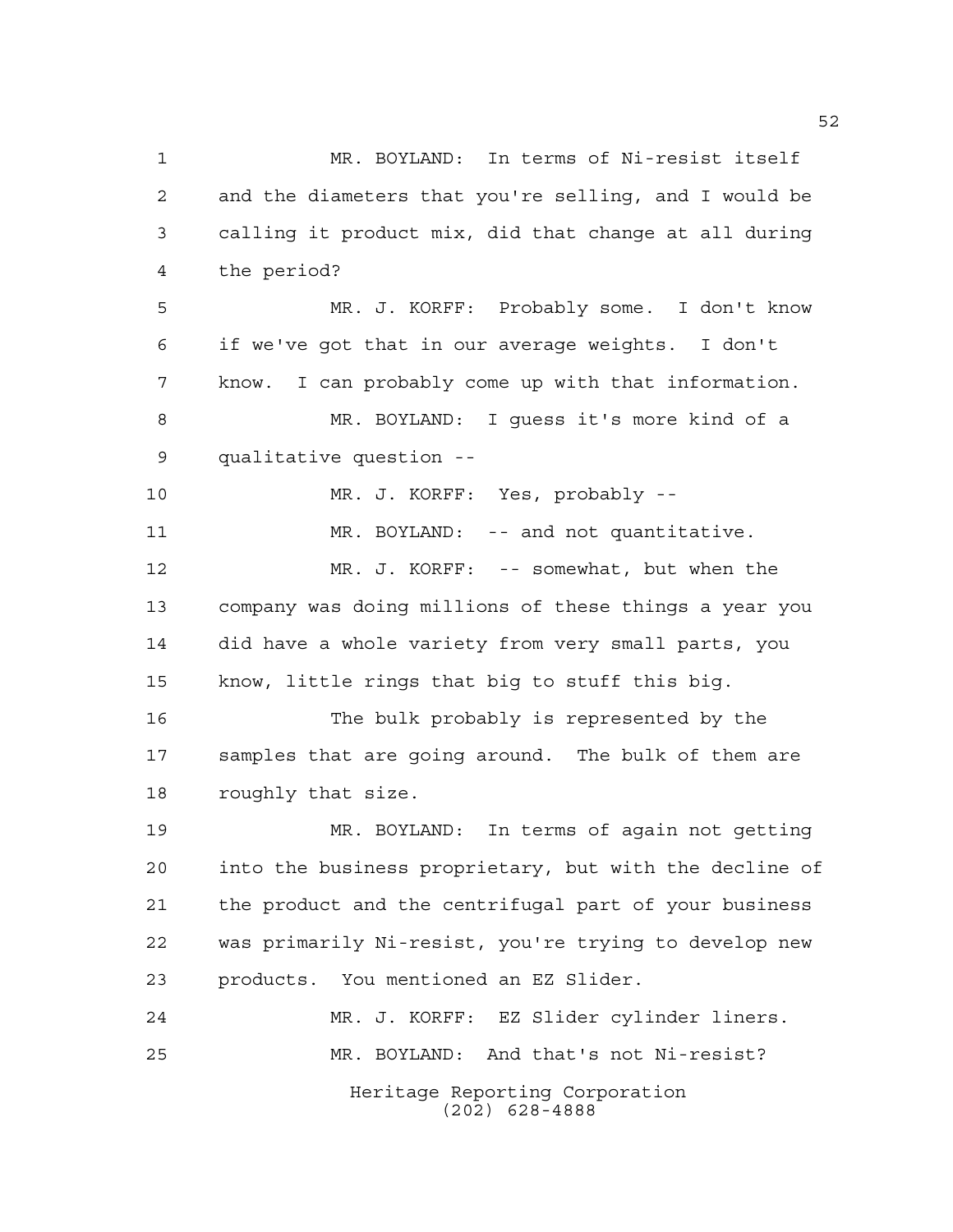That's completely different?

Heritage Reporting Corporation (202) 628-4888 MR. J. KORFF: No. That's iron, ductile iron and compacted graphite iron, and it's just taking hold right now, just now. We've received our first orders for it. We set up a website, an on-line store, and we're offering some stock sizes with specific cars for liners. We put out a big mailing, and we're spending lots of money trying to market this thing. We just really received our first orders for it in December. MR. BOYLAND: Are there other products that are being produced in addition to that? MR. J. KORFF: Actually, yes, there is. It's for Federal-Mogul, so we're probably cutting our own throats here in a little bit if they retaliate on us and stop buying the lapping pot. MR. BOYLAND: And that's also produced in the centrifugal? MR. J. KORFF: Yes. Yes. MR. BOYLAND: Okay. MR. J. KORFF: We also produce some lapping pots from time to time for a few other piston ring producers, but those orders are very sporadic. MR. BOYLAND: I guess part of my question was getting back to not actually disclosing the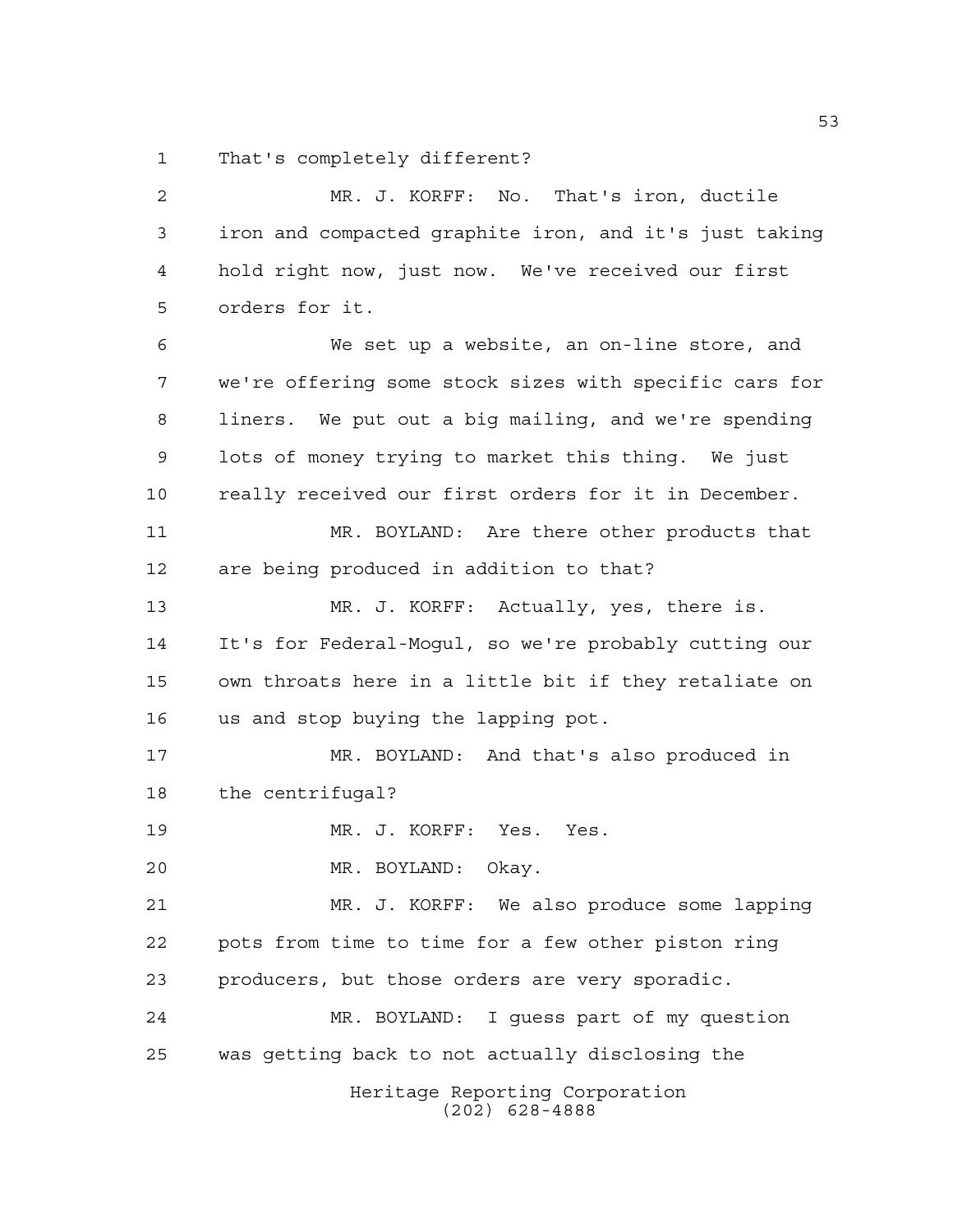number, but the capacity utilization during the period that we're looking at clearly declined. It was already low, but there was a decline.

 I guess where I'm going with this is sort of the average cost that I'm looking at during the period, just unitizing it. Keeping in mind that capacity utilization has declined, if I went back in time and looked at an average cost when the plant was running at a higher capacity utilization I'm assuming that it's fair to say that that average cost would be lower?

 MR. J. KORFF: There's another exhibit, I think. I think we put a deflator on the nickel. Do you remember that exhibit? Let's see if we can find it. Maybe that will address your question. MR. BOYLAND: Well, the question is actually

more about fixed cost absorption.

MR. J. KORFF: Yes.

 MR. BOYLAND: You know, the raw material part I --

Heritage Reporting Corporation (202) 628-4888 MR. J. KORFF: Yes. We really didn't do anything with the fixed cost. What we did is price the product as though it were a standalone product that covered fixed cost. We didn't try to say because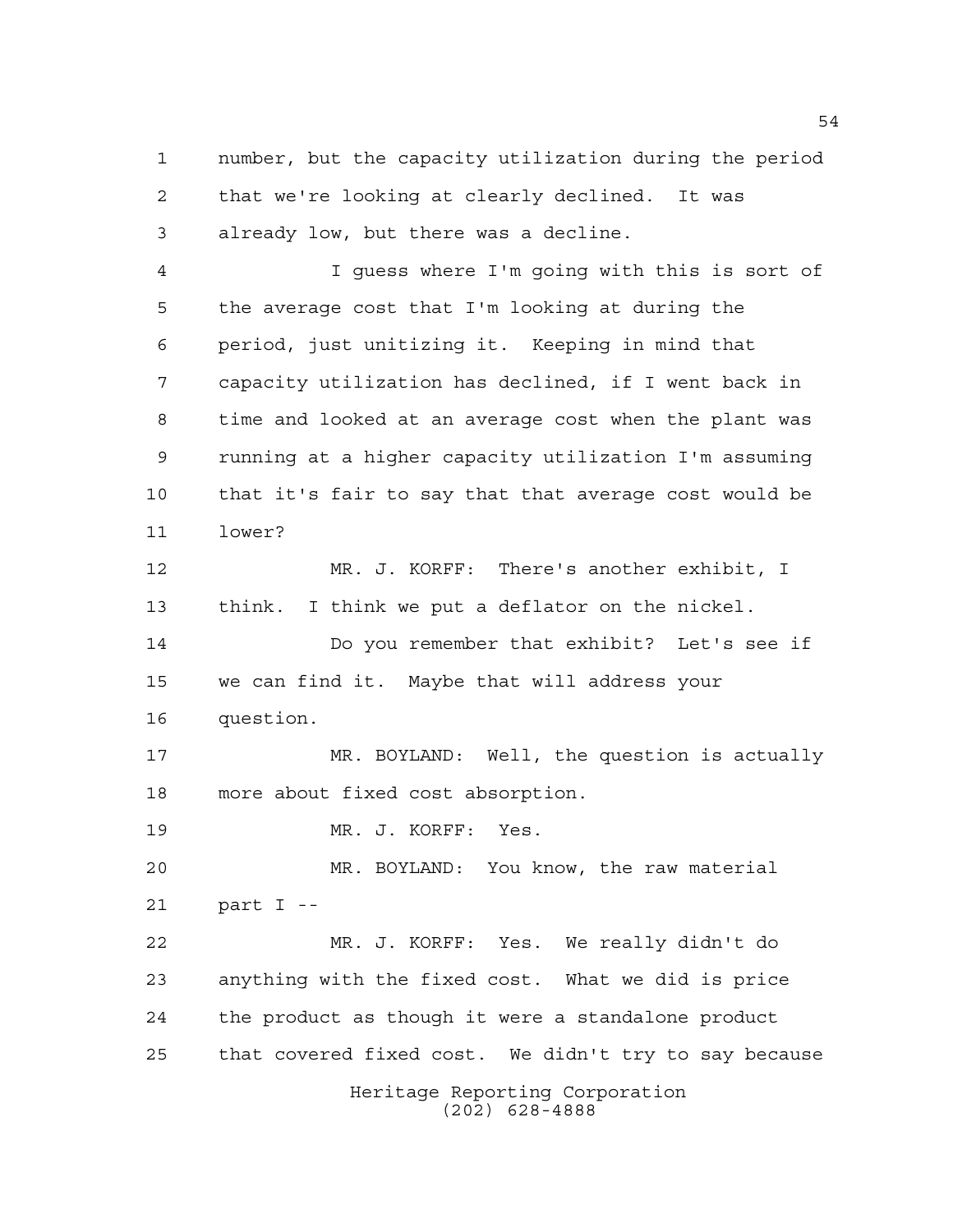our volume declined we need to raise prices on it. We didn't say that.

 We did say that in 2004 if you only order 500 pieces at a time from us we can't offer it at that price that we can order 5,000 at a time. We do have to charge you incrementally more. Not for 500 pieces. I forget what our breakdown is. We had increments from a 500 piece minimum up to, and 5,000 and above was our last number.

 But we did tell our customers if you have a high volume part, something that you need 30,000, 40,000 pieces a month on, that we will look at that part as a standalone outside of the price list that we supplied.

MR. BOYLAND: Okay.

 MR. J. KORFF: And we did get some business from Karl Schmidt for one part number because of that. 18 MR. BOYLAND: Okay.

MR. J. KORFF: But that is now gone.

 MR. BOYLAND: Okay. And again, I was sort of more looking at it from just simply the cost standpoint, but I take your point that obviously -- MR. J. KORFF: Correct. MR. BOYLAND: -- the sales were being

impacted as well.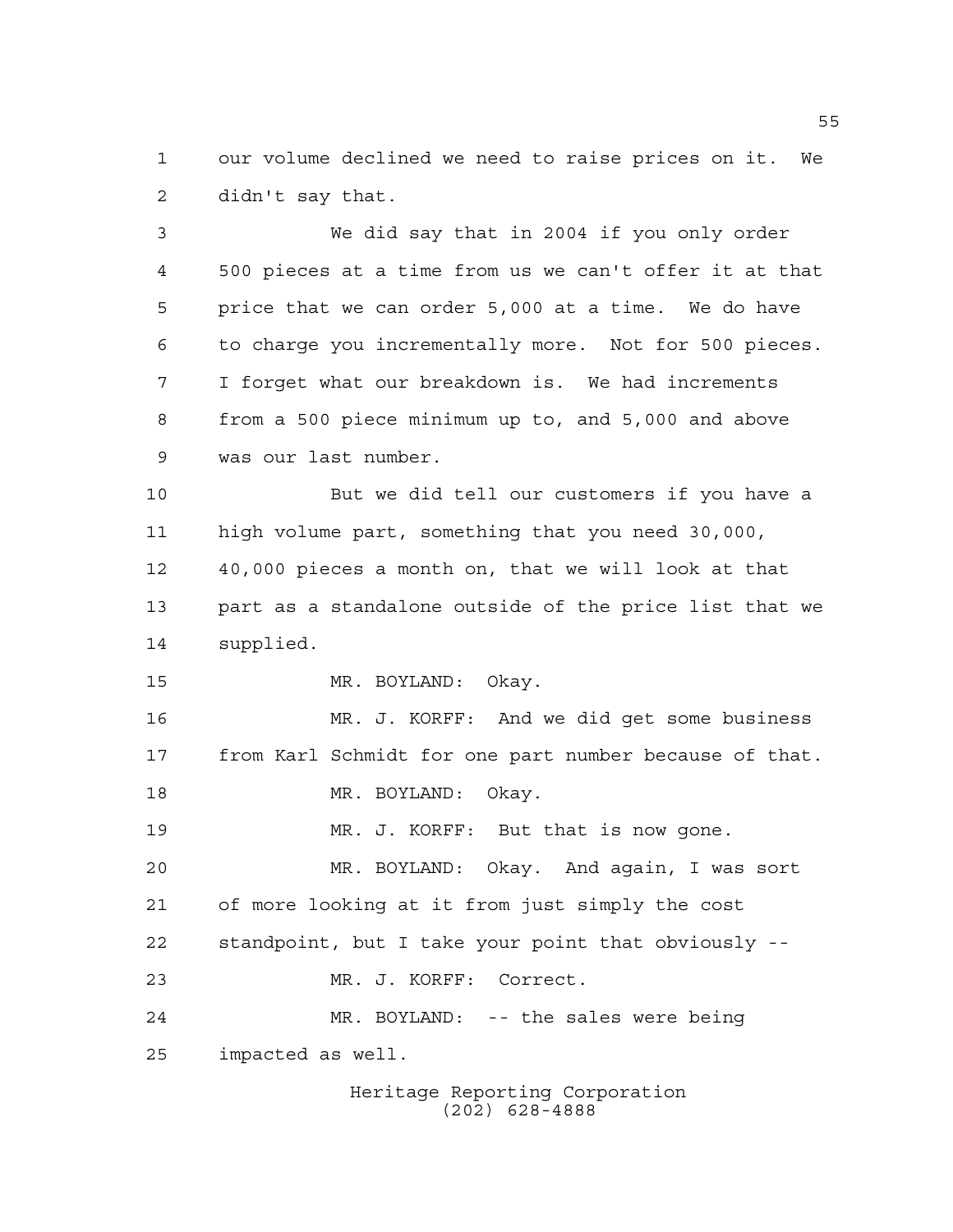MR. J. KORFF: Did you find that by any chance? Okay. Yes.

 If you would look on exhibit -- let's see. Yes. No, that's not the one that I'm thinking of. I don't know if we supplied it. I remember going through, and I don't want to take the time now. It might be in here. If it is, I could send you an email on it.

 We did take -- because we thought about well, the metal pricing, the raw materials pricing is such a volatile issue in the last several years that let's try to put a deflator on it and just divide out or reduce the price of a Ni-resist. Make it separate from the volatility of the metal market.

 That price over a long number of years wasn't substantial. It bounced up every once in a while. You could see it fluctuate, but from the first year to the last year it was almost the same.

 If I don't have that in the exhibits -- I'm not sure we included it -- I'll get you that.

 MR. BOYLAND: In terms of when you mentioned your purchase of the company's assets in 2004? MR. J. KORFF: Yes.

 MR. BOYLAND: Ni-resist had already declined in terms of --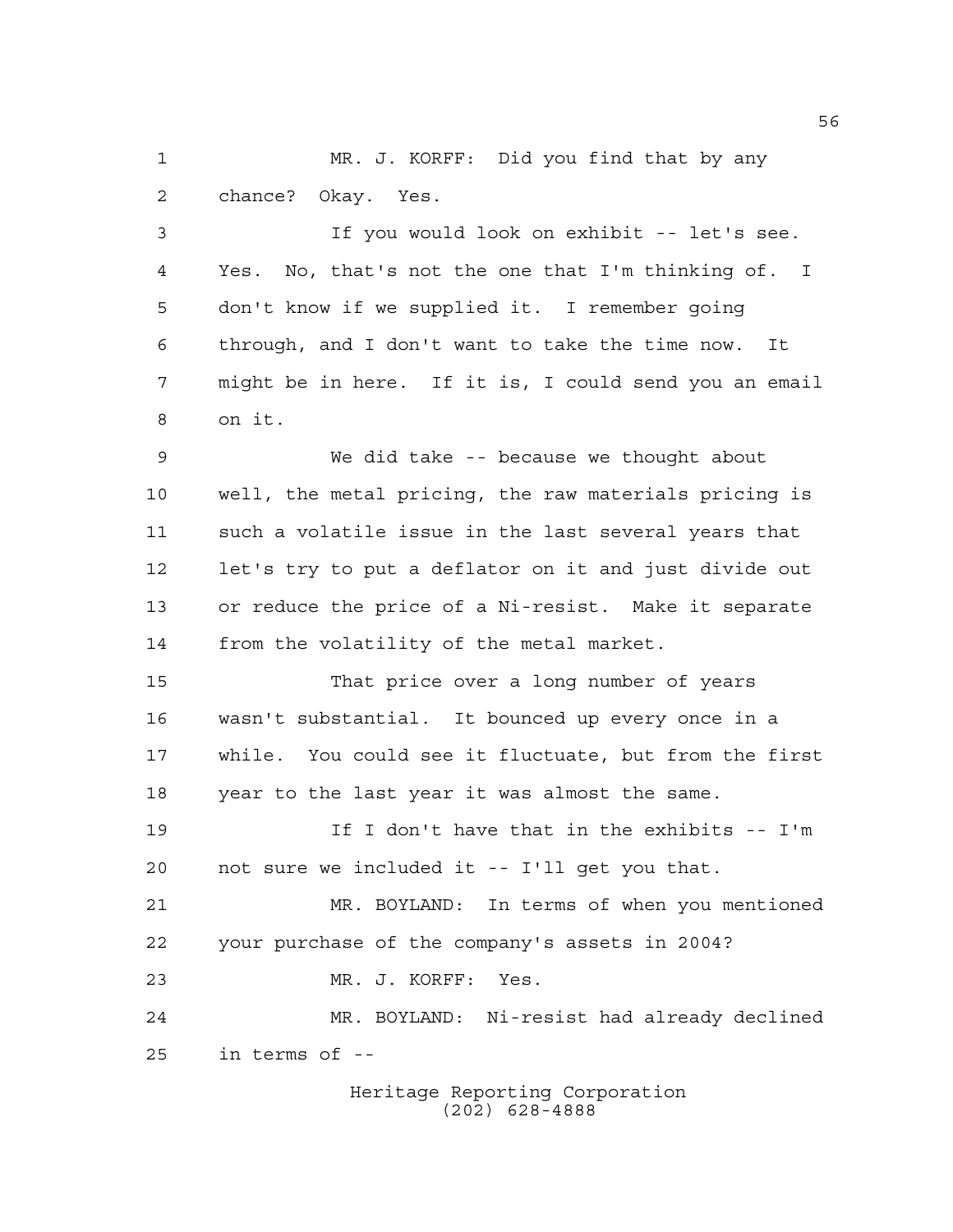Heritage Reporting Corporation (202) 628-4888 MR. J. KORFF: Yes. MR. BOYLAND: -- its importance to the company's overall operations. MR. J. KORFF: Yes. MR. BOYLAND: When you purchased the company was it your intention to reverse the pattern? MR. J. KORFF: Yes. MR. BOYLAND: Or how was -- MR. J. KORFF: It was the intention to reverse the pattern. I purchased it not depending on its survival, I have to say, because I could see the decline by the records and I didn't know what to do about it. So I couldn't base a purchase on that I'm going to take the Ni-resist business and build it up to a \$10 million business again. That wasn't the basis for the buy. The basis for the buy was that it was an adder to the sand foundry business, and that adder was important, but not -- the sand foundry business would exist without the Ni-resist business with less people. MR. BOYLAND: Less people. MR. J. KORFF: With less people. MR. BOYLAND: Sort of a final question in that good segue. Again not to reveal anything that's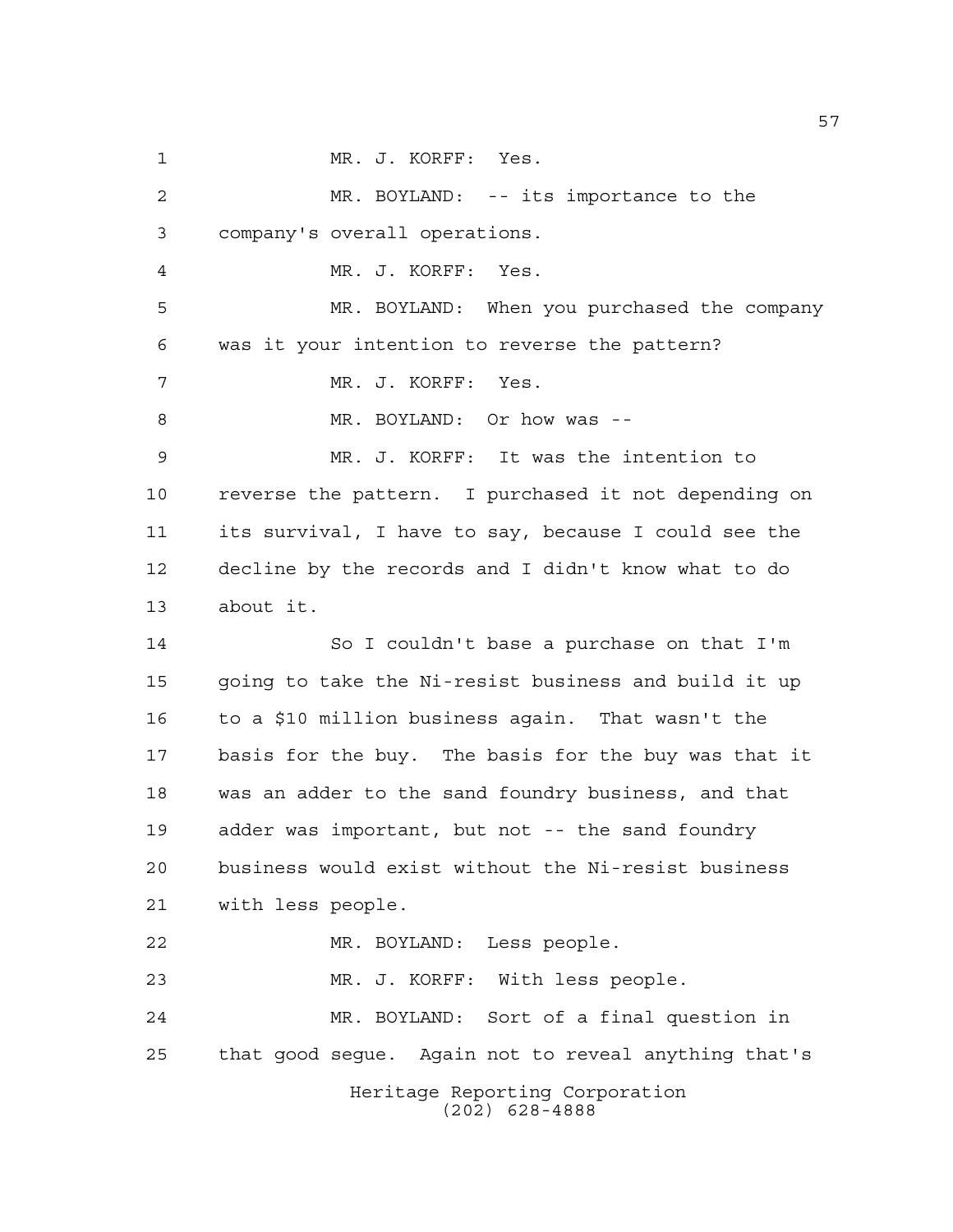Heritage Reporting Corporation proprietary, but as a general matter is the product covering its variable costs at this point? MR. J. KORFF: No. MR. BOYLAND: Was it covering in 2006? I mean, has it during the entire period? MR. J. KORFF: Certain months we actually made money in Ni-resist. Certain months. Not 2006 so much. I'm trying to think. It's been a while. But certain months we actually -- well, I can't think of the exact months, but there were months where we got hit with orders enough to make sense of the business, and over the last several years we just didn't. We had to scramble to try to get other things in there or just abandon it. MR. BOYLAND: I think that's it. Thank you for your responses. MR. J. KORFF: Okay. MR. ASCIENZO: Deb McNay, industry analyst? MS. McNAY: I'm Deborah McNay. I'm the industry analyst, so most of my questions go to manufacturing and description uses -- MR. J. KORFF: Okay. MS. McNAY: -- and those sorts of areas. I'm curious. What is a lapping pot? It has nothing to do with this product, but --

(202) 628-4888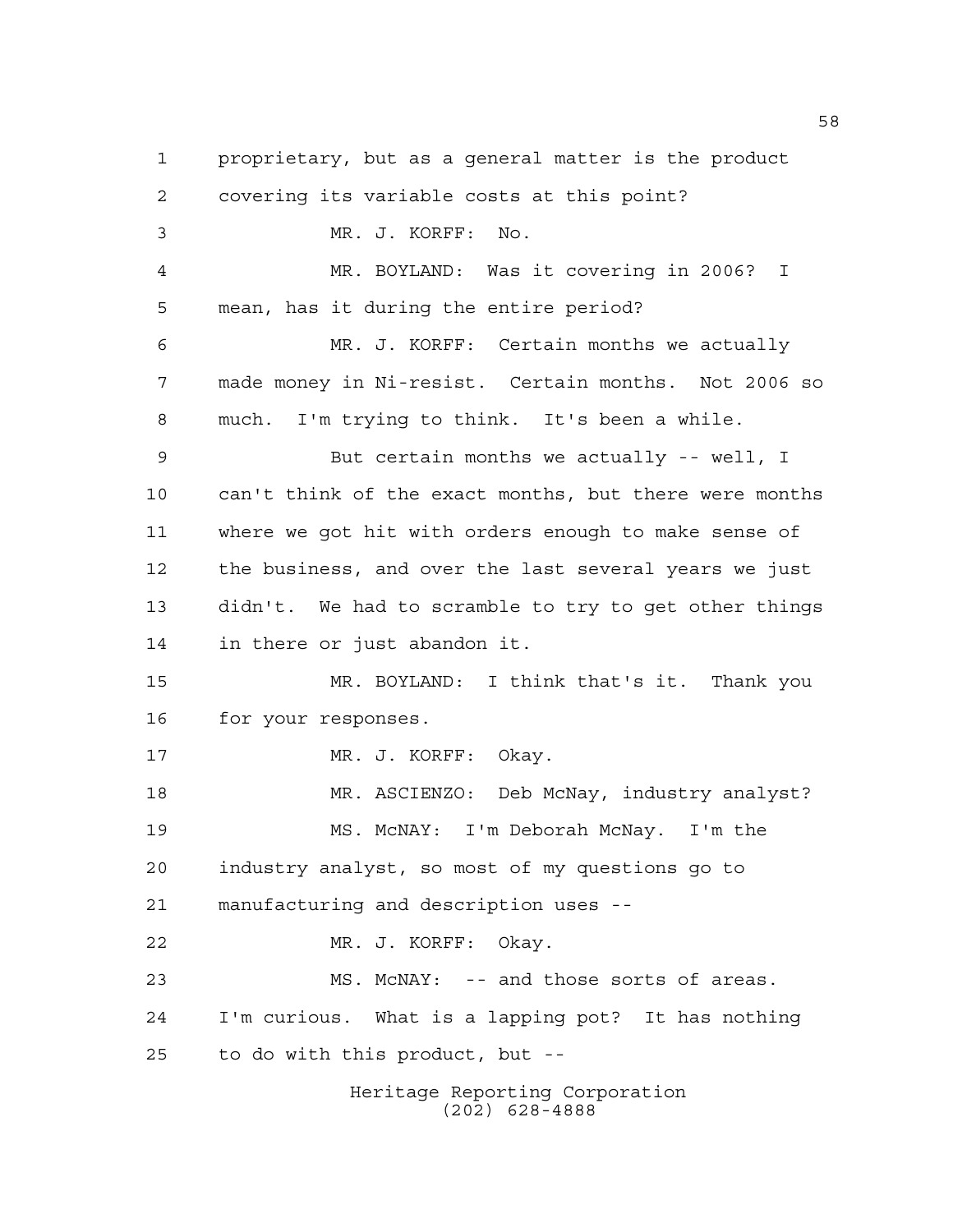Heritage Reporting Corporation (202) 628-4888 MR. J. KORFF: Yes. It's a centrifugal -- we make it in a centrifugal casting. We machine it. It's about this round. There's various sizes, but they're about this round and maybe about this tall, and it's used in the production of piston rings. As I understand it, it's used as a -- they put a grinding media in, a liquid abrasive, and then they'll put a stack of piston rings on a shaft and work that into the lapping pot so it laps the piston rings. I think it helps the break in of an engine because the rings are prelapped now. So the part we supply, it uses itself up in the process. It wears out eventually. We actually buy the used lapping pots back from the customer and pay them for scrap value on them at a higher price than they can get anywhere else because we know it's our own material. 18 MS. McNAY: It's your own material. MR. J. KORFF: Yes. MS. McNAY: I know there's an elite market for these products, but is there an after market for piston inserts? MR. J. KORFF: No. They come in the piston, so the after market would be the piston itself, which contains the Ni-resist inserts.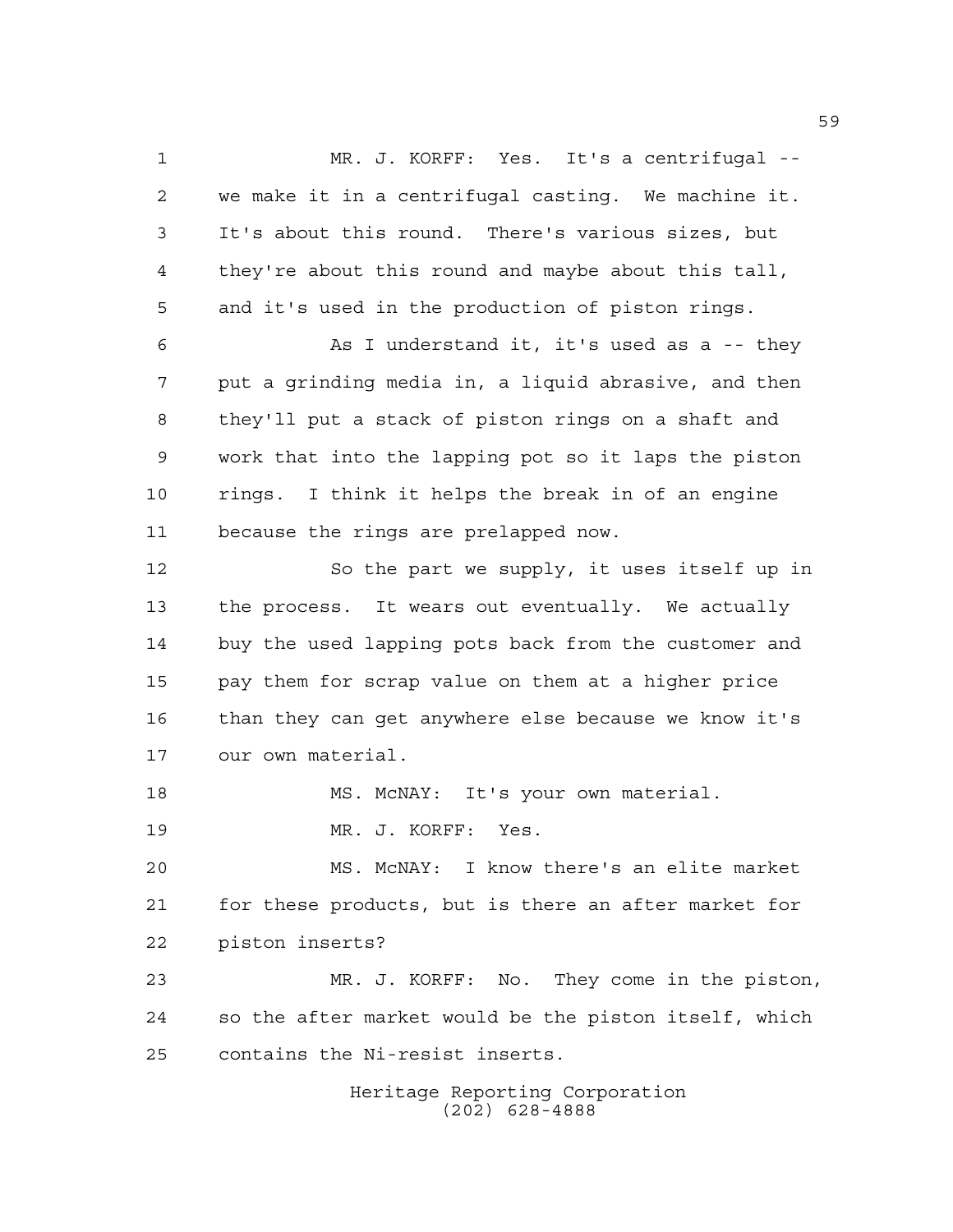Heritage Reporting Corporation (202) 628-4888 MS. McNAY: Right. So it would be the same product, same specs? MR. J. KORFF: Yes. MS. McNAY: Nothing different? Okay. MR. J. KORFF: Yes. MS. McNAY: I know you've described it in the petition, but could you go through the purpose of a piston insert? Does it have anything to do with ring groove wear at all? MR. J. KORFF: Yes. The difference between a gasoline engine and a diesel engine, gasoline engines don't have the shock loading that a diesel combustion does. 14 A gasoline engine, the fuel burns what they call a kernel. When the sparkplug ignites it sets the fuel burning in a kernel, and that kernel creates a wave front or a force front and pushes on the piston. Well, in a diesel engine there is no sparkplug. The combustion is done through compression. The fuel actually gets hot enough after the engine starts to be self-igniting, and that ignition is a very -- that's what makes a diesel so loud. It's a very explosive ignition. If the Ni-resist insert was not in the aluminum piston, then the piston ring that fits inside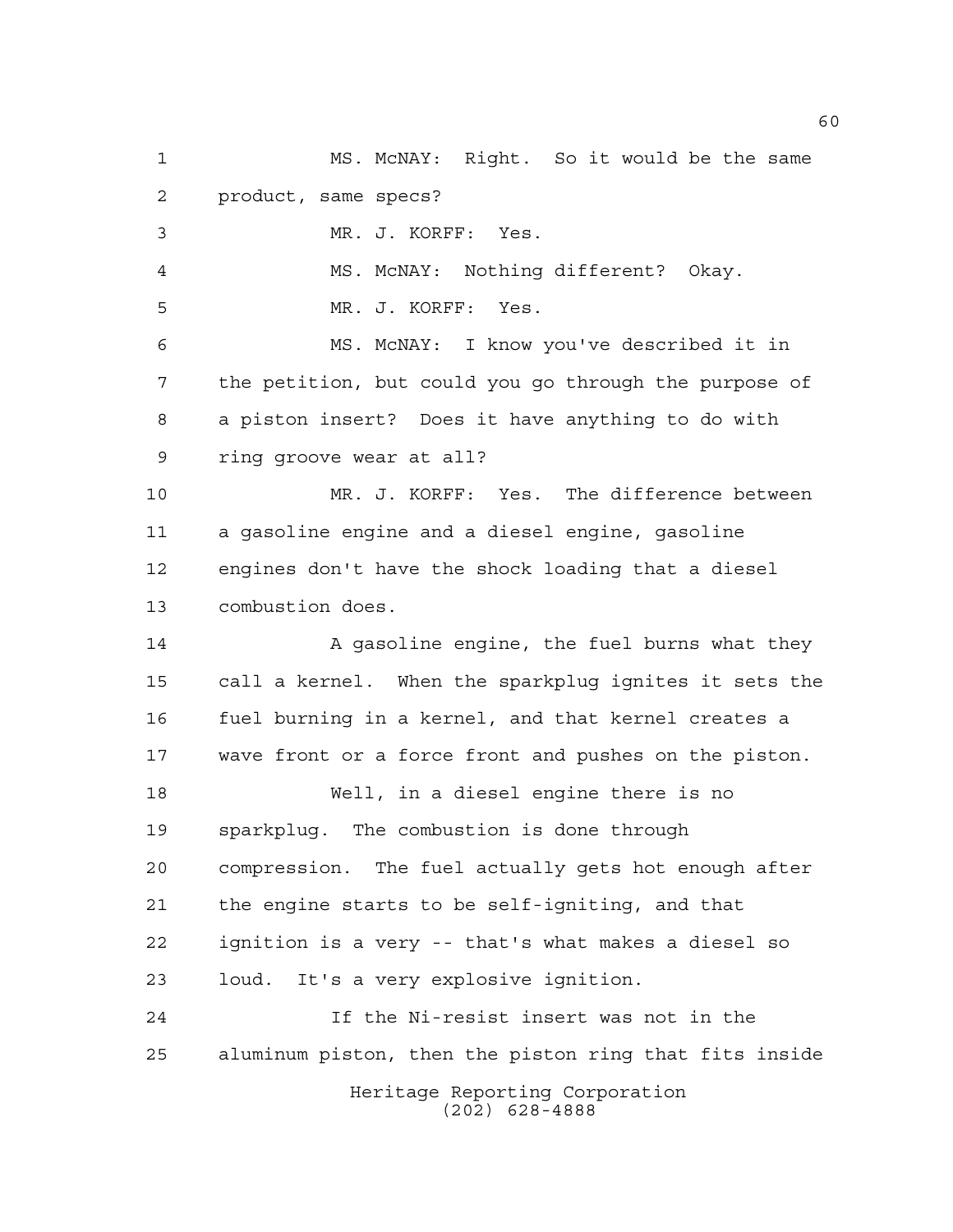or on the Ni-resist insert, the groove in the Ni-resist insert, would put forces on the aluminum piston and wear the piston out pretty fast. The Ni-resist takes that load from the piston ring and transmits it to the piston itself.

 The Ni-resist has to be its composition of 15 percent nickel, six and a half percent copper plus other things, because that's the material that was found to have a thermal coefficient of expansion that approximates the thermal coefficient of expansion of the aluminum base metal of the piston, so as the piston warms and cools the Ni-resist insert warms and cools with it and expands and contracts at approximately the same rate.

 If you didn't use the Ni-resist and you used a material that had a different coefficient of thermal expansion, the insert would debond from the piston or potentially crack and then the engine would be ruined.

 MS. McNAY: So this insert right here is sort of designed to protect the groove?

MR. J. KORFF: Yes.

22 MS. McNAY: Okay.

 MR. J. KORFF: It takes the initial shock load from the combustion and transmits it to the piston without damaging the aluminum basically --

> Heritage Reporting Corporation (202) 628-4888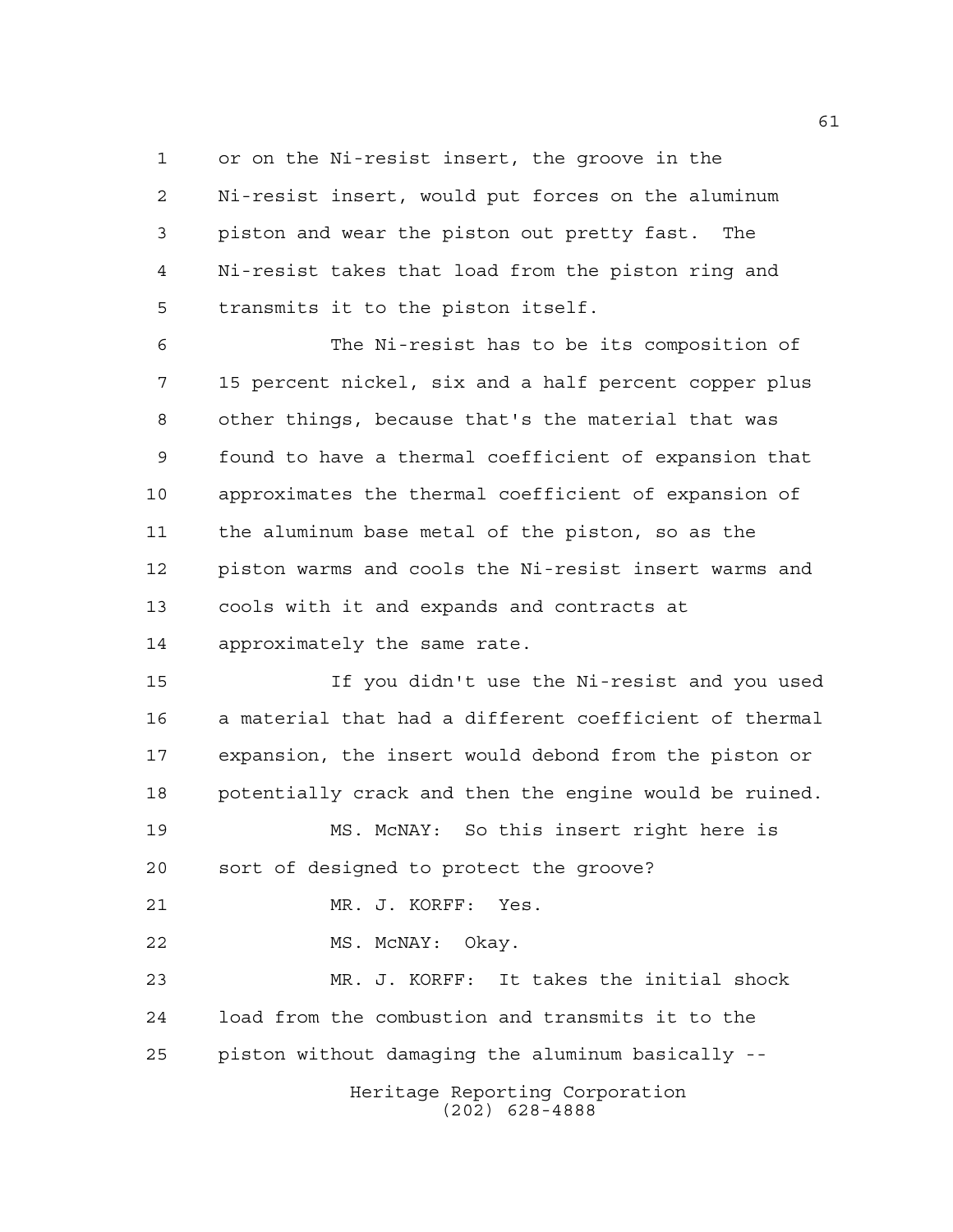1 MS. McNAY: Okay. Thank you.

 MR. J. KORFF: -- or abrading the aluminum. It acts as a wear buffer.

 MS. McNAY: Okay. What types of engines require more than one piston insert? I know you've mentioned that you're exporting.

 MR. J. KORFF: Yes. I can't answer that. MS. McNAY: Do you know where the end use is?

 MR. J. KORFF: Yes. Require I don't know. There's designs that have two inserts in them, and I know for a number of years there was an aftermarket design for some I think Cummins pistons, that a company that no longer exists called Industrial Parts Depot out in Torrence, California, that we used to sell for but no longer exits, they took a small amount from us. They re-engineered some existing pistons and put double inserts in them thinking that it was more substantial and a better design, so there was some of that going on in the aftermarket for the double ring insert.

 MS. MCNAY: Could you explain why centrifugal casting is important to the manufacturer of this type of insert, what characteristics it provides?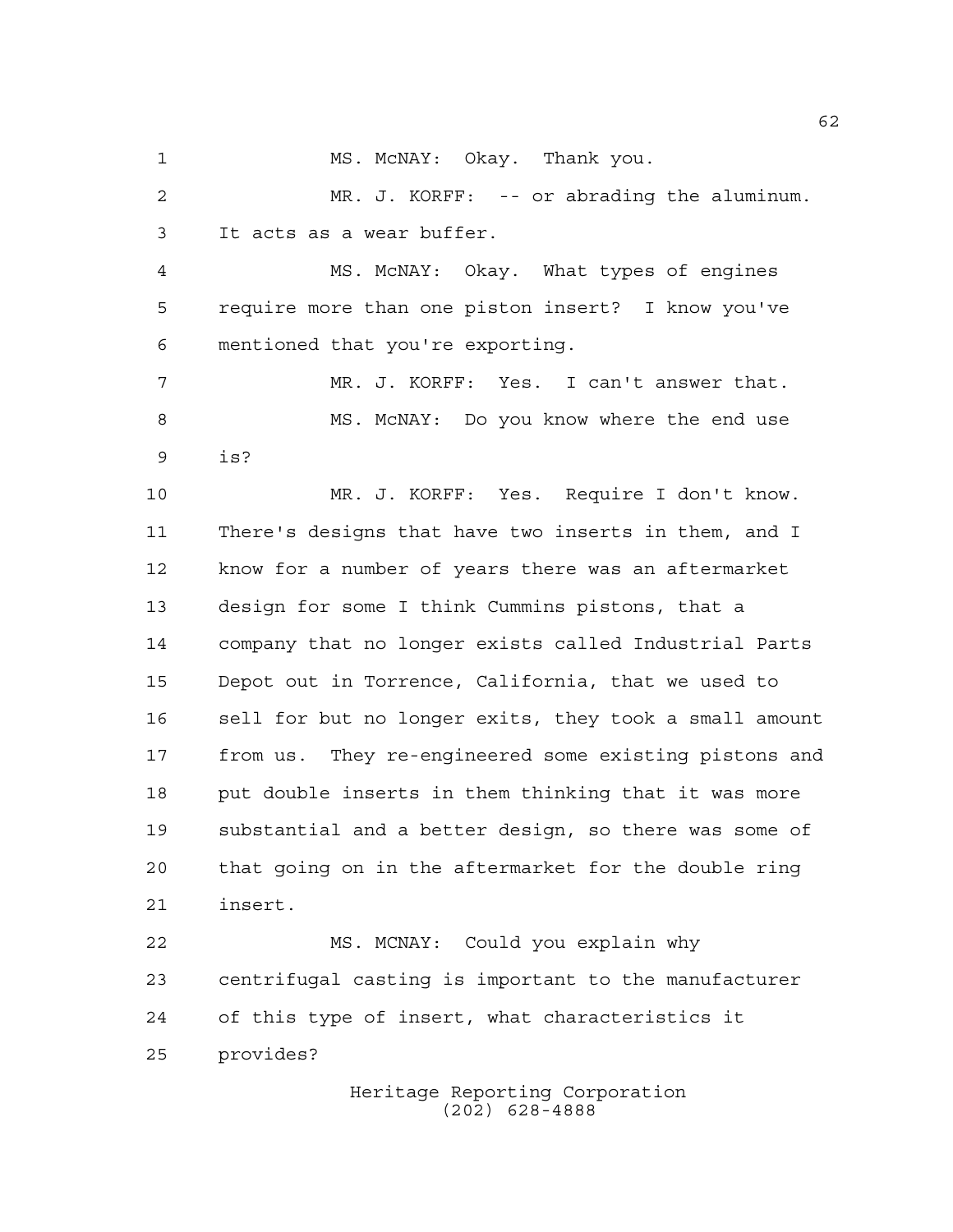Heritage Reporting Corporation (202) 628-4888 MR. J. KORFF: We spin our tubes at about 120 G forces times gravity so that the metal is seeing 120 times gravity. It forces the metal into a tube, and because the impurities in the metal, any little slag, or dross you might say, or oxides are lighter than the metal. The centrifugal force actually forces the metal to the outside and any slag would be pushed towards the inside diameter. So the metal turns out to be more uniform and cleaner than, say, other forms of casting this ring product. MS. MCNAY: Okay. Are Ni-Resist piston inserts used for diesel engines for light trucks in the U.S. market? MR. J. KORFF: Yes. I think there was a 7.1 Navastar that had them, 7.1 liter Navastar had them. I think -- there are others, but I can't name them. MS. MCNAY: Okay, so that would be a class, what, one to three? MR. J. KORFF: Yeah, something like that, yeah. MS. MCNAY: Could you describe a little bit of plant certification. You go through the OE process of being certified -- MR. J. KORFF: Sure.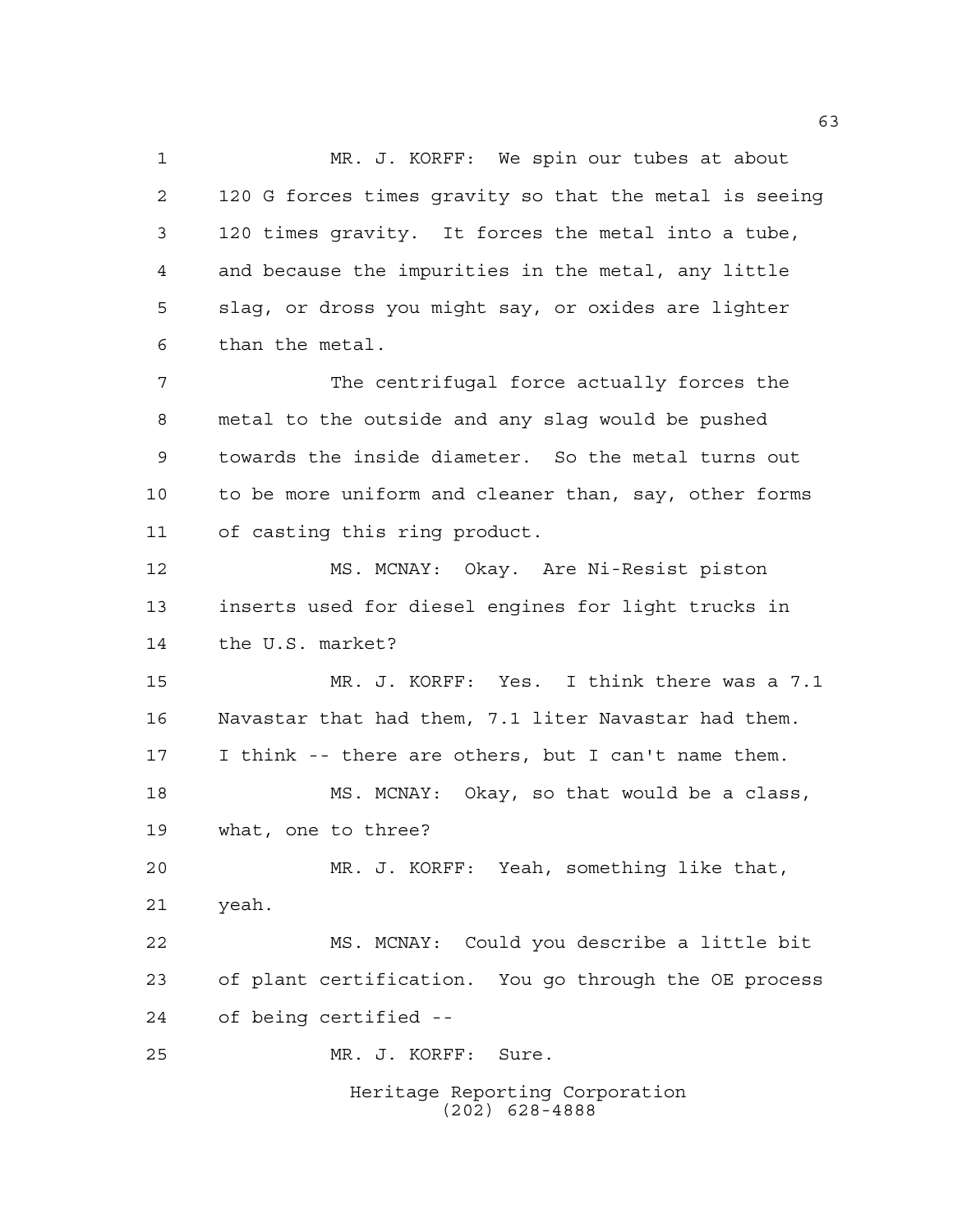1 MS. MCNAY: -- for production of -- MR. J. KORFF: Yeah, we're ISO 9000-1-2000 certified which is a -- prior to the ISO standards, we were company certified. Each company would come in and go through your quality systems and certify you and say it's okay for you to be our supplier. With the ISO standards, most companies rely on the ISO standards as blanket certification that says you're okay, you can do what you say you're doing and you follow procedures. MS. MCNAY: Okay. And also could you discuss a little bit the level of automation? It sounds like the production runs are somewhat short. They're not like long transfer lines. Is it more like cell manufacturing or? MR. J. KORFF: In the foundry, we have two forms of centrifugal casting machines. We have an eight-station machine that we would put up to eight different diameter dies on and we would pour one casting at a time. Then we have a semi-automatic centrifugal machine where one man can tap the metal, pour the tube, and extract the tube from the die, and repeat the cycle. It's sort of a continuous operation, and one person operates it.

> Heritage Reporting Corporation (202) 628-4888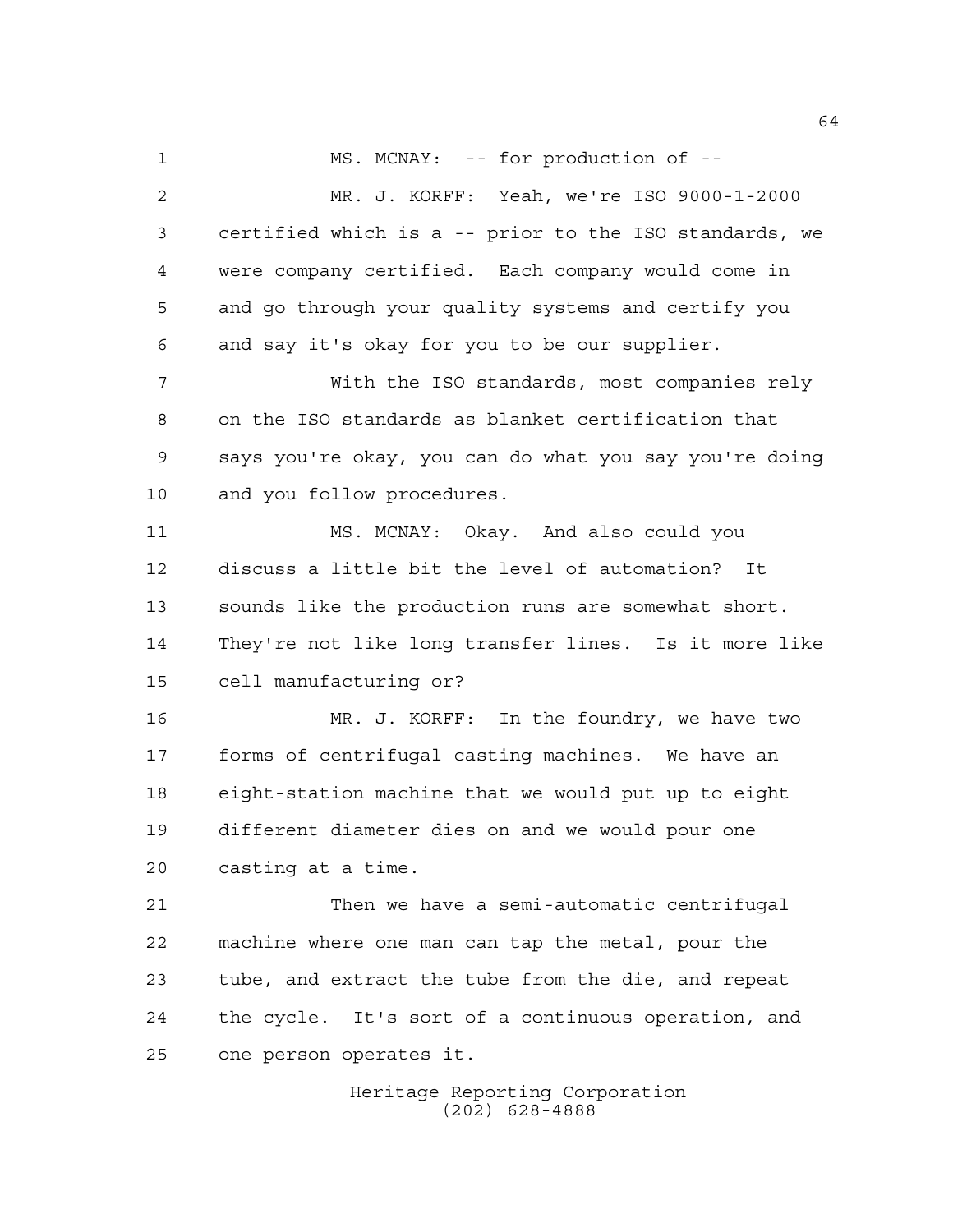We bought three of these machines out of Adena Corporation Plant, Richmond, Indiana, in 2004 when they closed that plant and sent everything to Mexico. I didn't know I was going to use them. I bought them for scrap value, and we wound up rebuilding one of them into a semi-automatic machine, and we've got two or three more I'd like to rebuild if we could develop the business for it. MS. MCNAY: Okay. Thank you. Who designs and provides the specs for the piston inserts? MR. J. KORFF: The piston producers. MS. MCNAY: Are they standard product sizes that you produce, or are they manufactured to a particular -- MR. J. KORFF: Every insert is different based on a piston design. There may be some families that are kind of close, but I don't know of two that are identical. MS. MCNAY: Okay. All right. I think that does it. Thank you very much. I appreciate it. MR. J. KORFF: You're welcome. MR. ASCIENZO: George Deyman, the supervisory investigator. MR. DEYMAN: Good morning. On page 42 of

> Heritage Reporting Corporation (202) 628-4888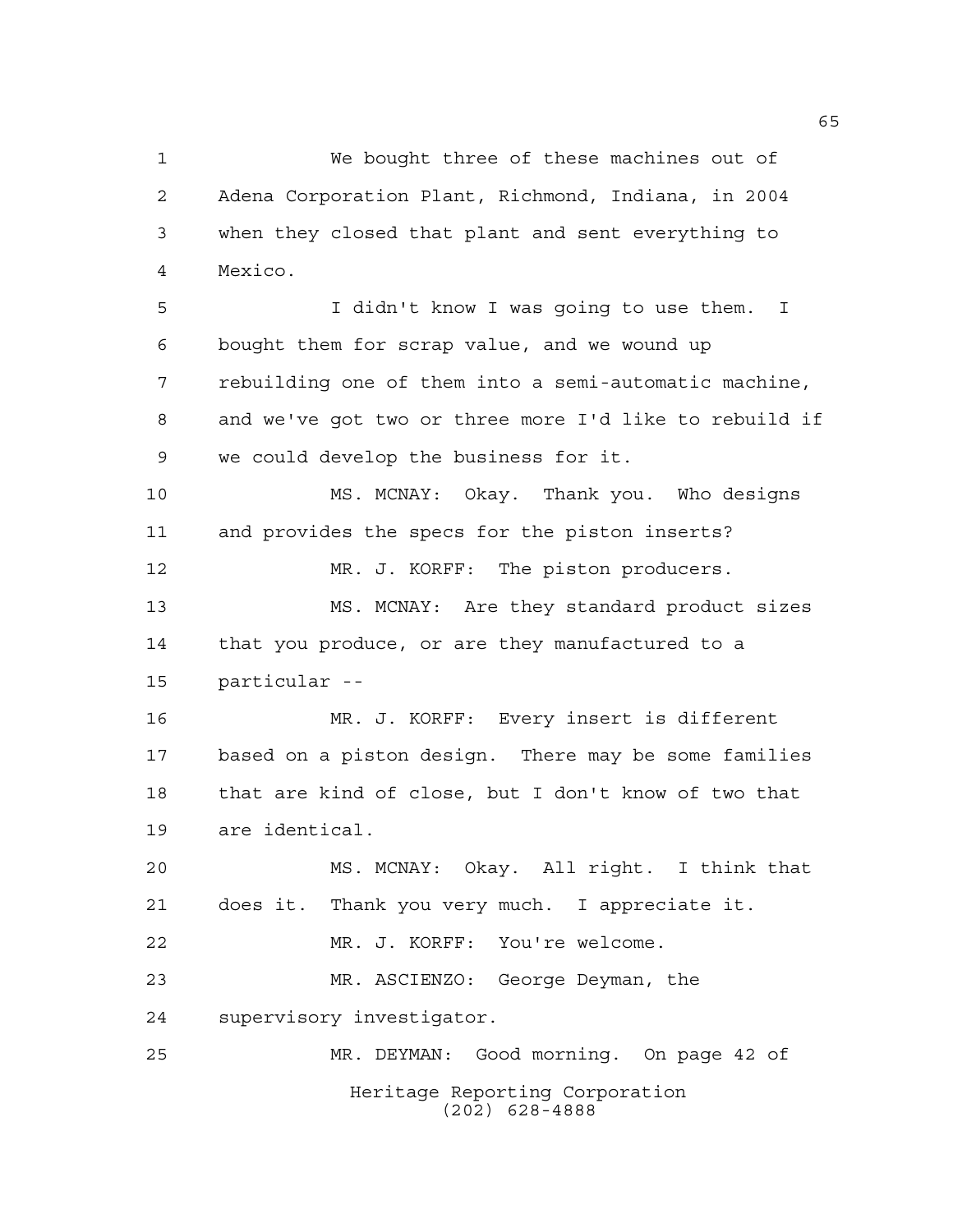the petition, you mention a double insert version of the Ni-Resist piston inserts.

 MR. J. KORFF: Right. MR. DEYMAN: Please explain what a double insert version is and how, if at all, the double insert version has affected your pricing data. MR. J. KORFF: Okay. If you took the samples I have and just put one on top of the other with a space about this big between them -- the insert we currently produce is a double. It's a bigger diameter and it's attached -- they're attached to each other with three machine pins, and they're press fitted together so that it's a stack of two held together by pins. And yes it distorts. When that became our only part of our business, we purchased the pins from an outside supplier.

 There's extra machining operations in these inserts, so our cost data is distorted because when that becomes our primary product it's such a small part of us yet it's the only thing we did, it does distort the pricing to them, or the cost because it's more costly to produce.

Heritage Reporting Corporation (202) 628-4888 MR. DEYMAN: Are these double insert versions imported also from Argentina and Korea? MR. J. KORFF: I don't know. I don't know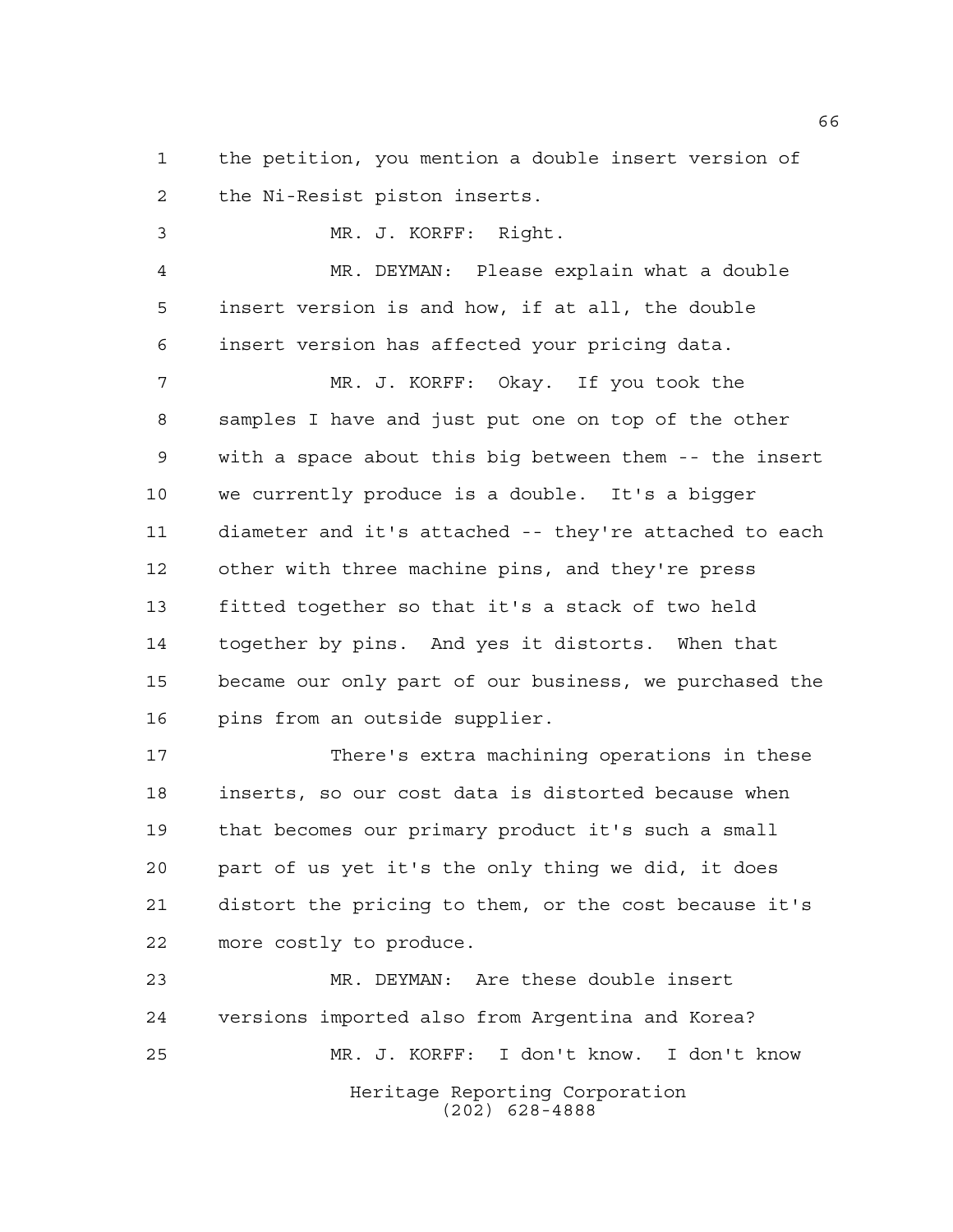that. We export this one product. This one we sell to Brazil.

 MR. DEYMAN: Oh, you only sell it to Brazil, so you don't sell this product domestically?

 MR. J. KORFF: Currently Brazil has that piston order. That piston order has been over the years produced by different piston manufacturers. It currently is produced by Mahle in Brazil.

 MR. DEYMAN: All right. There was an earlier question on substitute products. Is it fair to say that the demand for the Ni-Resist piston inserts has decreased principally because of the economy or is it because of substitute products, or both?

 MR. J. KORFF: Probably -- well, the substitute product would be other piston styles, the steel, or iron, and maybe there's another one out I don't know about, but if that does not use a Ni-Resist insert and you're producing the same number of pistons a year, then you're producing less of the Ni-Resist piston inserts, but I'm just speculating. I don't know that's a fact or not.

 MR. DEYMAN: Is there any way that a piston could be constructed without using the insert, for example, by alloying of the piston ring groove region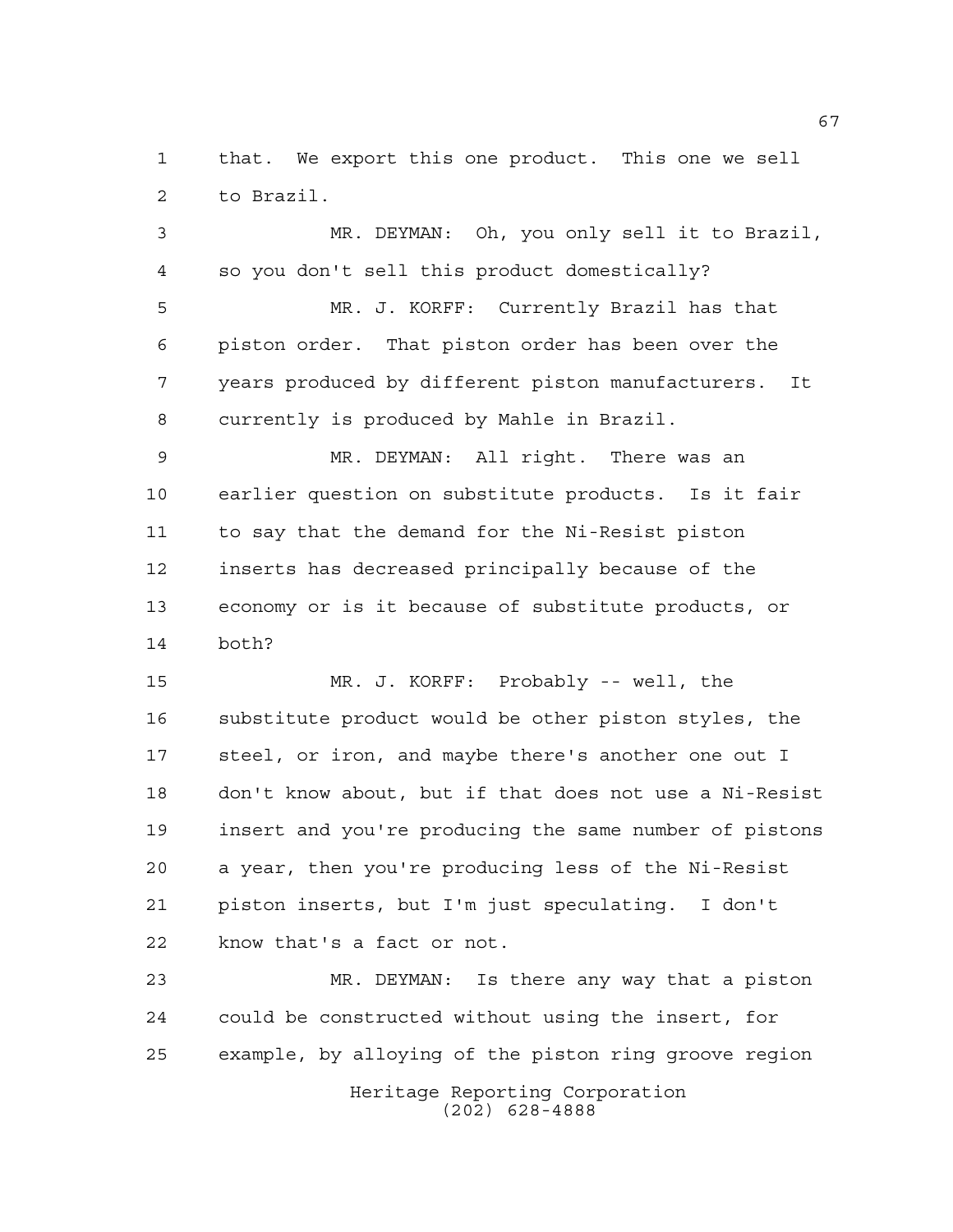or coating of the piston ring, or something else? MR. J. KORFF: It's possible. There's been a number of attempts that I was aware of that I, you know, have read about or actually heard people talk about. They experimented with ceramics for the Ni-Resist for a period of time.

 They experimented with, I think there was a flame spray or something like that on it to try to come up with a better substitute, or a cheaper substitute, or maybe something more ware resistant. But to my knowledge, Ni-Resist still was

 there. I mean, people talked about phasing it out 15 years ago and it's still there today. If you buy a piston today for a diesel engine and you cut it, it's likely to have a Ni-Resist insert in it.

 MR. DEYMAN: Are there any quality differences between the inserts from Argentina versus the inserts from Korea versus the inserts that you produce?

 MR. J. KORFF: I don't know of any. If somebody has done a more thorough -- you know, if they had samples side by side, we've never -- we've asked for samples from our customers. They declined to offer them to us -- so that we could perform our own studies on it, but in all the customers that we've

Heritage Reporting Corporation (202) 628-4888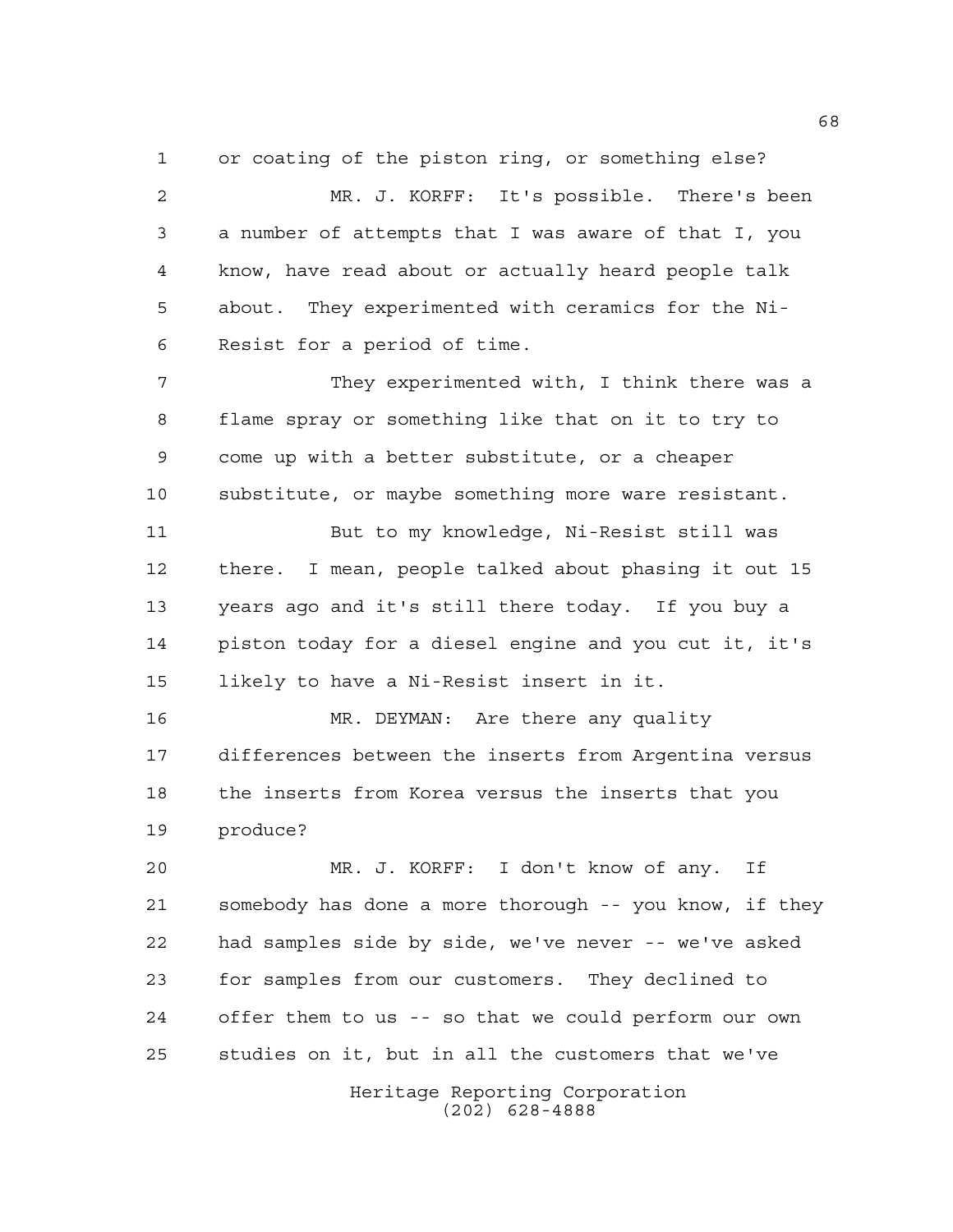sold to over the years, that's never come up as an issue, not one time.

 MR. DEYMAN: Is there any reason other than price why the imports from Argentina and Korea have apparently gained market share? MR. J. KORFF: None to my knowledge. MR. DEYMAN: My last question is, I couldn't find mention of the word "threat" in the petition. I suppose that's because you consider the domestic industry to be currently materially injured by reason

of the subject imports.

 But in the event that the Commission could find no reasonable indication of material injury by reason of the subject imports, I assume that you're also alleging that the industry is threatened with material injury?

 MR. J. KORFF: We are the industry. There is no other producer in the United States but us. If we don't have an order, that part of our business is done. So if you interpret that as a threat, I guess that's a threat.

 It seems to be another issue here that somebody ought to think about is that if there really is a problem in the United States for any reason and we need to build aluminum pistons for diesel engines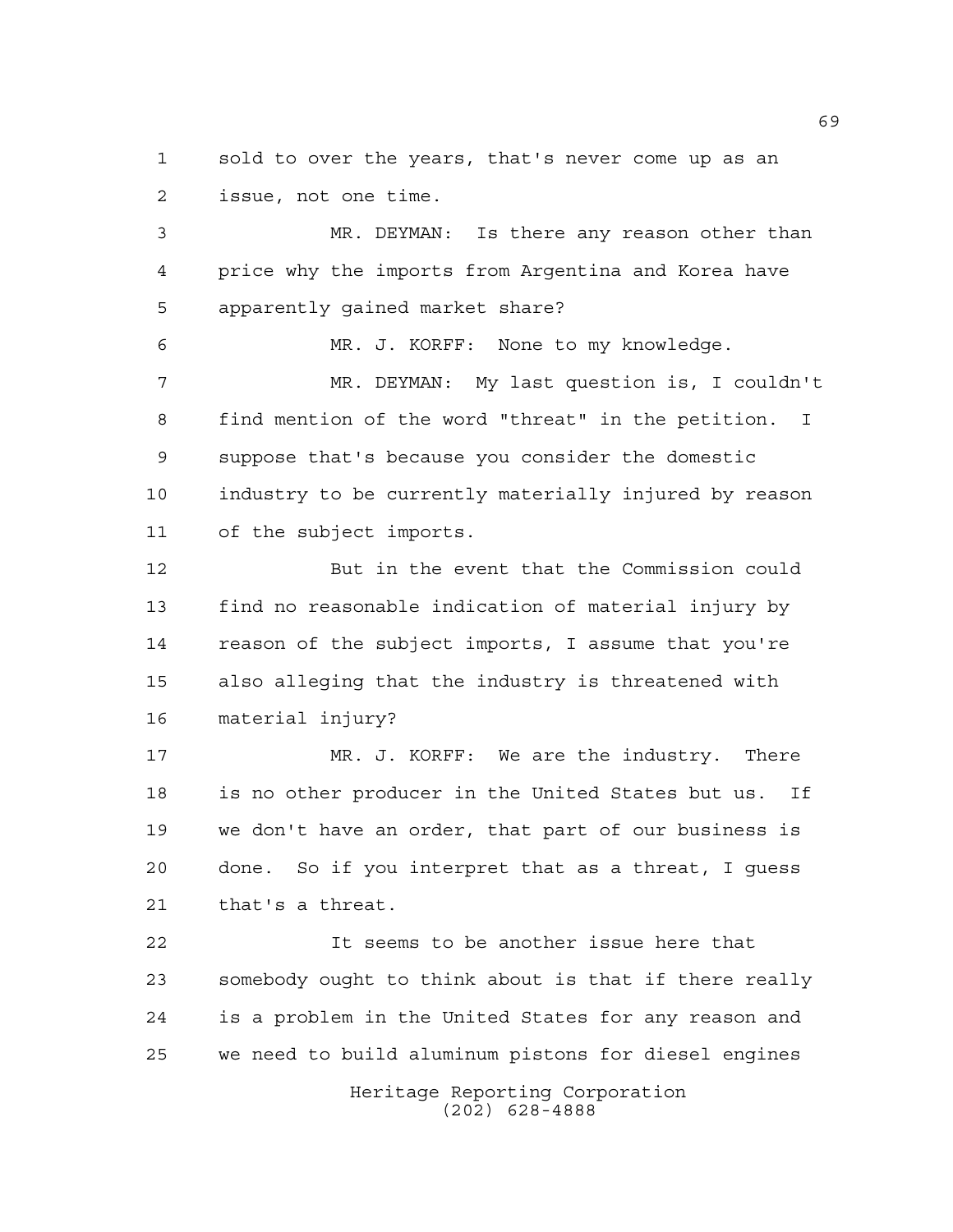Heritage Reporting Corporation (202) 628-4888 and we're the last game in town, who's going to do it? Now, can you -- I know that's not an issue for this group, but in my mind it's like what are we thinking. Can you reproduce what we have at Quaker City Castings to produce them? Of course you can. How much it's going to cost you? It's going to cost you 10 Million bucks to do what we do. For new equipment, it's going to take you a period of time to get up to speed with it if you can't get them from overseas for whatever reason. You know, we're the last man standing right now, and we're sitting at this table to fight our way back up. Whether it works or not is in your hands. MR. DEYMAN: Thank you for your answers. Thank you. MR. ASCIENZO: Thank you very much for your presentation today. I have a few follow-on questions. **I** don't think this was specifically addressed, but how many I guess you call them SKUs, stock keeping units, or how many different piston inserts do you actually make? Is it 400, 700, 15,000? MR. J. KORFF: Wow. You know, I don't know. MR. ASCIENZO: Could you -- MR. J. KORFF: We've got -- over the years, we've accumulated a file cabinet of drawings that's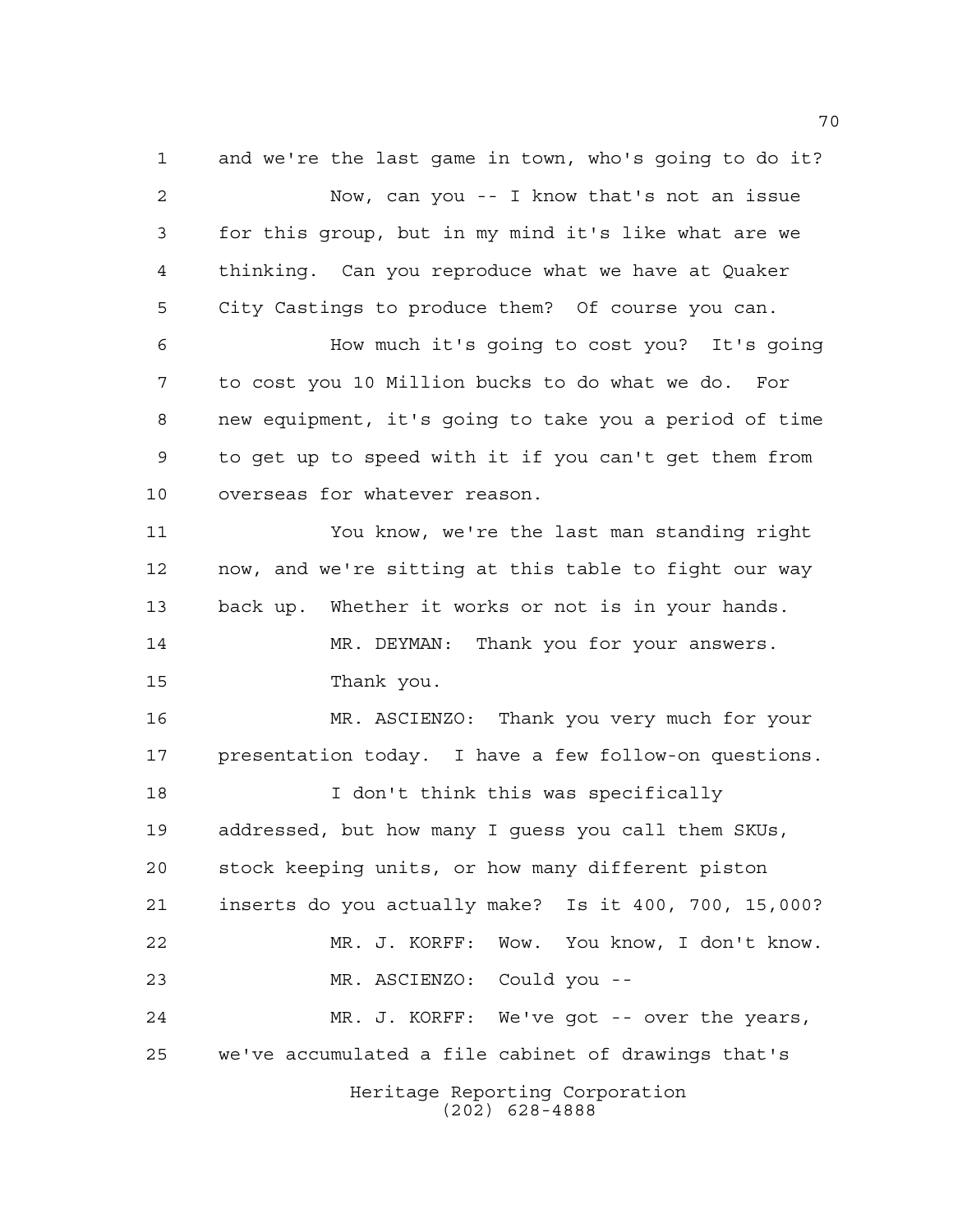probably six or eight -- I mean, I could -- the customers who would buy from us were called Alkan in Nuremberg and Kolbenschmidt in Germany and Karl Schmidt in the United States and Mahle in Morristown, Tennessee. Blown Aluminum doesn't exist anymore.

 Federal Mogul is now part of Karl Schmidt. Fulkay Monopole in France, it was Turner & Newell in England. I think we even shipped some to Spain. I'm not sure about sending any to the Far East.

 But every one of those had a variety of configurations for the inserts, and we have drawings on all of them. I mean, we still have them. They're in our files, but we have zero orders.

 MR. ASCIENZO: So several is the short answer?

 MR. J. KORFF: Several is the -- I would say hundreds of drawings rather than tens of drawings.

 MR. ASCIENZO: I don't think you ran the business when the sales were 8 million units a year, but --

 MR. J. KORFF: No, I did not. MR. ASCIENZO: If you had to guess, when they were selling 8 million a year, how many different models were they making?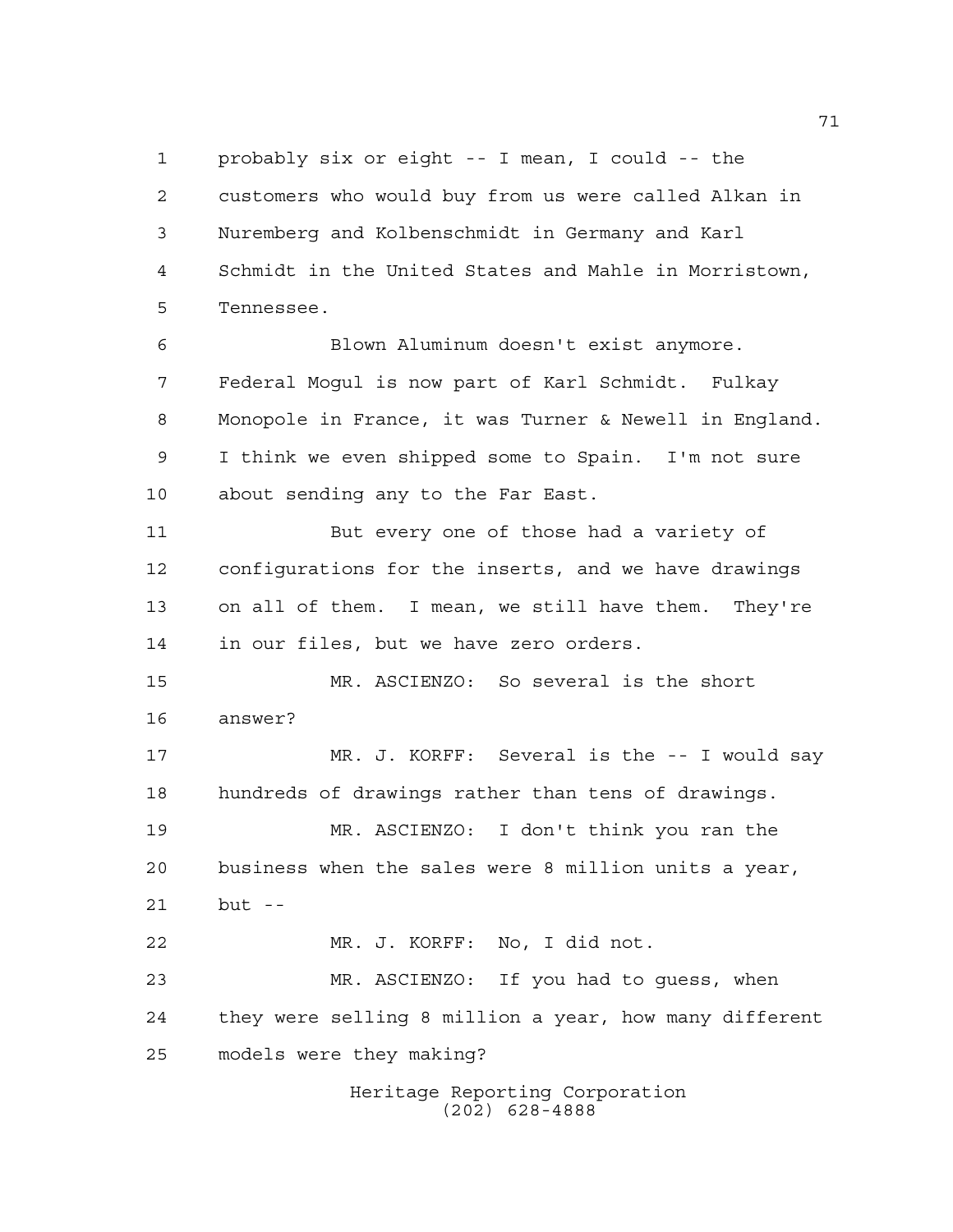Heritage Reporting Corporation (202) 628-4888 MR. J. KORFF: Probably in a month, maybe 100 to 200 different types in a month. MR. ASCIENZO: Different? MR. J. KORFF: And that may be 200 different types in the next month, and maybe a few jobs that were, you know, year round. MR. ASCIENZO: Thank you. I've heard a lot of talk about type one, a Ni-Resist metal. Is that the only type of metal that's used? Is there a type two or anything else, or is it always type one? MR. J. KORFF: For Ni-Resist inserts, it's the only metal we're aware of. They're a very small - - people differentiate very slightly, but it's basically an ASTM, I think it's 437 spec out. It's in our -- I don't remember top of my head, but it's type one Ni-Resist. Different buyer companies will categorize it under different, their own internal name, but it's basically the same metal. We don't -- when we make the insert, we have a continuous furnace, and the only change we will make in certain inserts if I recall right require a slightly higher chrome than others, but the base metal is -- you can overlap to come up with -- if you hit the chemistry precisely, you don't have to change chemistries. You can use the same metal for everybody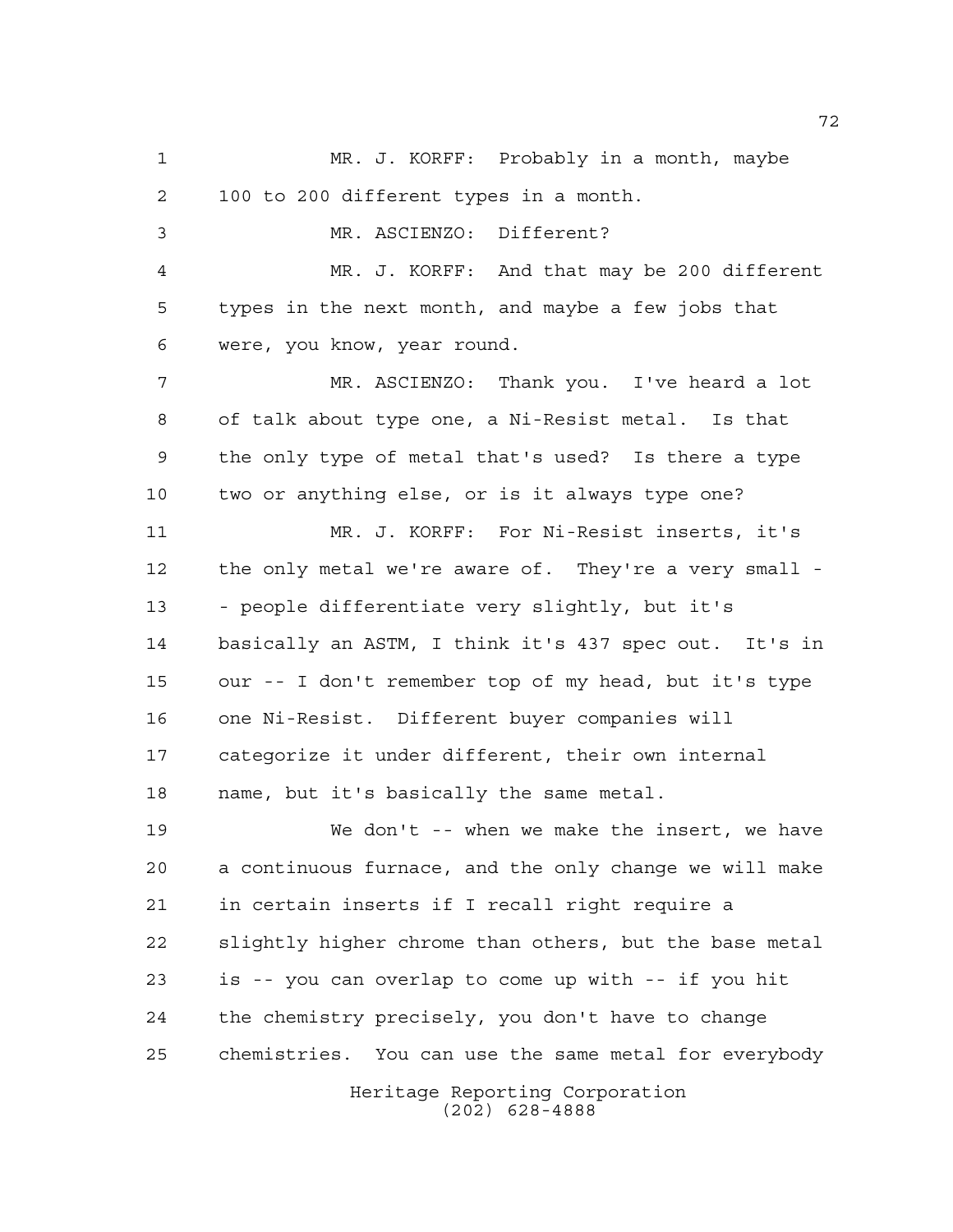with exception of certain -- certain styles have a slightly higher chrome in it for additional ware resistance.

 MR. ASCIENZO: Is the life of a ring the same as the life of the end of the piston? MR. J. KORFF: I would say yes. If the piston dies, then you have to replace the entire part, the piston with the included Ni-Resist insert. MR. ASCIENZO: Are they recycled? I mean, do you get them and melt them back? Can you melt them back down if you get them, the used ones, the rings?

 The one that have been in an engine working for how every many miles, let's say 100,000 miles.

 MR. J. KORFF: Actually, the answer is yes. It's not easy to do because the aluminum after you melt the -- if you took a piston with an insert in it and melted it, the -- I actually did this for a while when I was at Quaker originally. We would -- you could melt the aluminum off. Your aluminum would flow away, and then you would have a ring.

 But the ring is coated now with aluminum, and aluminum is detrimental to the Ni-Resist chemistry. If you have too much aluminum in the chemistry, you don't receive the properties. So if you melt the left-over Ni-Resist

> Heritage Reporting Corporation (202) 628-4888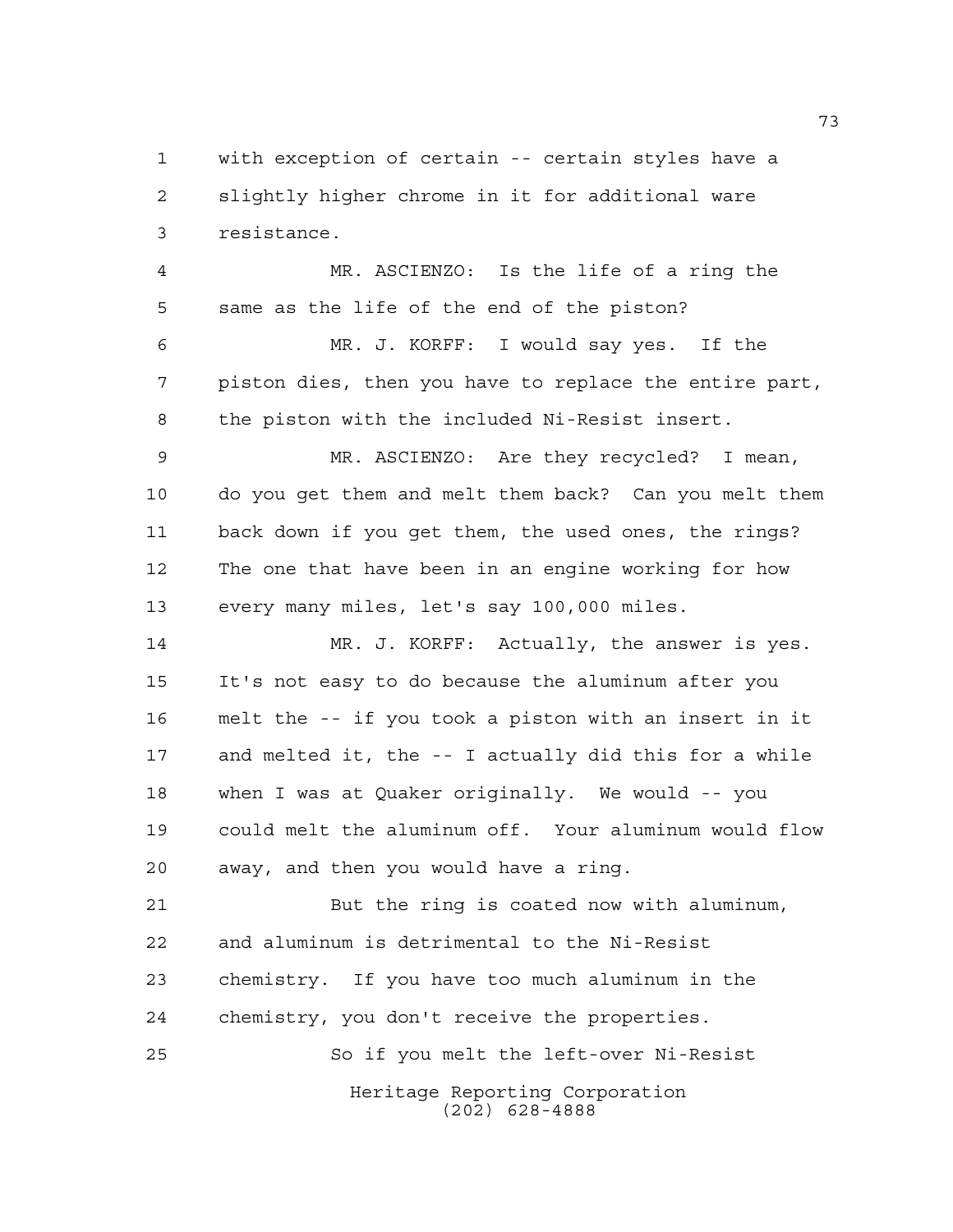insert coated with the residual aluminum and you just melted them 100 percent, you would not have a metal that you could use again in Ni-Resist. The properties aren't there. Aluminum has to be controlled at a very low level.

 We actually tried it, and we processed many -- we bought -- somebody else melted the piston away and took the piston and we bought coated Ni-Resist inserts. This is back in 1987/88.

 Then we went through a process to rid the insert of the aluminum, and we were somewhat successful in that and we could use some of that material back in the remelt furnaces, but the economics of doing it, it was a trade off.

 It was like why bother, you know. I mean, it was costing as much to reprocess -- even though you bought the rings cheaply, the reprocessing of them to get the aluminum off so you could use the metal wasn't useful to us.

 MR. ASCIENZO: Thank you. The market, I think you explained or at least the high point in sales for Quaker was about 8 million, and I think there was testimony that the absolute size of the domestic industry, the market's come down.

Heritage Reporting Corporation (202) 628-4888 Could you estimate what it is?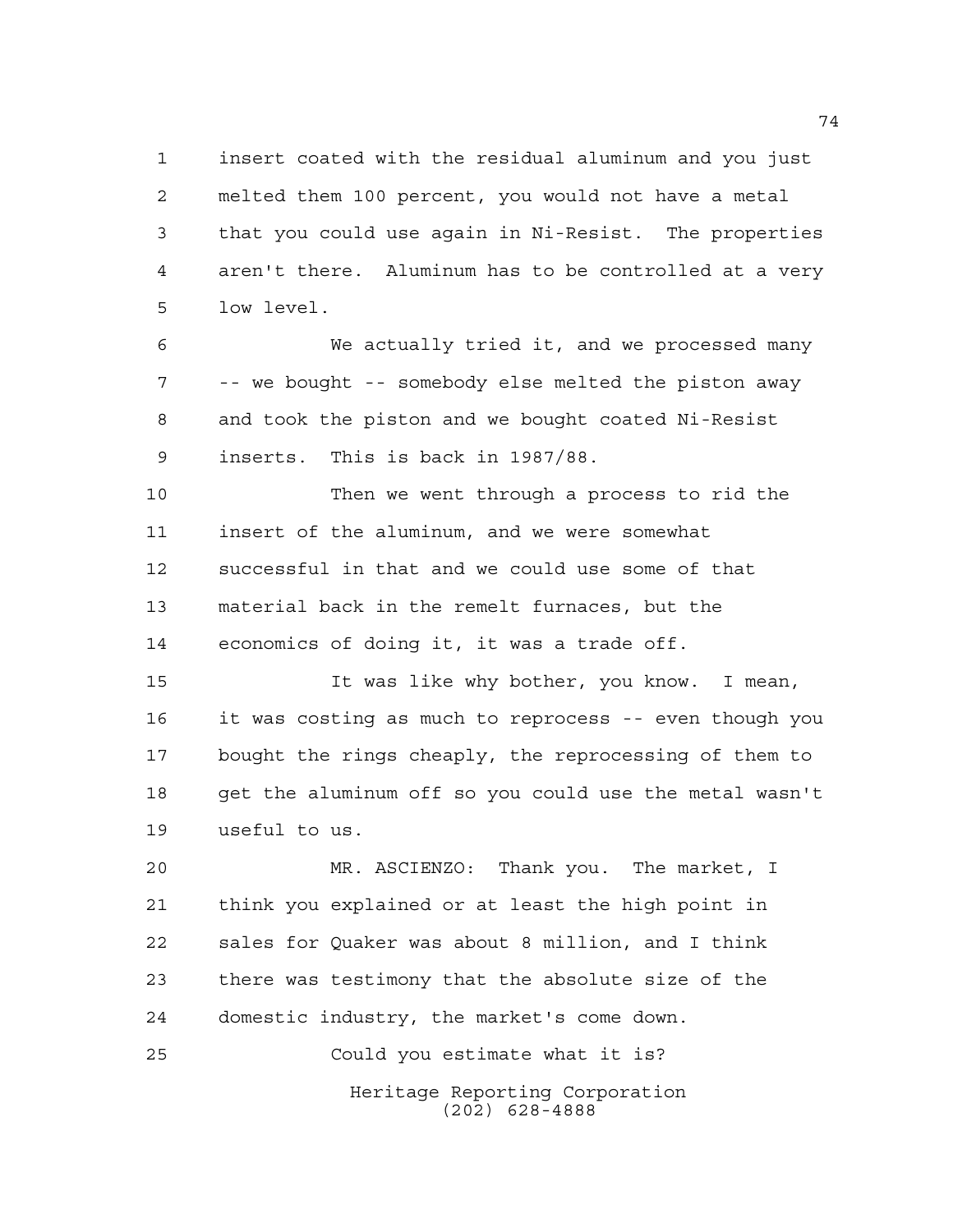Heritage Reporting Corporation (202) 628-4888 MR. J. KORFF: I can't as I sit here, but I think we've got -- well, we can't really. We're not - - when we do our data mining to find imports in the United States, they don't include pricing for the domestic data miners, so it's hard to tell what pricing these things are coming in. We can't tell. Customs could, you know, because they have the price supposedly, but that information isn't transmitted to us, and we have not been able to access that information. MR. G. KORFF: The best estimate I can give -- and this is roughly. This isn't the exact number - - is I believe 2008 imports into the United States was about two million pounds of this product in terms of volume. 16 As far as the price or value of that, I don't know off the top of my head. I would have to go elsewhere to find that information. MR. ASCIENZO: Thank you. Is there any seasonality in this product at all? MR. J. KORFF: I haven't found any. I couldn't identify seasons for it, no. It's pretty steady. The only seasonality you could say is around Christmastime where everybody shuts their plant down. They don't order. But other than that, if it's a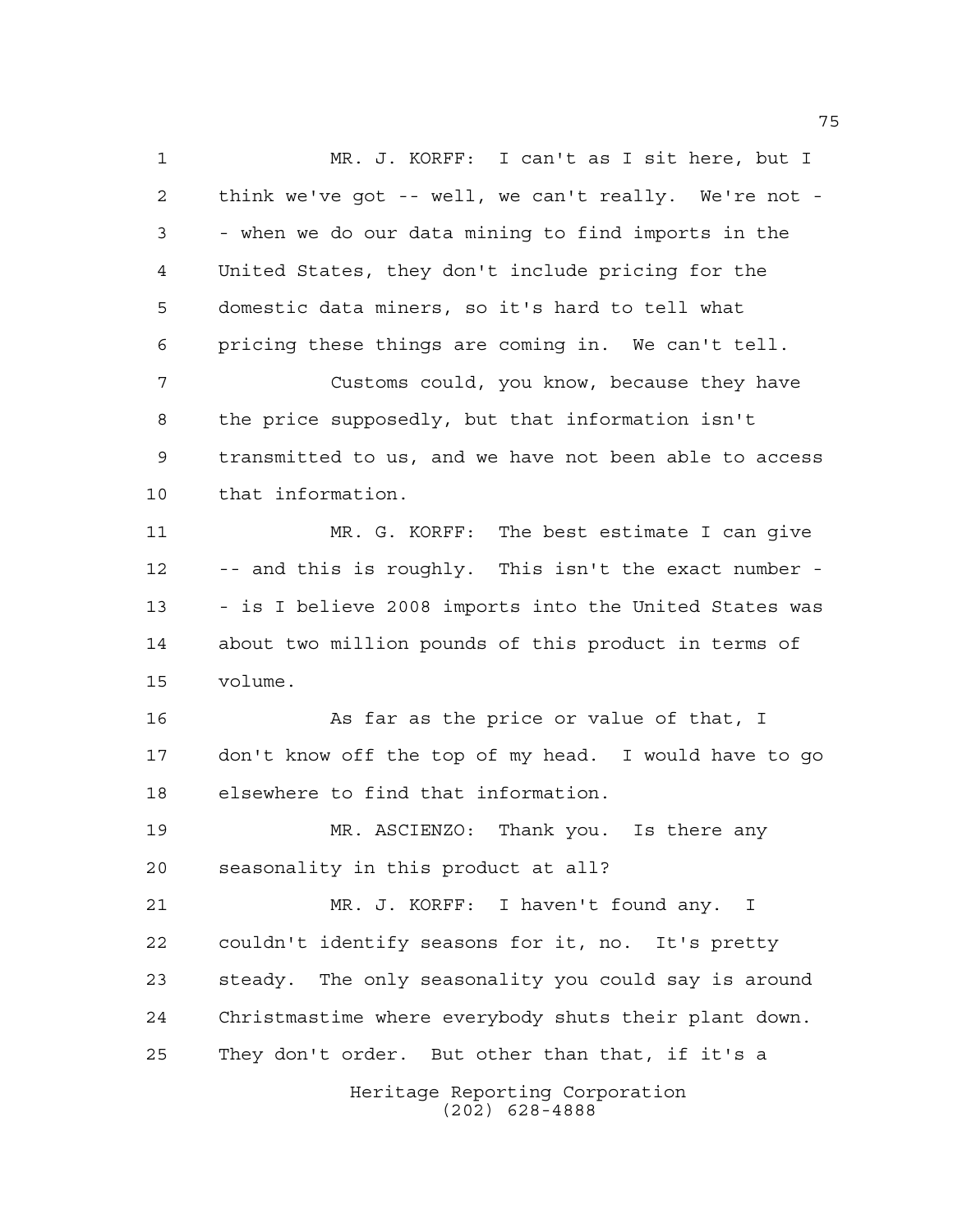normal economy, I'd say non-seasonal in my mind anyway. It's -- you know.

 MR. ASCIENZO: Those were all the questions I have. Does anyone have any other follow-up questions?

I'm sorry. Mr. Bernstein does.

 MR. BERNSTEIN: Just a couple of follow-ups. First of all to Geoffrey Korff with respect to something about which Mr. Deyman asked. To the extent you have any information or argument on the factors concerning threat of material injury in 19 U.S.C. 1677 (7)(f), it would be useful for you to provide them in your post-conference submission.

 I guess we're aware and the circumstances of this investigation that the amount of information you may have with respect to several of these factors concerning the foreign industries is limited.

 Nevertheless, I would observe that with respect to factors eight and nine, these do focus a little more on the domestic industry. If you have something to say about them, it would be helpful for you to share it with us in the post-conference submission.

Heritage Reporting Corporation (202) 628-4888 I'm also going to make a request in advance to Respondent's panel as you do have the information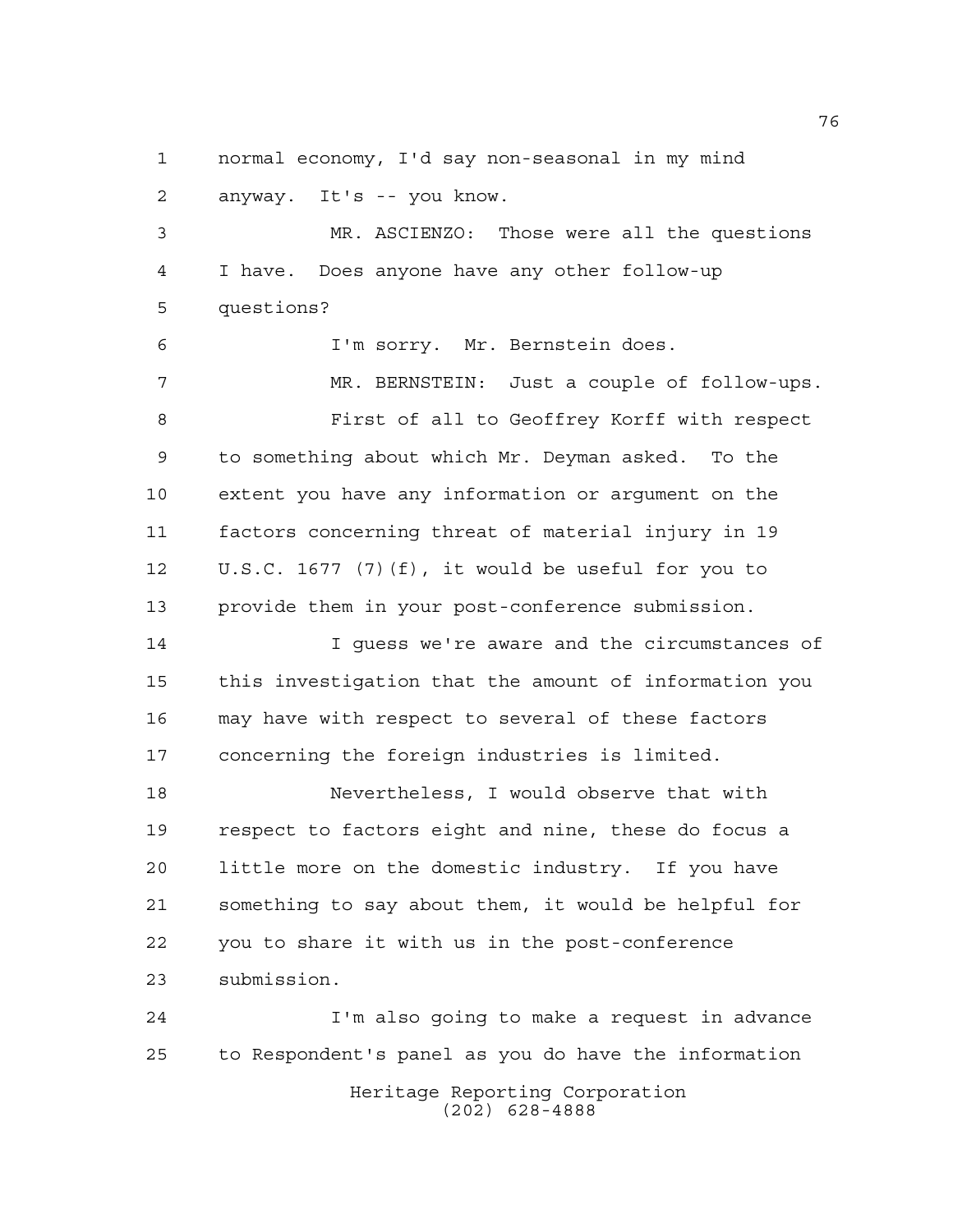with respect to several of these things. We would appreciate your thoughts and arguments with respect to threat, should we need to reach that, in your post-conference submission.

 Another thing -- I just want to go back very briefly to, again, Joseph Korff, with your testimony about the 30 to 40 percent price differential that you perceive exists between the subject imports and your product. When did you first perceive or notice this price differential?

 MR. J. KORFF: Actually, it was in conversations with the previous buyer at Karl Schmidt. His name is Tim Kehoe. I called him to say, you know, we would like to receive more business from you. What would it take to do that?

 He didn't tell me exactly price targets. People don't do that. But he hinted that we were significantly higher in certain of our standard pricing sheets.

 Then I asked him to pick out a job that he has really high volumes on and let me look at that. We then repriced that job using lower absorption factors because we now thought that if we receive this work our overhead charges would be absorbed over a broader number of pounds or pieces, and we could offer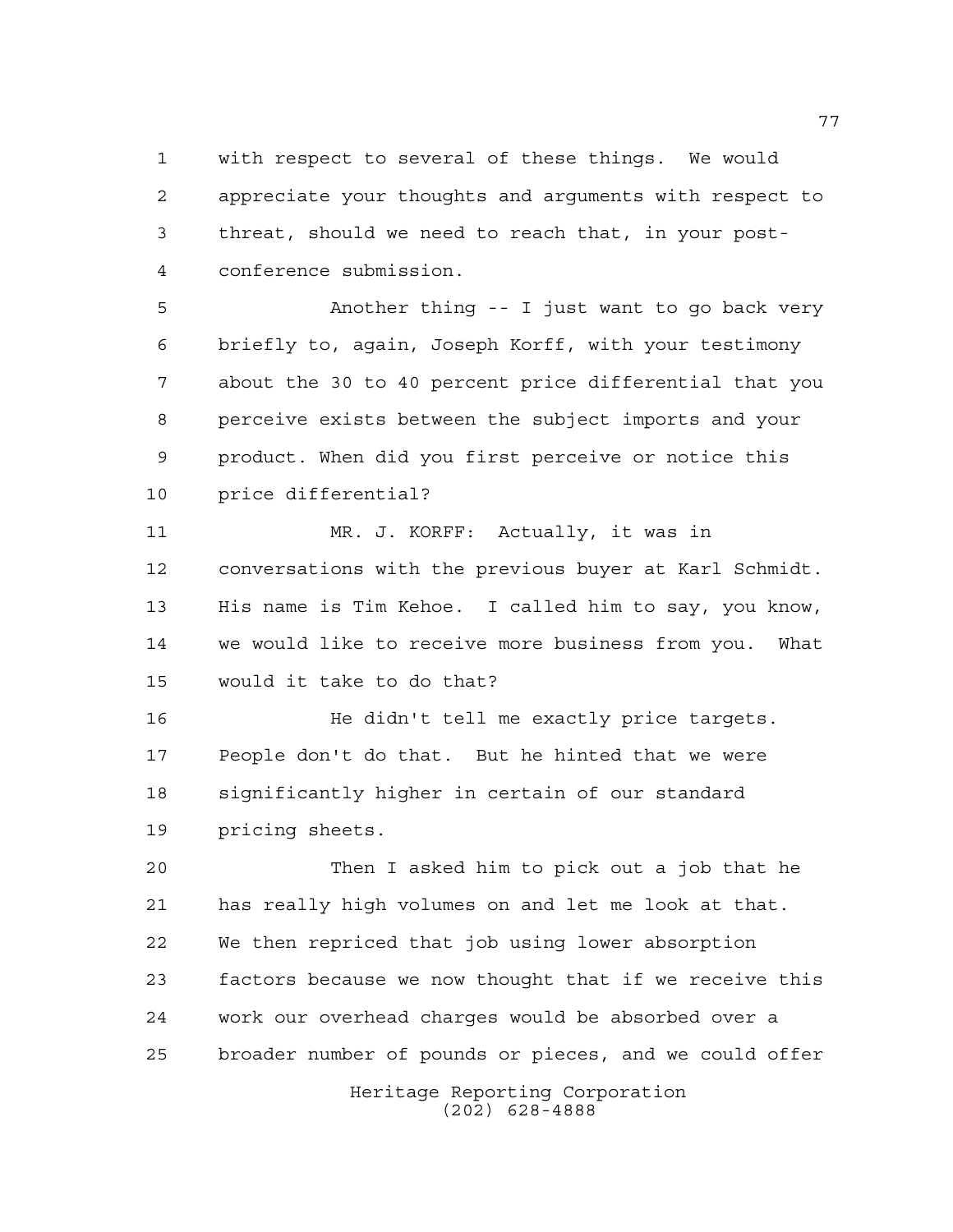Heritage Reporting Corporation (202) 628-4888 him a special price because of this volume absorption. When we did that, I think -- if I remember right -- he still said we're substantially higher and he doesn't expect us to be competitive. He said it'd be virtually impossible for you to be competitive. MR. BERNSTEIN: What was the time frame of this conversation again? MR. J. KORFF: It was probably 2005. I'm thinking. Either late 2004 or the beginning of 2005. MR. BERNSTEIN: Okay that's helpful -- I guess one thing, perhaps, and this will be my last question unless I have a follow-up, what would be useful for you to explain is this was several years ago, and apparently this differential has persisted, one would -- yet you continue to lose market share as you allege to the subject imports. Why have you been unable to maintain at least the share of the market you had in 2005 with the given price differential when, the price differential, it's not a new, it's not a recent phenomenon. It's a continuing phenomenon, yet you still seem progressively to lose market share. Do you have any thoughts you can share on that with us? MR. J. KORFF: I really have no knowledge of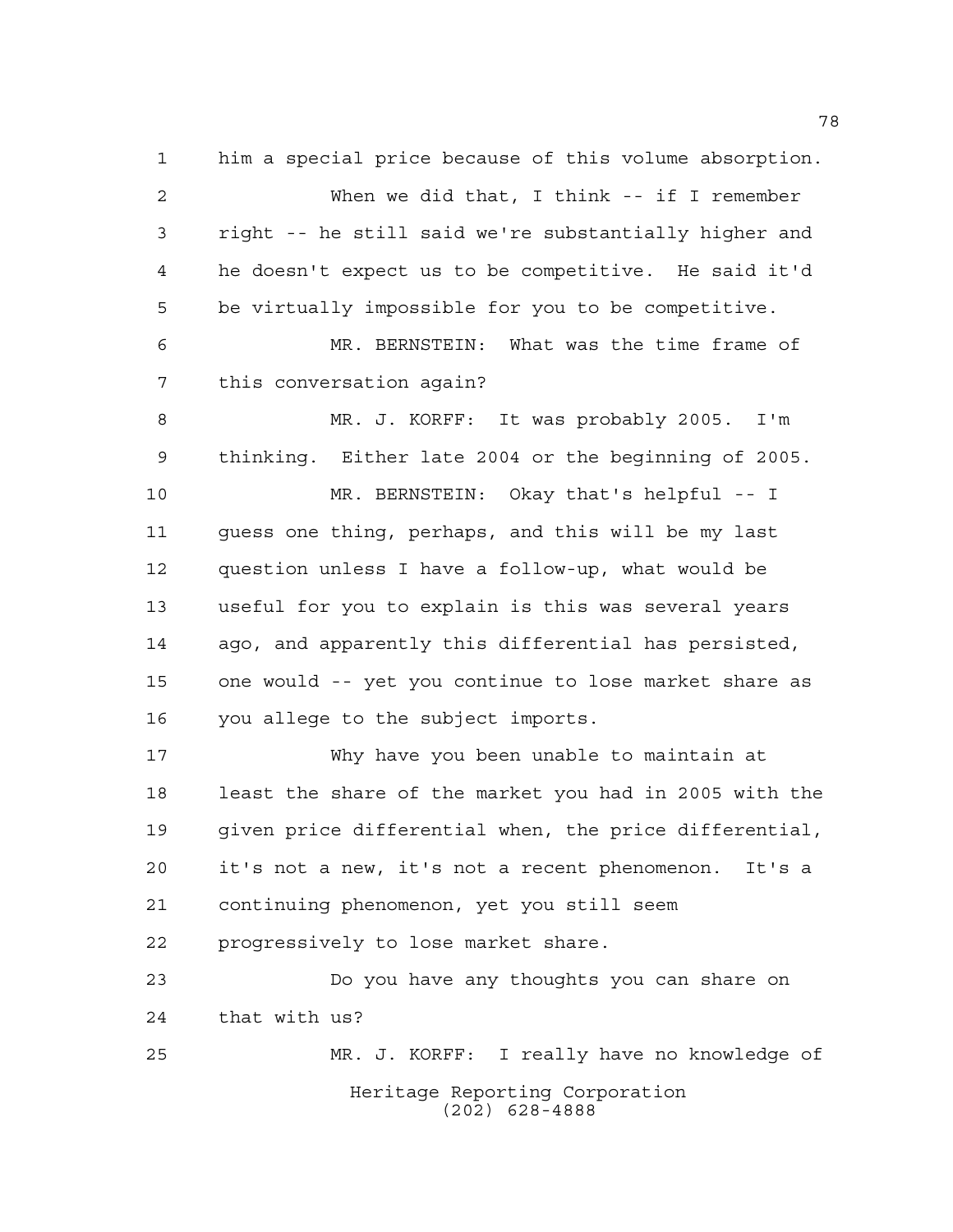Heritage Reporting Corporation (202) 628-4888 why that is except the only reoccurring issue is price. It's price, price, price. And I can't decipher that any further than that. MR. BERNSTEIN: Thank you for your further answers. MR. ASCIENZO: Thank you. Mr. Boyland has a follow on question or questions. MR. BOYLAND: It's just a quick clarification. In part three of the questionnaire, page nine, question 35, we asked other products in the facilities that you produce Ni-Resist, and you have us shares of those products? MR. J. KORFF: Yes. MR. BOYLAND: They're proprietary, but I want to make sure I understand. This appears to be the percentage within the centrifugal -- MR. J. KORFF: Correct. 18 MR. BOYLAND: Okay. MR. J. KORFF: Yes, it is. MR. BOYLAND: And that's I think a reasonable approach, and you answered this same way in the -- MR. J. KORFF: Yes. MR. BOYLAND: -- the trade section. The issue here would be, and it's semantic, but what we're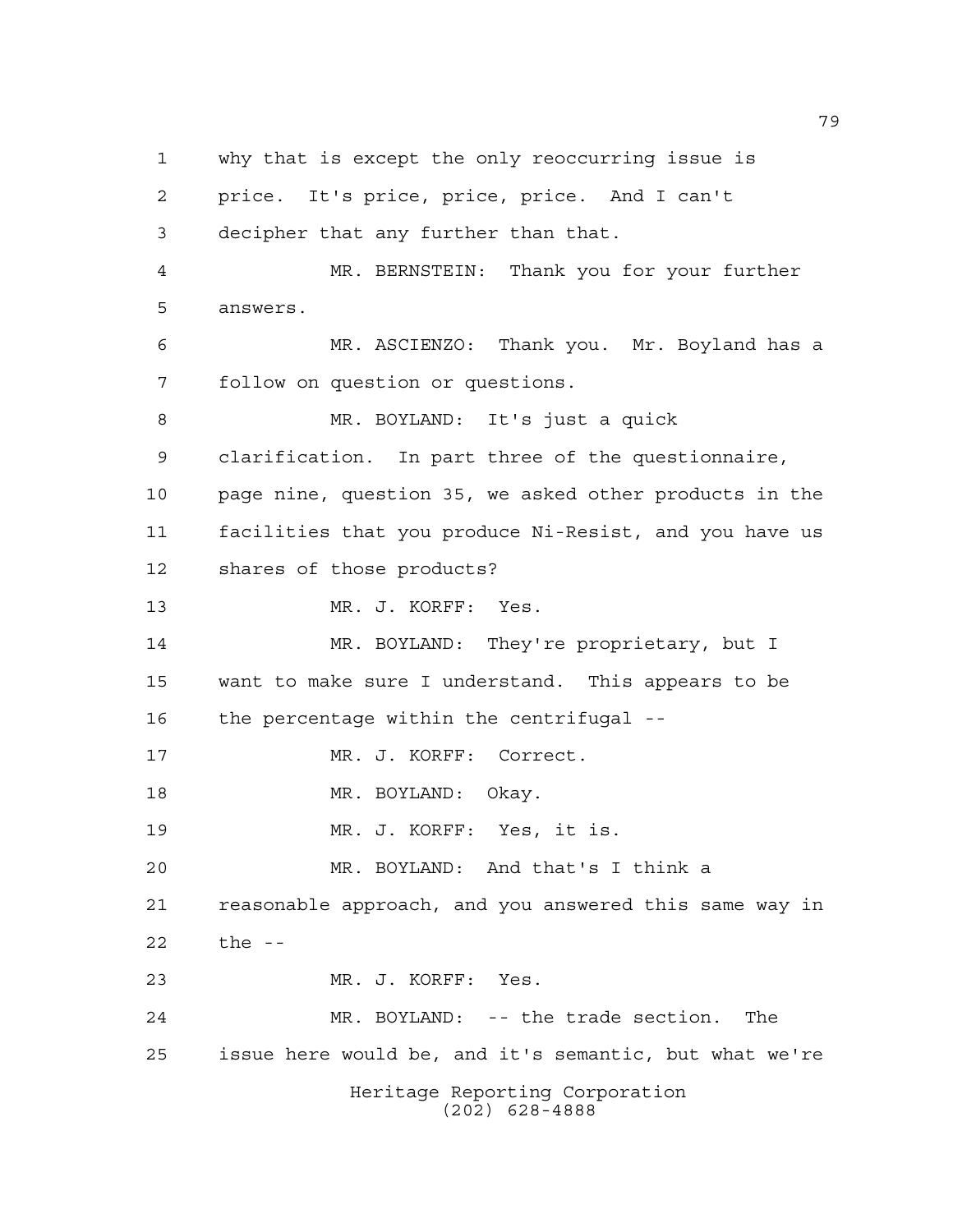Heritage Reporting Corporation (202) 628-4888 asking for is overall. And I understand you probably -- but essentially what I'd know would be -- MR. J. KORFF: And what section is that again? MR. BOYLAND: That's part three, question 3- 5. So we've got part of the answer, but essentially what -- actually, the percentages would change then because your denominator is going to be different. But we're looking -- MR. J. KORFF: It would be substantially lower. MR. BOYLAND: Right because we're looking at the overall as opposed to -- MR. J. KORFF: Yes. MR. BOYLAND: -- just that one unit. MR. J. KORFF: Right. MR. BOYLAND: Okay. Thank you. 18 MR. J. KORFF: Okay. MR. ASCIENZO: And our Economist has the following questions. MS. MIC: I just have a couple questions. If this is proprietary, please, as in your post conference brief, when you receive an order, do you have a minimum quantities requirement? Do you not start a job just because you would not cover your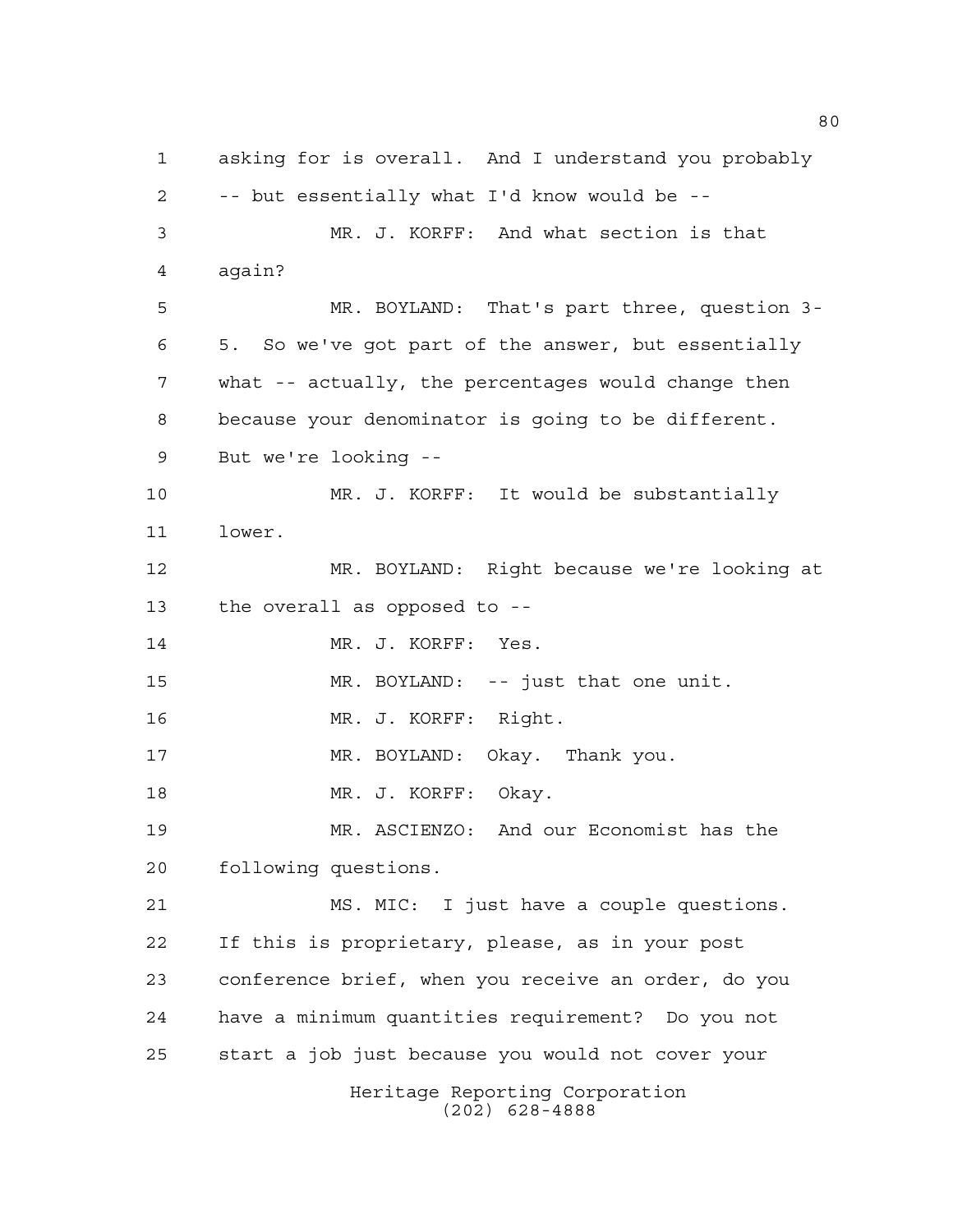initial cost or?

Heritage Reporting Corporation MR. J. KORFF: Our minimum is usually 500 pieces. MS. MIC: So you will not start a job if it's less than that? MR. J. KORFF: I don't know that we wouldn't start a job, but we stipulate, you know, we say our minimum is 500. If somebody -- if it's an ongoing job that we know we're going to get repeat orders on and somebody wanted 200, you know, we'd probably have the tubes in stock. We wouldn't have to make the castings. They'd be in stock. We may even have some parts in stock, and so we'd make up the 200. If it's a unique new product, a unique design, then that product would have to carry the full burden and we'd price it on a 200-piece basis which would be -- we wouldn't necessarily say we wouldn't 18 take the order, but we would price it accordingly for the small quantity. MS. MIC: Thank you. MR. J. KORFF: You're welcome. MS. MIC: Do you have contracts -- or I understand most of your sales are spot sales. During the spot sales, do you fix price and quantity, or just price, or just quantity, or do you renegotiate this if

(202) 628-4888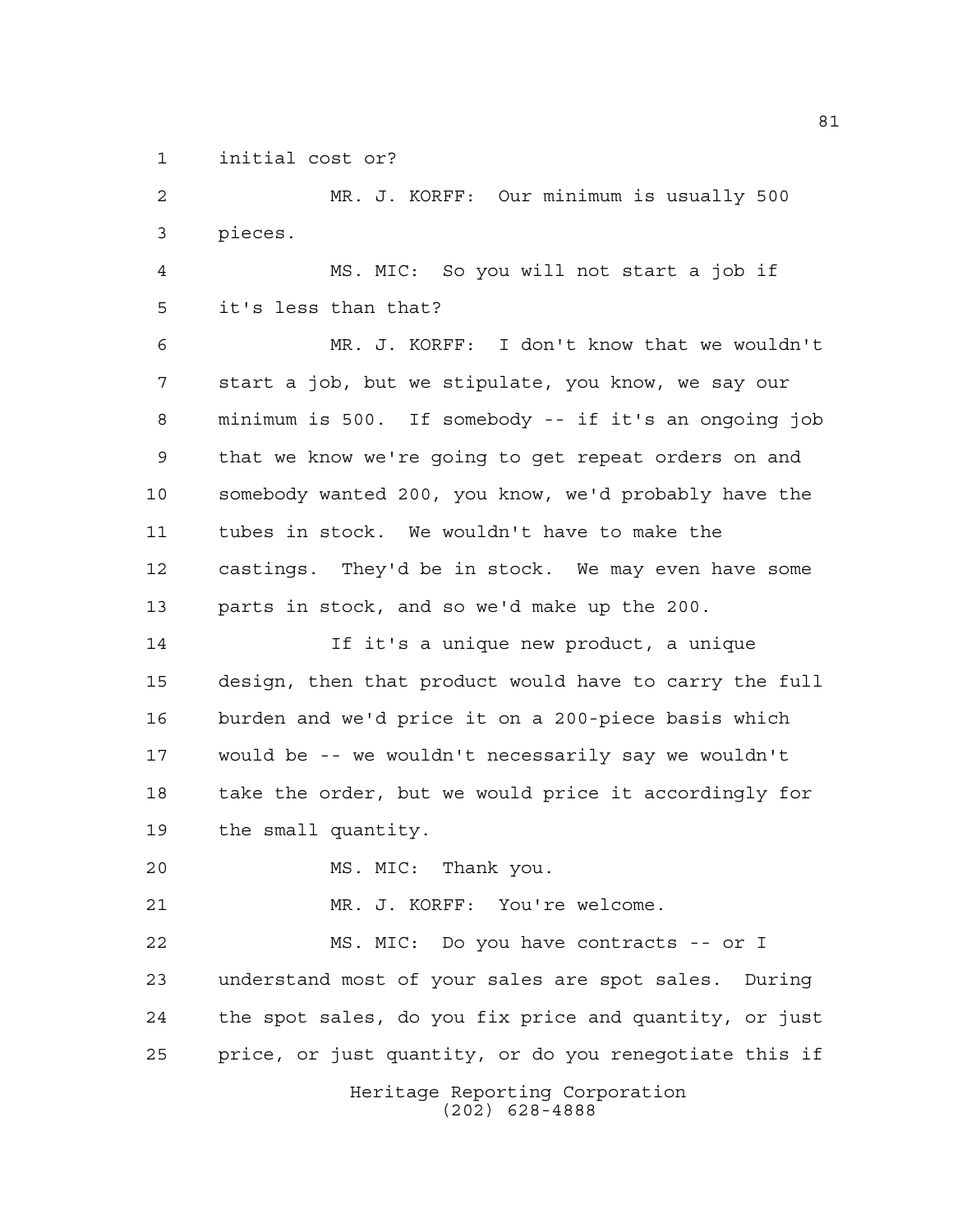JOSEPH KORFF - EXAMINATION BY MIC 82

 price is changed for your scrap, or other materials? MR. J. KORFF: Yes. Let me give you a two- parter to this one. In the nineties when business was booming when I've gone through the folders that -- some of them still exist -- some were contract prices that extended over a longer period of time. Others were price sheets with an understanding that the only price variation over maybe a year or so would be the metal market fluctuations.

 Currently and over the last -- oh I don't -- know maybe few years, with Federal Mogul, we did have up until the very end we did have a price sheet. With Karl Schmidt, it was basically on a per-part basis. We would do a part -- they'd ask us to quote a part, and we would give them a price on that specific part.

 So you could say that's a spot basis not a contract price. Did that help or? I'm trying to answer this in the way that I understood your question and give you a little background to what the transition is.

 If we're looking at 2006 to now, it's like a different world of business because it fell off the map for us. You know, it's almost not a steady state business any longer.

Heritage Reporting Corporation (202) 628-4888 MS. MIC: Thank you very much. I appreciate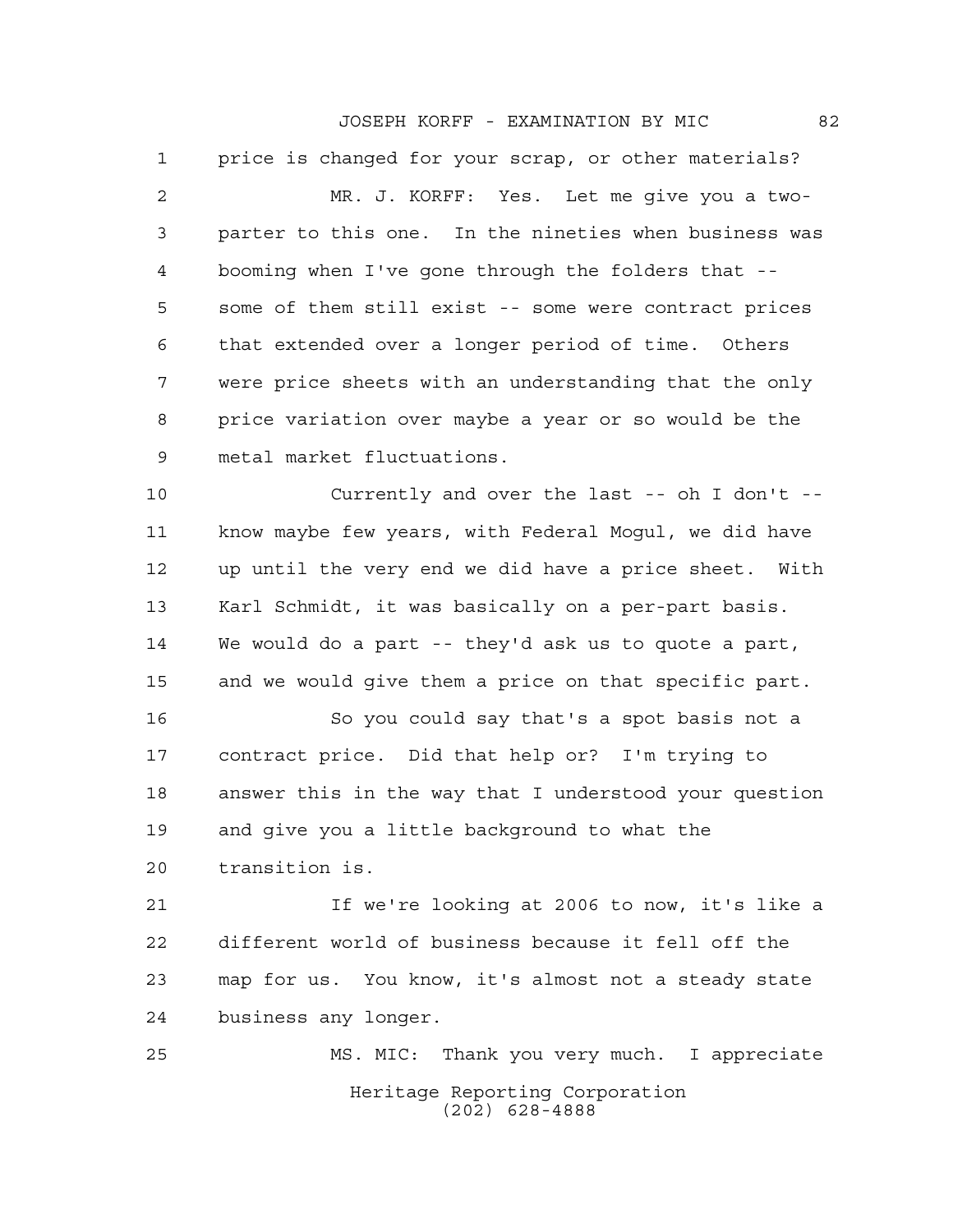JOSEPH KORFF - EXAMINATION BY MIC 83

Heritage Reporting Corporation (202) 628-4888 it. That concludes my questions. MR. ASCIENZO: Do we have any more questions? With that, I thank you very much for your excellent presentation and answers to the questions. Let's take a five minute break, and we'll allow those in opposition to the Petition to come up to the table and get ready. Thank you very much. MR. J. KORFF: Thank you. (Whereupon, a short recess was taken.) MR. ASCIENZO: Thank you very much. You may proceed when ready. MR. KANE: Again for the record, my name is Christopher M. Kane. I'm here on behalf of Karl Schmidt Unisia, Inc., which we'll refer to as KUS in this presentation. KUS is a Delaware corporation with its principal place of business located at 1731 Industrial Parkway, Marinette, Wisconsin. KUS employs approximately 1,000 American workers at its facilities in Marinette, Wisconsin, and Fort Wayne, Indiana. KUS is a manufacturer of pistons, essential components and original equipment, gasoline, and diesel engines. Its customers include Cummins, Navistar, Ford, and other U.S. companies that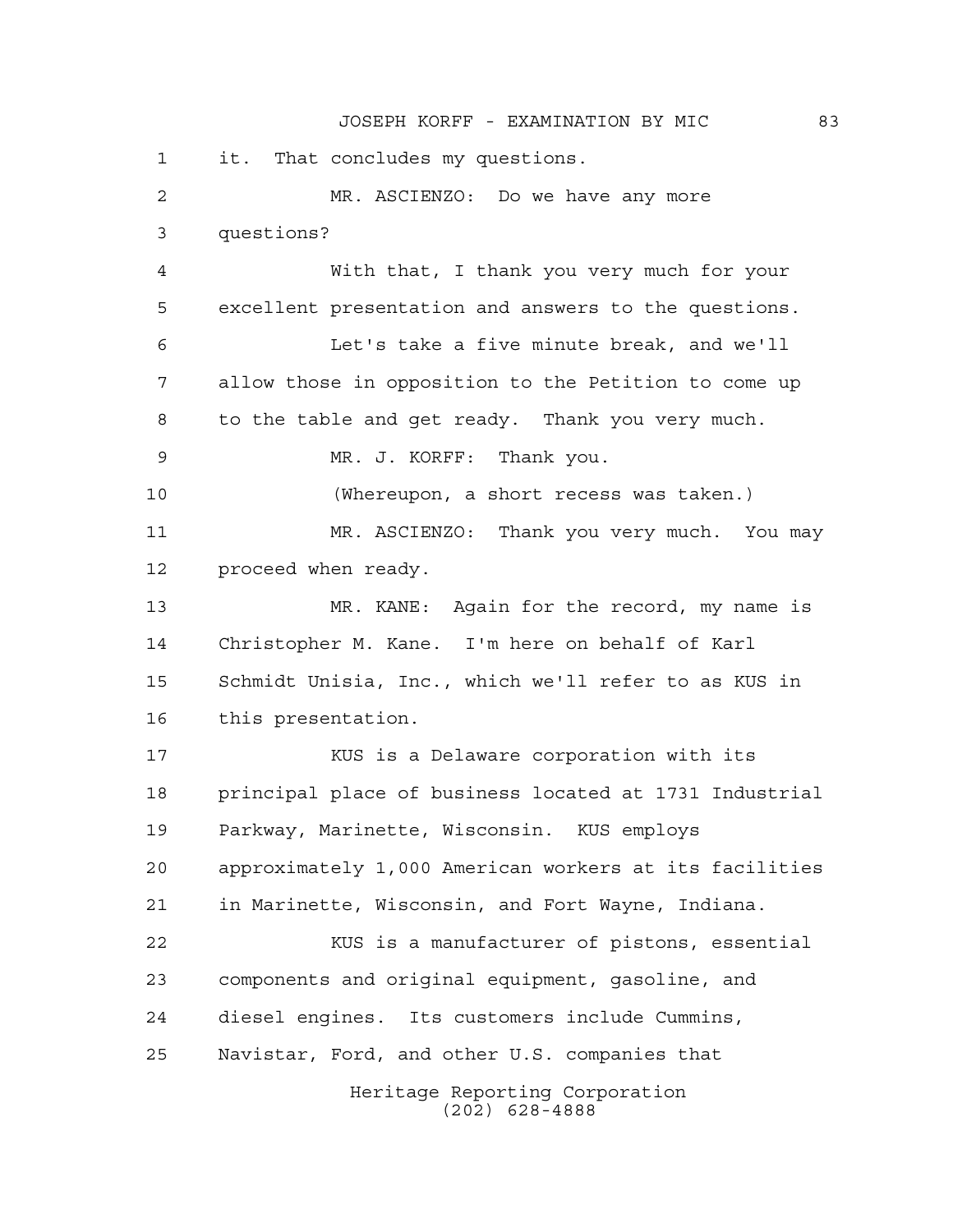manufacture and use these engines in the production of trucks, automobiles, and non-highway engines thereby providing employment for hundreds of thousands of American workers.

 The petition in this case was filed by a company that by its own admission has never employed more than 18 workers according to the public version of the petition in the manufacturer of Ni-Resist piston inserts during the six years from 2002 to 2007. Contrary to allegations made by the

 petitioner in this case, the piston insert business has been and is affected by influences other than imports from Argentina.

 The general downturn in the demand for motor vehicles manufactured in the United States, technological advances, changes in customer requirements, and changes in non-highway uses for engines with Ni-Resist piston inserts are the primary causes for the reduced demand for Ni-Resist piston inserts in the United States.

 Due to the technological advances prompted by mandates imposed by the Environmental Protection Agency and otherwise, there has been a significant increase in the production of all steel pistons, a product which does not incorporate Ni-Resist piston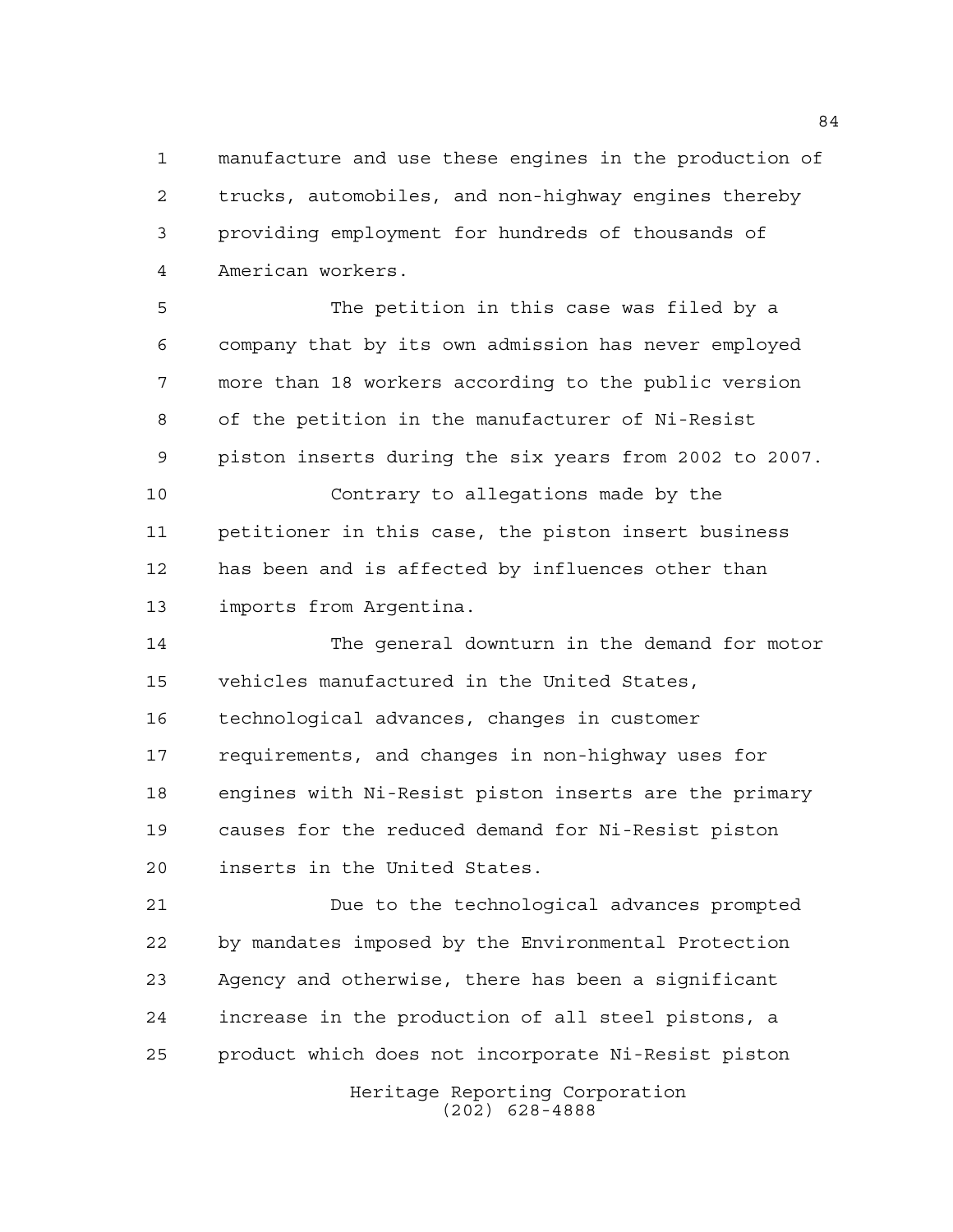inserts.

 There are numerous articles again on the internet that reflect this movement toward diesel engines using all steel pistons manufactured by our client, KUS, Federal Mogul, and the German piston manufacturer Mahle.

 KUS's business selling pistons to original equipment manufacturers is on a program basis not on a spot basis for the most part. These programs take as many as two or three years to develop before the first piston production models are actually delivered.

 KUS has purchased Ni-Resist piston inserts from Clorindo Appo SRL of Argentina for more than 10 years as the primary source of its program business. Clorindo has provided a reliable source of supply throughout that time meeting KUS's requirements for quality and timeliness of delivery.

 KUS has sought alternative sources of supply and, in fact, conducted negotiations with Quaker City from 2006 to 2008 for Quaker City to become a more significant source of supply for KUS and its related company Kolbenschmidt Pierburg Worldwide. This business would have included North and South America and Europe.

Heritage Reporting Corporation (202) 628-4888 QCC withdrew from the negotiations after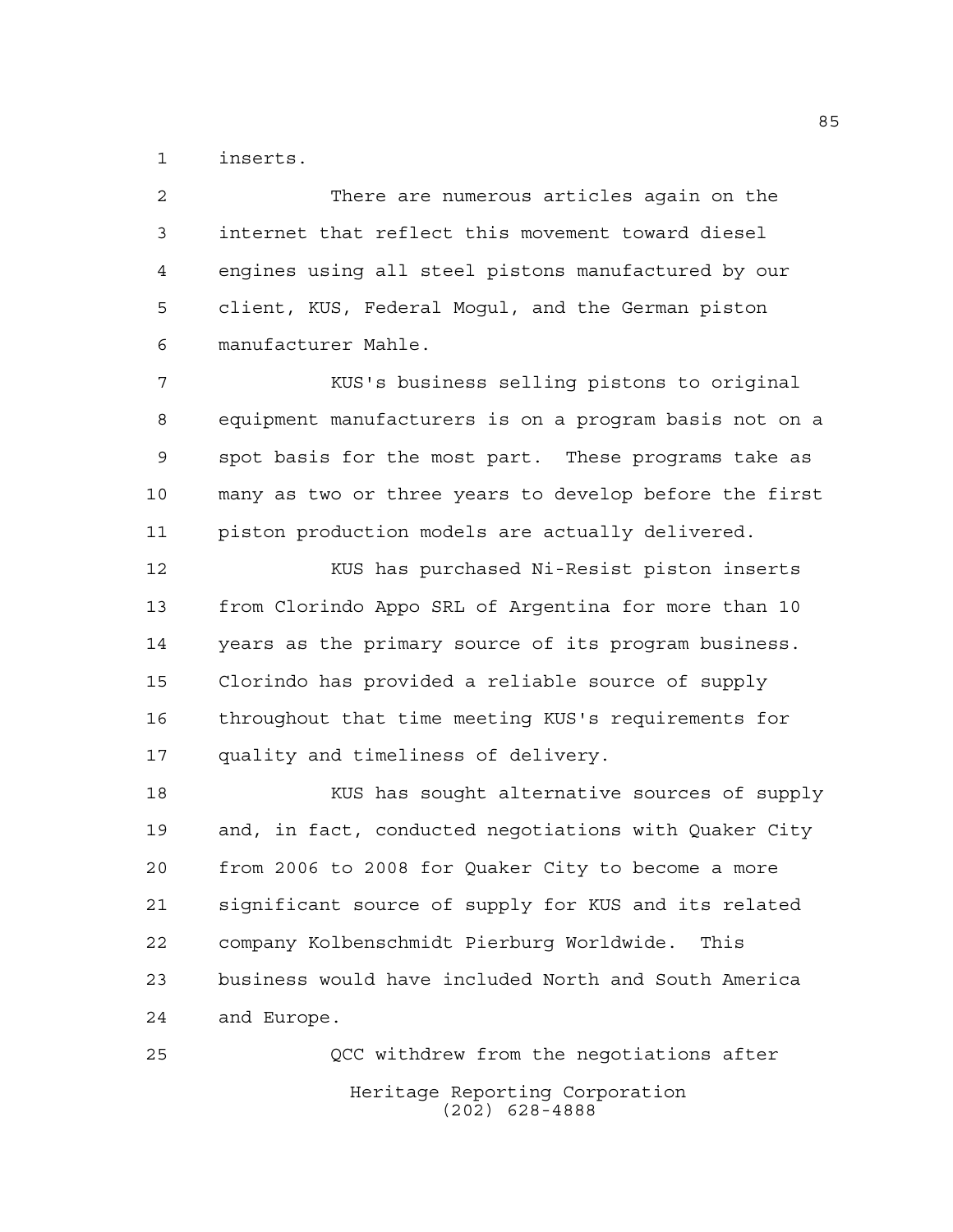refusing to agree to the use of the same pricing formula offered by Clorindo Appo. Under KUS's terms with Clarendo, the formula used is the industry standard.

 There's a base price per unit subject to a surcharge tied to the price of nickel published on the London Metals Exchange. Nickel is the only metals variable in the computation of the piston insert price paid by KUS to Clorindo.

 While the base price offered by Quaker City in the negotiations was actually lower than the base price charged by Clarendo, the price variability attributable to the other metals such as copper, chromium, and manganese made the price offered by QCC one fraught with uncertainty.

 Had QCC not withdrawn from the negotiations, KUS would have not been able to accept the terms that QCC was offering because of the unpredictable cost impacts to KUS on the sales of finished pistons to KUS's customers.

 Another concern in determining the patronage of Quaker City by KUS was the commitment of capacity by Quaker City to the Ni-Resist business. In letters to customers in July 2004, Quaker City indicated its facilities were committed to sand casting with Ni-

> Heritage Reporting Corporation (202) 628-4888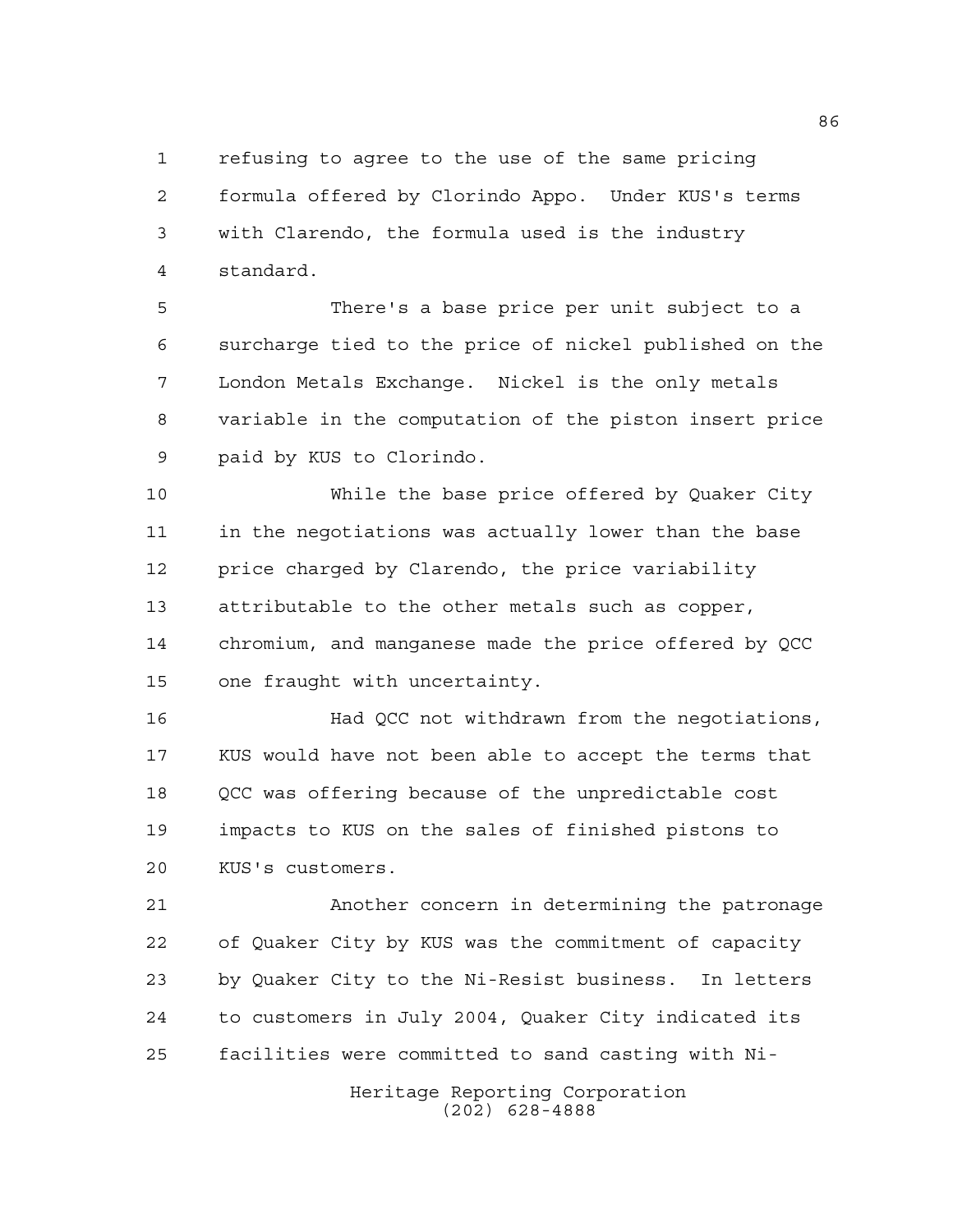Resist business being underwritten by the sand casting business.

 Quaker City asked its potential customers to support Quaker City by placing orders with the company or Quaker City would leave the business. On the heels of this correspondence, Quaker City raised its prices which not unpredictably produced a chilling effect on orders.

 Despite all these concerns, KUS has purchased piston inserts from Quaker City during the past ten years, typically more than 100,000 units annually and as high as 300,000 or more twice during that period.

 In 2008, KUS purchased what we estimate to be almost 90 percent of Quaker City's Ni-Resist insert production based on the figures shown on Exhibit 5 to the petition in the public version of 150,000 pieces.

 These purchases were occasioned by scheduling exigencies at KUS that required shorter lead times than deliveries from Argentina would have allowed.

 But based on these numbers, Quaker City might be seen as a threat to Clarendo's business in the United States rather than the other way around. Nonetheless, KUS has conducted its business as a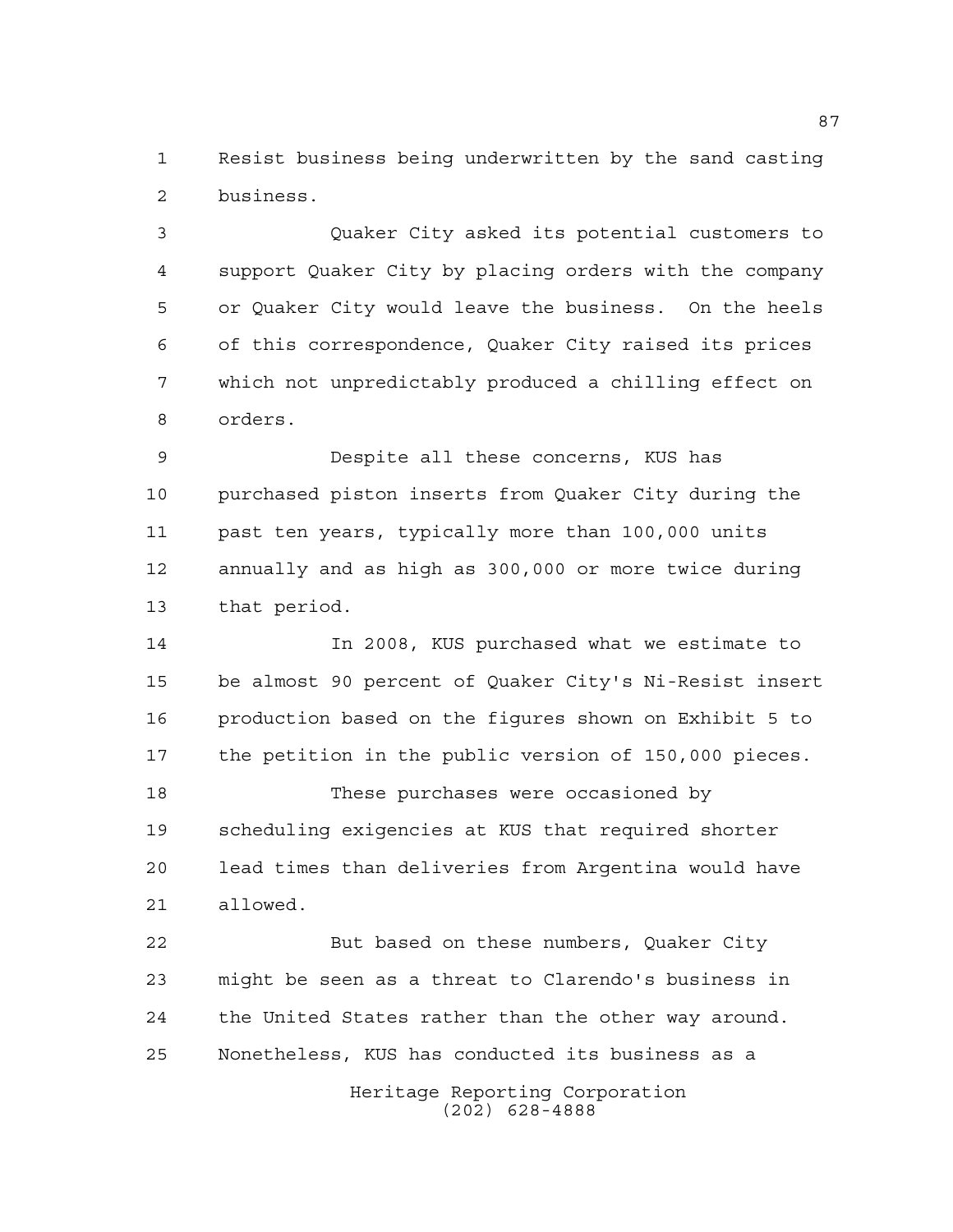piston manufacturer almost entirely independent of Quaker City.

 The overall volume of imports from Argentina sold to KUS has not had an impact on Quaker City because those inserts would not have been purchased from Quaker City for the reasons we have described.

 We appreciate this opportunity to speak with the acting director and the staff to comment on certain issues we have with the petition and the exhibits.

 We cannot ignore the misleading statements in footnote 11 on page 9 of the petition concerning an alleged customs investigation and that the product imported by KUS from Clarendo has been entered into the United States under HDSUS 7326.90.

 This supposed classification was apparently based on data shown on Exhibits 10 and 29. Those exhibits show what looks to be a harmonized tariff number of 7326.90.00.900 or 7326.90.00 900J. Neither of these numbers is nor have they been in the harmonized tariff and therefore could not have been used on entries of merchandise into the United States.

 As for the statement regarding the customs investigation, we'll refer the commission staff to Mr. Don Yando, the U.S. Customs Executive Director of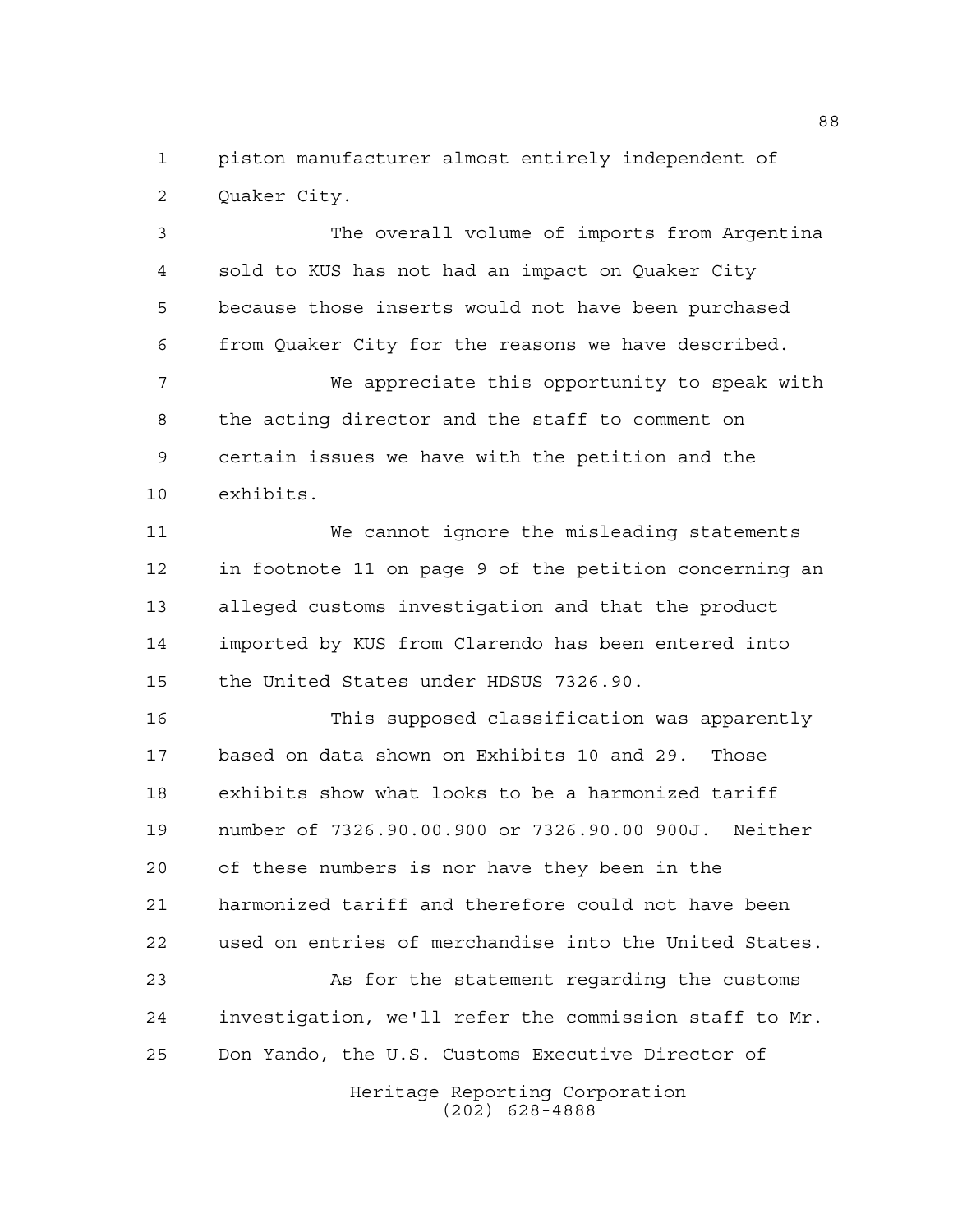Commercial Targeting and Enforcement who can confirm that this type of information is not shared with the public as it is generally exempt from disclosure under the Freedom of Information Act, and at the same time we believe that this information, if divulged by a government employee, would also violate the Trade Secrets Act, 18 U.S. Code 1905.

 Finally, we would also comment that what Petitioner portrays as direct evidence of the participation of Clorindo in a financial subsidy program in its reference to Exhibit 15 is at most an inference by the petitioner who ignores the actual statement by the KUS employee who once again was Tim Kehoe, who pointed to price increases by Quaker City instead of charges as discouraging business between KUS and QCC.

 I now defer to Mr. Lowe for his comments. MR. LOWE: Thank you. Again, my name is Jeffery Lowe with Mayer Brown. We're here representing Federal Mogul, and I'm going to make a few remarks at the conclusion of which I will be available, and my colleagues, and Mr. Czerwinski as well, to answer any questions.

 There is only one use for Ni-Resist piston inserts, that is to produce diesel engine aluminum

> Heritage Reporting Corporation (202) 628-4888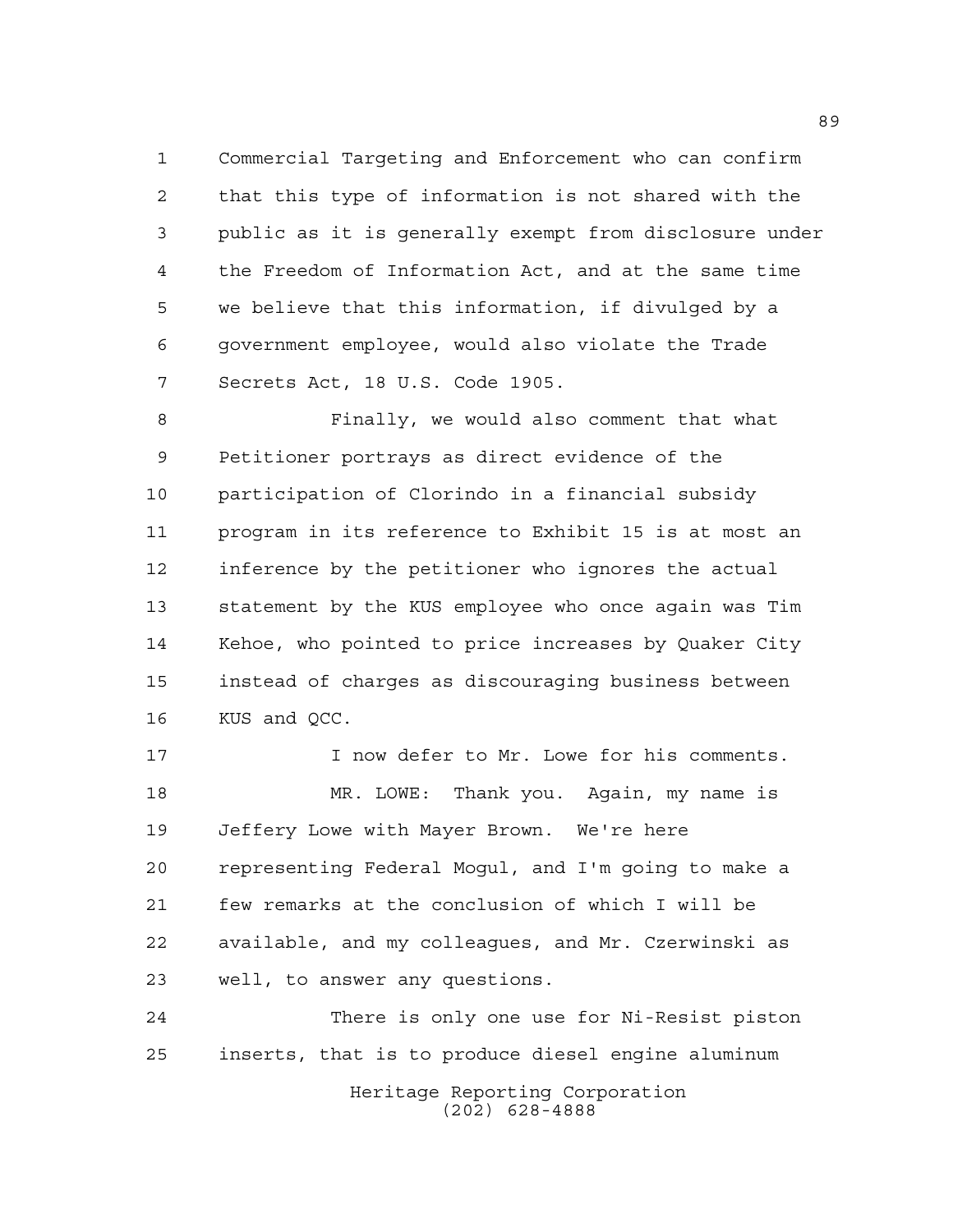pistons that Federal Mogul is aware of. There is only one U.S. producer of Ni-Resist piston inserts, the petitioner, Quaker City Castings which, according to the petition, has accounted for 100 percent of U.S. production since 1995.

 Federal Mogul is and has historically been a major producer of aluminum diesel engine pistons at its facility in Lake City, Minnesota. Federal Mogul used to purchase all of its Ni-Resist piston inserts from Quaker City Castings. Federal Mogul now imports Ni-Resist piston inserts from South Korea.

 Quaker may have lost market share, but there is no reasonable indication that it is materially injured or threatened with material injury by reason of subject imports. To demonstrate why this is so, I will first focus on several conditions of competition that are distinctive to the Ni-Resist piston insert market.

 The first condition of competition is the process to manufacture Ni-Resist piston inserts. The equipment and machinery as we've already heard today used to produce Ni-Resist piston inserts can be and often is used to produce other products.

Heritage Reporting Corporation The production process includes three steps: melting, centrifugal casting, and machining. Melting

(202) 628-4888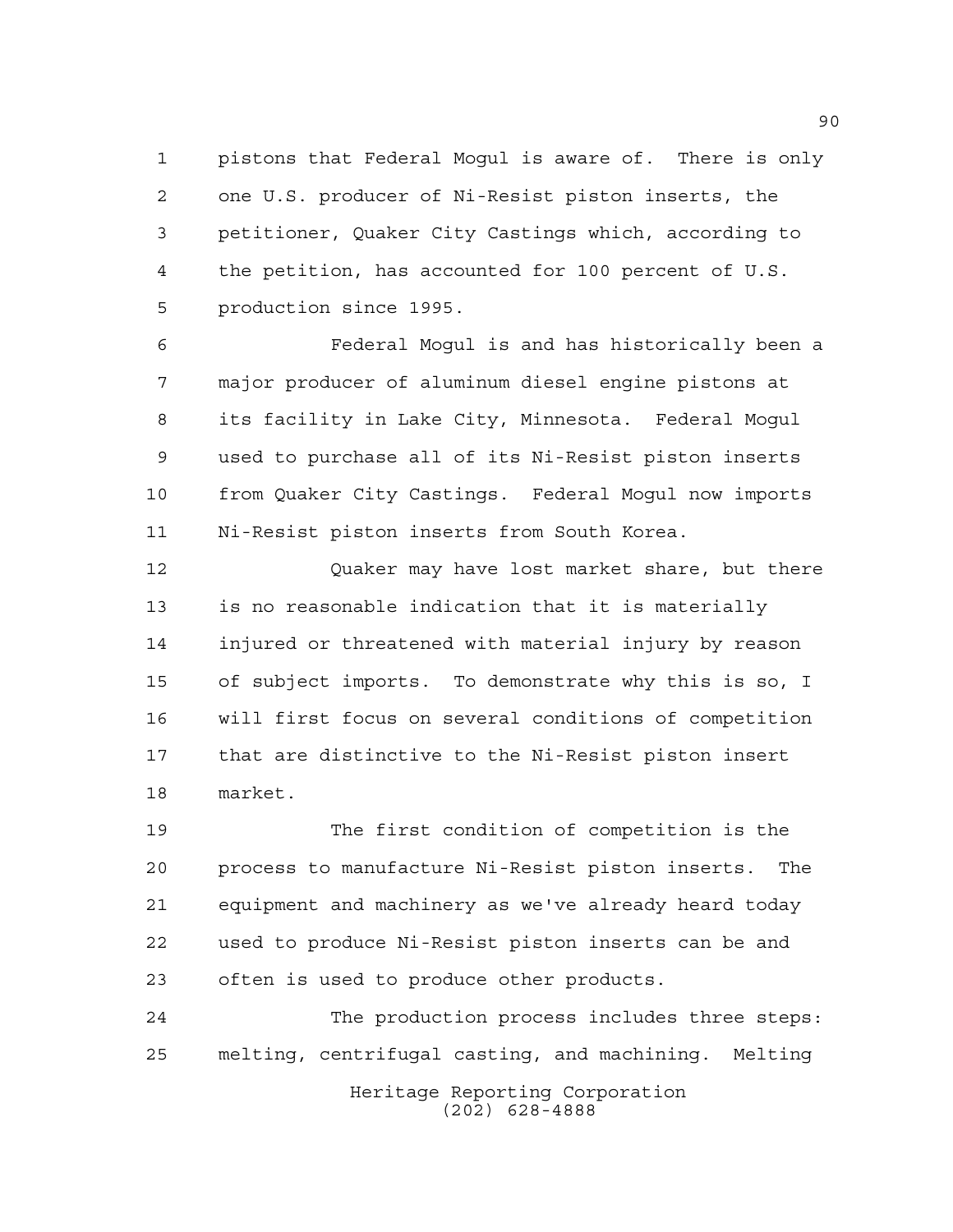takes place in what is usually an electric induction furnace. The mix of alloys and other ingredients determines the precise applications or products to be produced.

 Centrifugal casting, the molten metal is poured into a mold and rotated during solidification. This is called centrifugal casting which is well- adapted to producing cylindrical parts including Ni- Resist piston inserts and the tubes from which they are made.

 Machining takes place on a variety of tools depending on the product being produced. Like other cylindrical products, Ni-Resist piston inserts are cut from centrifugally cast tubes before being machined to the desired specification.

 Quaker confirms that it produces Ni-Resist piston inserts and other products using the same equipment and machinery. The testimony we heard today confirms that.

 Quaker also states on its website that it operates three electric induction furnaces and nine casting machines. Quaker boasts that "inherent to the centrifugal casting process as a high degree of production flexibility usually without costly tooling charges."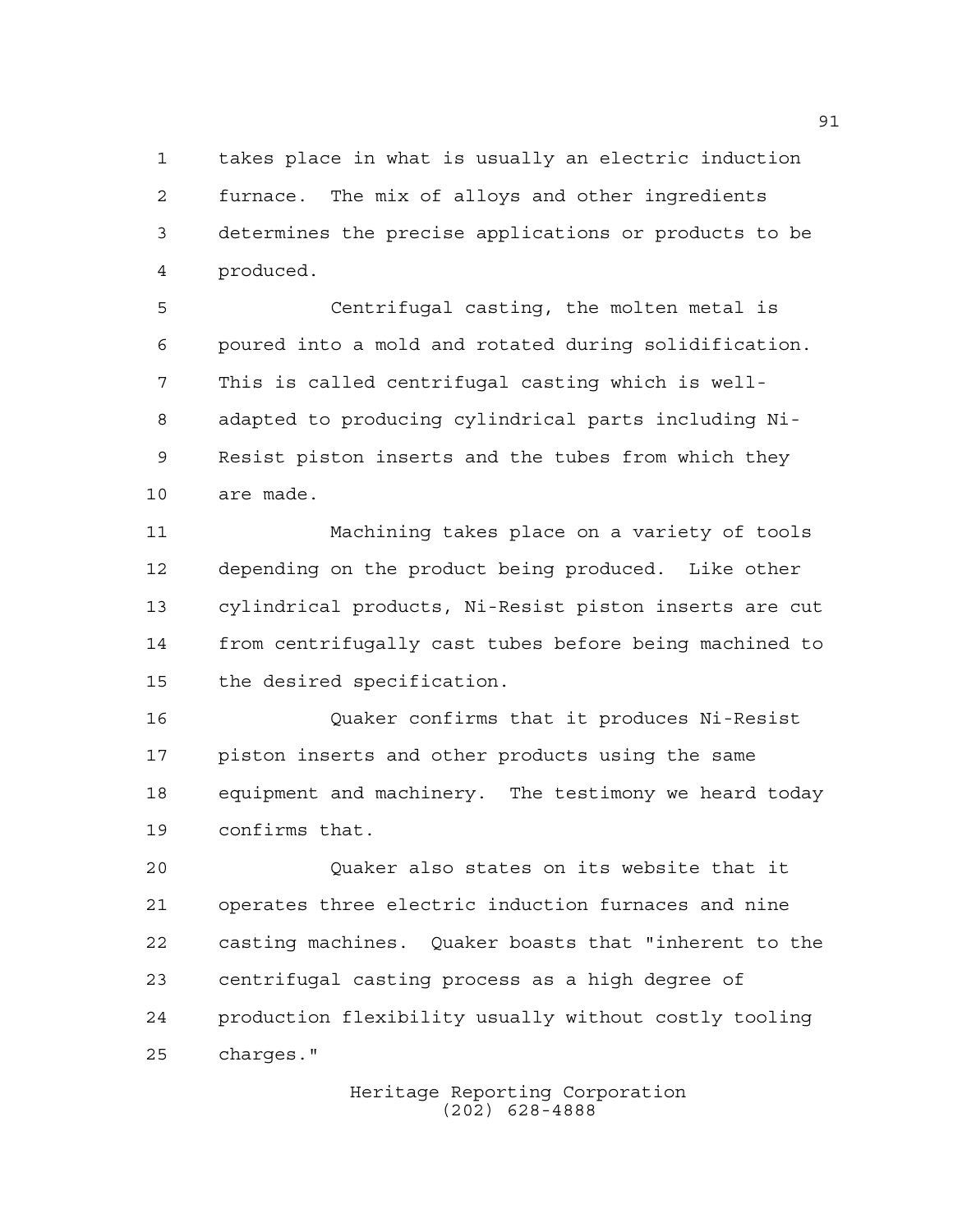Also according to Quaker it's "spin doctors" can produce a variety of centrifugal applications on the same equipment including cylinder liners, lapping pots, bushings, Ni-Resist piston inserts, and heat- shaped tubes. These products are then sold for use in the automotive, power generation, refinery and other industries.

 A second condition of competition is the declining market demand for Ni-Resist piston inserts. There are several reasons for this trend, none of which are related to subject imports.

 First, as Mr. Kane noted, diesel engine producers have shifted in recent years from aluminum to steel pistons which do not use Ni-Resist piston inserts. This trend began in the early 1990s as more restrictive federal emission standards went into effect favoring steel over aluminum pistons.

 Quaker also acknowledges that the high cost of fuel and the accelerating global economic downturn have sharply decreased demand for diesel engines and diesel truck-related products. This has further lowered demand for ni-resist piston inserts. These factors have caused the apparent domestic consumption of ni-resist piston inserts to fall off sharply during the POI.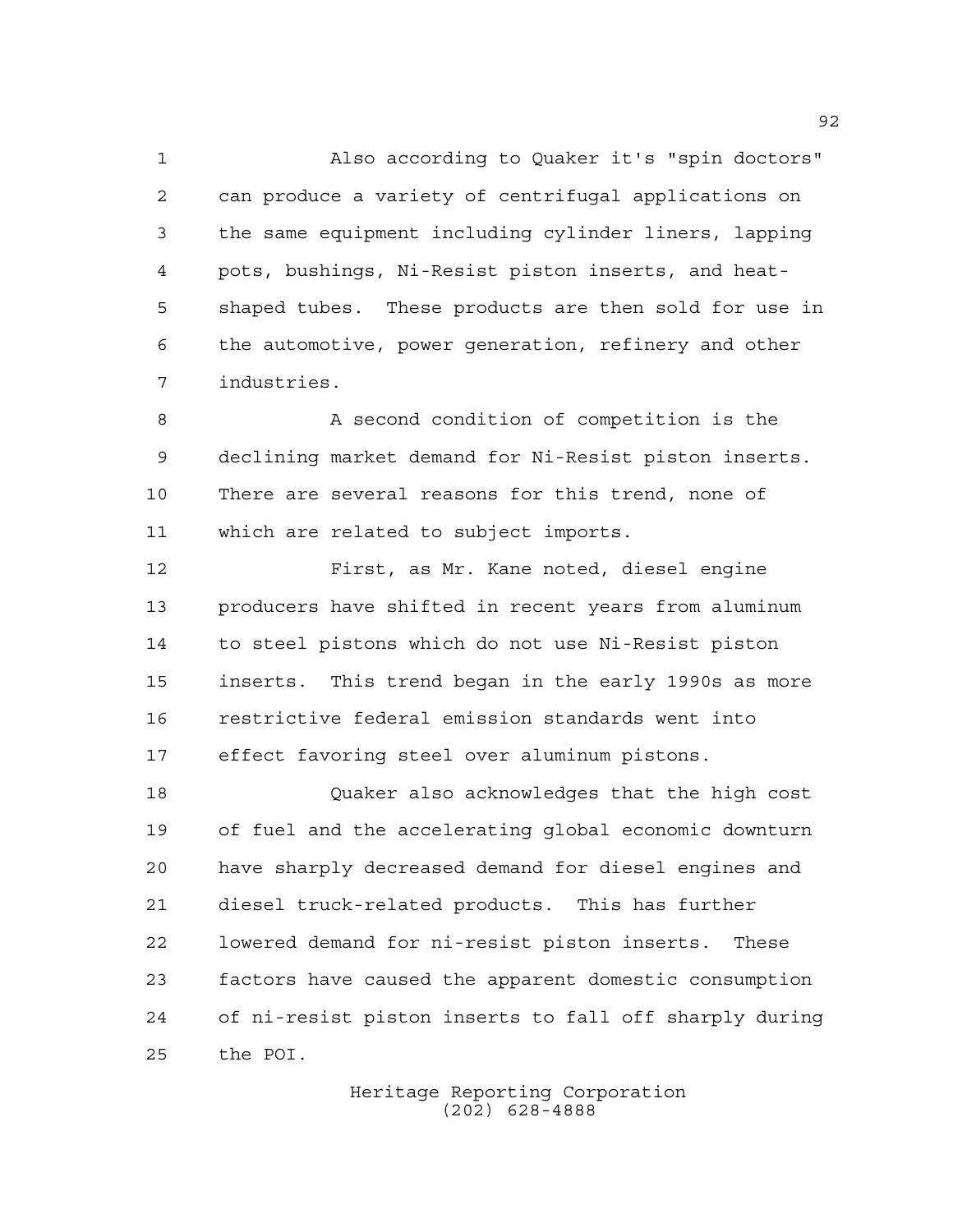Moreover, as market demand and technological innovation promote greater fuel efficiency and even less reliance on aluminum pistons, Federal Mogul and others project an additional decline in market demand for ni-resist piston inserts in 2009 and beyond.

 Next, Quaker's own marketing practices are an important supply-based condition of competition. Federal Mogul, Karl Schmidt, and Mahle, Inc., are the only known producers of diesel engine aluminum pistons in the United States.

11 11 In 2004, in letters to Federal Moqul and these other piston producers, Quaker cited the declining demand for its ni-resist piston inserts and threatened to cease production of the product altogether unless it received a certain guaranteed level of monthly sales revenue. Quaker preceded and followed this threat with price increases.

 Until that point, Federal Mogul had relied exclusively on Quaker for its U.S. supply of ni-resist piston inserts, and, in the face of Quaker's threat to this supply, given the absence of any other domestic supplier, Federal Mogul was forced to begin importing ni-resist piston inserts in 2006.

Heritage Reporting Corporation (202) 628-4888 Another supply condition concerns U.S. imports of nonsubject ni-resist piston inserts. To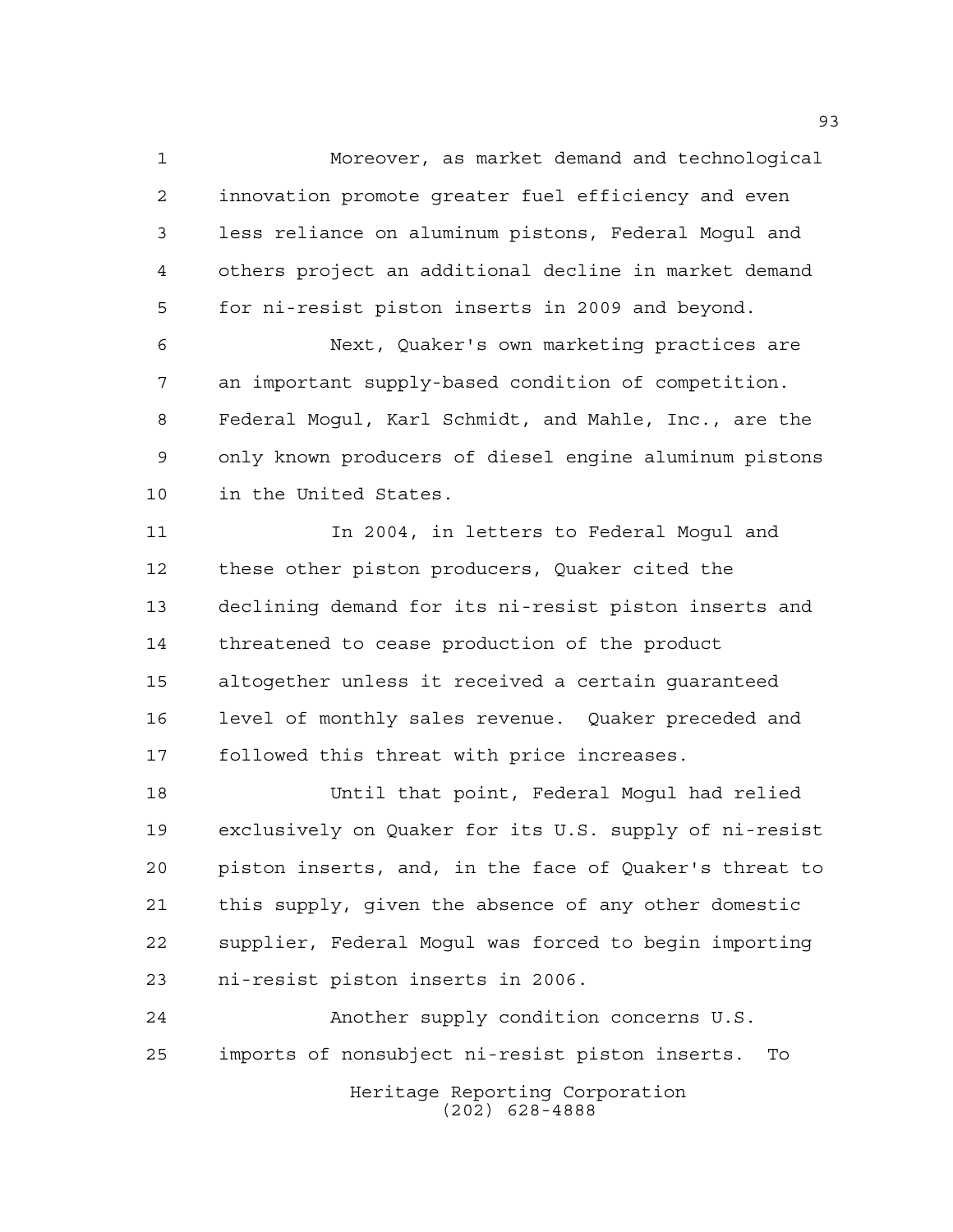begin, ni-resist piston inserts are a commodity

 product, meaning they are generally interchangeable, regardless of the source. Thus, nonsubject imports are fully interchangeable or fungible with subject imports.

 Given decreasing market demand for ni-resist piston inserts, nonsubject imports declined during the POI, as did subject imports, and may decline further in 2009 and beyond. However, nonsubject import volumes were substantial throughout the POI.

 Nonsubject imports also significantly undersold both subject imports and the domestic like product.

 For these reasons, the Commission should find that nonsubject imports are a significant factor in the U.S. market.

 Turning to the statutory factors that the Commission considers in reaching its injury determination, subject imports of ni-resist piston inserts declined significantly during the POI. Nonsubject imports also declined. Indeed, to the extent subject imports increased market share, they did so not at the expense of domestic like product but of nonsubject imports.

Heritage Reporting Corporation (202) 628-4888 Based on the limited comparative pricing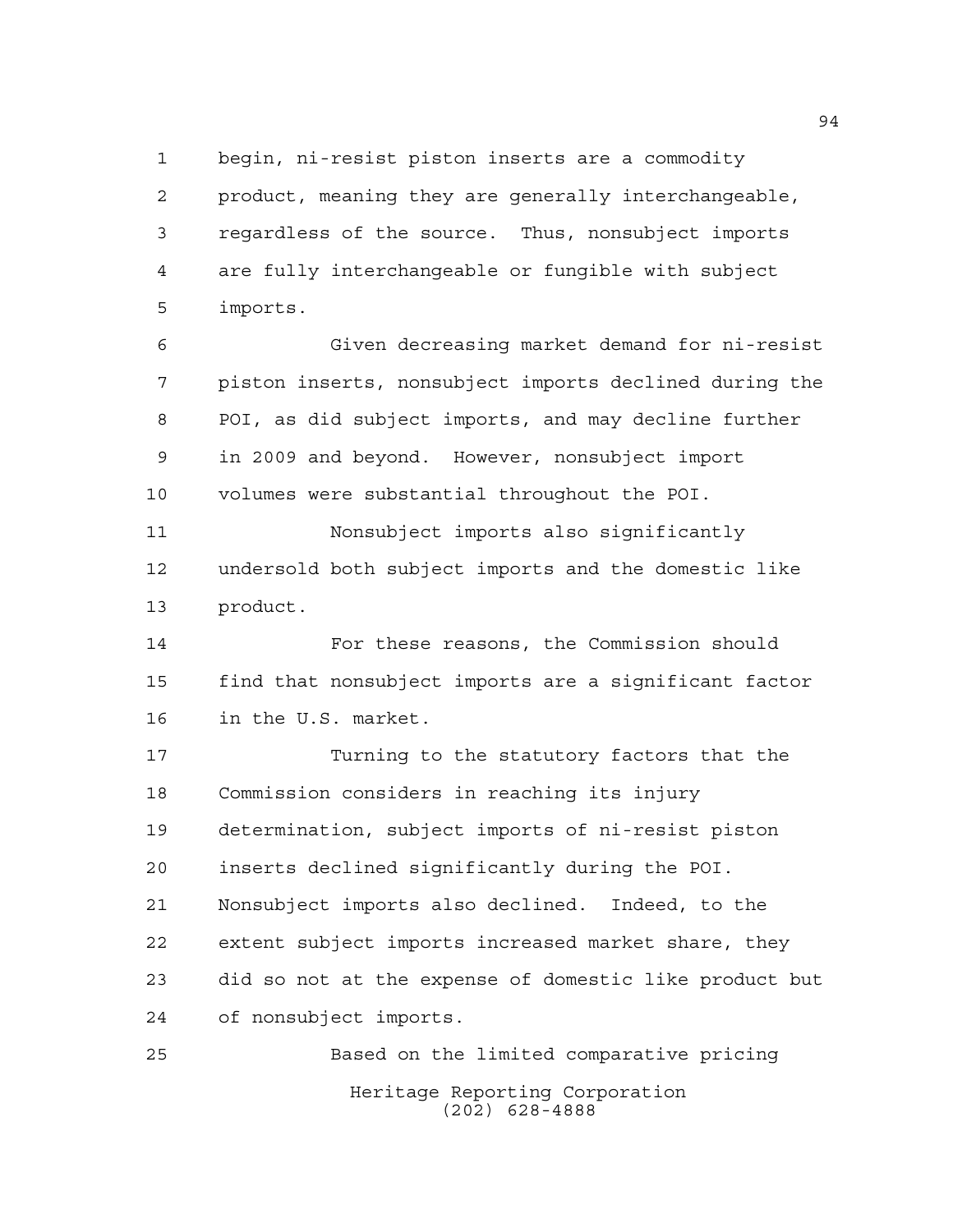data, the prices of Federal Mogul's imports were slightly lower than for its purchases from Quaker during the POI. However, looking just at the public version of Exhibit 5 to the petition, Quaker increased its prices during the POI on a per-pound basis, the price basis that Quaker urges the Commission to utilize. Quaker's prices thus were not depressed.

 Similarly, Quaker claims in the petition that it has been selling below cost for the last two years to maintain business. Quaker's actual data belie this claim, however, and demonstrate that its prices have not been suppressed.

 In addition, information in the record demonstrates that nonsubject import prices were considerably lower than the prices of either subject imports or the like product. Thus, to the extent the record does show negative price effects, they were caused by nonsubject imports, not subject imports.

 The conditions of competition described above dictate the current state of the domestic industry. The record contains clear and convincing evidence demonstrating the absence of any reasonable indication that Quaker is experiencing material injury by reason of subject imports.

Heritage Reporting Corporation (202) 628-4888 The sharp decline in demand for aluminum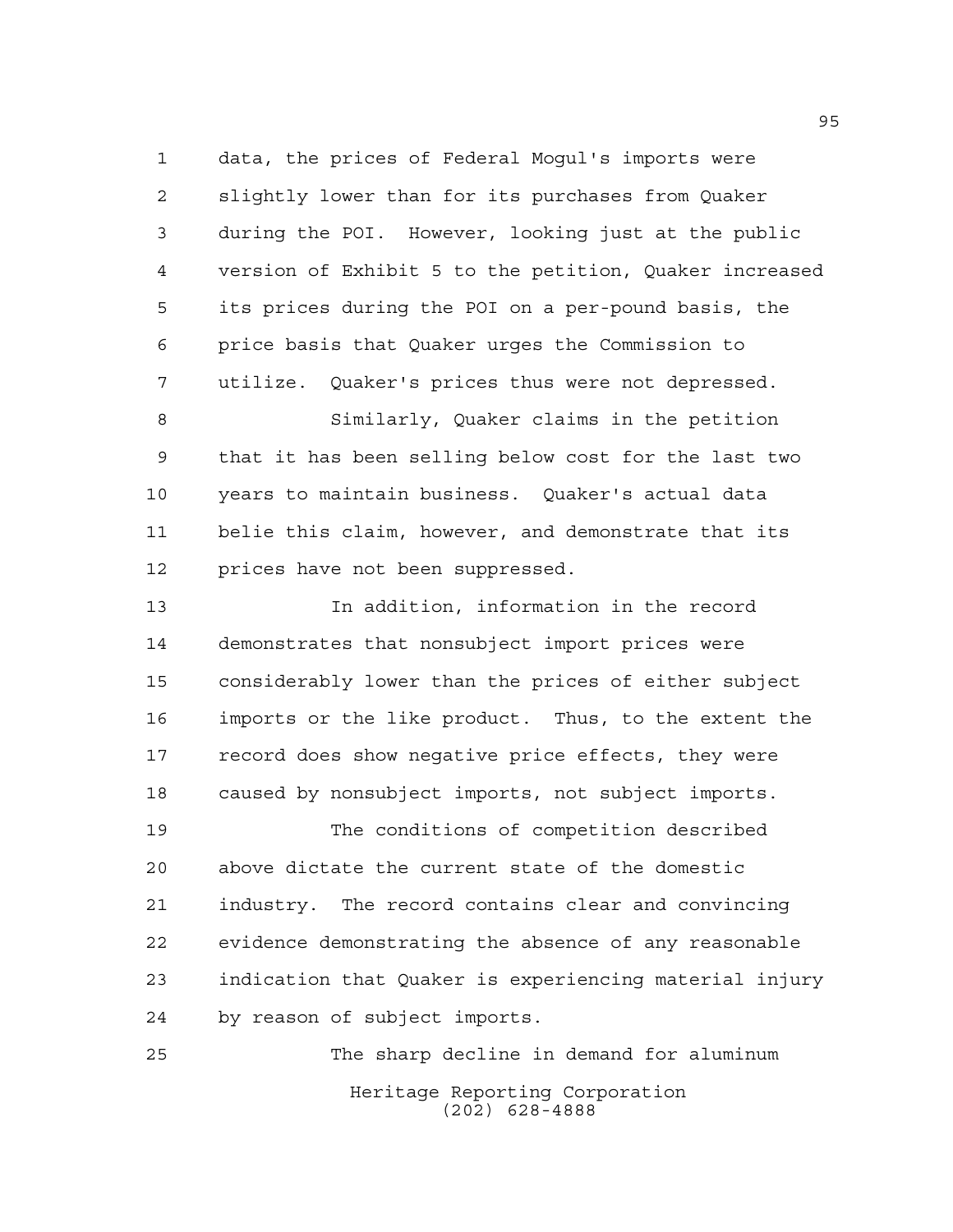diesel engine pistons caused by the shift to steel pistons, the slowing economy, and the various technological innovations, have all combined to cause a correspondingly sharp decline in demand for ni- resist piston inserts, both prior to and during the POI.

 Quaker reacted to this decrease in piston insert demand by threatening, in 2004, to shut off supply. Quaker followed its threat with price increases, which had a predictably chilling effect on U.S. piston producers, as noted by Mr. Kane, with regard to KUS, and, as noted, Quaker's threat to its input supply led Federal Mogul to begin importing ni-resist piston inserts from Korea in 2006.

 Quaker also adheres to pricing and other marketing practices that are at odds with global, ni-resist-piston-insert market industry standards.

 First, Quaker applies abnormally high surcharges based on its total material costs. Quaker passes all of these costs on to consumers in the form of monthly price increases. These price increases are not dictated by demand in the marketplace either for piston inserts or pistons.

Heritage Reporting Corporation Federal Mogul has firsthand knowledge of the pricing practices of ni-resist piston insert

(202) 628-4888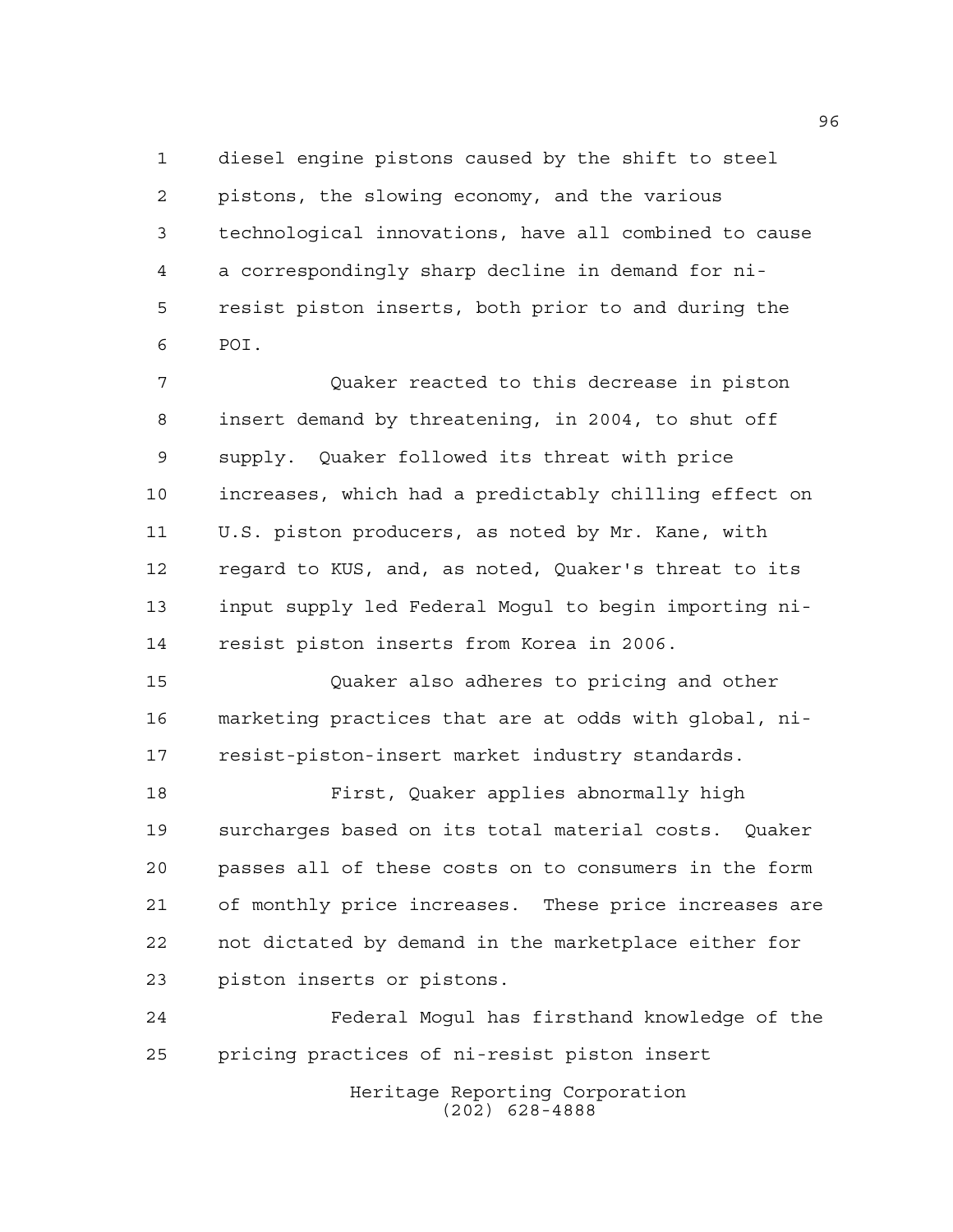manufacturers, both affiliated and unaffiliated, in Germany, Poland, Turkey, Korea, and Argentina. No other world producer prices its ni-resist piston inserts like Quaker does.

 Second, Quaker requires purchasers to place large-quantity, ni-resist piston insert orders even for small-volume part numbers. Further, Quaker insists that any contract include dozens of models or parts.

 Prior to reaching a preliminary determination, the Commission should require Quaker to better explain its surcharge policy and defend why its pricing practices should not be considered unreasonable.

 In the face of falling demand, its former customers sourcing their diminishing requirements elsewhere, and Quaker's own unusual marketing practices, Quaker appears to have relied on its "high degree of production flexibility," as described on its website and in the testimony today, by shifting production away from ni-resist piston inserts to other cylindrical products produced on the same equipment and machinery.

Heritage Reporting Corporation (202) 628-4888 Prior to reaching a preliminary determination, the Commission should require Quaker to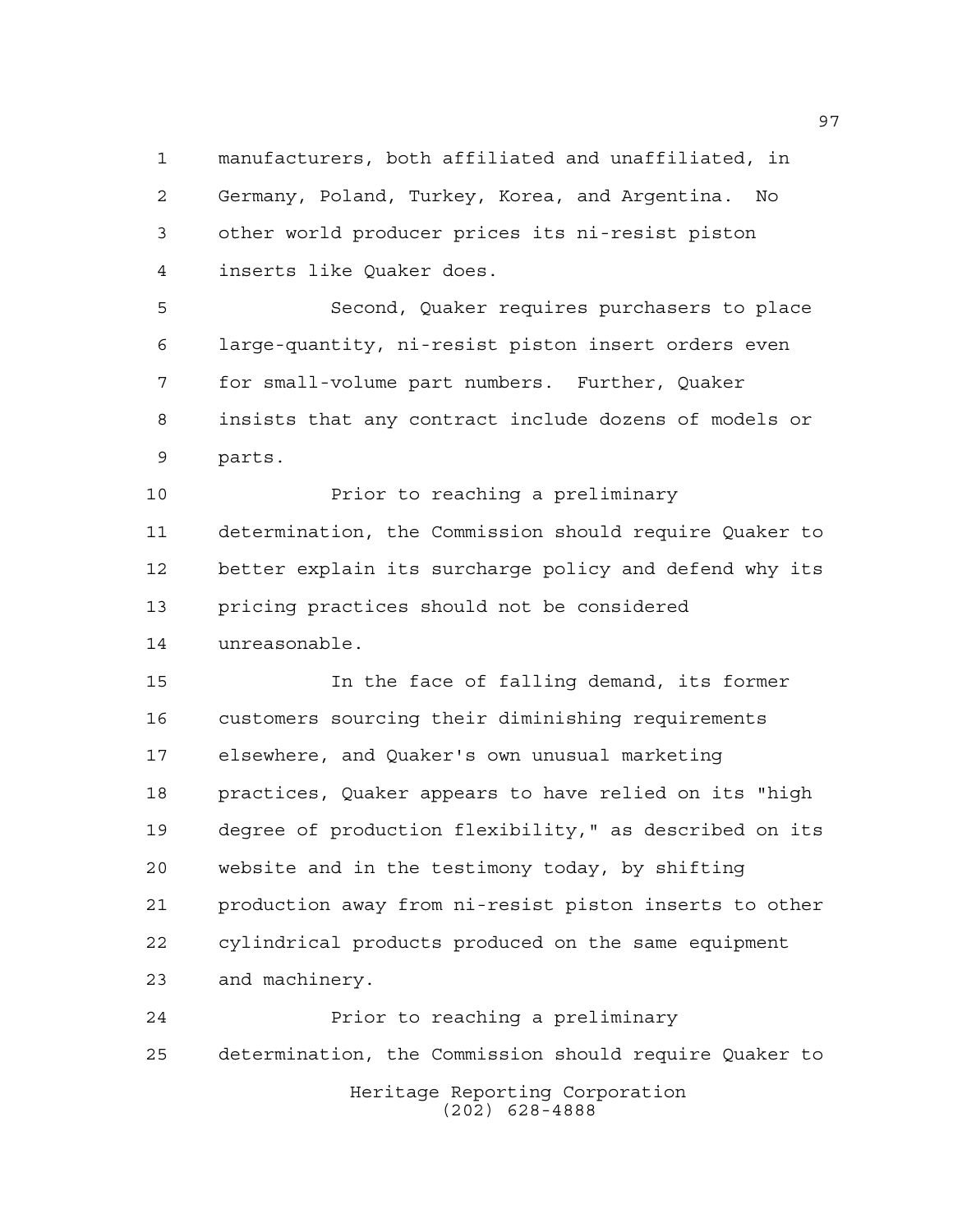provide output, sales, capacity utilization,

 employment, productivity, profitability, and other pertinent financial information concerning its production of other cylindrical products.

 As for the question of threat of material injury, many of the same factors discussed just now also contradict Quaker's assertions that it is being threatened with material injury by reason of subject imports.

 One, given the anticipated further decrease in market demand for ni-resist piston inserts, for all of the reasons discussed, the volume of subject imports is likely to continue declining significantly. As market demand for ni-resist piston inserts continues declining, Quaker and other international producers of the product will be able to, and can be expected to, further shift production to other products using the same equipment and machinery.

 Moreover, there are numerous other export markets available where higher levels of aluminum piston production can be expected to continue and where demand for ni-resist piston inserts will remain strong.

Heritage Reporting Corporation (202) 628-4888 That concludes my preliminary remarks. MR. ASCIENZO: Thank you very much. Was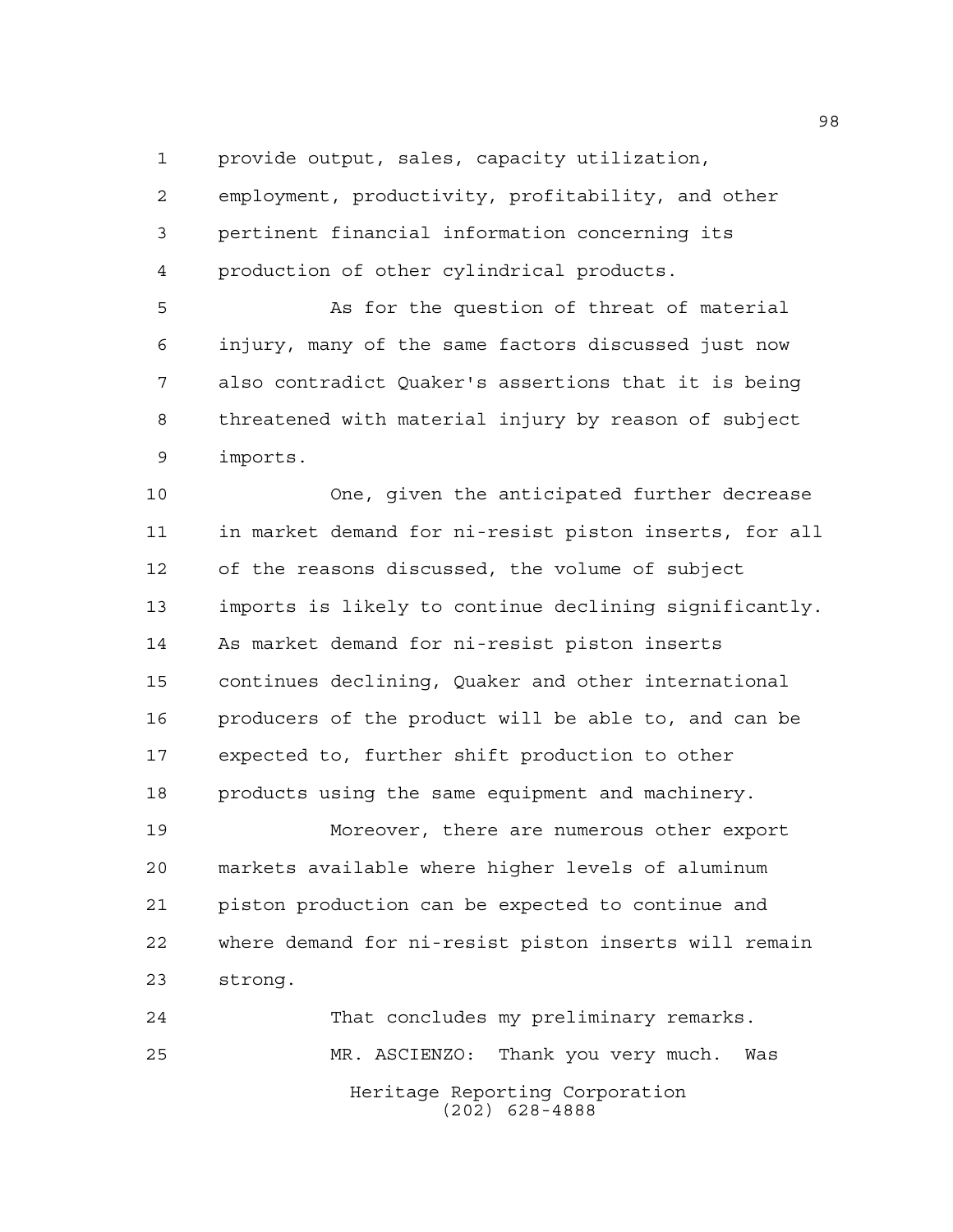that the end of the affirmative presentation by all? MR. LOWE: Yes, it was. MR. ASCIENZO: Thank you very much. That was very informative. Let's start the questioning with Mr. Kaplan, the investigator. MR. KAPLAN: Okay. Thank you all for coming as well and appearing here today. I appreciate your testimony. It's been mentioned a few different times and by different people, and I actually asked a similar question to the previous witnesses regarding the same matter, but I would be curious to hear the take of Mr. Czerwinski and Mr. Turcott. These ni-resist piston inserts; they have been referred to as a "commodity product," that they are all the same, but it seems as though there is a somewhat involved process in making them. So are you aware of any differences in the quality that you've seen from your different purchases from Quaker or from imported products? Are you aware of any differences in the quality there, either one? MR. CZERWINSKI: We have not seen any quality differences between any of the imported ni- resist rings that we've received versus Quaker. Both are of equivalent quality.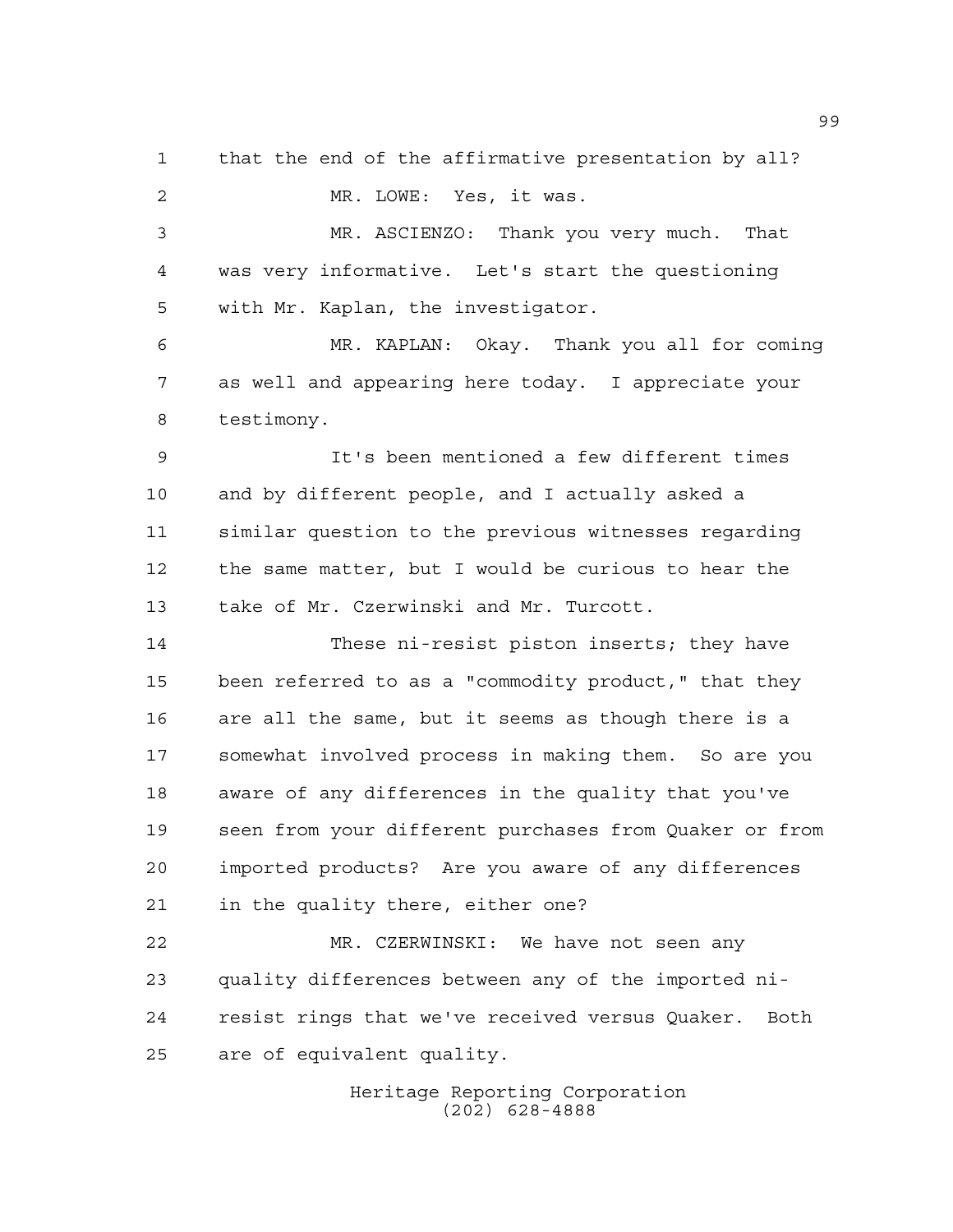Heritage Reporting Corporation (202) 628-4888 MR. KAPLAN: Thank you. And this is just more for calculation or confirmation. It's been alluded to and stated, but I just want to confirm here record, do your companies produce aluminum pistons not containing ni-resist piston inserts? Has that ever happened? MR. TURCOTT: Absolutely. MR. KAPLAN: Would you mind elaborating on that? MR. TURCOTT: Yes, we do. The ni-resist -- we call them "ni-ring inserts" -- are only used for diesel engines. MR. KAPLAN: This is for diesel. I'm sorry. I didn't clarify that. MR. TURCOTT: Okay, because we make aluminum pistons for gasoline engines, and they do not have the ni-ring inserts. MR. KAPLAN: That was my mistake. But pertaining to diesel engines, is there ever a case where an aluminum piston doesn't contain a ni-resist insert? MR. TURCOTT: No. MR. KAPLAN: Thank you. Looking forward, and to the extent that you're able to provide this information without revealing business proprietary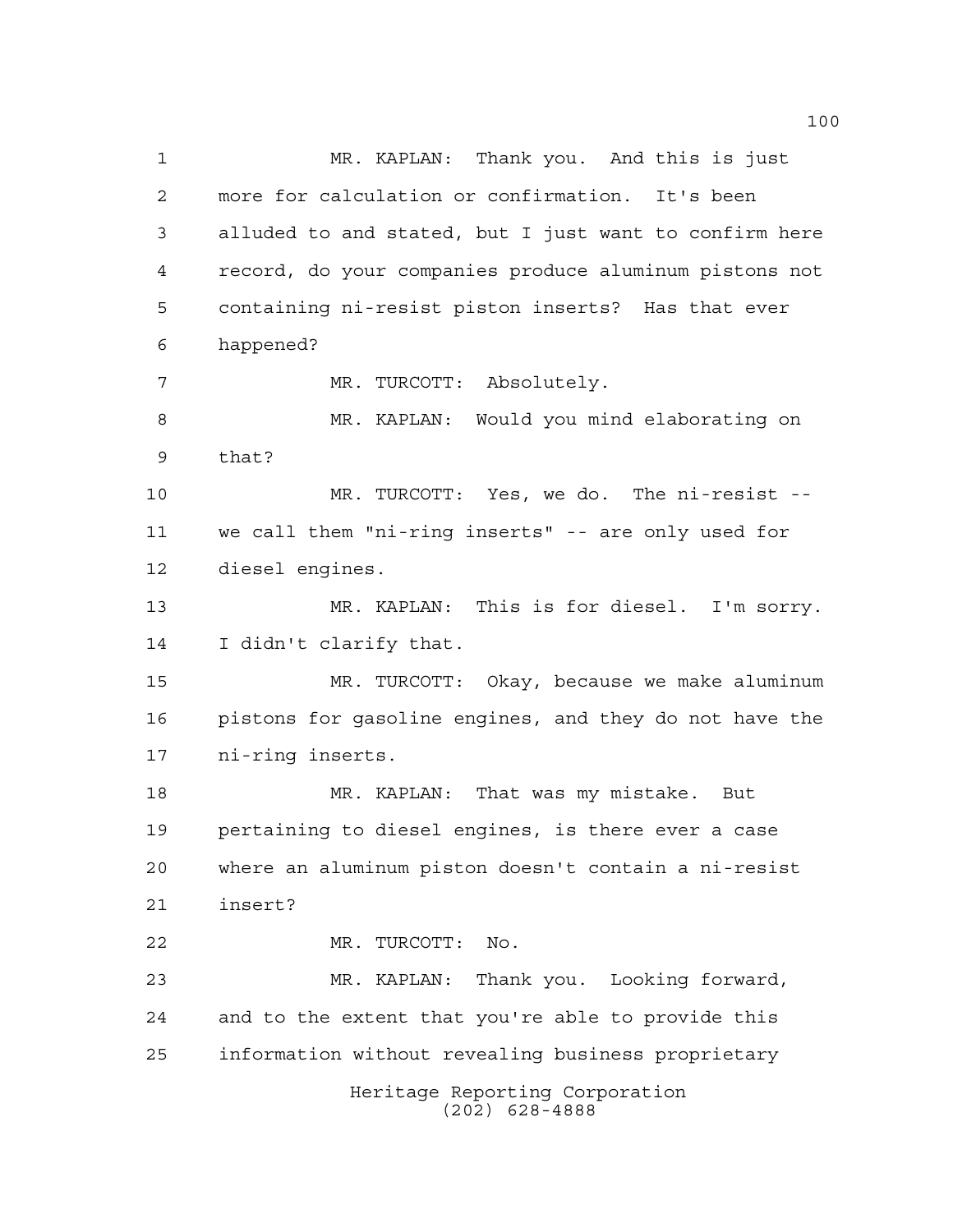information for your companies, you've described the relationship as it was with Quaker City castings in the past and how you became to be involved with the imported producers. Moving forward, looking forward, based upon where things stand now, do you expect to continue the current buying practices, the current sources, of these ni-resist inserts, or is that unclear at this point?

 MR. TURCOTT: It's hard to determine. It depends on a lot of factors, as you well know. We're automotive suppliers. We're in the automotive supply industry, all of these millions of jobs and things. We don't know where it's going to go. We're asked for projections every month. "What do you project in August?" "What do you project in December?" "What do you project next year?"

Mr. Kaplan, can you help me?

 MR. KAPLAN: Let's say that there is still demand for your aluminum pistons that require ni- resist inserts going forward. Assuming that were the case, would you expect to maintain your current buying practices, based upon the current standard, or is that also up in the air?

Heritage Reporting Corporation MR. TURCOTT: We would probably continue, but it's a matter of eliminating risk in the supply

(202) 628-4888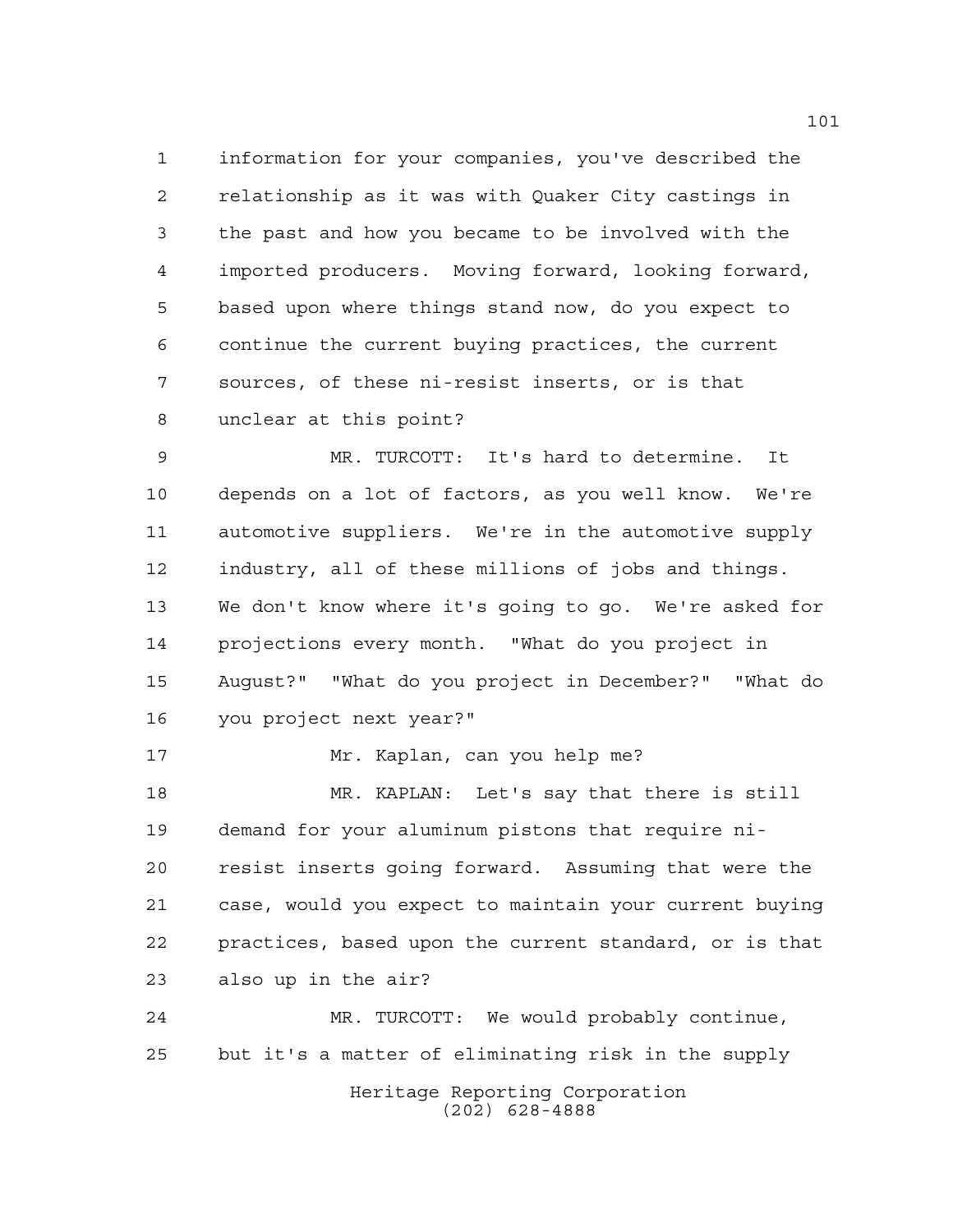base.

Heritage Reporting Corporation The business is very unique. First of all, there is a very small range of customers. There's only three major producers of pistons for those customers. We use unique equipment, customized equipment. All of the products are custom products, specifically designed for specific engines, with tolerances of .1 to .3 microns. On the other end, there aren't that many suppliers for a lot of the things that have to be used in the business. One of our concerns is to minimize the risk of suppliers, going out of business, not being able to deliver, not having the quality, whatever that might be. Our customers are extremely large. They have extreme leverage, in spite of the contribution they are going to be receiving from the government. They are just-in-time. They approve the supply chain all the way down, from the pistons to the components with the pistons; it all has to match. They all have to be approved, and they all have to pass audits. If you're a Tier 1, you're responsible for those suppliers below you, but there are cases where they direct who the

(202) 628-4888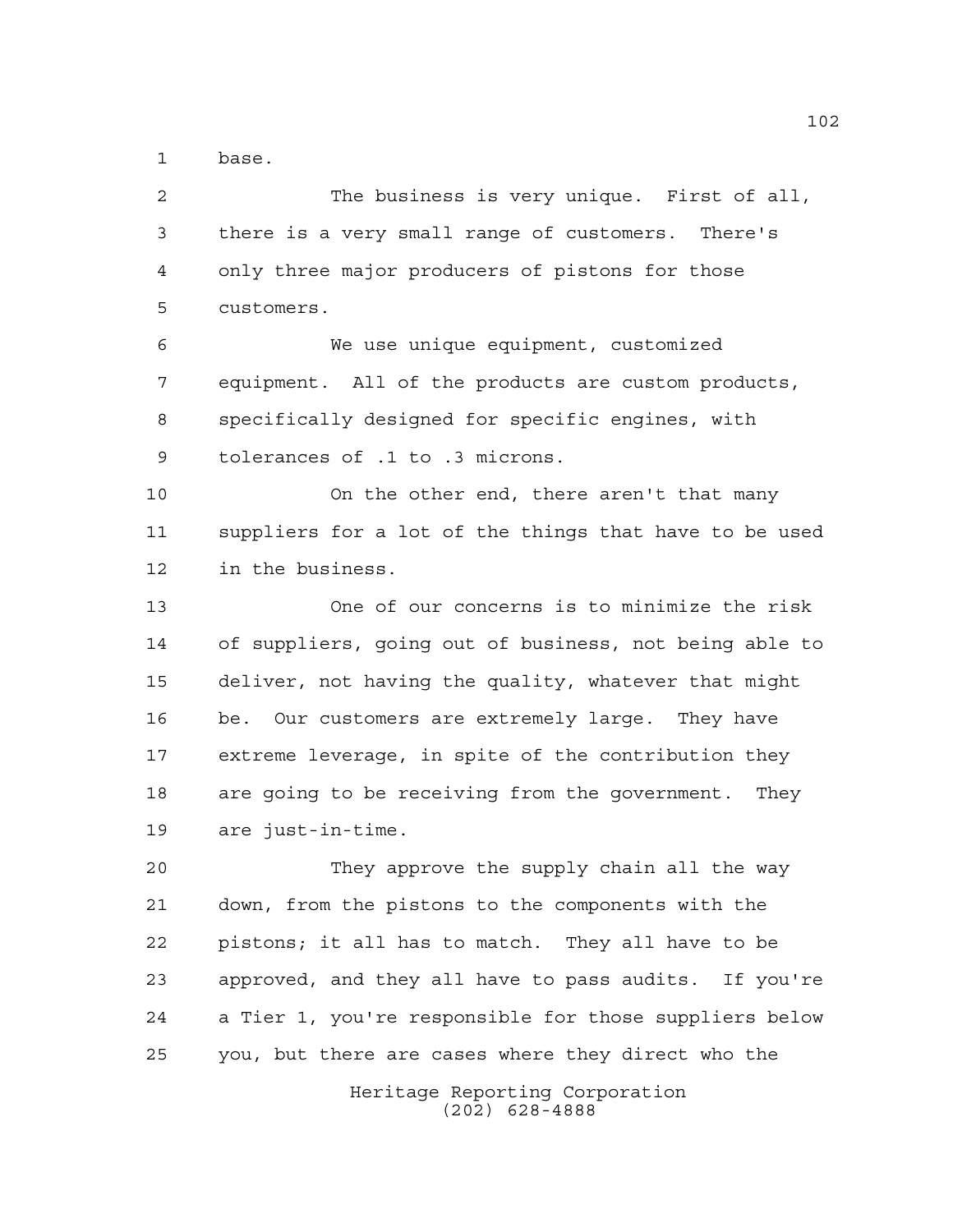supplier is going to be, for whatever reasons they might have.

 Going forward, we're always looking for alternatives. Yes, we've been using Clarendo Appel for many, many, many years before Quaker City, but, prior to 2004, Quaker City was in bankruptcy. It's not the kind of company you start up a big program with. In 2004, they were bought out of bankruptcy, and one of their companies was shut down.

 Subsequent to that -- I believe it was in June 2004 -- a letter arrived. It certainly arrived at Karl Schmidt Unisia, and it apparently arrived at Federal Mogul as well, informing us of the new leadership, the new ownership, et cetera, being partners, the issue with the ni-ring versus the sand- casting business, saying, "We want you as customers to be part of our decision going forward."

 Shortly after that, they sent a letter substantially increasing all of their prices. In the previous letter, they asked us to vote on the future of Quaker City with respect to ni-ring inserts. Apparently, the industry voted no, certainly to these high prices that were imposed on us.

Heritage Reporting Corporation (202) 628-4888 Again, going back to the risk concern of suppliers in this just-in-time business, with these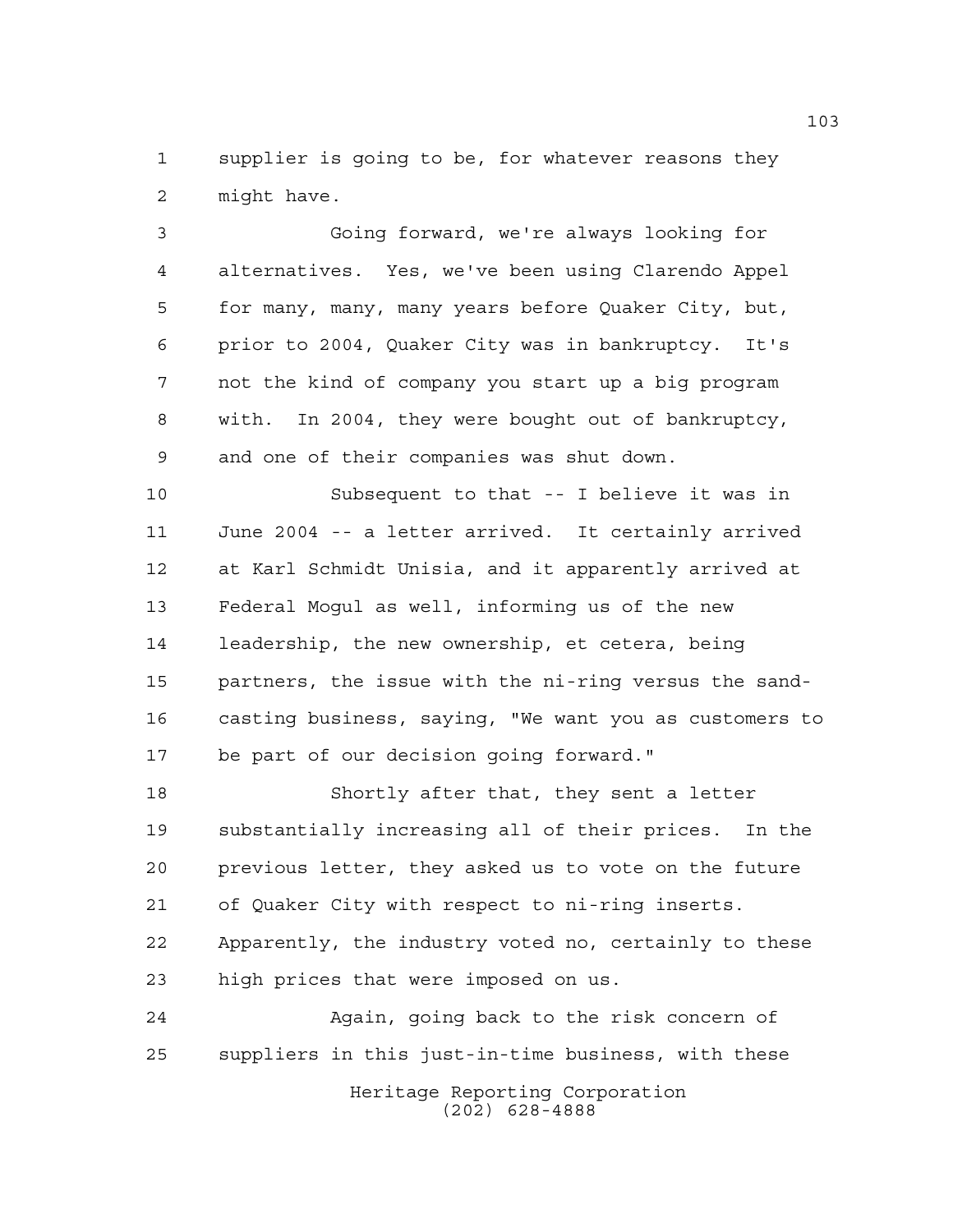huge customers, and the penalties are extremely

 severe. When you shut down a line for Ford or Cummins or General Motors, it's not like, "Well, we'll just send them home." You pay for those people. It could be millions of dollars a day. So you can't shut them down.

 So, in order to eliminate risk, you're always looking for another supplier, and we looked at Quaker City, and there were differences, and we explained those differences to them, some of which have appeared, in some fashion, in their petition.

 We explained to them, they needed to be on the London Metals Exchange nickel surcharge program formula that everybody else uses. After negotiations, for a while, we did buy from them at their self- serving formula. It was only out of necessity. It was a temporary alternative source.

 Eventually, they said they would agree to that. By the way, they also failed an audit at their factory. They came around to do that, to make some changes there, too, although I don't think they made them all.

 They finally got to accepting and agreeing to use the LME Exchange surcharge formula, and we said, "Great. You're now on an even playing field,

> Heritage Reporting Corporation (202) 628-4888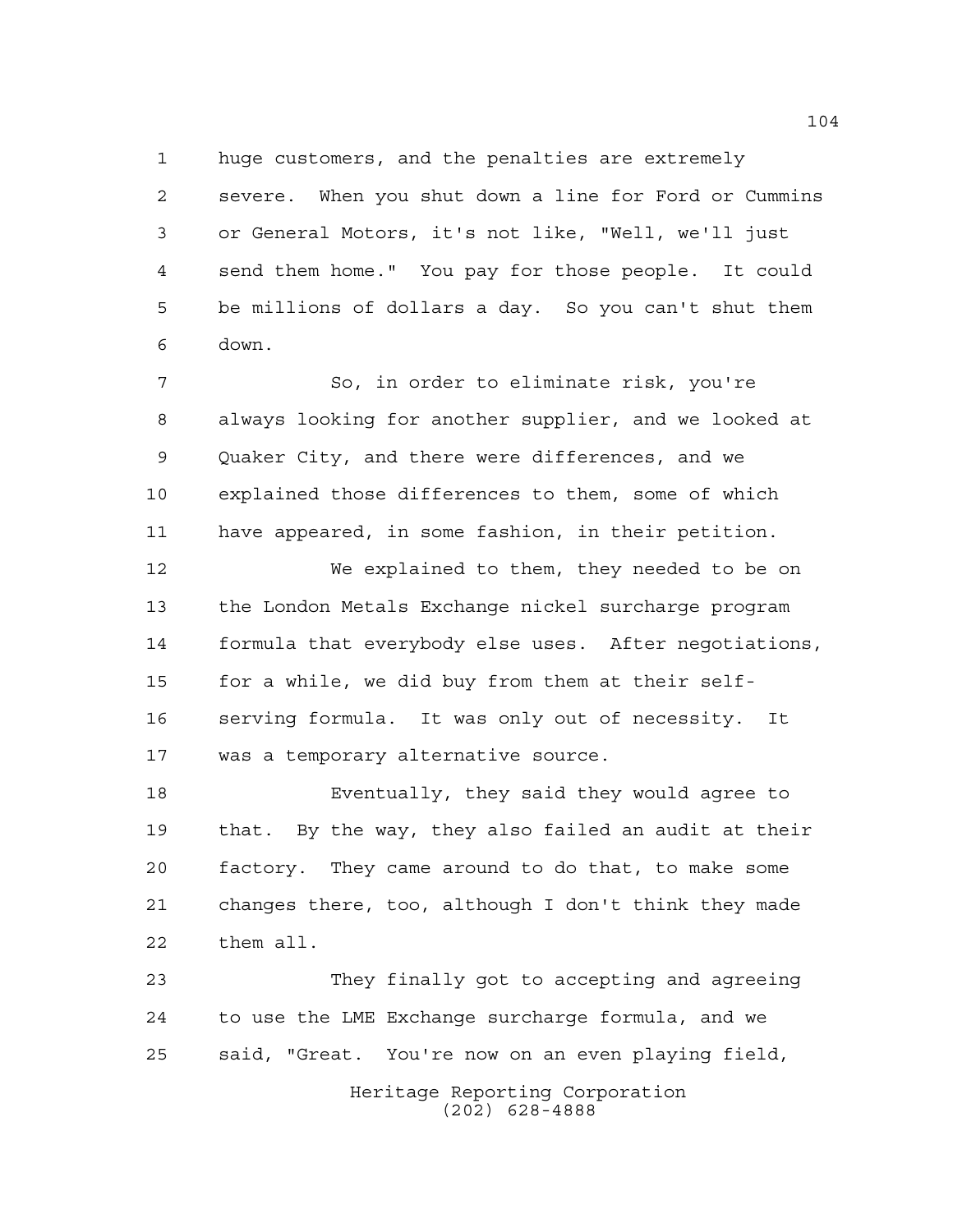but because we are a part of a much, much larger company, albeit we're autonomous in North America, our overall company is looking for people that can supply on a global basis."

 So we invited them to quote globally, and they did quote globally, but they couldn't quote euros, and they couldn't quote delivered to Europe.

 Also, their prices were substantially higher, and then they were raised again, and they went off the LME nickel standard. That doesn't lower our risk in terms of alternative supply.

 We've tried to keep up contact with them since this last August. I think there have been a couple of calls. I think the last call was from their marketing person, or whatever it was, in December or November, saying, "Hi, Christmas," et cetera. That's the last we heard from them until January 26th of this year.

 We were trying to eliminate risk. We can't eliminate risk with suppliers that the customers won't accept, and part of customer acceptance is price. How much our customers are going to pay determines how much we can pay, and if we can't afford to buy a part, then we can't sell that part along with our piston to our end-user customer, of which there are a very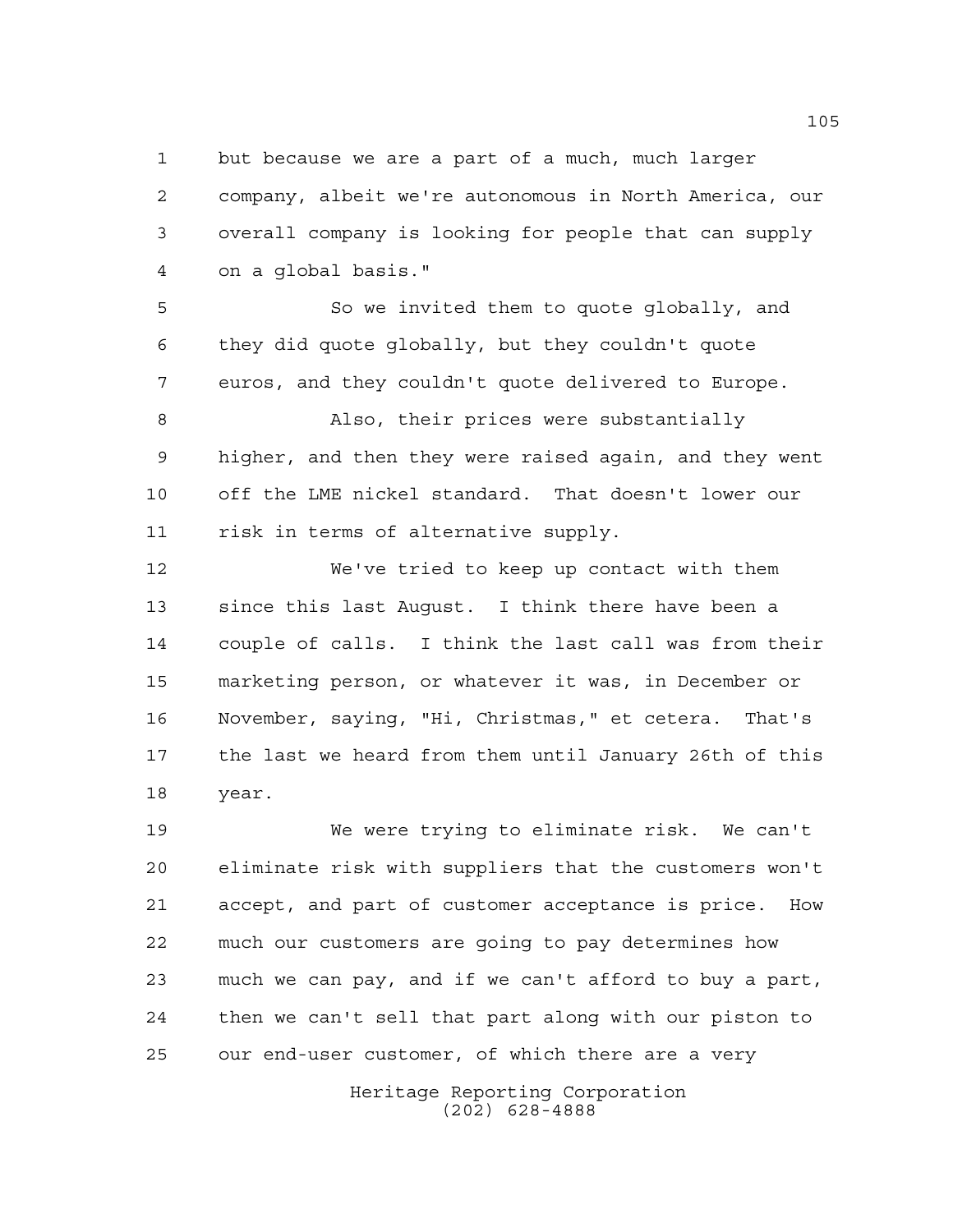limited number. It's not like a typical world. It's not like the retail grocery business, where if you don't like the price of corn flakes at this store, you can go across the street to that store or down to the convenience store. It doesn't work that way.

 The business is capital intensive. It takes a long time to put programs into effect. Two or three years to start a program, launch a program, is short. Many programs are started, and it takes four, five, six, seven years, and then they are not even done. They are not completed because the customer decides not to do that program.

 There is a lot of investment in these programs before they even launch in the first vehicle. There's prototypes, many, many; testing, testing not only in the United States. There might be testing in Japan. There might be testing in Europe. It all goes into the pot.

 But with respect to Quaker City, we would have no problem doing business with Quaker City if they were competitive, if they would help us eliminate risk going forward, and if our customers are going to accept the prices that we have to pay to be passed through.

Heritage Reporting Corporation (202) 628-4888 MR. KAPLAN: Thank you, Mr. Turcott.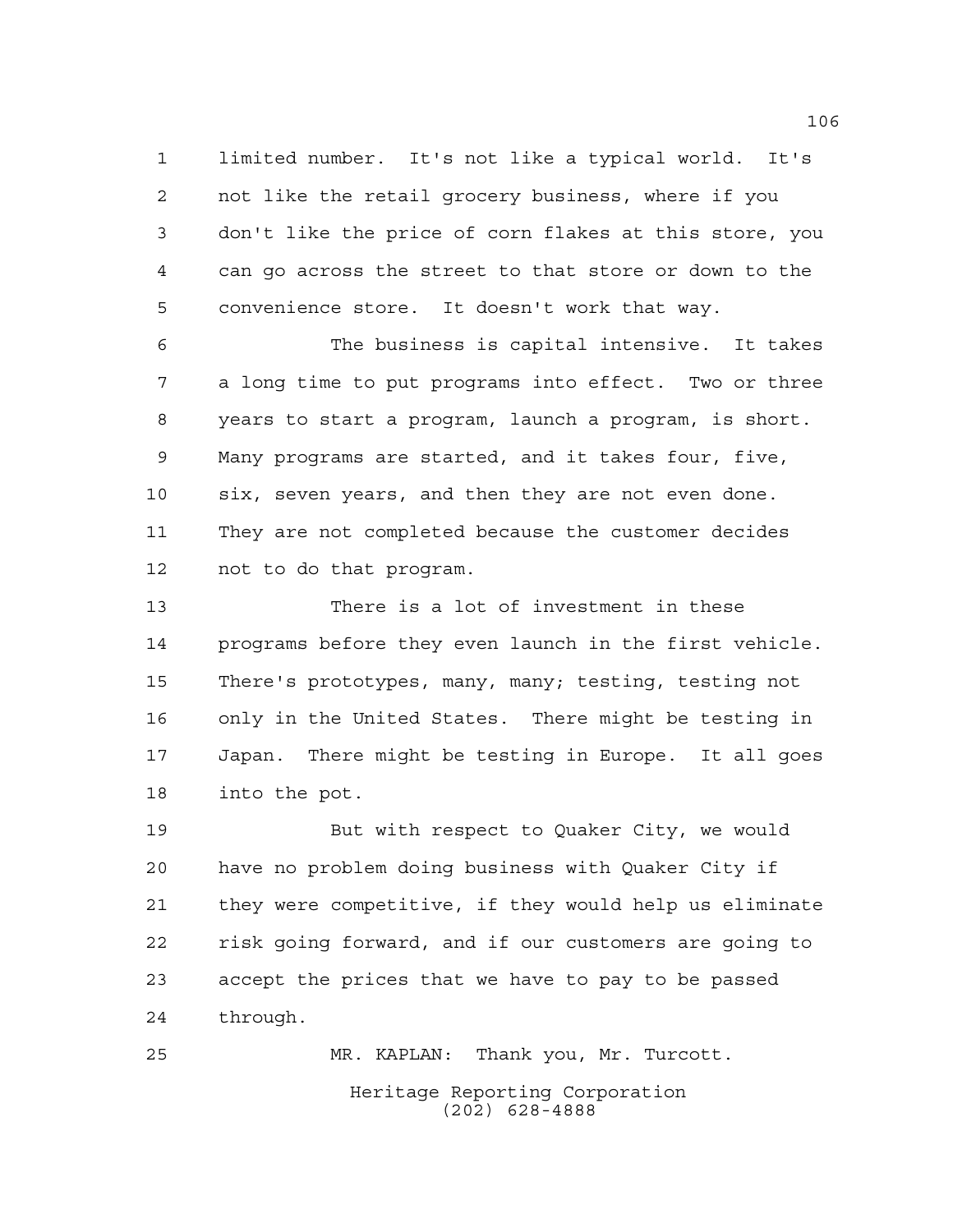Mr. Czerwinski, did you have anything that you wanted to add, or have you had a similar experience with your company? Perhaps you can elaborate a little bit more on what Mr. Lowe said previously.

 MR. CZERWINSKI: I think, to touch on some of the points that Mr. Turcott is also raising, obviously, the letter that's been referenced from 2004; Federal Mogul was put at risk as a result of that. Being their largest customer of ni-resist rings, at that time, inserts, we felt threatened, obviously, by the letter.

 So your question, though, was more about on a go-forward basis, and we, not to disclose our sourcing strategies in this forum, but certainly we're constantly monitoring our supply base for, you know, key indicators. Probably the two most important are quality and delivery.

 If my plant doesn't have the right parts at the right quality level when they need them, we can't support our customer base, and we, you know, could destroy relationships or injure relationships with our customers, so we certainly key on quality and delivery.

Heritage Reporting Corporation (202) 628-4888 Then, to the extent that the commercial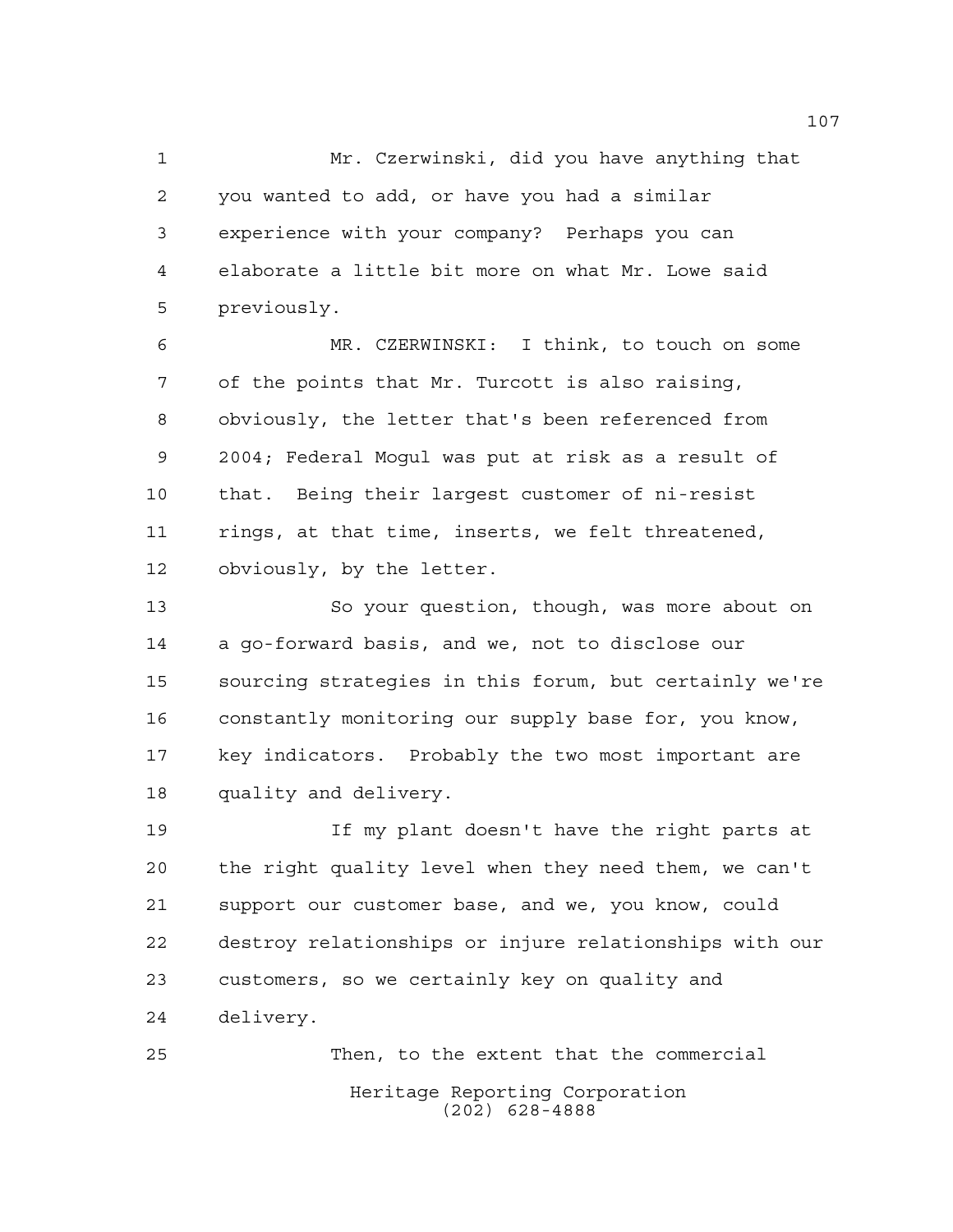package makes sense, then that will dictate who we buy product from, and, again, we're constantly monitoring our supply base. The supplier that offers a commercially competitive package today; that may change over time, and, obviously, we're monitoring that.

 But, you know, looking at things like base price, looking at the surcharge, looking at the payment terms, order quantity, we look at all of those factors in determining our sourcing strategies. What we've talked about today is that there are cases where, for example, the surcharge is not consistent with the way surcharge is calculated with other suppliers for metal market adjustment.

 The majority of our supply base, with the exception of Quaker City, is strictly a nickel-based surcharge. It does not include the other items like silicon, manganese, and copper that is included in the Quaker City surcharge.

 I might add that, while Quaker City apparently offered a nickel-only-based surcharge to some of our other customers, to my knowledge, this was not offered to Federal Mogul, and so, therefore, we were working within the boundaries of, essentially, a noncompetitive, market-competitive surcharge.

> Heritage Reporting Corporation (202) 628-4888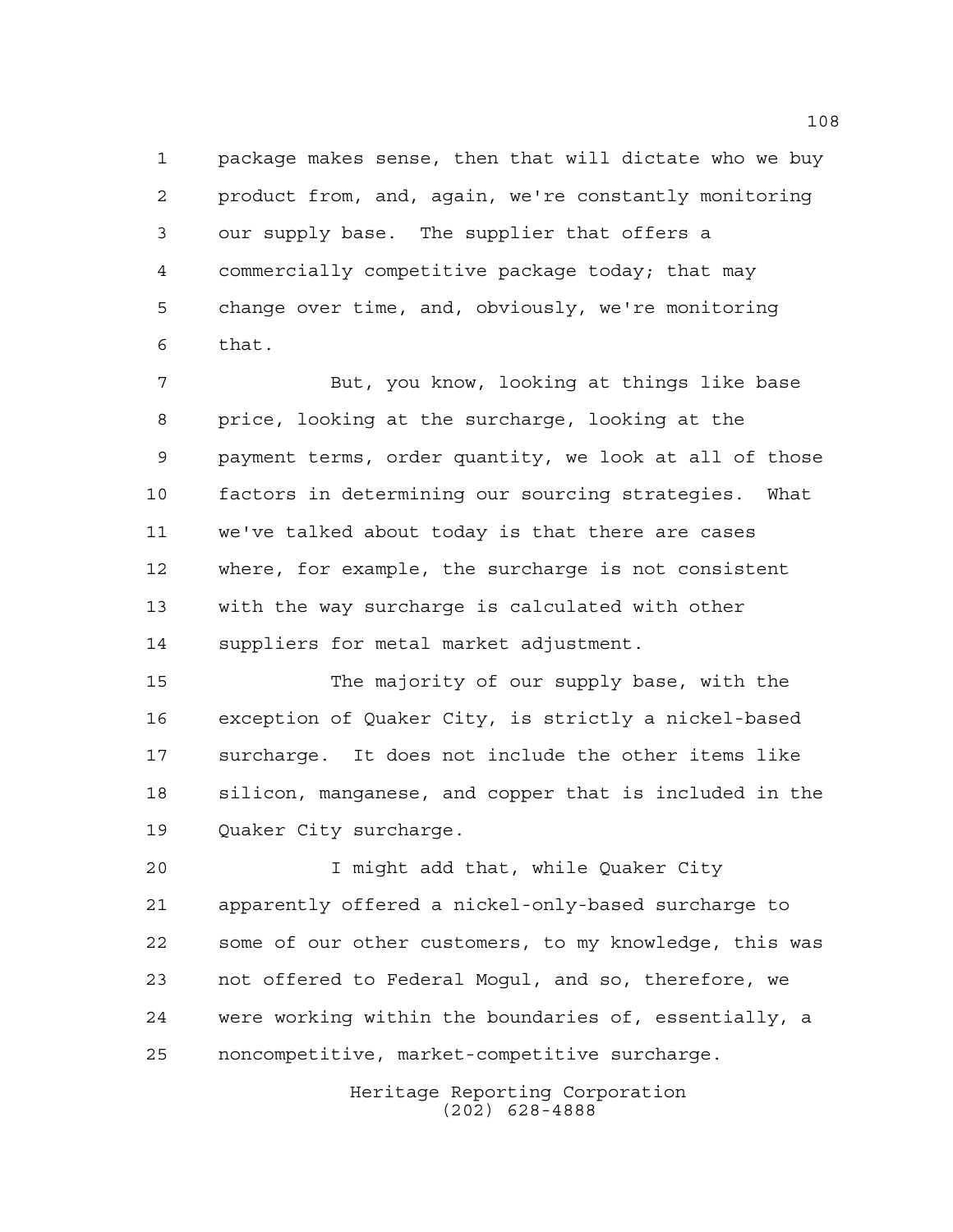Then the order quantity is another key point for us, in that we do have small lot sizes that do require the volume of a certain application might be low, and so if the minimum is 500 pieces, and the annual requirement for a unit is 250, we would be required to buy a two-year supply of a product, and that's not something that would be a solution for us, and we don't see that from other suppliers, quite frankly. We don't see this.

 We have them quote to a specific volume level, and the pricing is fixed at that point, and if there are changes in volumes, then that's something that's subject to negotiation, but this price list approach that Quaker City has taken is totally inconsistent with the rest of our supply base.

16 16 I don't know if that answers your question to Mr. Kaplan, but these are the factors that come into play when we think about supply on a go-forward basis.

 MR. KAPLAN: That's very useful. Thank you, Mr. Czerwinski.

Heritage Reporting Corporation (202) 628-4888 Sort of shifting a little bit to more of a product question, I believe it was Mr. Lowe who mentioned, in the opening segment, touching on the shift towards -- I guess it's been mentioned by a few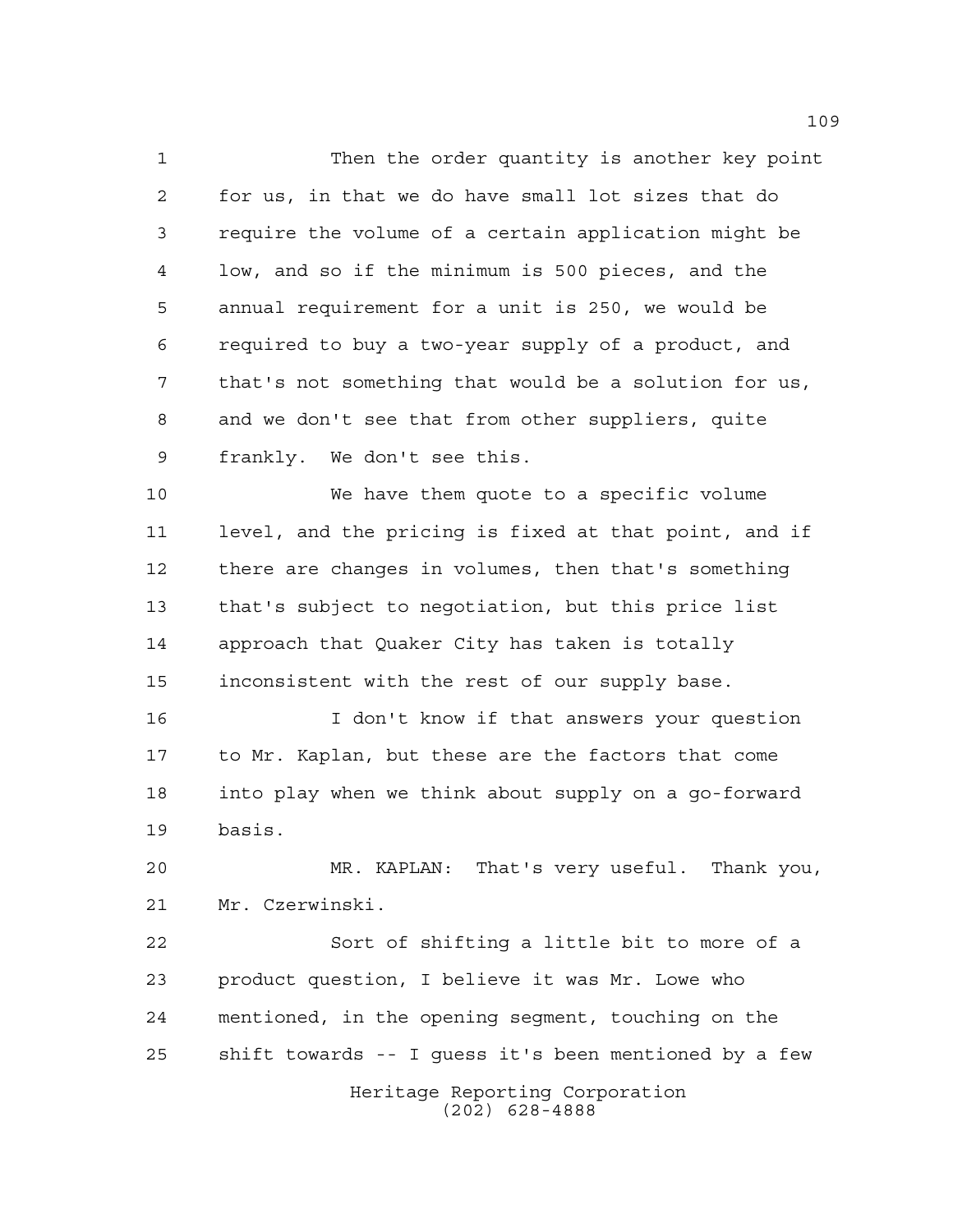different people -- the shift towards steel pistons versus aluminum pistons with the ni-resist insert.

 I would like perhaps if either of you, or both of you, Mr. Turcott and Mr. Czerwinski, could speak to that a little bit and perhaps explain to me, in kind of laymen's terms. From what I understand, aluminum is generally lighter than steel, perhaps not with all types of steel, but with steel, on a whole, in which case, why are the EPA regulations resulting in the production of heavier pistons?

 Perhaps I'm off in my assumption there, but maybe you all could just describe a little bit this issue of the steel versus the aluminum pistons and what effect that has had on your business, your purchasing, either would be fine.

 MR. TURCOTT: My understanding is, as kind of a rule-of-thumb, and this isn't perfect, but over 450 horsepower, you can't use aluminum pistons. It's probably lower than that to really be effective. I think you're really pushing it if you probably go over 400 or 410.

 Under that, you can use an aluminum piston. Obviously, you think in terms of weight and things, and then you do need the ni-ring insert.

From what I know about the industry that

Heritage Reporting Corporation (202) 628-4888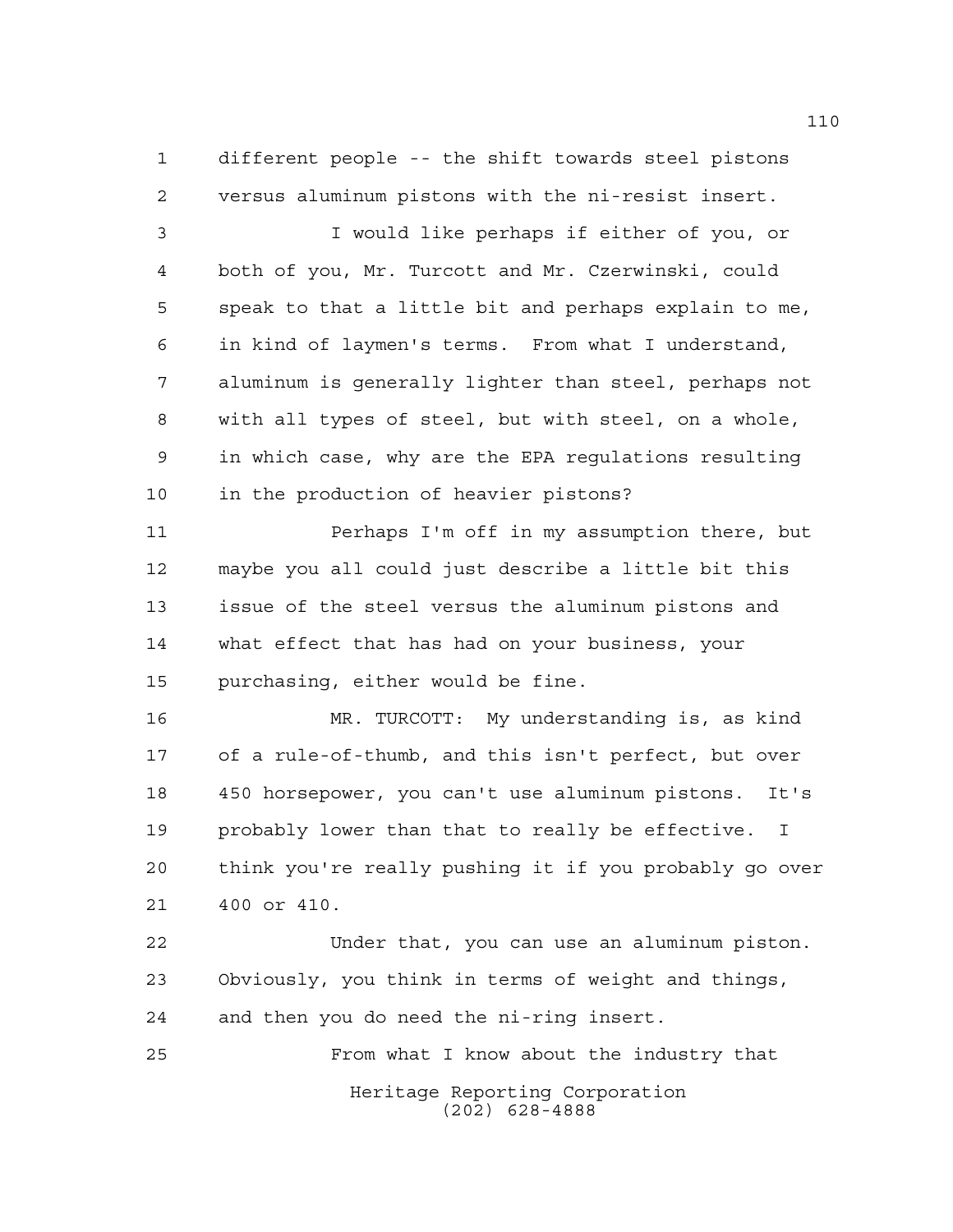uses these heavier engines with the higher horsepower, there is bigger and bigger demand for that, and I think we could probably speculate, with this big infrastructure package coming, there is going to be a big demand for those types of engines and that type of equipment that builds infrastructure. Consequently, there is going to be a bigger demand for steel pistons.

 You probably will always have some demand for aluminum ni-ring pistons, but it's diminishing from what it was in the past because of customer demand and their customers' demands.

 As far as the EPA, who knows why they do what they do? I mean, I know they have good intentions and all that sort of thing. Some comments were made earlier about the EPA is going to be creating kind of a cyclical change. It's not necessarily a cyclical change.

 If a company, say, with the change that occurred in '06-'07, if their engine, at the time, they said, "Well, why would we just meet this standard? Why don't we make certain that whatever engine we're developing now, in '06 or '07, will also meet the standard in '10 or '12?" They are not going to need to change their engines. They are going to be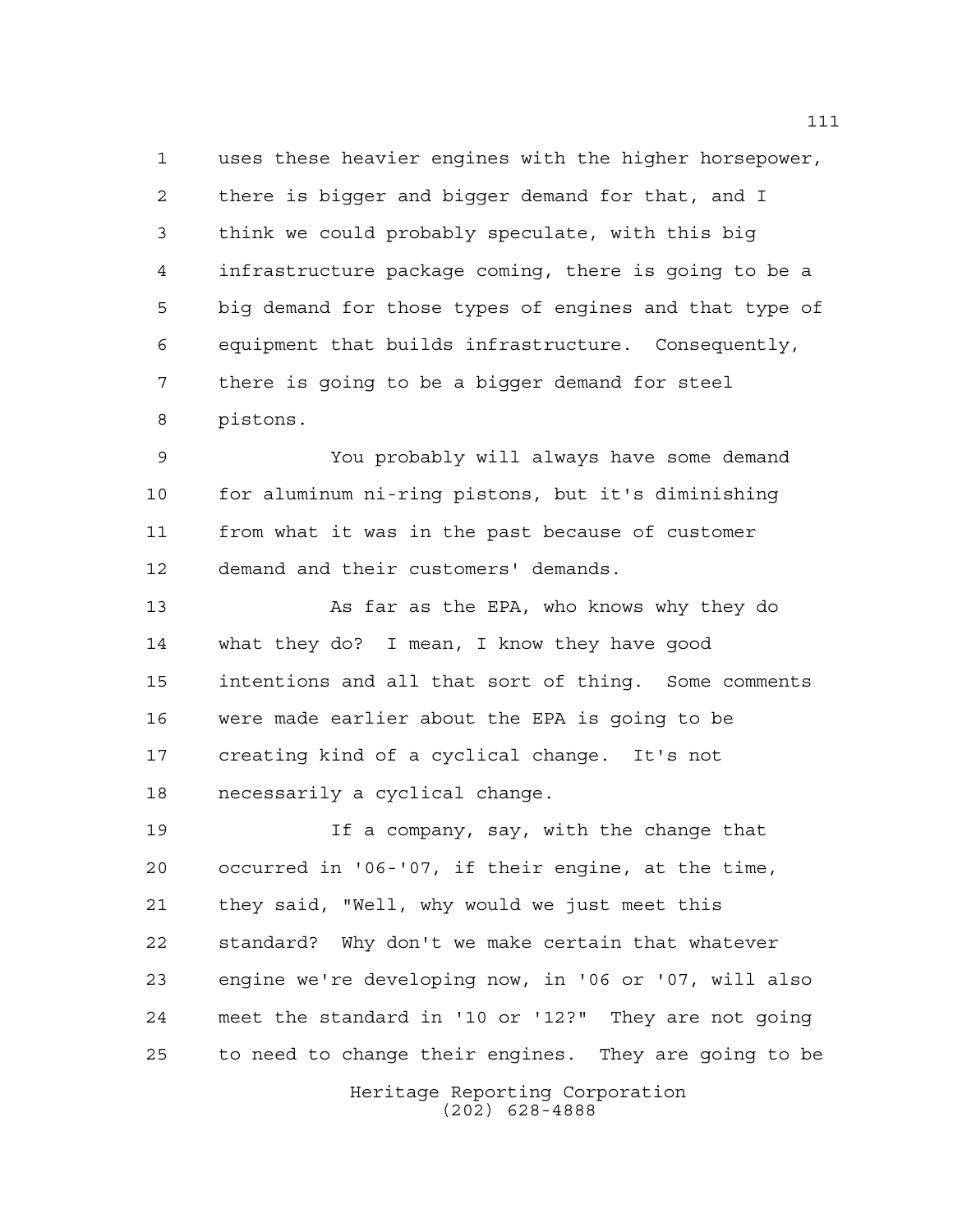using the same steel pistons or aluminum pistons, whatever the case may be.

 I don't know if that helps you understand the question. I could do more to try to clarify, if I could.

 MR. KAPLAN: Just briefly, my main question is the aluminum versus the steel. You touched on the horsepower issue, but, let's say, two engines with the same horsepower; the aluminum, I believe, would weigh less than the steel, just the piston component, in which case, why is there a movement more towards steel, because a lighter engine, in my mind, would be more efficient? These are, obviously, very simplistic terms.

 MR. TURCOTT: I think, basically, it's a performance issue and an endurance issue over time. These engines aren't like car engines, where you're talking, "Well, hopefully, it will go 100,000 miles or 150,000 miles." Here, you're talking in terms of hours, in many cases, certainly for marine engines and construction equipment. These companies that produce these engines; they have warrantees on them. A hundred thousand hours is not unusual.

Heritage Reporting Corporation (202) 628-4888 So steel is much better. It's more expensive. I think, when you get to that level, the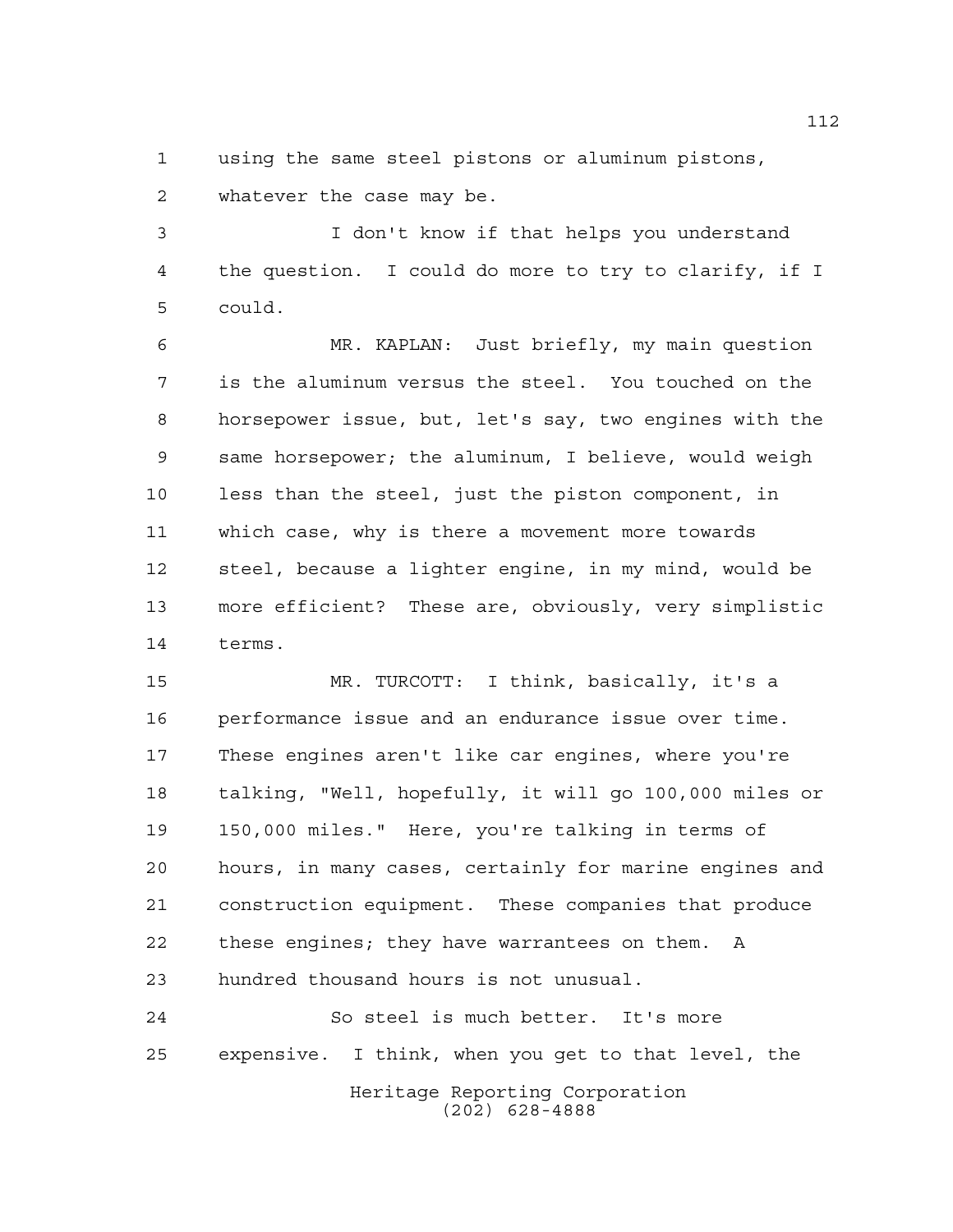weight is not all that much different. I could be wrong on that, but I think it's a matter of power, it's a matter of endurance, it's a matter of how long they are going to last, and what kind of performance. It has to have consistent performance. There's heat concerns in there, among other things. So that's basically as far as I know about that.

 MR. KAPLAN: Thank you. Mr. Czerwinski, did you have anything you wanted to add on that?

 MR. MINTZER: Mr. Czerwinski is the purchasing manager for inserts but is less familiar with downstream piston market changes, so we would rather just address that in our brief.

 MR. KAPLAN: That's fine. Thank you. I have no further questions at this time.

 MR. ASCIENZO: Thank you. Mr. Bernstein? MR. BERNSTEIN: Thank you. I would like to thank these witnesses as well for coming to Washington to testify today.

 First of all, let me see if I can clarify the record concerning who the players, concerning the -- products are. My basic understanding was that the two firms represented at the table, Federal Mogul and Karl Schmidt, were the two U.S. producers of diesel engines that use aluminum pistons. Is that correct?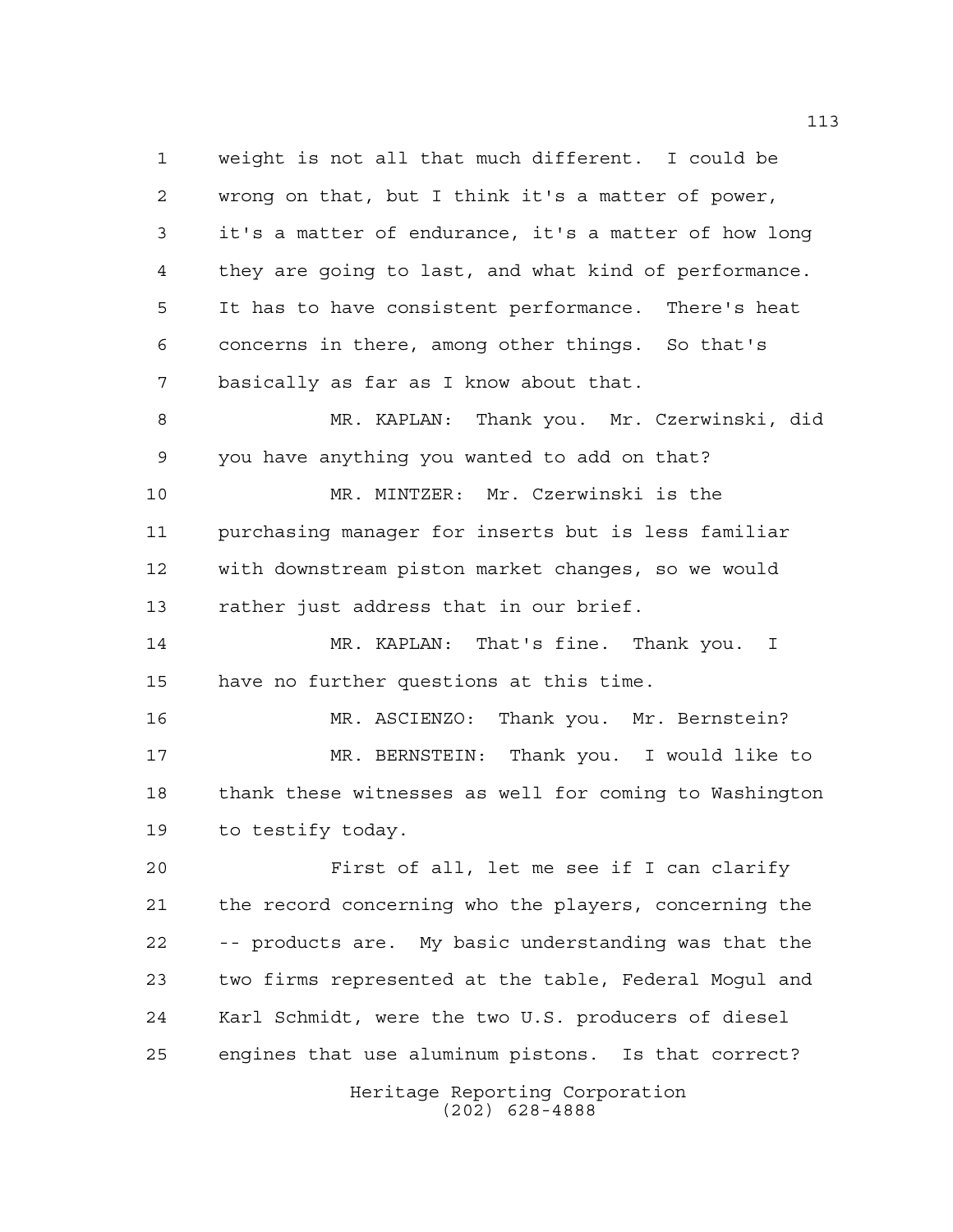Heritage Reporting Corporation (202) 628-4888 Are there other manufacturers of diesel engines using aluminum pistons? MR. TURCOTT: Karl Schmidt Unisia does not produce engines. MR. BERNSTEIN: Okay. MR. TURCOTT: We only produce pistons that are placed in engines. MR. BERNSTEIN: I appreciate that. Let me rephrase the question. I, obviously, phrased the question incorrectly, and I appreciate the correction. Do the two firms at the table represent all aluminum piston production in the U.S.? MR. TURCOTT: No. MR. BERNSTEIN: Who are we missing? MR. TURCOTT: Mahle. MR. BERNSTEIN: Okay. MR. TURCOTT: And there's a lot of companies that make their own: Toyota, Honda. As far as I know, they produce their own aluminum pistons inside. Now, are you talking about aluminum pistons with ni-rings or just aluminum pistons? MR. BERNSTEIN: Aluminum pistons that are used in diesel engines. These are supposedly -- MR. TURCOTT: I don't know. I know Federal Mogul does. I know we do. I don't know.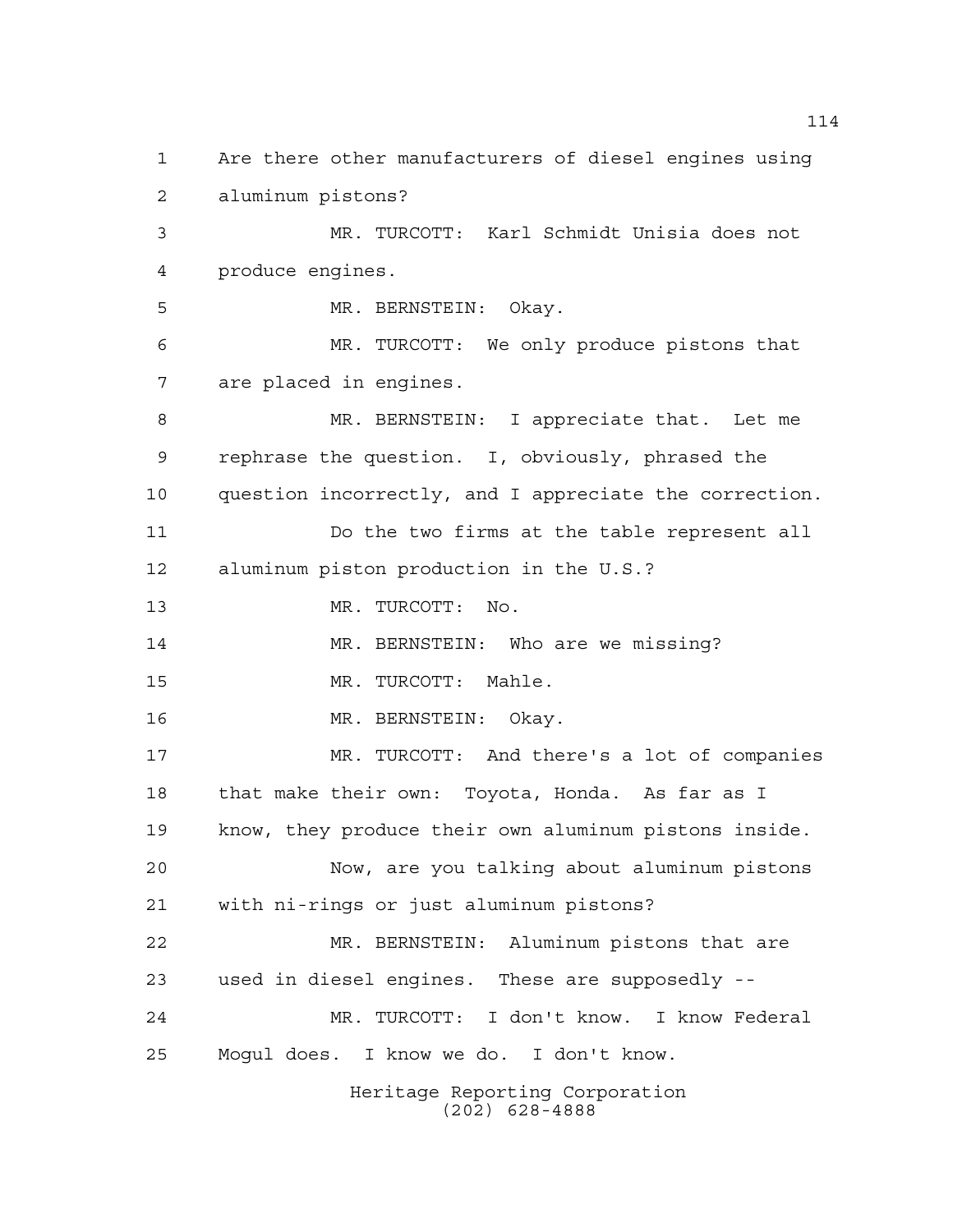Heritage Reporting Corporation MR. BERNSTEIN: Are there any other major players out there in the U.S. who would purchase ni- resist piston inserts? MR. TURCOTT: I don't know. Maybe Mahle might. MR. LOWE: As Mr. Turcott said, Mahle is known to produce aluminum pistons that do use ni- resist inserts in the United States. MR. BERNSTEIN: When we're talking about these other types of pistons that are used in diesel engines, such as, particularly, the steel one, are we then dealing with another group of piston manufacturers? MR. LOWE: No. Federal Mogul produces both steel pistons that do not use ni-resist rings or ni- resist inserts, and it produces aluminum pistons that do use ni-resist inserts. MR. BERNSTEIN: Mr. Turcott, that statement is also correct for Karl Schmidt. MR. TURCOTT: Yes. MR. BERNSTEIN: Okay. But what I'm trying to get here, are there any producers that produce the steel pistons that don't produce aluminum pistons that you know of? MR. MINTZER: I don't think we know.

(202) 628-4888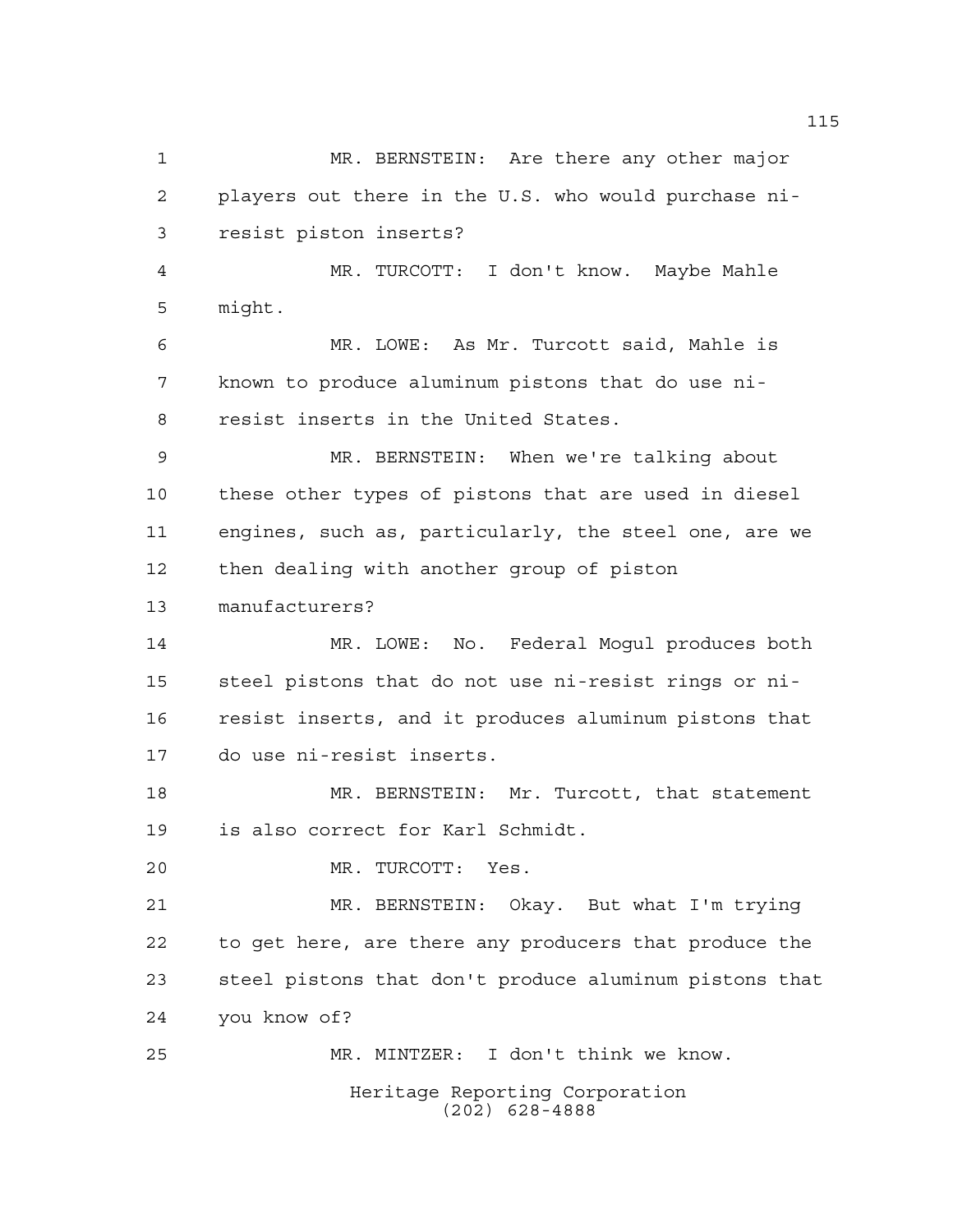MR. BERNSTEIN: Okay. I think it would be helpful to us if you could generate such information with respect to your own firms so we can gauge this assertion concerning the greater acceptance of steel versus the aluminum pistons, if you could provide any data you might have that can illustrate your contentions about this shift in demand.

 You've given us a general assertion that there is greater demand for the steel pistons and, therefore, less of a demand for aluminum pistons. If there are any empirical data you can provide for us that would corroborate that, or from which we can verify your assertions, that would be helpful. MR. TURCOTT: Excuse me, Mr. Bernstein. MR. BERNSTEIN: Sure.

 MR. TURCOTT: I think you may have overstated the case. This is a trend that's moving forward. We see this as a trend. It's not like overnight they are going to go from gas to diesel.

Heritage Reporting Corporation MR. BERNSTEIN: Well, to the extent we're looking at data from the last three years, to what extent are we going to see fewer diesel engines, the share of the aluminum pistons vis-à-vis the steel pistons going down? Are we talking about something very incremental and gradual or something fairly

(202) 628-4888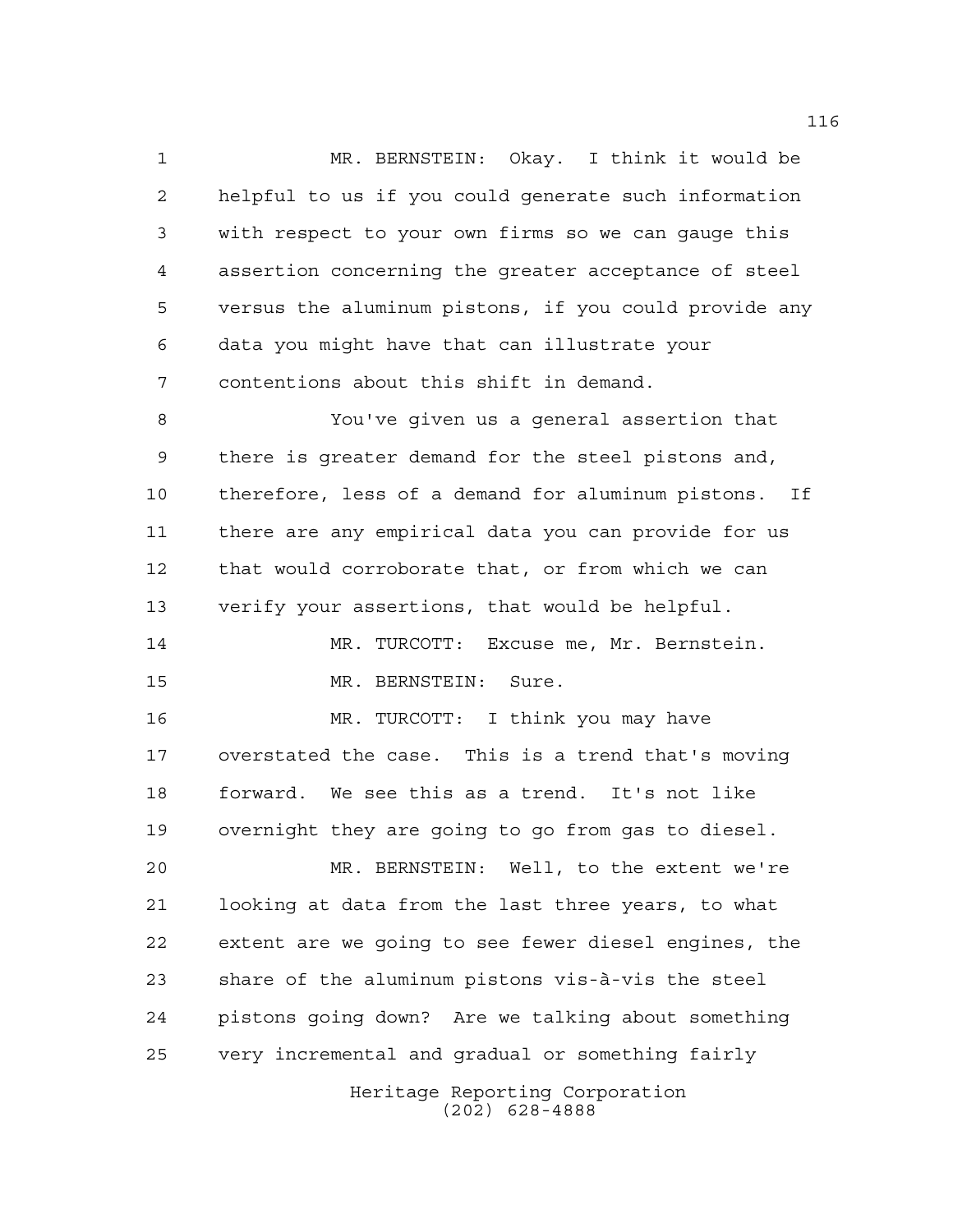sharp?

 MR. TURCOTT: I think it's probably incremental. MR. BERNSTEIN: Incremental. MR. TURCOTT: I think that's it. Part of the problem, too, you have, especially in this period, is such a volatile change in the market, for economic reasons that were beyond the normal market. You had the '06 situation with the emission controls in diesel engines, and they may show up again in 2010 or '11.

 We're not talking, like, a dramatic changeover where everybody is going to go from having a record player to using a CD player. It will be a gradual thing that's going to be determined by demand. It may go in fits and starts.

 MR. BERNSTEIN: Okay. Any historic data you have that would allow us to analyze this issue would be most useful because we have gotten investigations where sometimes there is a very gradual substitution of a substitute product with a like product.

 I once had an investigation, several years ago, where they knew there was some substitution going on. They thought the domestic product would continue on in some sort of production for the foreseeable future, and it turned out that it wasn't being

> Heritage Reporting Corporation (202) 628-4888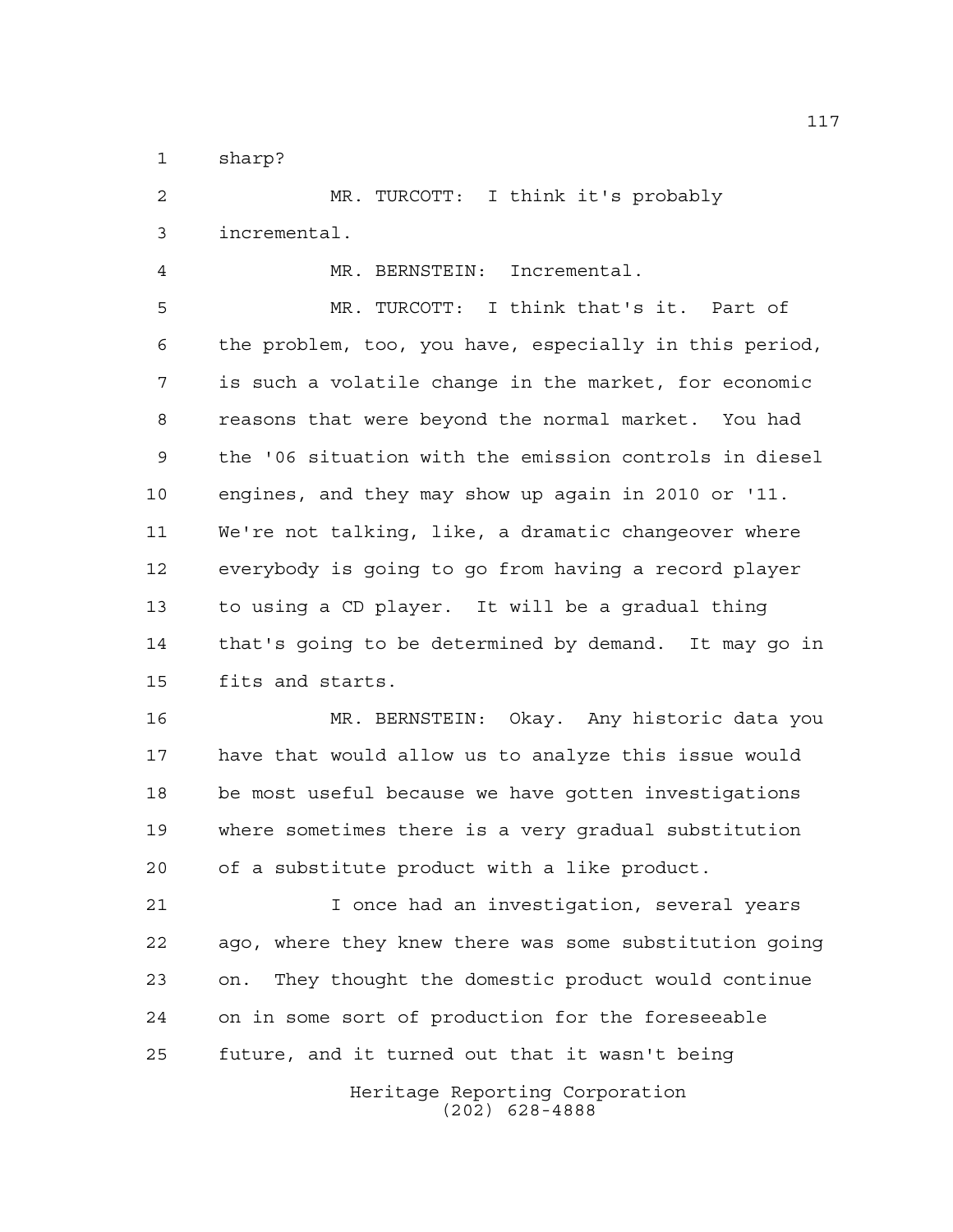produced anymore three years later.

 Again, any information you may have that would allow us to gauge this trend, both historically, during our period of investigation, and immediately, for the period immediately going forward, in 2009, to the extent we need it for threat analysis, would be useful for us.

 Let me ask, because this was a little bit unclear to me from your responses to Mr. Kaplan's questions, Mr. Korff testified to us earlier today that his impression was that the demand for the downstream products incorporating the diesel engines with aluminum pistons tend to spike when EPA emissions requirements change. Do you agree with that?

 MR. TURCOTT: I would agree with that. It occurred probably in '06, where there was a big spike. MR. BERNSTEIN: Okay.

 MR. TURCOTT: As far as going forward, I don't know if it's going to happen or not. There's a lot of factors that would affect it. Perhaps everybody that purchased all of those engines in advance in 2006, they may be running just fine when those changes hit in 2010. It doesn't mean they have to come off the road; it just means that any new ones that are sold at that particular time, going forward,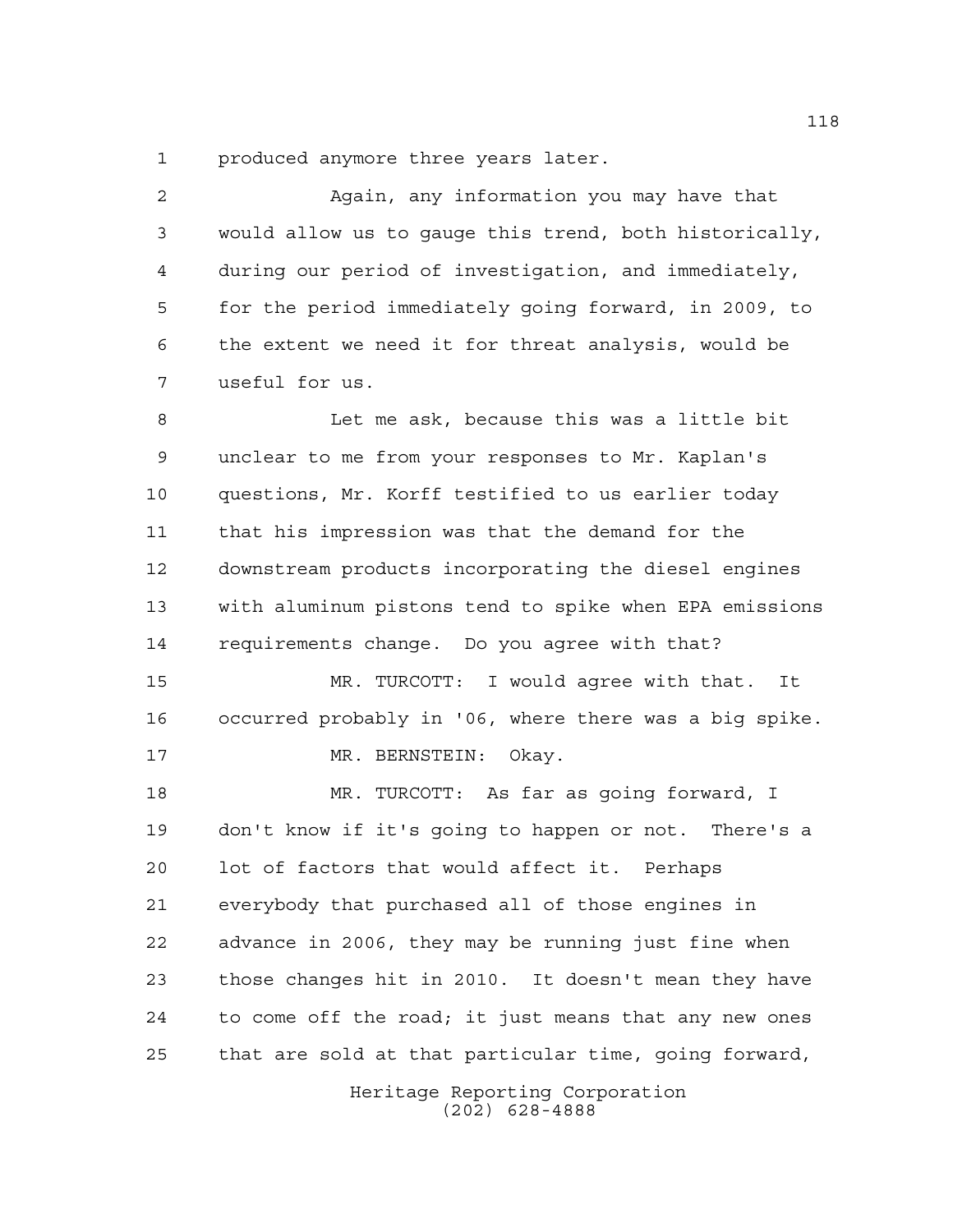have to meet those emissions.

| 2  | With the current economy, I can see people               |
|----|----------------------------------------------------------|
| 3  | saying, "I'm fixing the one I bought in 2006. I'm        |
| 4  | going to run it to 2015, if I can."                      |
| 5  | At some point, they are going to have to                 |
| 6  | change over because the engines in those vehicles will   |
| 7  | just not be worth maintaining or repairing anymore.      |
| 8  | They will have to buy the ones with the different        |
| 9  | emissions, and maybe by then, it's changed twice.<br>Who |
| 10 | knows?                                                   |
| 11 | Thank you for your response.<br>MR. BERNSTEIN:           |
| 12 | I now have a question for the lawyers. Do                |
| 13 | you agree with the definition of the domestic like       |
| 14 | product proposed in the petition?                        |
| 15 | MR. LOWE: Yes. On behalf of Federal Mogul,               |
| 16 | we do generally agree with the definition of the         |
| 17 | domestic like product.                                   |
| 18 | MR. BERNSTEIN: Okay. You're not proposing,               |
| 19 | for the preliminary investigation, we define the         |
| 20 | domestic like product differently.                       |
| 21 | No.<br>MR. LOWE:                                         |
| 22 | MR. BERNSTEIN: Mr. Kane, do you have                     |
| 23 | anything to say to that?                                 |
| 24 | No. We take the same position.<br>MR. KANE:              |
| 25 | MR. BERNSTEIN: Okay. Thank you.                          |
|    | Heritage Reporting Corporation<br>$(202)$ 628-4888       |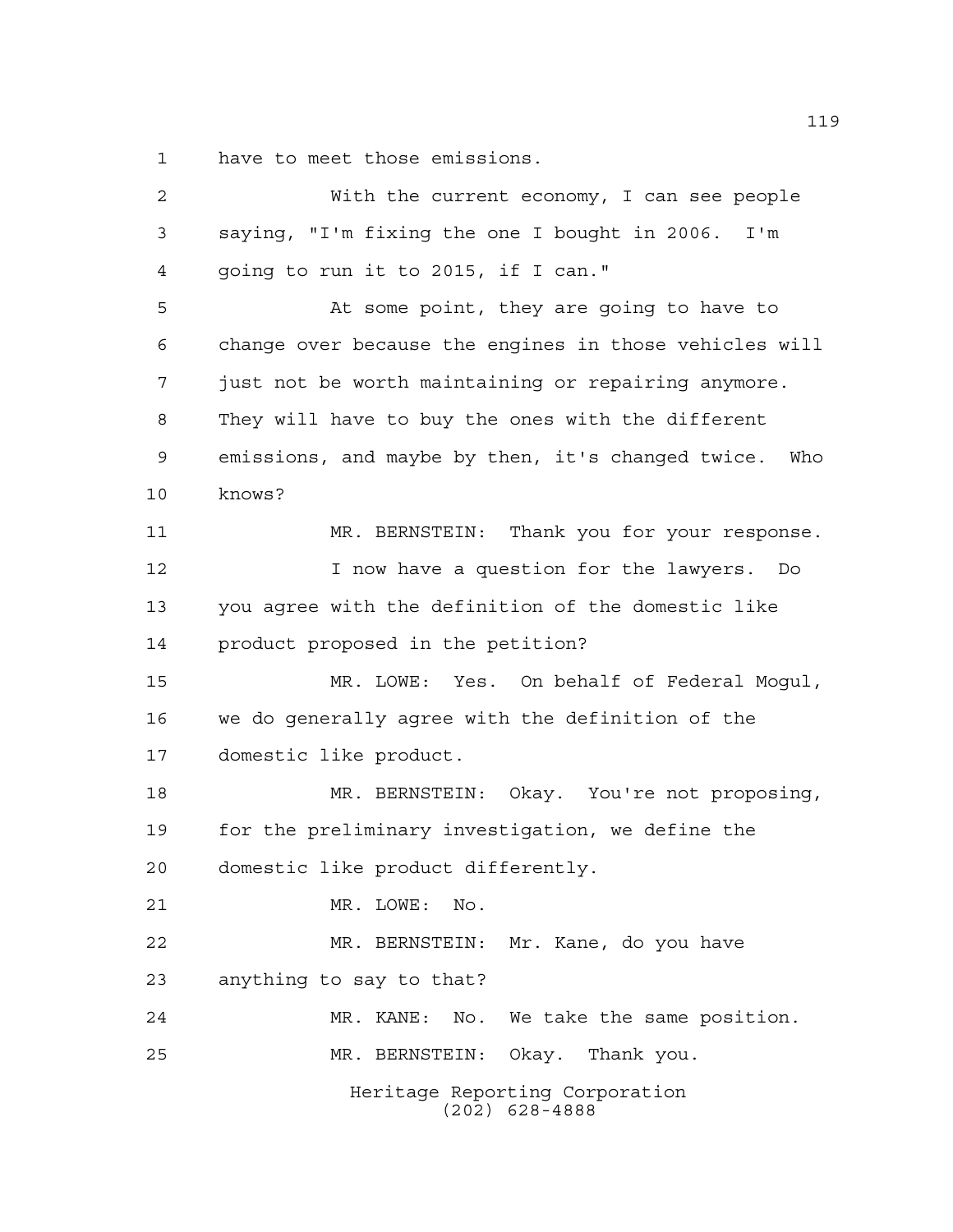Heritage Reporting Corporation (202) 628-4888 1 1 In the testimony thus far, I haven't heard identified any appreciable differences between the imported products from Argentina and Korea. First of all, let me ask the industry witnesses, are you familiar with both the Argentine product and the Korean product? MR. CZERWINSKI: I'm only familiar with the Korean product. MR. BERNSTEIN: Okay. Mr. Turcott? MR. TURCOTT: I had only heard of the Argentine product. I had not heard about their product until this petition was raised. MR. BERNSTEIN: Okay. Just out of curiosity, I guess, Mr. Turcott, have you ever explored sourcing the product from Korea? MR. TURCOTT: No. MR. BERNSTEIN: Okay. Mr. Czerwinski, have you explored sourcing the product from Argentina? MR. CZERWINSKI: We have, at different times, over the last couple of years, explored the possibility and have not developed any business case to award them any business, to my knowledge. MR. BERNSTEIN: In your exploration, did you identify any product distinctions between the two? MR. CZERWINSKI: No, we didn't.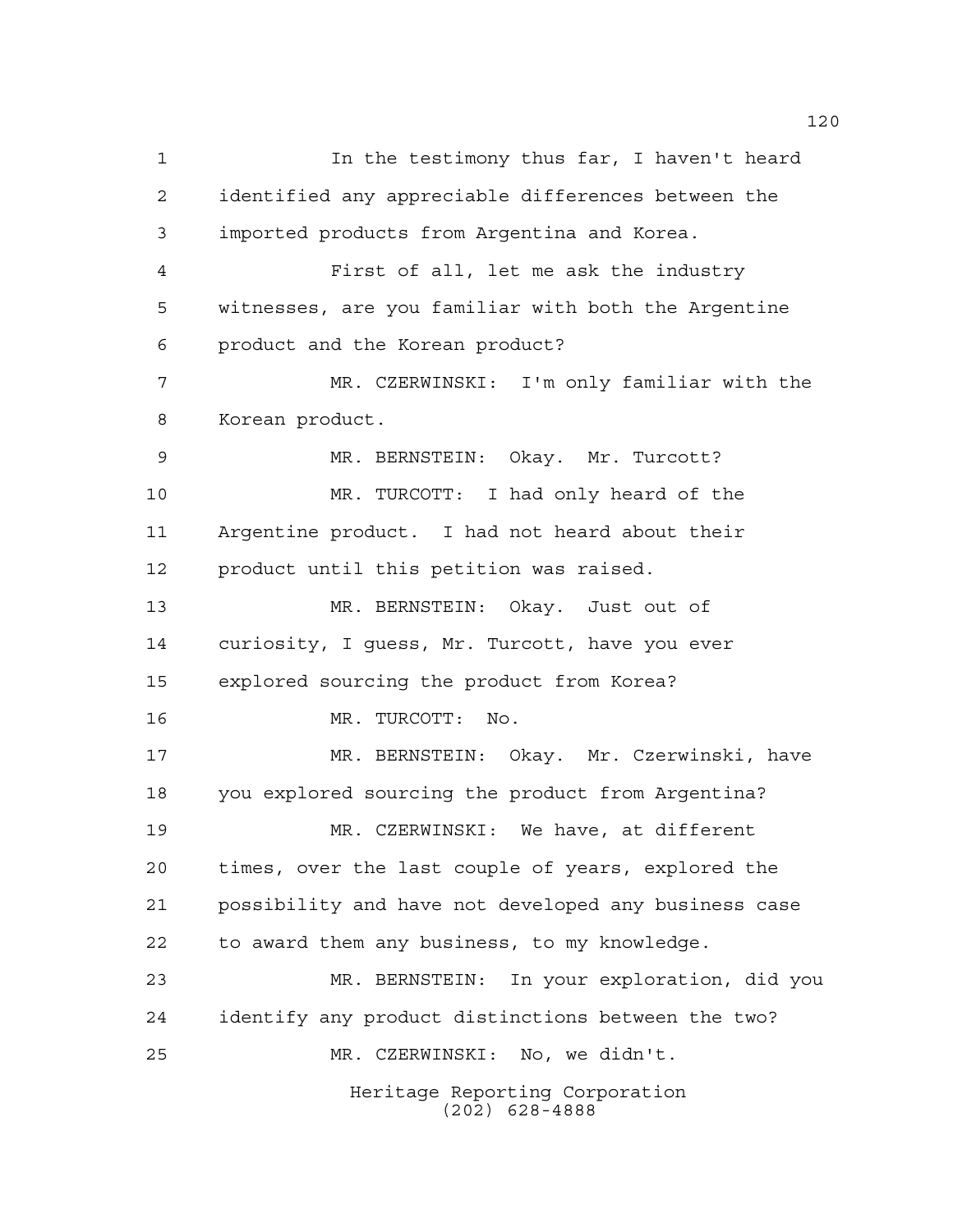Heritage Reporting Corporation (202) 628-4888 MR. BERNSTEIN: Okay. I'm going to now ask a question of counsel, and, based on the testimony that I've heard so far, I hope the answer is no. Do you have any objection to the Commission cumulating, at least for its material injury analysis, the subject imports from Argentina and Korea? MR. LOWE: No. Federal Mogul does not have any objection to cumulating the subject imports. MR. BERNSTEIN: Mr. Kane? MR. KANE: -- the fact that these are two separate markets that have existed independent of each other for at least the last 10 years. MR. BERNSTEIN: What do you mean by "different markets"? I'm not following along on that. MR. KANE: Mr. Turcott just testified that he was not aware of the Korean market, and Mr. Czerwinski just said that they were not involved at all, except in the form of exploration, into the Argentine market. MR. BERNSTEIN: Do you have a position you can articulate currently on why that would be grounds for not cumulating the subject imports? MR. KANE: We'll have to review that and see about. MR. BERNSTEIN: Okay. I would appreciate it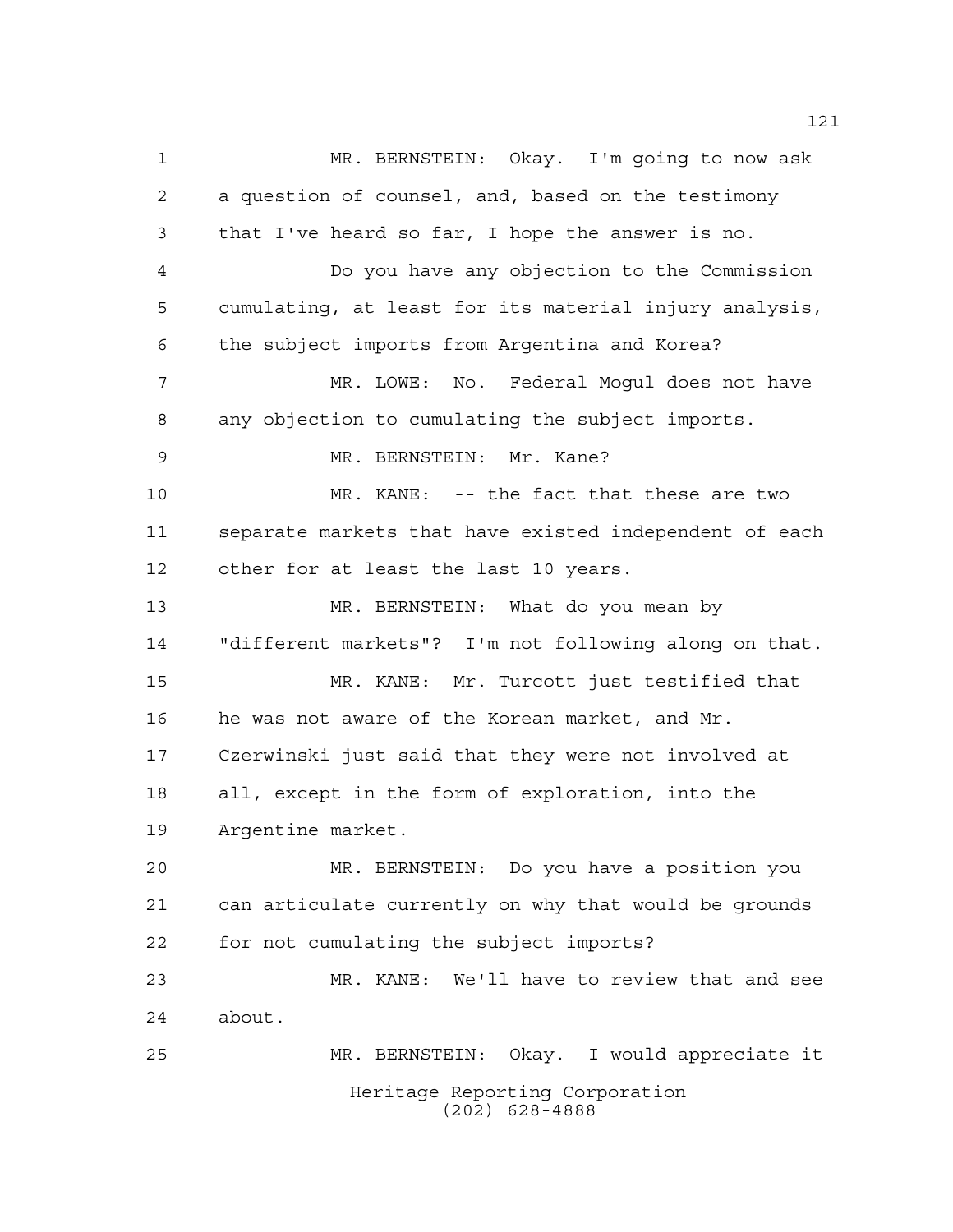if you would. A distinction doesn't immediately come to my mind, but, certainly, we're interested in your argument.

 I guess my next question is a request. We have heard quite a bit from this panel about this 2004 letter that Quaker City sent out, basically, and I'm going to paraphrase this very roughly, highly encouraging purchasers to purchase ni-resist piston inserts from Quaker City if they wanted a domestic source retained.

11 11 If you have this letter in your records, we would appreciate your submitting it in the post- conference submission. By the same token, I would make the same request of Quaker City. If you have this letter, we would appreciate seeing it as well to make sure that everybody is talking about the same type of correspondence.

 Let me ask the industry witnesses, since this 2004 communication, have there been communications or other reasons that you do not perceive Quaker City to be a viable business or to be a company that is not necessarily going to be producing ni-resist piston inserts for the duration of any purchase order you would make? MR. CZERWINSKI: Let me just preface my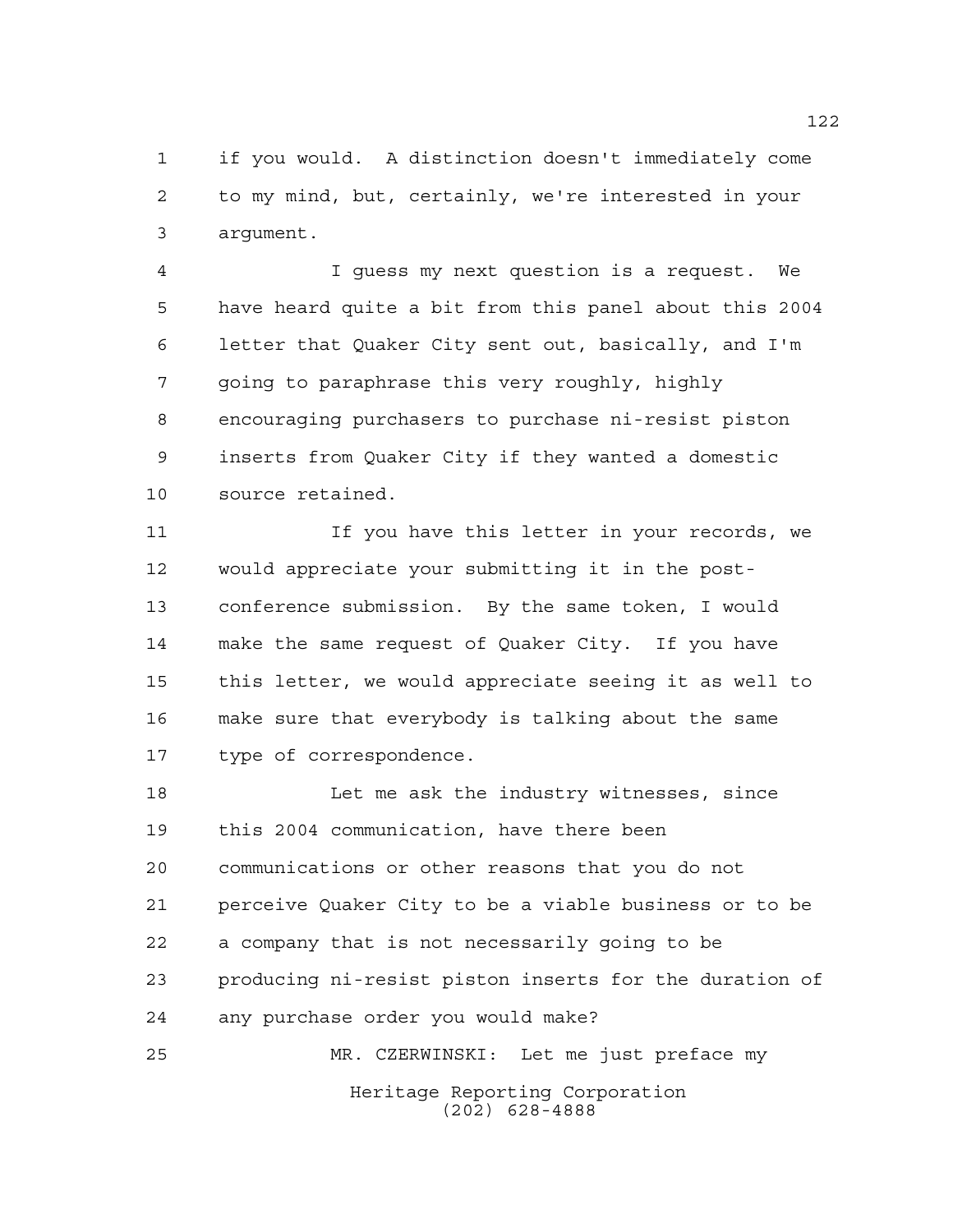answer by saying that I took over the purchasing responsibility of ni-resist piston inserts in the early part of 2006,and, during a reorganization within our department, I turned over purchasing responsibility, in the middle part of 2006 through the middle part of 2007, and so I can't necessarily comment on that period of time, from mid-'06-to-mid- '07, as to what type of communications might have taken place between Quaker City and my predecessor.

10 10 I do know that there was a proposal made by Quaker City, at one point in time, that looked to get some of the business back, and it was kind of an all- or-nothing proposal. There were a lot of stipulations in that proposal that, I think, at the time, we couldn't agree to.

 So, in terms of communication, I have not personally had any communication with Quaker City in the time that I had purchasing responsibility for these parts, dating back to August of 2007. So there have been no proposals made, at least to me, personally, over that period of time. So does that -- MR. BERNSTEIN: I think you've answered the question to the best of your ability. Mr. Turcott, do you have anything to add?

MR. TURCOTT: Are you talking about a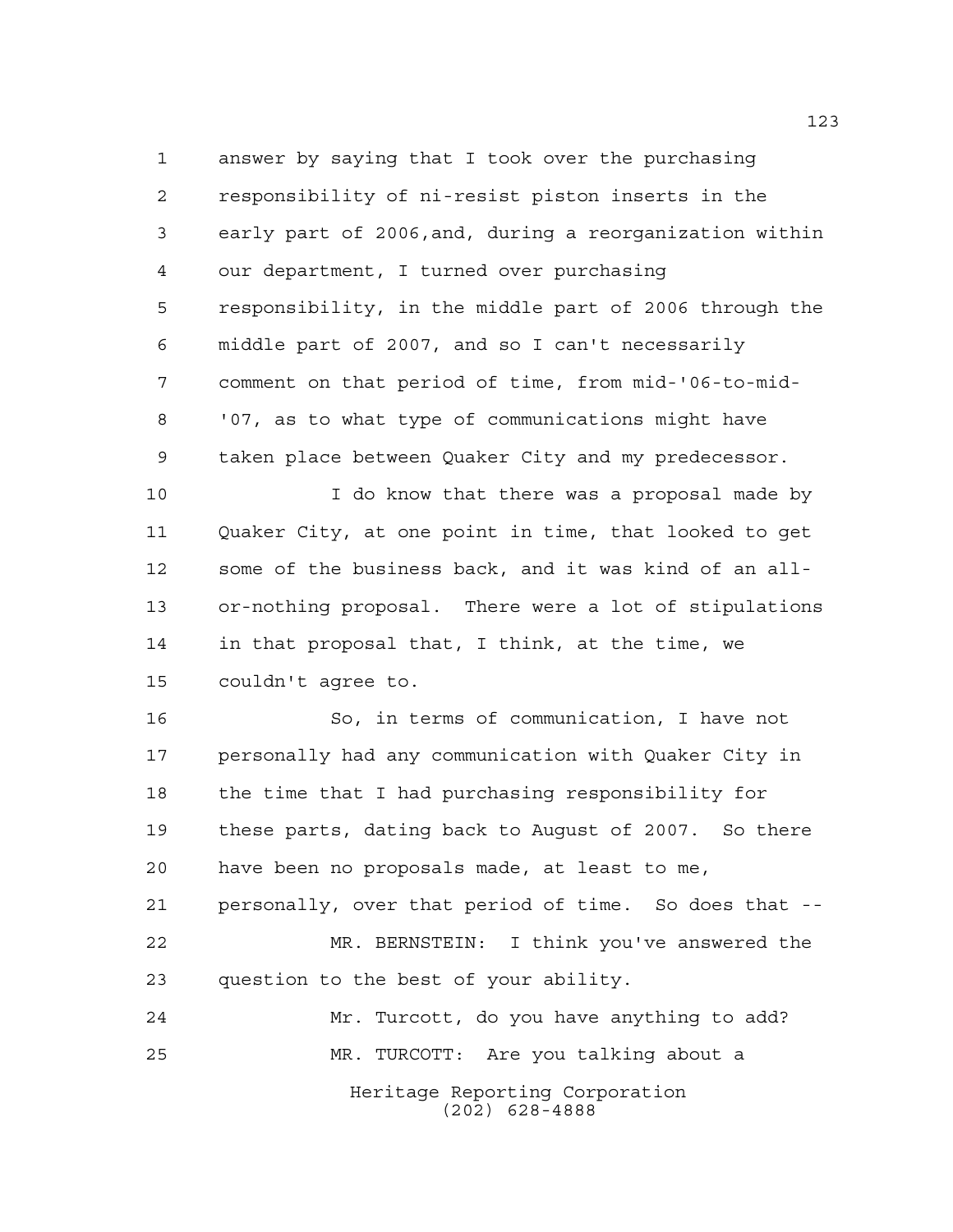program, or are you talking about a spot order?

 MR. BERNSTEIN: If you would like to distinguish the two in your remarks, feel free to do so. It was sort of an open-ended question.

 MR. TURCOTT: When we talk about a program, we're looking at five, six, seven, eight, nine years plus another 10 or 15 years of parts and service. Generally, in contracts that come out of the automotive industry or the trucking industry, engine industry, you have to provide for the life of the engine that this company is going to manufacture.

 Subsequent to that program dying, and they are not using that engine anymore, those engines are still in use in the public economy. They need to be repaired, so you have to make sure that you can provide, in our case, pistons, say, in this case, aluminum pistons with those inserts, for whatever it is, the next 10 years or 15 years, so that they can provide them to their dealers, et cetera, and so forth.

 With respect to a program, you've got to be able to get components that customers, the engine manufacturers, are going to accept, in terms of a total price.

Heritage Reporting Corporation (202) 628-4888 On a spot basis, we did that with Quaker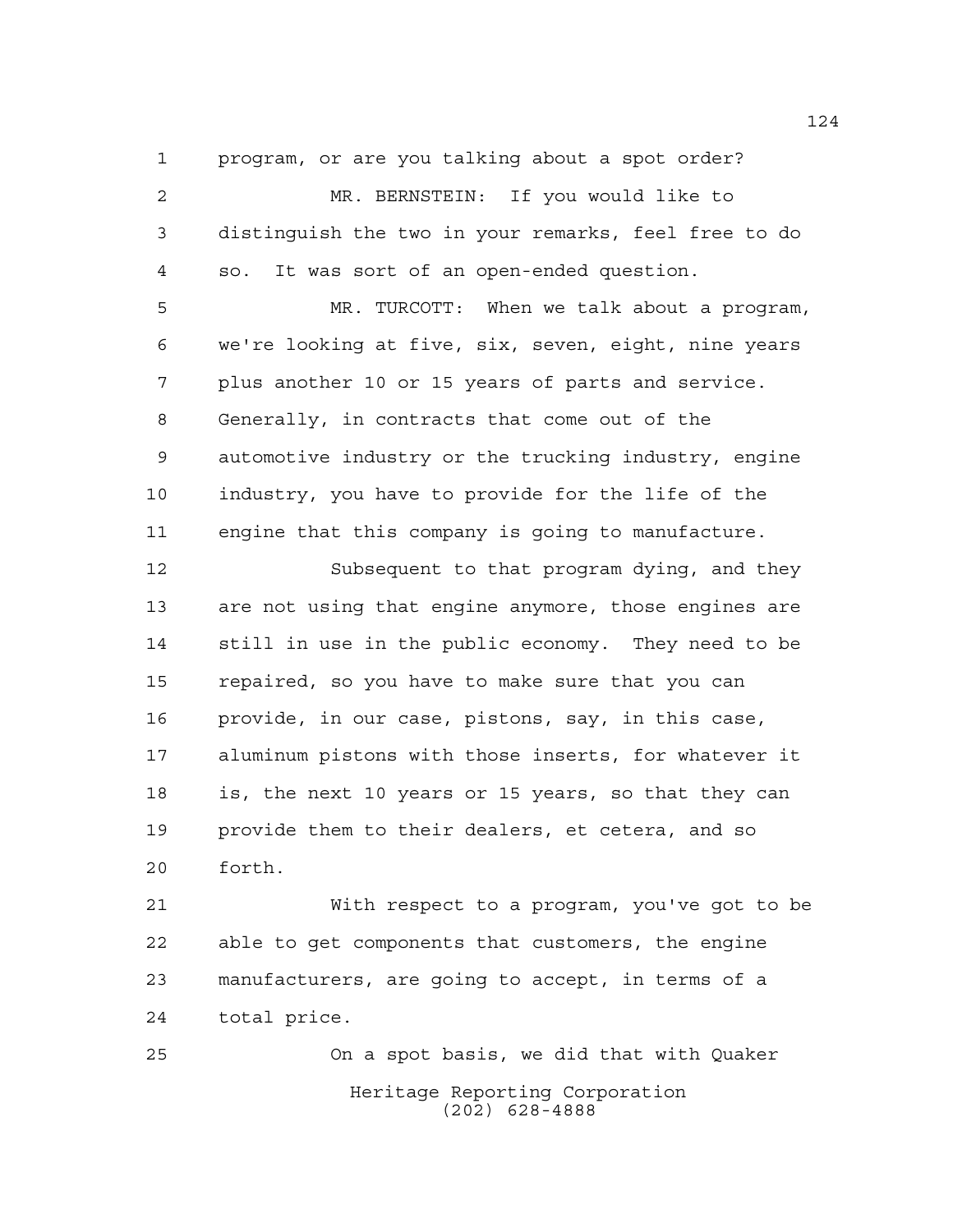City, as I testified earlier. We went to them. In fact, I believe it was, I think, in 2008, we represented, like, 88 percent of their sales for these things, and 56 percent of their sales in 2007, but we needed these on a spot basis.

 We do have, I think, probably only one program left where we're providing service parts for some older engine, and, from time to time, we need ni- ring inserts for those particular pistons, but it's not like thousands. You might need a couple of hundred, or you might need a thousand every year and a half, or something to that effect, because there is very little demand, but you have these obligations to the customer.

 On a spot basis, fine, we did that in '07 and '08, so we don't have any problem with that. The big problem -- the fact that, in '07 and '08, because we had to, we adhered to their self-serving program of surcharge. For a long-term program, we couldn't do that. There is no way.

 MR. BERNSTEIN: Thank you for your answer. MR. TURCOTT: You're welcome.

 MR. BERNSTEIN: Mr. Lowe, I believe, in your presentation, you had spoken about the substantial quantity of imports from nonsubject sources in the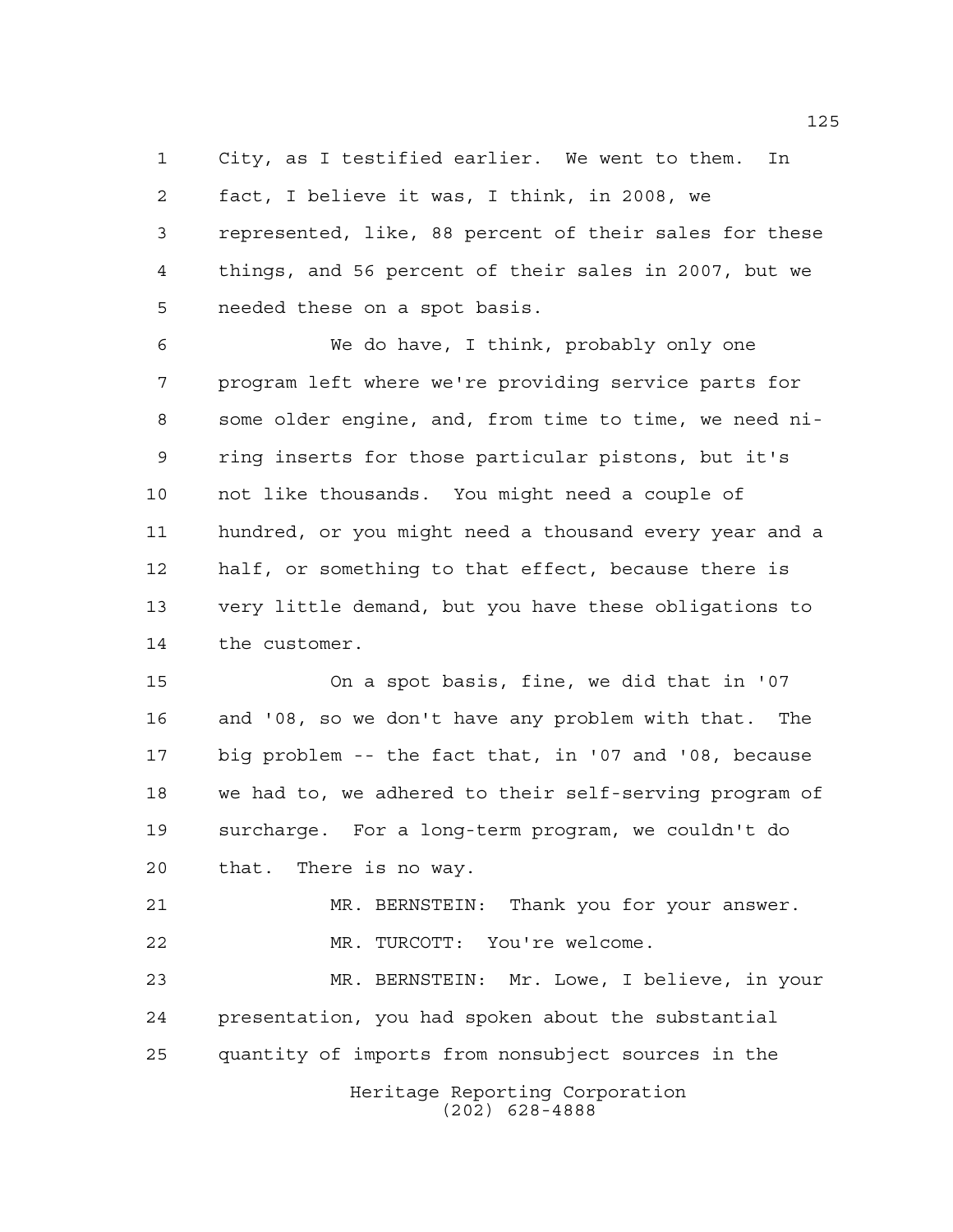Heritage Reporting Corporation (202) 628-4888 market. Where are these imports coming from? MR. LOWE: I hesitate to comment on that question because I think that the information could be considered business proprietary, given that it was submitted in the form of a questionnaire response. MR. BERNSTEIN: Okay. Let me ask this, and let me ask a question that I think is not proprietary. 8 As I understand it, are any of these imports from nonsubject sources being purchased by Federal Mogul or KSU, if I can ask you all that? MR. LOWE: Well, I can say that Federal Mogul is purchasing only from Korea and periodic purchases from Quaker. There have been a couple of relatively small orders over the last several years, but, otherwise, Federal Mogul is sourcing from Korea. MR. BERNSTEIN: Okay. With respect to Karl Schmidt, the general impression I got from your testimony, and, unfortunately, I don't have either perfect note-taking skills or the advantage of a transcript, was that all, or essentially all, of your import needs were being met from your Argentine supplier. Is that correct? MR. TURCOTT: More or less, yes. MR. BERNSTEIN: Okay. I think what I would ask for counsel for is, it would be interesting, I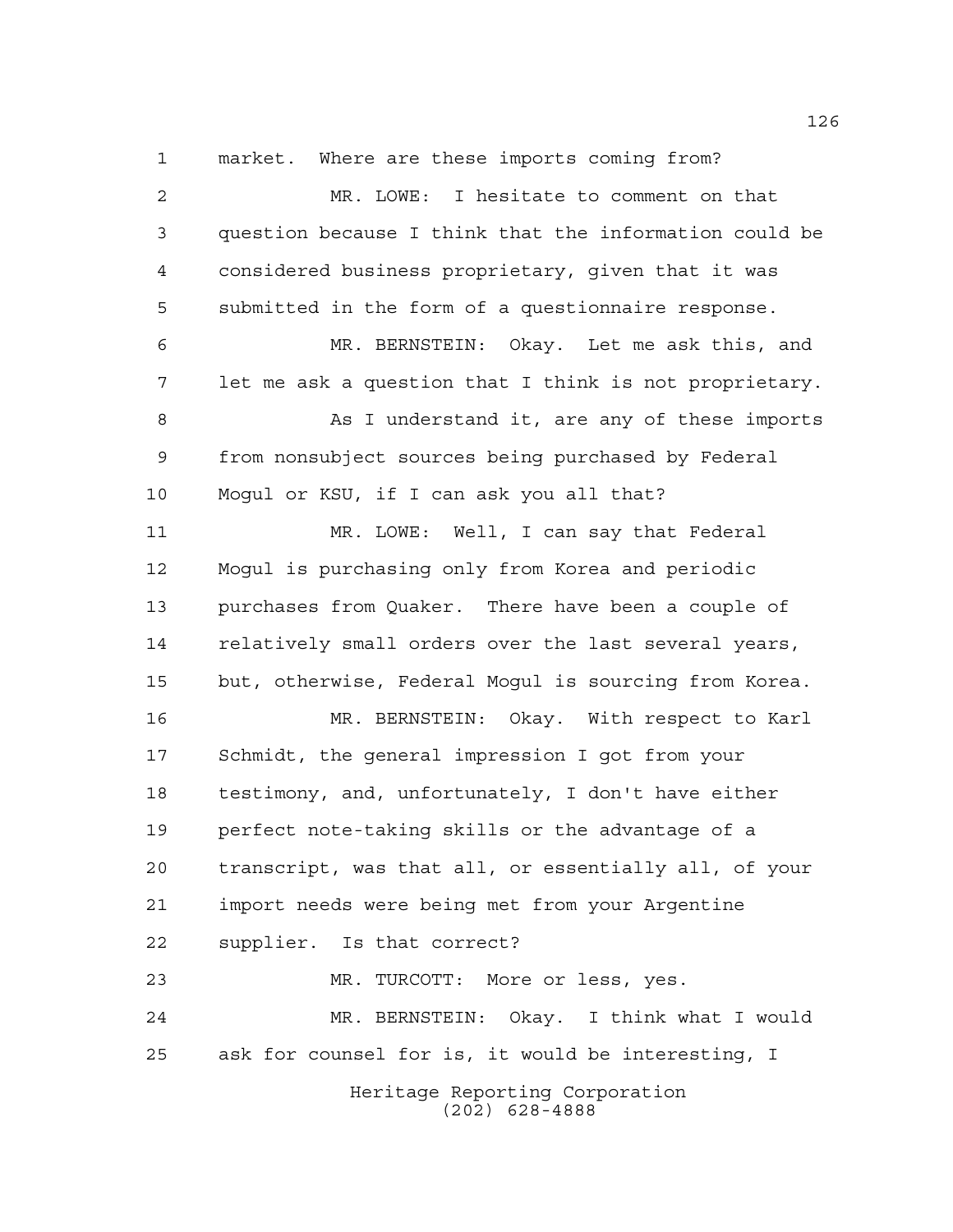guess, in your response, to identify not only where these nonsubject imports are coming from but who seems to be purchasing them, and how this relates to the question I asked at the beginning of my series of questions about who the other players in this market might be, in addition to the ones represented in this room right now. MR. LOWE: Okay. We will certainly address that in some detail. MR. BERNSTEIN: Okay. Thank you. Could the industry witnesses explain how you

 determine when to purchase ni-resist piston inserts, regardless of source, as far as the timing of purchases? What affects that?

 MR. CZERWINSKI: The demand from our customers comes into our manufacturing plant, and they develop schedules for manufacturing, including the purchase of component parts, which this would be considered a component part of an aluminum piston, and then orders are placed accordingly to the suppliers. MR. TURCOTT: Basically, the same thing. It's a just-in-time situation mostly. MR. BERNSTEIN: Okay. Thank you. So do you regularly keep piston insert inventories on hand,

apart from needing to be able to satisfy perceived

Heritage Reporting Corporation (202) 628-4888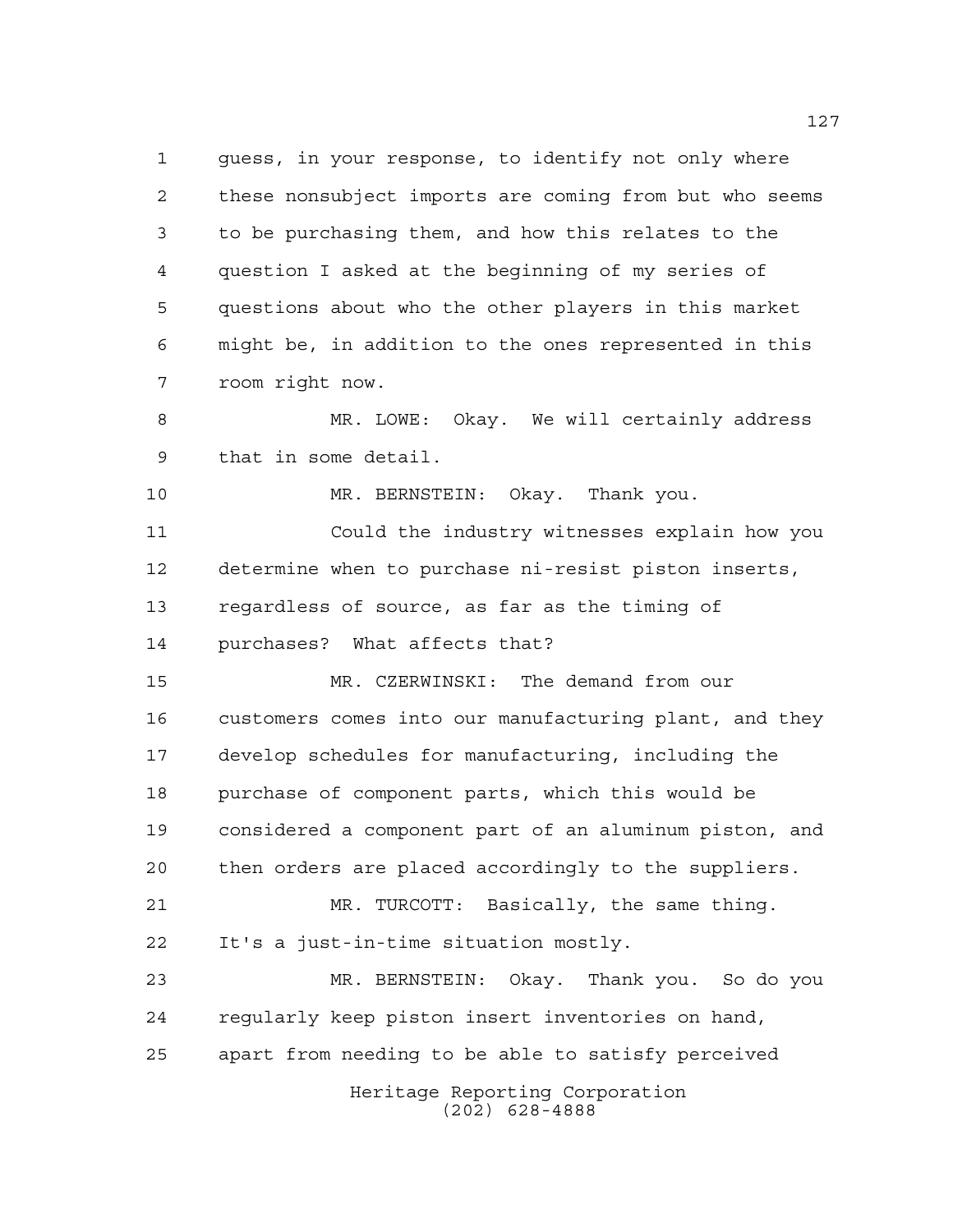orders or perceived needs from your customers?

Heritage Reporting Corporation (202) 628-4888 MR. TURCOTT: KUS tries. MR. BERNSTEIN: Okay. So this is not something -- is there anything that, if you see nickel prices are going down, and you could obtain these things less expensively, that this is going to influence your ordering pattern? MR. TURCOTT: Probably not. It's really dependent upon the particular ni-ring insert that's demanded from a customer on a just-in-time basis. 11 MR. BERNSTEIN: Okay. Thank you. My final set of questions -- I guess, two questions, and these will be to Mr. Lowe. The first one is, and perhaps you should explain this in your post-conference submission, your statement was, any negative price effects were caused by the nonsubject imports rather than the subjects. I would be interested in hearing your rationale for that, given that the entities that purchase the domestic like product don't seem to purchase the nonsubject imports as well. If you could explain your train of logic there, I think it would be useful to us. MR. LOWE: Okay. Yes. Again, I think it would be considered business proprietary information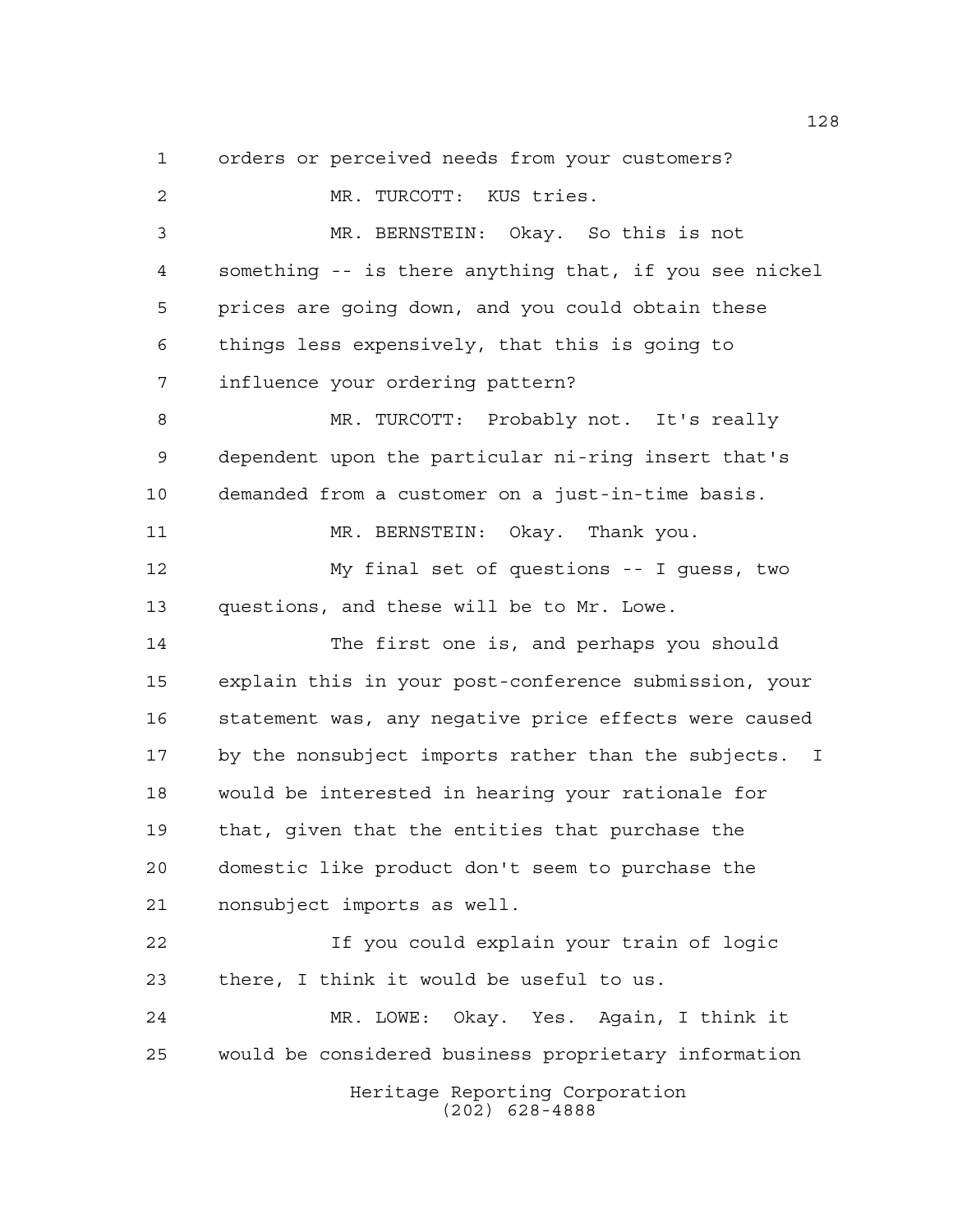from the submitter, so we'll address that in our post-conference submission.

 MR. BERNSTEIN: The other thing was a statement you made that you said we should investigate what "reasonable price levels" are. I'm curious, as a legal matter, what discretion you think we have to investigate whether or not the domestic producer is charging a price that is, in some sort of abstract level, reasonable.

10 10 I mean, if the imports are, in fact, unfairly traded, at least for purposes of an underselling analysis, don't we just look at what's charged for the domestic product and what's charged for the subject imports? Are we supposed to engage in some sort of inquiry as to whether the domestic product is reasonably priced?

 MR. LOWE: Well, what I think I referred to, as far as the reasonableness, is the pricing practices that Quaker City has used in the past. There has been some amount of discussion concerning the manner in which they assess these surcharges.

 In the case of Federal Mogul, they assess a surcharge, Quaker does, on all of the metallic content of the insert, and they also require, as we said, when they submit a proposal for a purchase, that the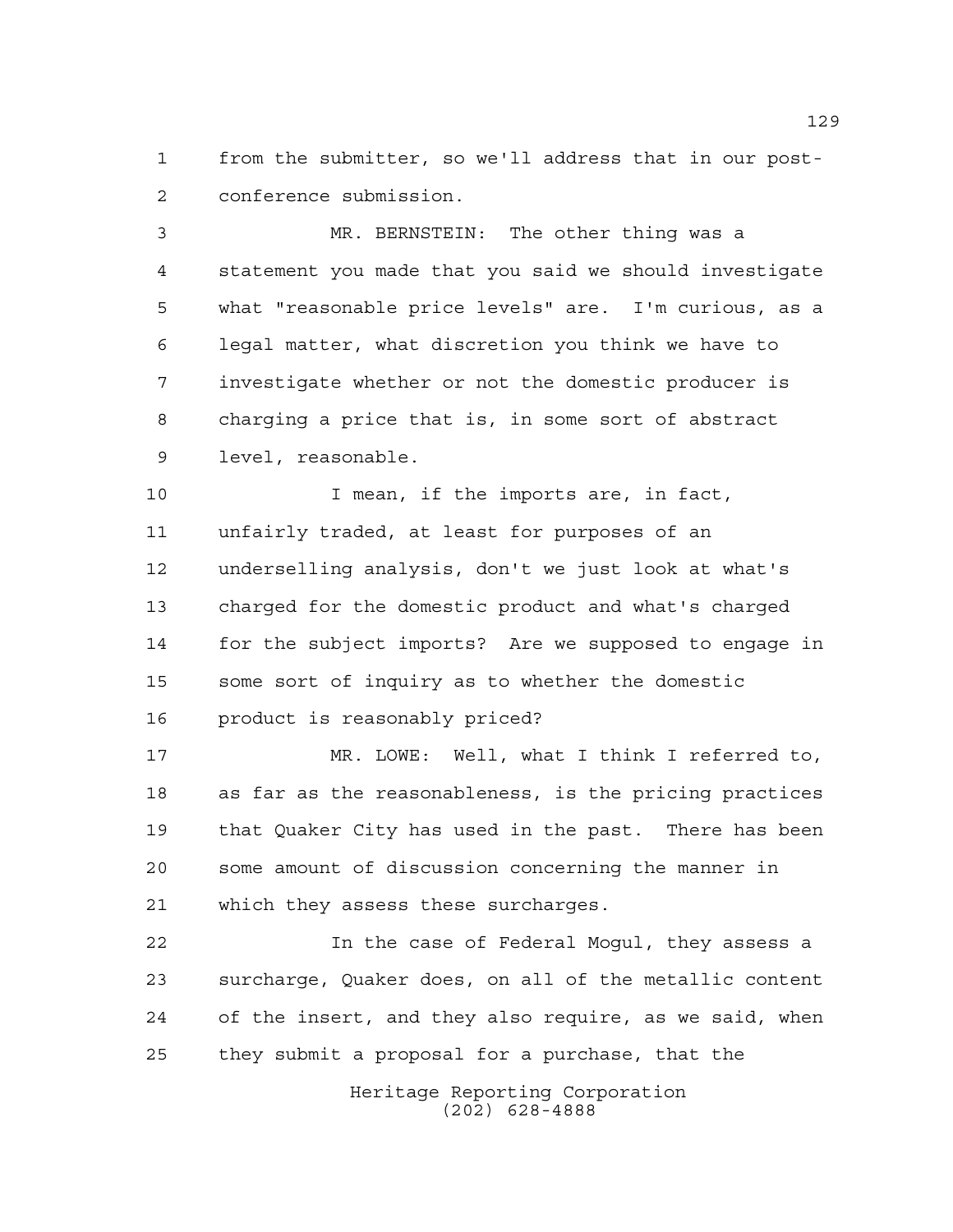purchase include a number of parts. They list a range of parts that they expect the purchaser to buy, and they also list a set quantity of each one of those parts that they expect the purchaser to buy.

 So the point is that these are, you might say, conditions of supply competition that have helped to cause Federal Mogul, as the word "risk" was used, in various senses, to decide that sourcing from a different supplier is more in its interest.

 MR. BERNSTEIN: From a commercial context, I understand the reasoning perfectly very well, which is why I'm not directing this question to the industry witnesses.

14 As a matter of how this affects the Commission's price effects analysis, this line of reasoning is a little less clear, and if you could expand on it in your post-conference submission, I think that would be helpful, and, with that, I have no further questions.

Heritage Reporting Corporation (202) 628-4888 MR. LOWE: Okay. Thank you. We will. MR. ASCIENZO: Ms. Mic? MS. MIC: Thank you all for coming here today and for your participation in this investigation. My colleagues addressed all of my questions. I have no further questions. Thank you.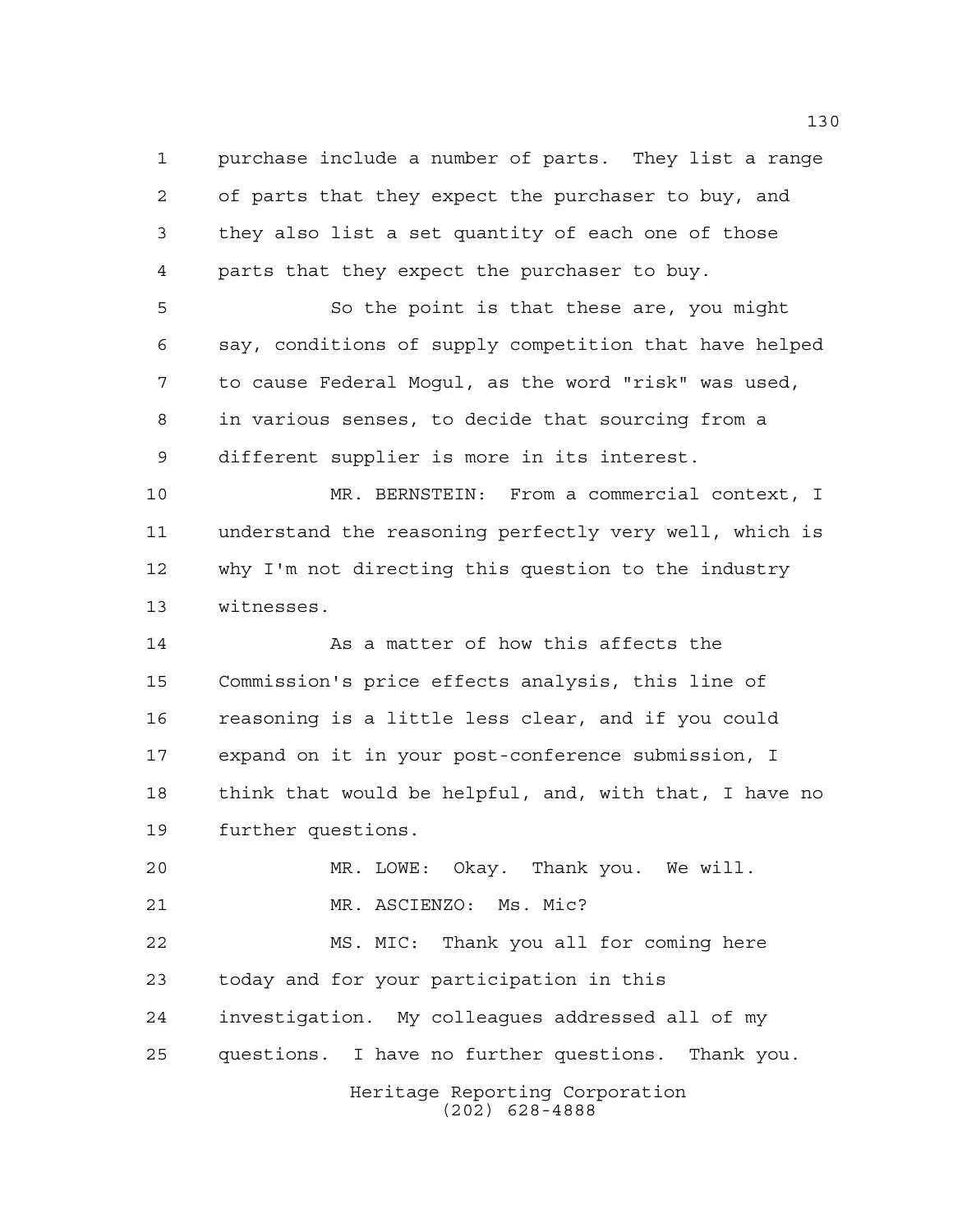1 MR. ASCIENZO: Mr. Boyland?

 MR. BOYLAND: Thank you. Thank you for your testimony.

 Mr. Lowe, this question goes directly to you, and I think it sort of goes to the question that Mr. Bernstein had, but it's related to my section, the financials. You sort of suggested that we should be looking at their broader financial results in the centrifugal unit as a whole as opposed to just the subject merchandise.

 That's not our standard practice, so I wanted to kind of get a little more clarification on why we should be deviating from our normal practice, which is to look at the subject product.

 MR. LOWE: Right. The point that we're trying to make is that Quaker uses the same equipment to produce not only the ni-ring inserts but also to produce other centrifugal products, and, in so doing, it has been able to shift production in the past. This is on its website. It makes that point, and the witness today stressed that as well.

 Part of what we're saying is that, as demand for the ni-resist inserts has declined, and, not to digress, but that is a phenomenon that has been taking place since around the early nineties. The stricter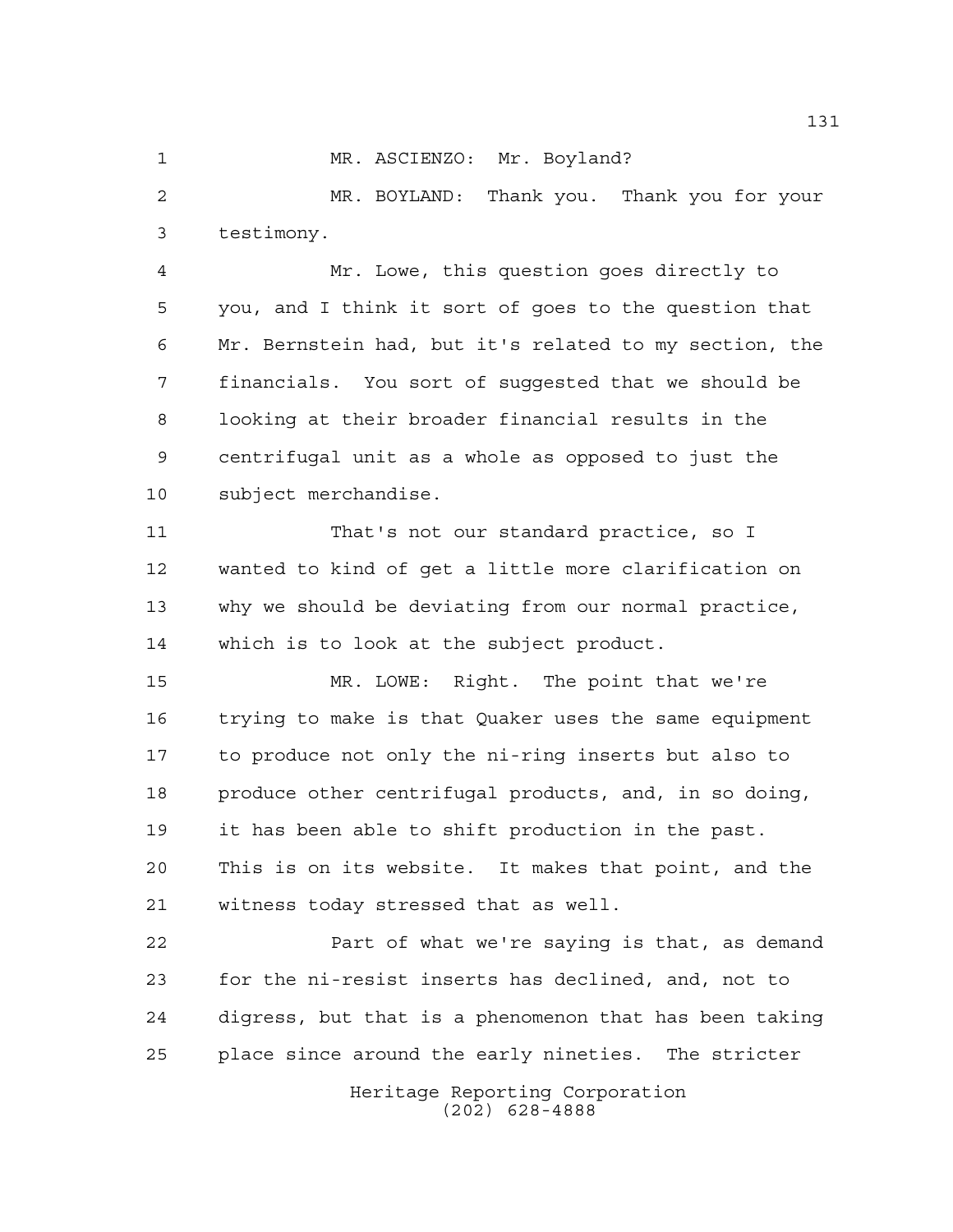emission controls started coming into force then, and, as far as the steel inserts, why they are preferred, or why they function better, to meet certain emission controls, it has to do with the heat generated in the compression for these diesel engines.

 I'm no expert on that, I don't want to try to address that in any detail right now, but the point is that, over the course of the last decade and a half or more, the demand for the aluminum pistons with the ni-resist inserts has declined, and, recognizing that, the Petitioner has used the same equipment to produce other products.

 We believe that when it shows profitability, or a lack thereof, as to its production of the ni- resist inserts, the fact remains -- capacity utilization is another example -- that if the Commission were to collect the information on how this 18 same equipment is being used to produce these other products, it very well may show a greater level of profitability and a greater capacity utilization, as well as other economic or financial factors that you consider relevant.

 MR. BOYLAND: Thank you. I have no further questions.

Heritage Reporting Corporation (202) 628-4888 MR. ASCIENZO: Deborah McNay?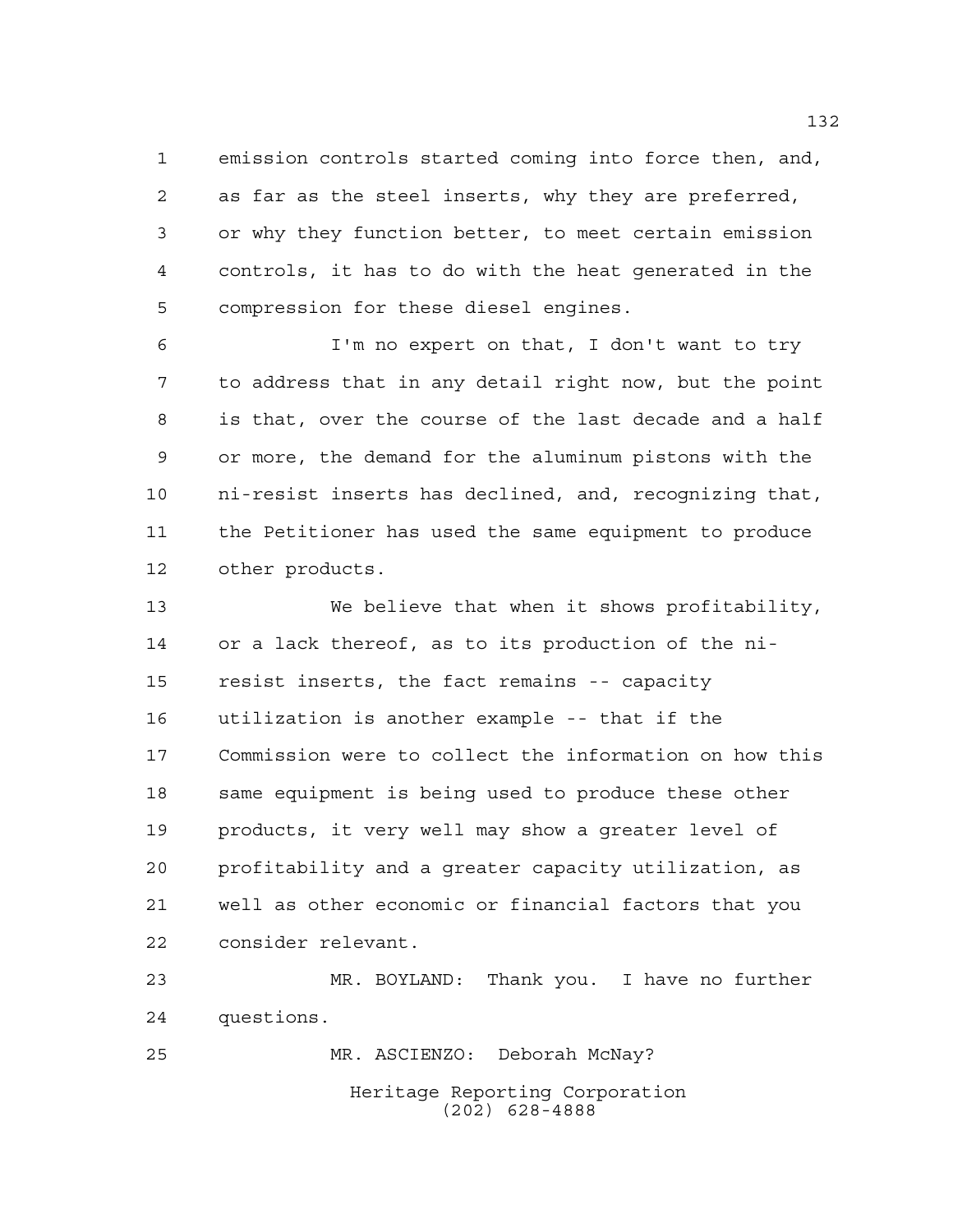Heritage Reporting Corporation MS. McNAY: Thank you for coming today. I do have a few questions. Regarding service parts, are the ni-resist piston inserts the same OE as aftermarket parts, or are there different chemical compositions? MR. TURCOTT: It's the same piston. It's the same insert. 8 MS. McNAY: Okay. Thanks. I have a few questions about the process involved in developing an engine and pistons. One of the first things I would like to go to is if you could describe the process of incorporating an insert into the piston. What goes on at the plant to create that? Briefly. MR. TURCOTT: Well, the Wizard of Oz comes in. I'll do the best I can. 17 MS. McNAY: Okay. (Laughter.) MR. TURCOTT: To the best of my knowledge, this piece here, you see this, is put in when they mold the piston. It's molded in. It's a solid piece. It comes like that. It's fit in inside here and the mold is made and the casting comes out, and when it's machined, the groove is cut into that Ni ring piece, as well as all the rest of this stuff. This is the

(202) 628-4888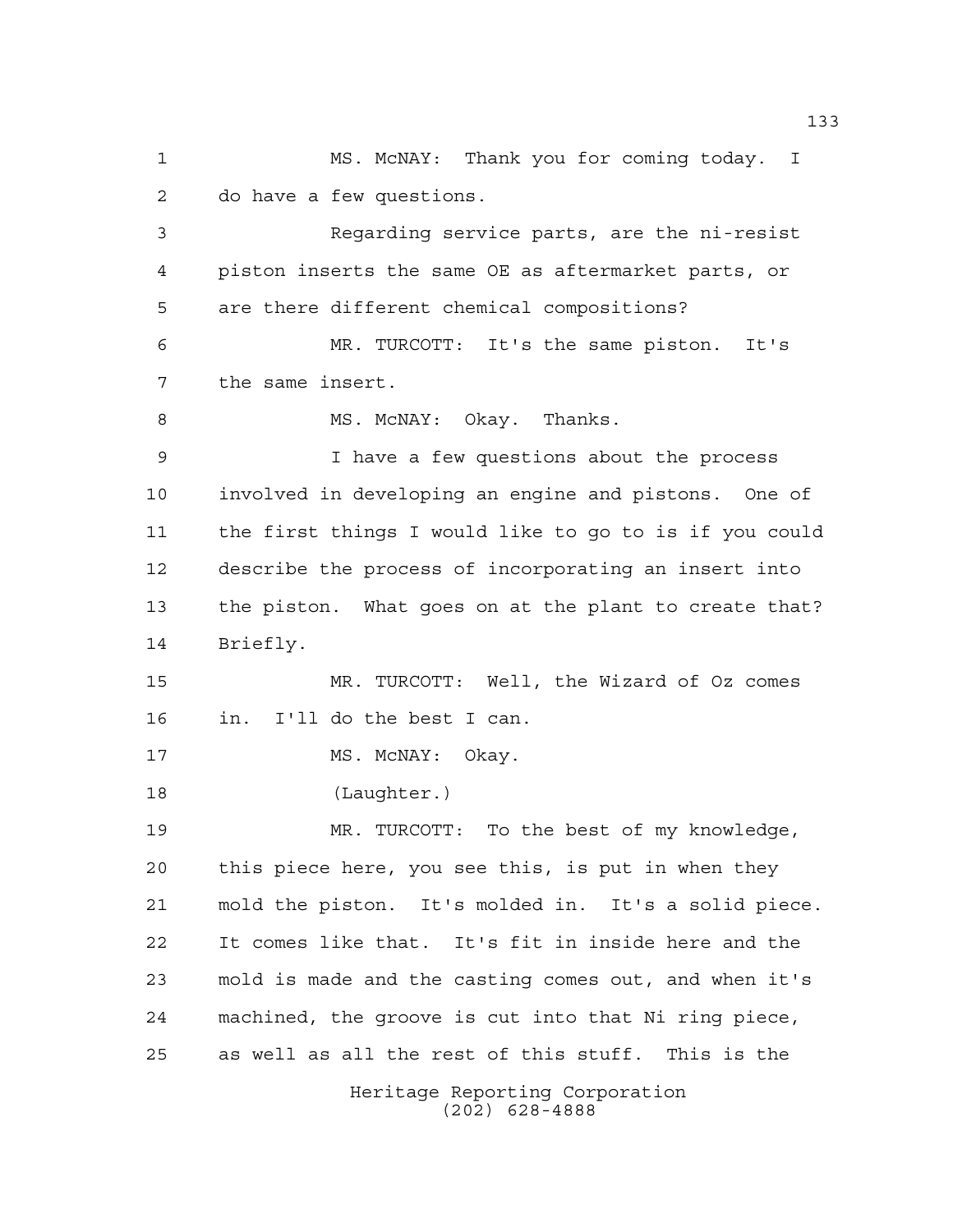real important part, but it's this part here that it's grooved -- they cut a groove, they put a ring in. That's the best that I know it. MS. McNAY: Any other comments or elaboration? MR. CZERWINSKI: I have no ability to elaborate on that, sorry. 8 MS. McNAY: Okay. Thanks. MR. LOWE: It is worth adding, and I've picked up this information since I started working on this case, but the chemical composition of the Ni- resist insert is such that the expansion of the piston in the course of the combustion within the engine, it needs to expand on something similar to, on relatively the same rate, and so that's why the high level of nickel, as well as a certain amount of copper, I believe, combine to make the expansion, when heated, of the inserts, equal or very close to equal to that of the piston, so when they are molded into the piston, they take on that quality, and then you have the friction that was discussed earlier for why these inserts are added to begin with. MS. McNAY: Okay, thank you. Could you

 discuss a little bit the process of piston design and development? How early are you brought into the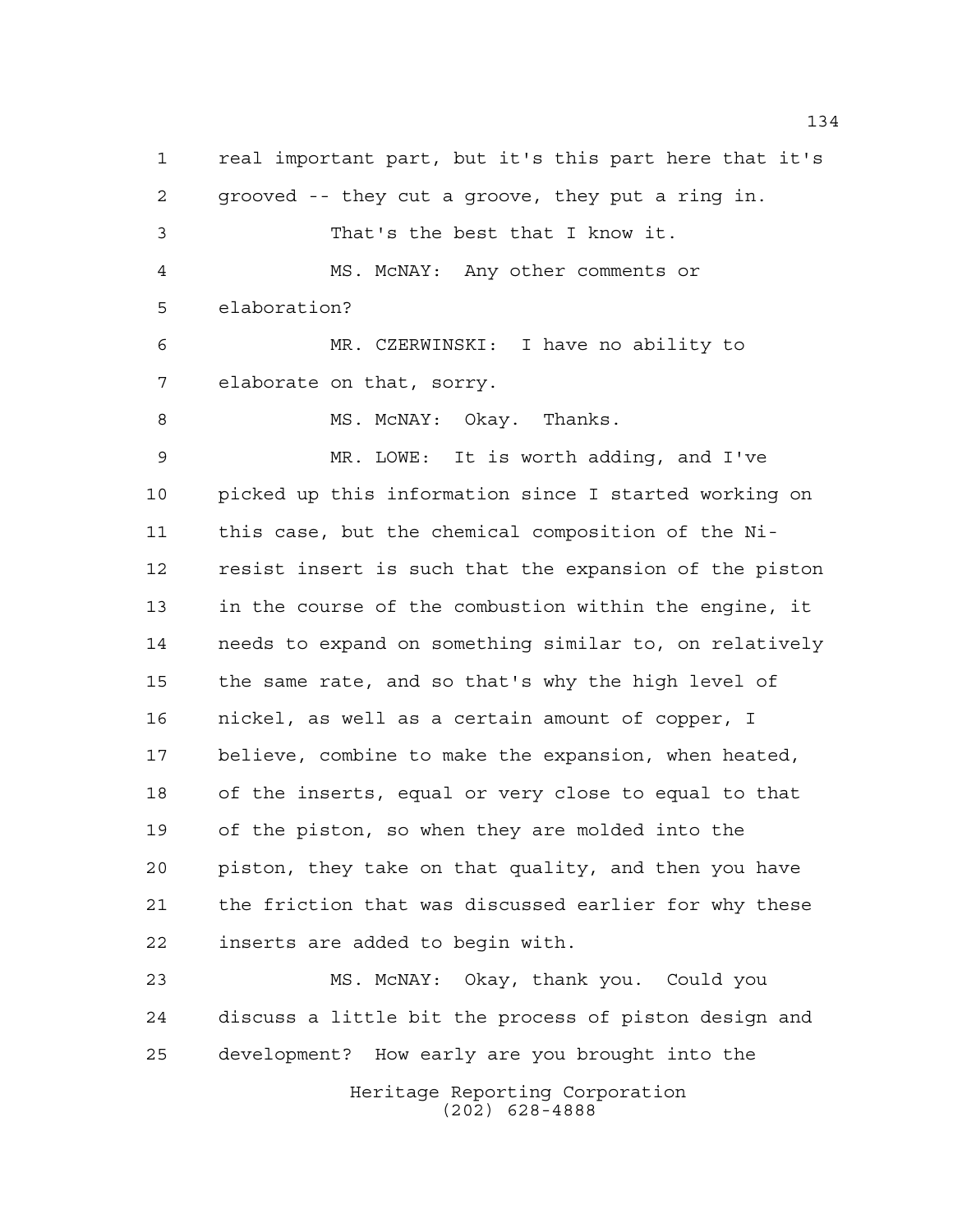process with the engine maker? Do they specify the piston specs, or is it the other way around, or does it happen, you know, case by case? MR. TURCOTT: It's proprietary. MS. McNAY: Okay. Okay. MR. TURCOTT: It depends on the customer. It depends what they want to do. It gets to be quite complex in terms of who is responsible for what. MS. McNAY: Okay. I mean, if it's something you could describe a little bit more in post- conference -- MR. TURCOTT: Basically, they come up with programs. They have huge engineering staffs. We are in contact with them all the time, as is Federal- Mogul, as is Mahle. We bid on these programs. We try and make sure that, you know, we do our best to persuade them that our piston design or whatever the case may be is best suited for whatever engine program they are going to have. That involves sending prototypes back and forth. We make them to whatever we think, and then

 they test them and then it goes -- so it could go on a long time. It depends how fast these programs are being pushed in a particular company, be it General Motors or Ford or Chrysler or Cummins, John Deere,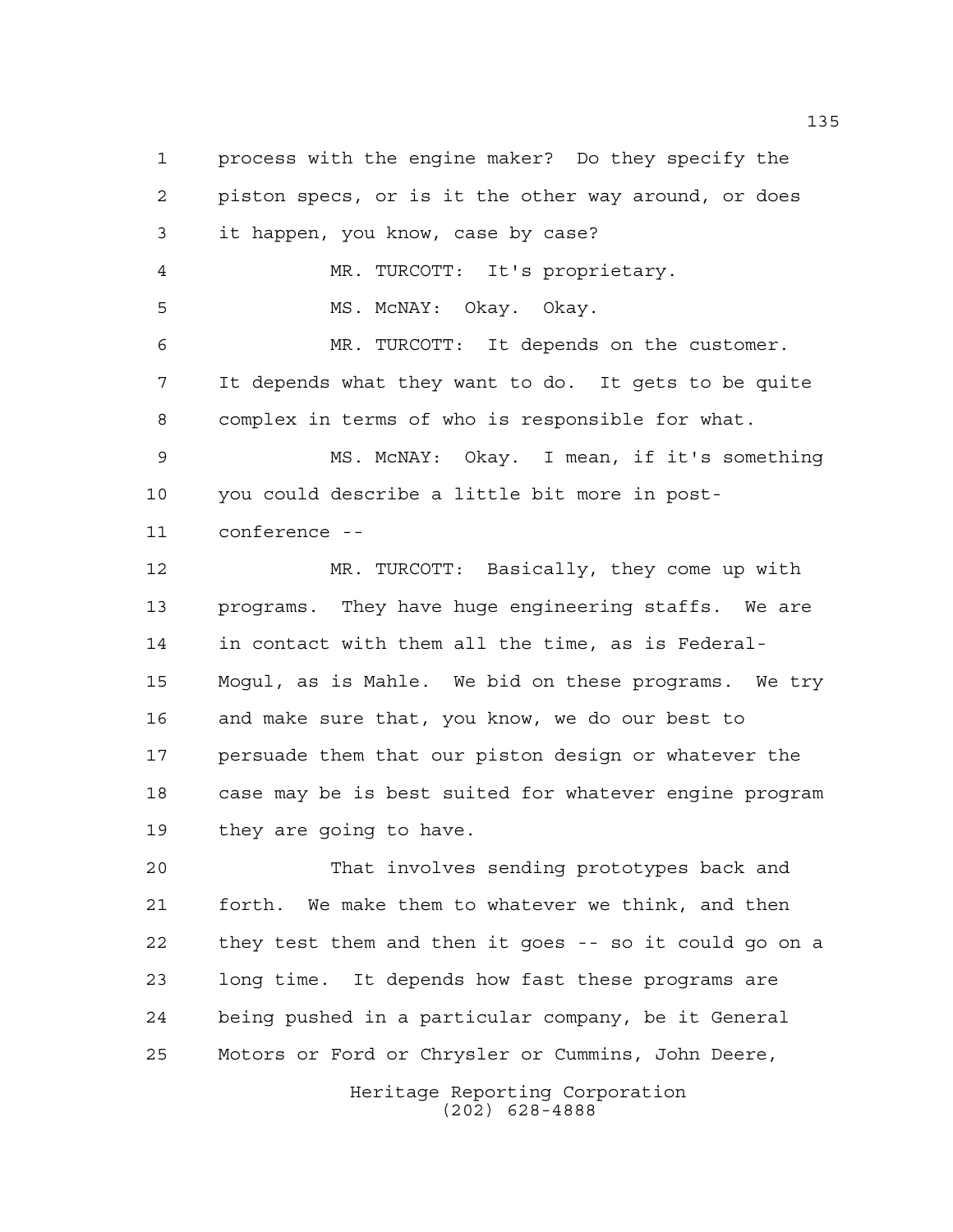Harley Davidson, wherever. I mean, they may stretch out seven or eight years before it even comes to fruition or it dies.

 Their engineers do have a lot to say about what they like, what they don't like, what they want to do, you know, that sort of stuff. That's about as much as I can tell you because I don't do them. 8 MS. McNAY: Okay. We had another comment? MR. CZERWINSKI: I have no ability to comment on that one either, sorry. MS. McNAY: Okay. That's fine. Who actually, then, specifies the piston insert supplier? Is that, once again, coming from the engine manufacturer, or is it from the piston maker? MR. TURCOTT: Well, my understanding is that we go out and find the insert supplier. When we propose a model, if it's going to require that insert, then we will say, this is it. We have to know up front what it's going to cost us for those inserts, as part of the whole project that goes forward, and I mean, they are always looking for cost control. They audit; well, can't you do something with this, can't you do something with that, can't you do something with this?

Heritage Reporting Corporation (202) 628-4888 So there's a lot of negotiation that goes on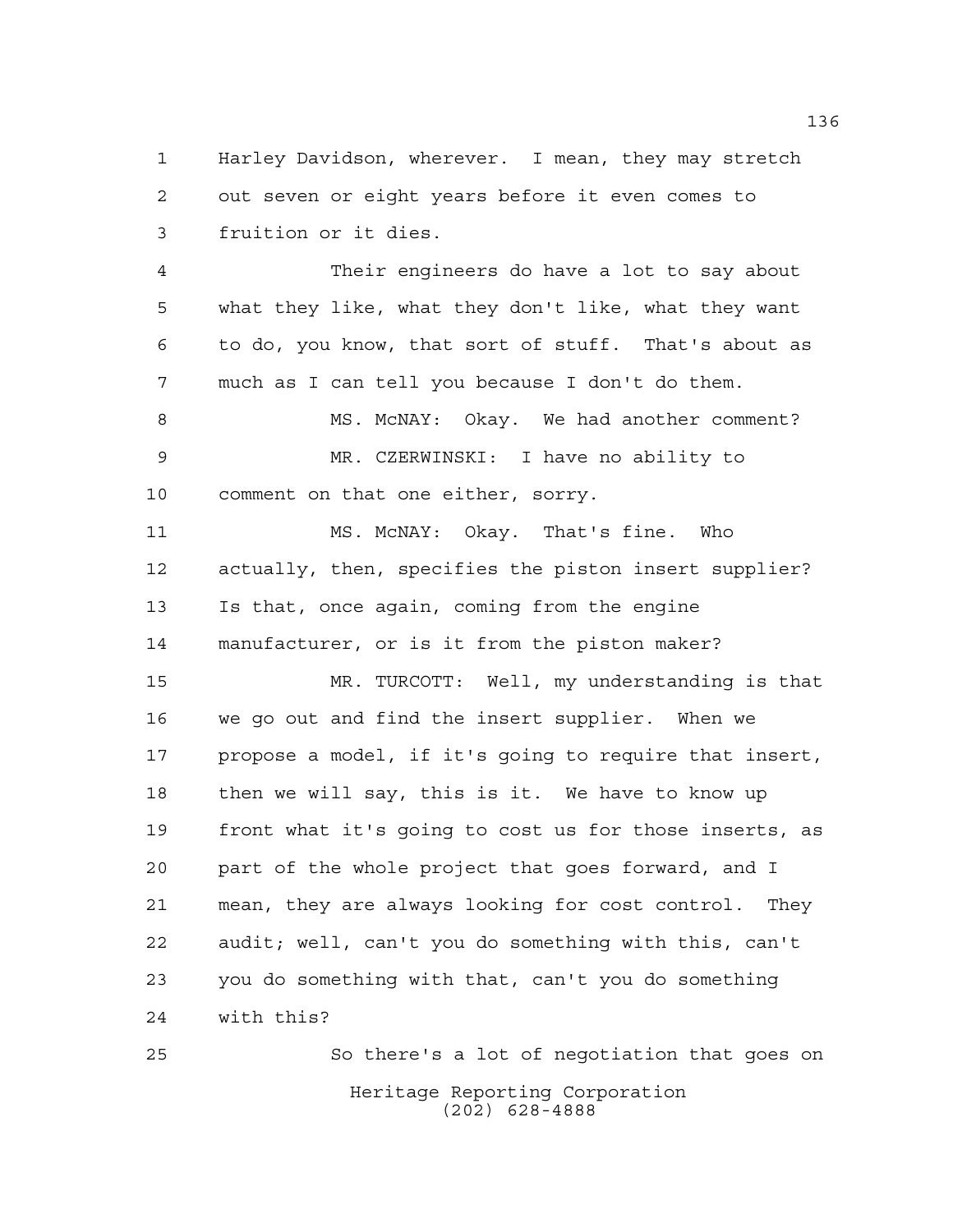with it, but it depends if you are just providing the piston or if you are providing the piston with the components, the rings or the pins or the connecting rods or whatever.

 MS. McNAY: Okay. Could you also describe a little bit the process of certifying a supplier of the piston inserts, or suppliers in general, and how long the process is?

 MR. TURCOTT: Well, I mean, just in general, it's my understanding that all of us have -- I don't know what the procedures are. I've never gone to look.

13 MS. McNAY: Okay.

 MR. TURCOTT: They all have their own basic audit sheet. It depends on their certification, like we are TS-something certified, and 9000 certified and all required by the customers. We have our people go to visit, you know, their plants, and they do check all their processes and controls and whatever. It's quite complicated, and it's not only done by us, but you know, our colleagues from Europe will also go in because they have their -- we work together to buy equipment and do all that sort of stuff to make things, so they want to go in and see too, because they are also interested in things on a global basis,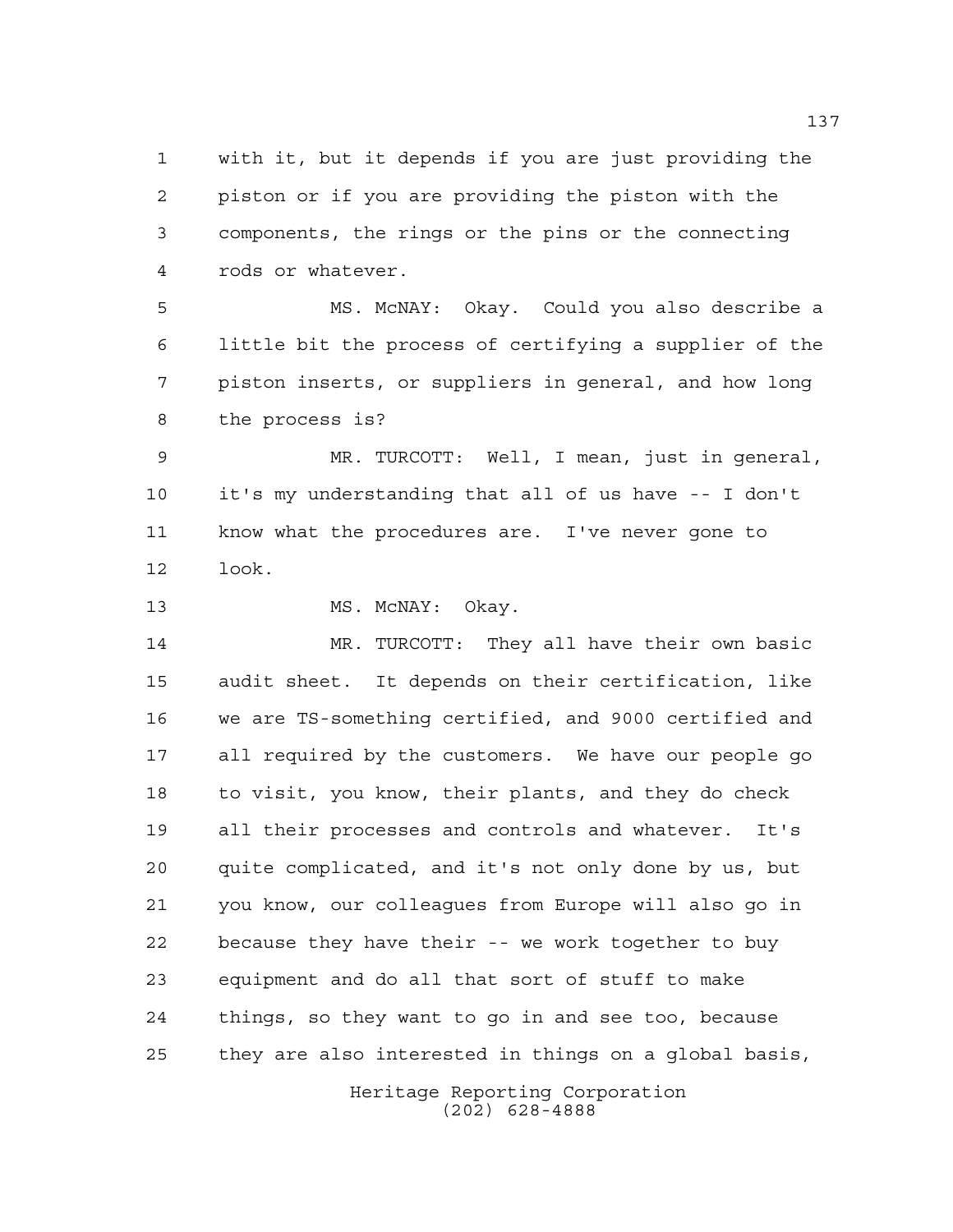and sometimes it's approved by one group and not

 approved by another group, or vice versa. It's quite rigorous, is my understanding. It's not like making thumbtacks, unfortunately. MS. McNAY: Okay. Thank you. MR. CZERWINSKI: We have a similar process at Federal-Mogul. Any new supplier must meet some minimum criteria, and of course, quality certification is part of that, as Mr. Turcott has mentioned already. In addition, we do some investigation in terms of gathering information on the supplier's customer base, their sales revenue, number of employees, some basic background of the company, and then we make an assessment based on their quality certification and the information gathering as to whether we would proceed to the next step, and that next step would be to go through a full-blown quality audit where we send a supplier quality engineer to the supplier's facility to conduct an audit of their quality systems to ensure, as Mr. Turcott said, that they have the controls in place to ensure consistent, high quality product, and the result of that audit is a score, and if the supplier meets a certain score, then they are approved for pursuing them further as a production source.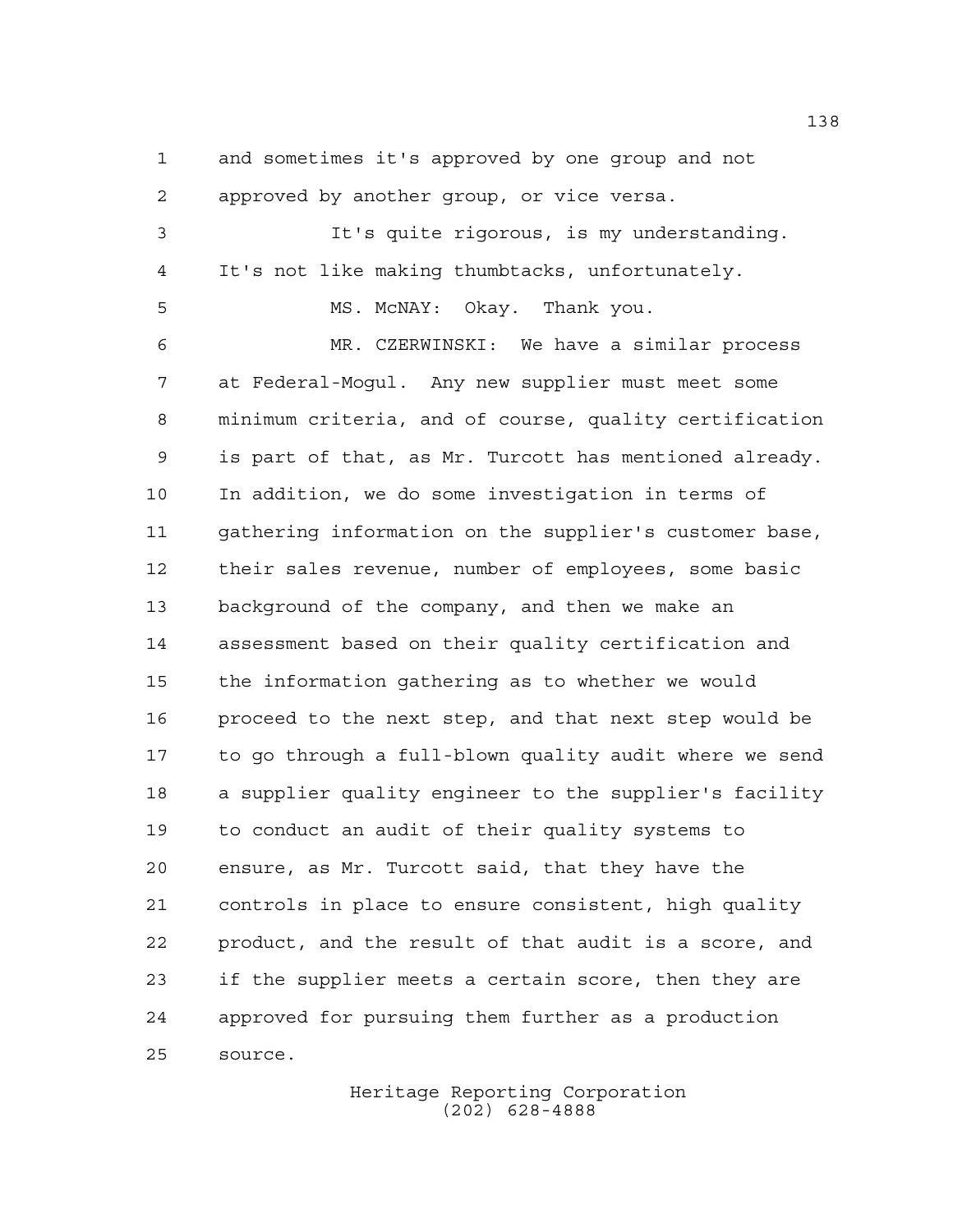Heritage Reporting Corporation (202) 628-4888 In terms of evaluating the product, from that point, then we ask the supplier to submit samples off of their production process and then we evaluate those samples based on dimensional checks, metallurgical checks, grain structure analysis, et cetera, and assuming all of our specifications are met, then they are approved as a production source of that material. MS. McNAY: Is Quaker City certified for both or either of you at this point, or -- 11 MR. TURCOTT: Not that I am aware of. 12 MS. McNAY: No? MR. CZERWINSKI: I'm sorry, I don't know how to answer that question. I mean -- MS. McNAY: Are they certified as a supplier 16 for either of you, or have they been at any point, I guess? MR. CZERWINSKI: I don't know if we have ever conducted a quality audit at Quaker City. MS. McNAY: Okay. Thank you. MR. TURCOTT: I think we did, and I think for on a spot basis, they were somewhat approved, and as I talked about earlier, I mean, they have had some problems on the audit. MS. McNAY: Yes, you mentioned.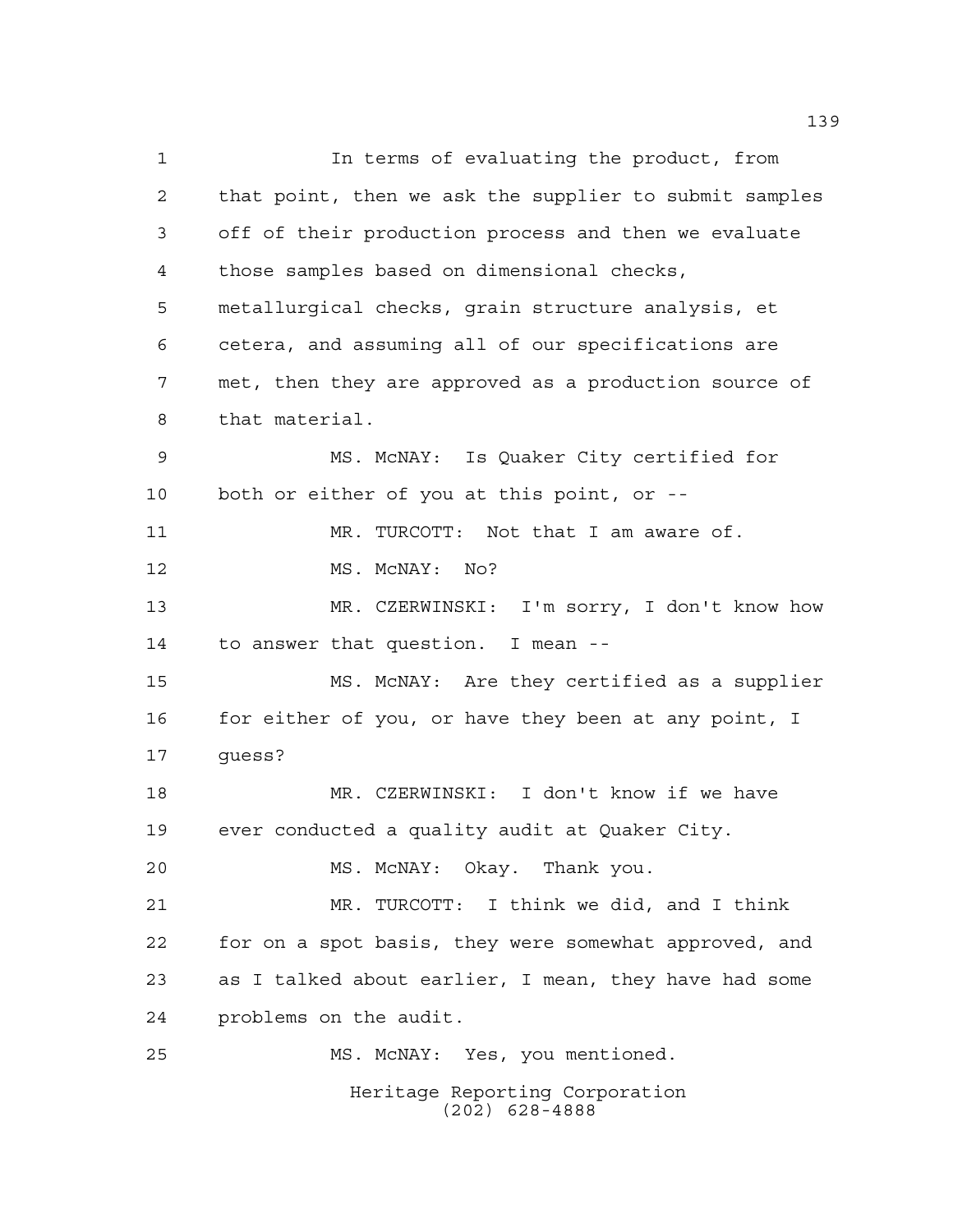MR. TURCOTT: They have worked to improve them, and then when it came to global stuff, they just kind of, the quoting and stuff fell apart on them, so --

 MS. McNAY: Okay, thank you. One other area. I think, Mr. Lowe, we talked about export markets for these types of products. Could you expand on that, what areas, what regions of the world you were specifically referring to, and why you would expect to see growth in some of these markets for this type of product?

 MR. LOWE: I don't have on hand specific facts, but what the point goes to, that yes, there are other markets in the world where pistons are made, in particular, aluminum pistons that utilize the Ni- resist inserts, and so perhaps in our brief, after today, we could expand on those markets in more detail and describe specific instances.

 MS. McNAY: I would appreciate that, for either group, if you could sort of expand a little bit on what the global market might look like for these products, and key countries that are supplying or manufacturing, and also key export markets, that would help us in our deliberations.

Heritage Reporting Corporation (202) 628-4888 MR. TURCOTT: We don't export any.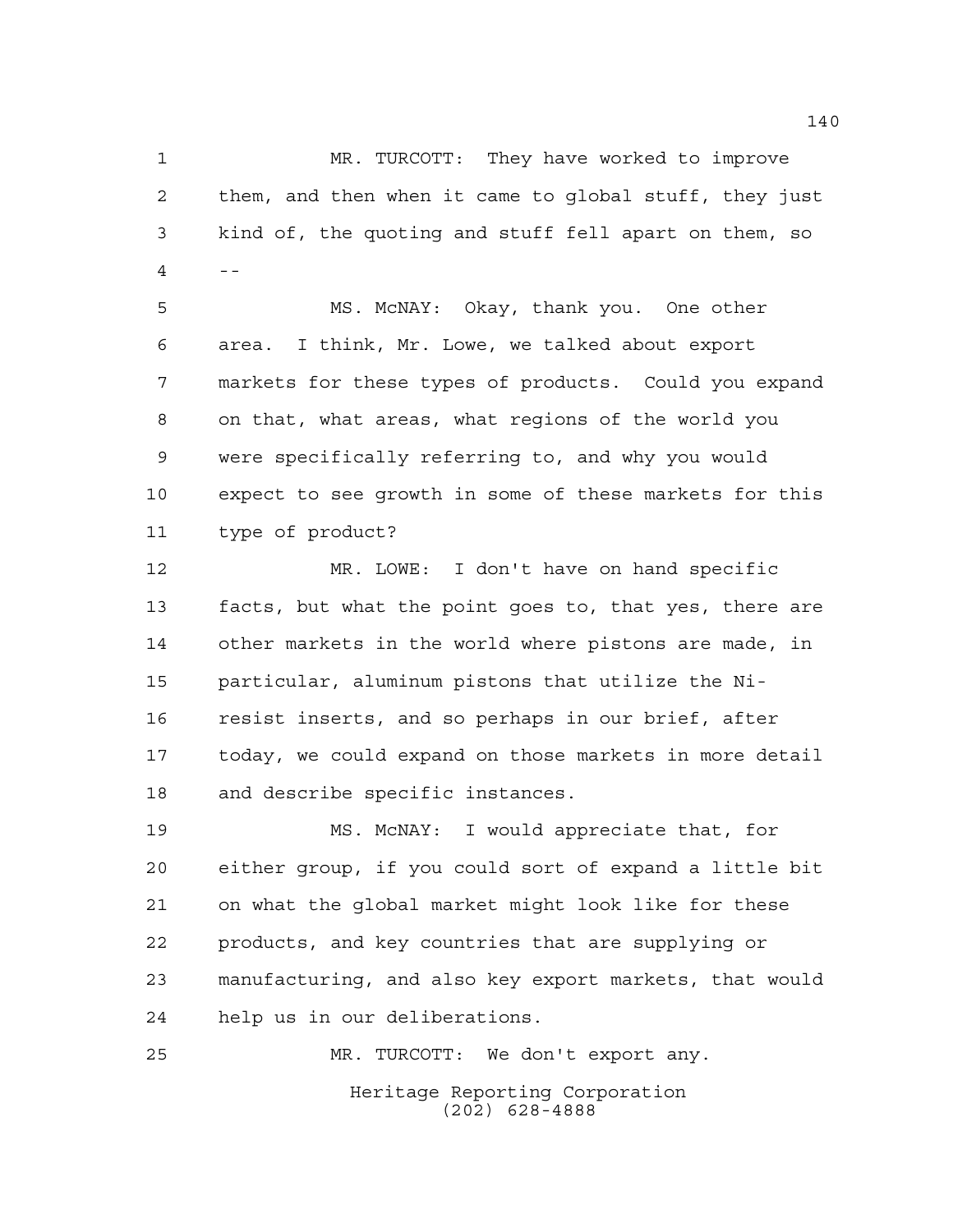Heritage Reporting Corporation (202) 628-4888 MS. McNAY: Okay. All right, thank you. That ends my questions. I appreciate it. Thank you. MR. ASCIENZO: Mr. Deyman? MR. DEYMAN: I'm George Deyman, Office of Investigations. One of my colleagues requested that you submit the 2004 letter from Quaker City for the record, but one of you mentioned a second letter that followed immediately after that on the price increase. Could you submit that letter also, and that would -- if the gentleman from Quaker City could also submit that letter. Thank you. In many of the products that we investigate, the purchases are made with so-called requests for quotations. I take it that that is not the method that is used by you all for this product, is that correct? MR. TURCOTT: We request quotations, yes. MR. DEYMAN: You do? MR. TURCOTT: Yes. MR. DEYMAN: So when you need a certain part, do you go to various suppliers and ask for their best price? There are only three or four suppliers here, so do you do that in each case? MR. TURCOTT: I don't do it, so I don't know. I mean, it depends on the case. I depends on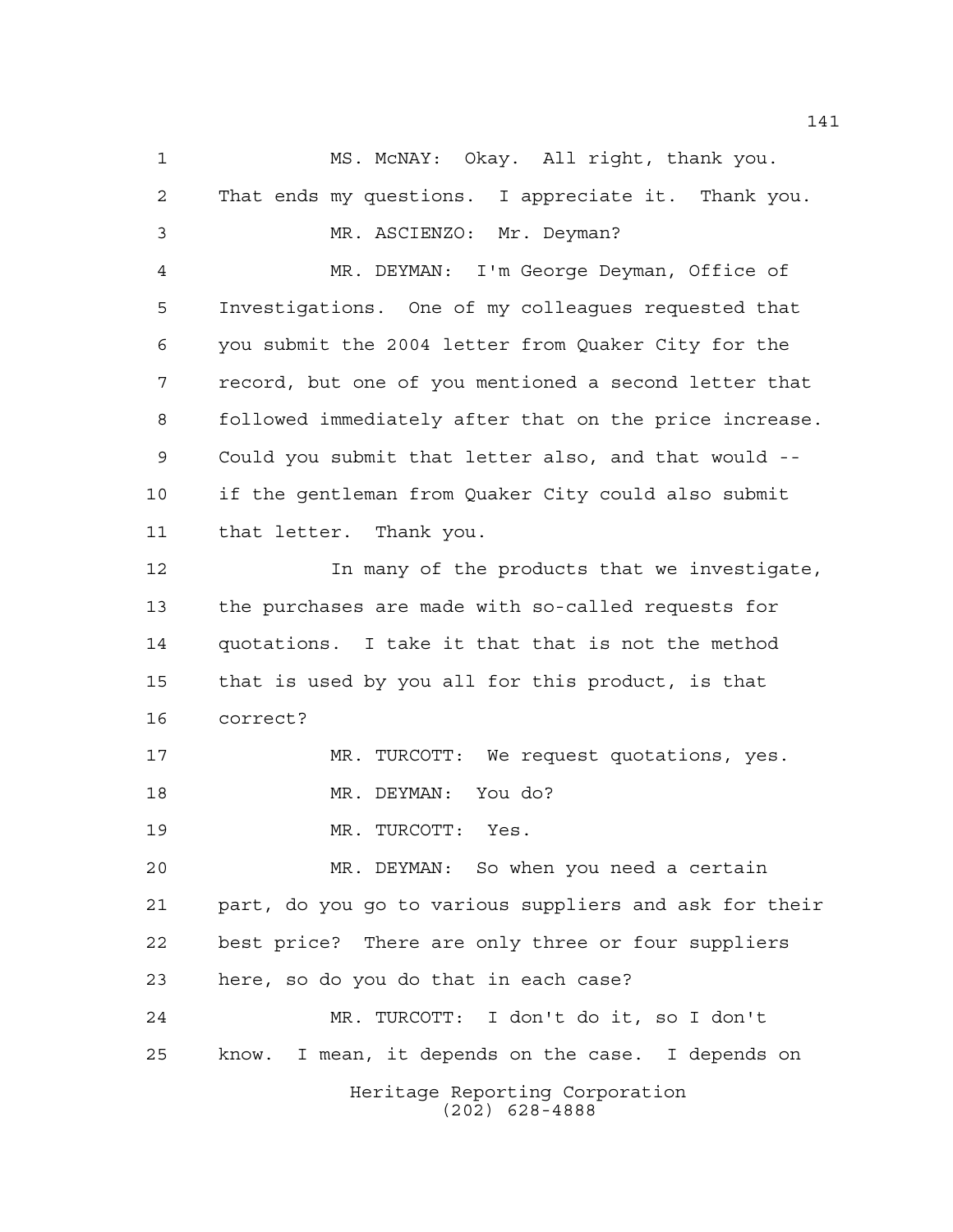what it is. Most of our stuff comes from Clarendo Appel, and it has come for over 10 years. I mean, they are a global supplier. Now, like I said before, we are always trying to lower our risk. I mean, after all, it is a foreign country. It's not always that stable, their governmental process.

 So we are concerned about those sorts of things, and so we are always looking for another supplier, alternative supplier, somebody else, you know, just in case, or maybe they are better. It's kind of the way it works, and you have so many factors that are involved. First of all, you have to have the programs, and then try and find people, like, we had never heard of the Korean company before this petition came through, and somebody mentioned some others today I wasn't aware of either, so.

MR. DEYMAN: Mr. Czerwinski?

 MR. CZERWINSKI: I would say that we do issue requests for quotation, and that's done on a periodic basis, let's say. It's not done every single time we need a part. If there is a request for a quotation that goes out to a supplier, and we have an established price for that particular SKU, we continue to buy at that price until something changes, and so it's considered fixed pricing from the point in time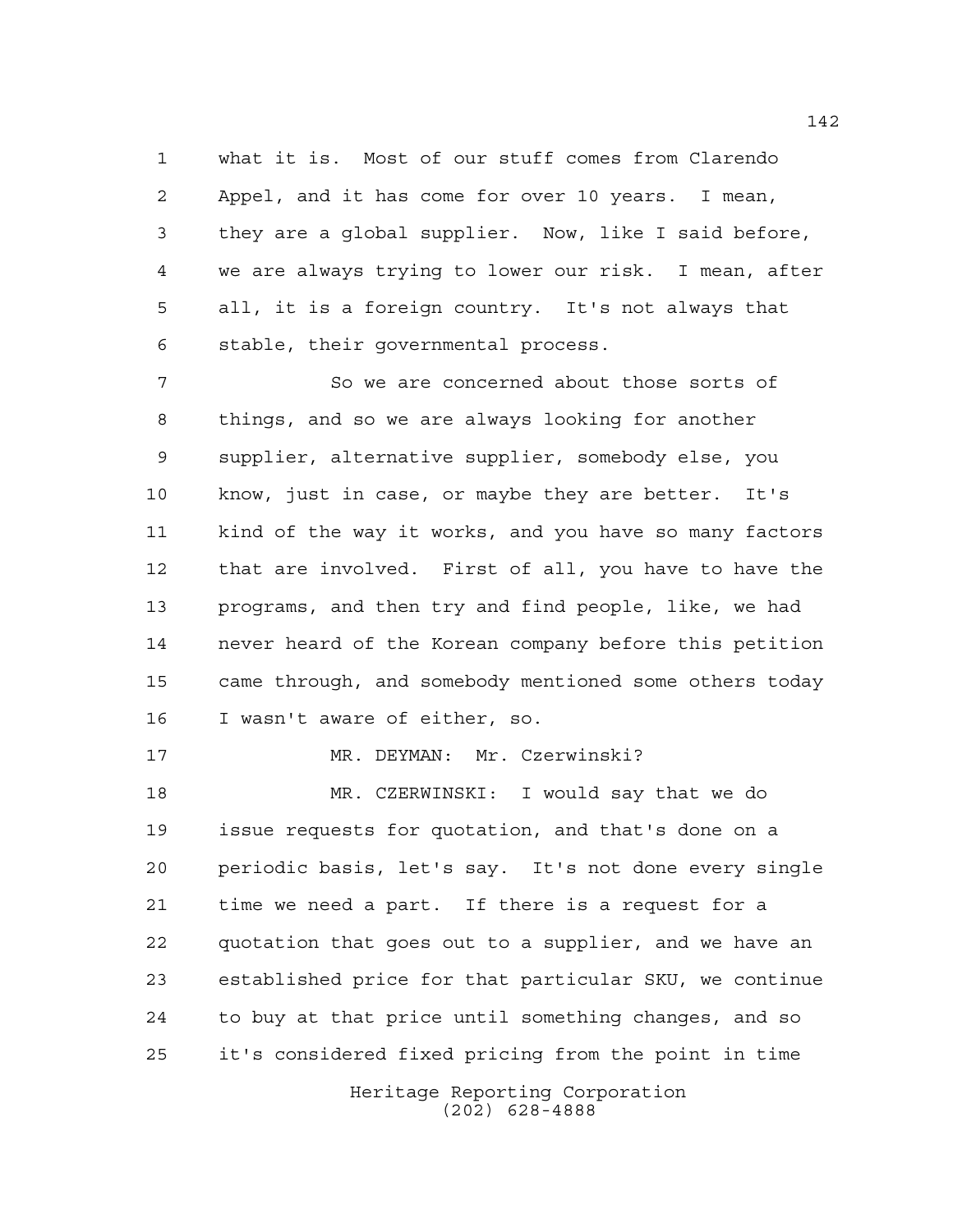at which we receive the quotation from the supplier and we begin issuing purchase orders from a base price standpoint that pricing remains fixed, I would say indefinitely.

 So we don't RFQ every single time we have a need for a part.

 MR. DEYMAN: And I suppose that you also don't go out to each of the three or four suppliers each time you need a part. For example, you haven't gone to Argentina, I believe, and so forth. Could you explain?

 MR. CZERWINSKI: That's correct, but what does change is the surcharge, and as we've talked throughout the day today that the surcharge does get updated, in some cases, quarterly. In the case of Quaker City it was monthly, but -- so that's really the only variable, if you will, in terms of the cost of the part.

 MR. DEYMAN: All right. I have a couple of questions on terminology. I heard a couple of you mention the term Ni ring. Is that what these subject products are called in day-to-day parlance?

MR. TURCOTT: Yes.

MR. DEYMAN: Ni ring?

MR. TURCOTT: Ni rings.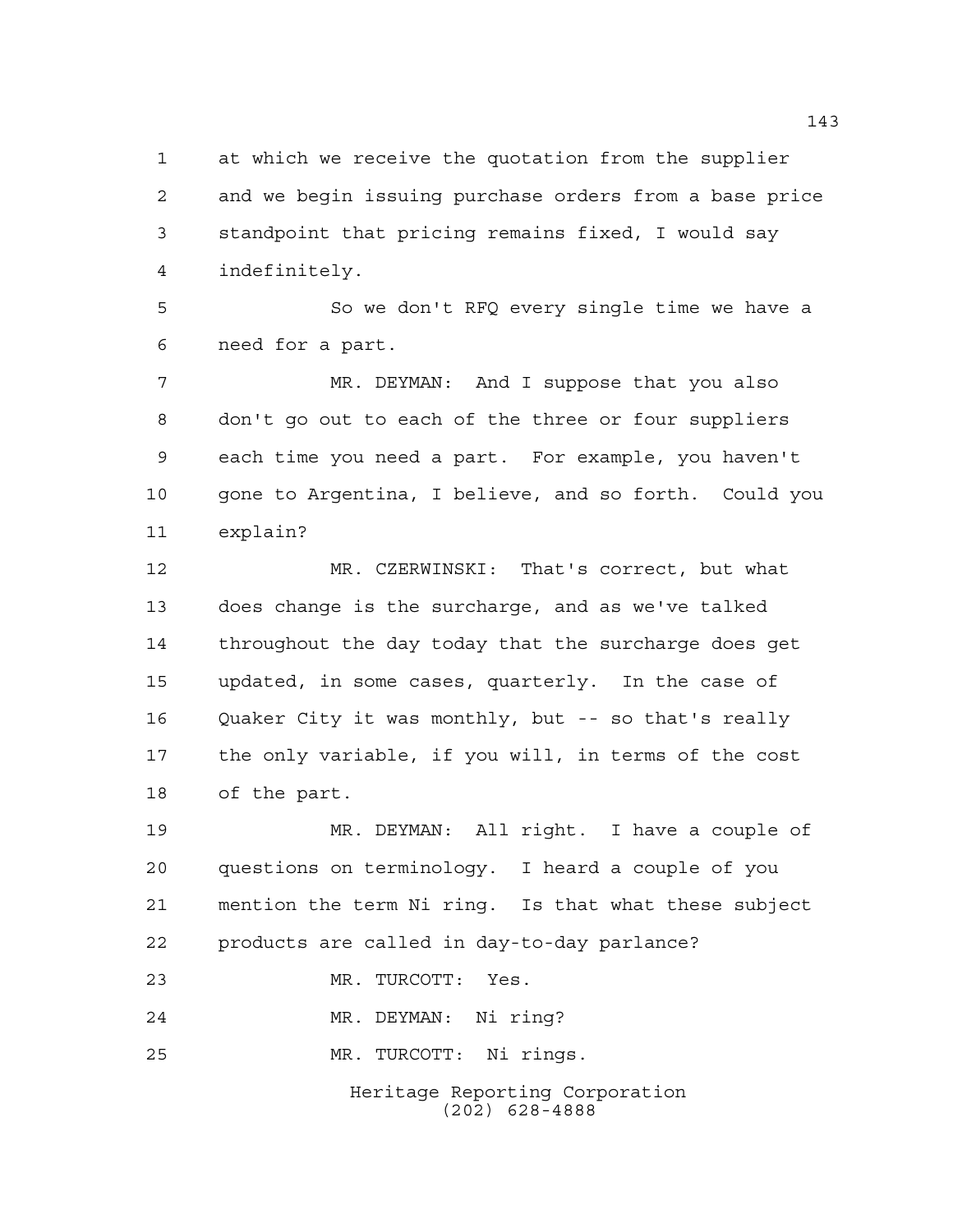Heritage Reporting Corporation (202) 628-4888 MR. DEYMAN: Or if we used that in -- MR. TURCOTT: Ni inserts. At our company, we usually refer to them as Ni rings. MR. DEYMAN: Is that the case also with your company, Mr. Czerwinski? MR. CZERWINSKI: Yes, Ni-resist piston insert, Ni ring, ring carrier, alfin. They are all interchangeable terminology. MR. TURCOTT: It depends on when you came into the business, I think. MR. DEYMAN: Okay, and I believe, Mr. Czerwinski, I think you mentioned your company's acronym, KUS. That would be Mr. Turcott, I guess. MR. TURCOTT: Karl Schmidt Unisia, Inc., is referred to as KUS. MR. DEYMAN: KUS, not KSU? MR. TURCOTT: And you would like an explanation of why it's not KSU? MR. DEYMAN: Yes. Right, right. MR. TURCOTT: I wondered myself when I joined the company. That was like five-and-a-half years ago. Karl Schmidt Unisia, although the company's roots go back to 1944 as Badger Pistons, then Safeguard among other names, it's an American company based in Marinette, Wisconsin. It's gone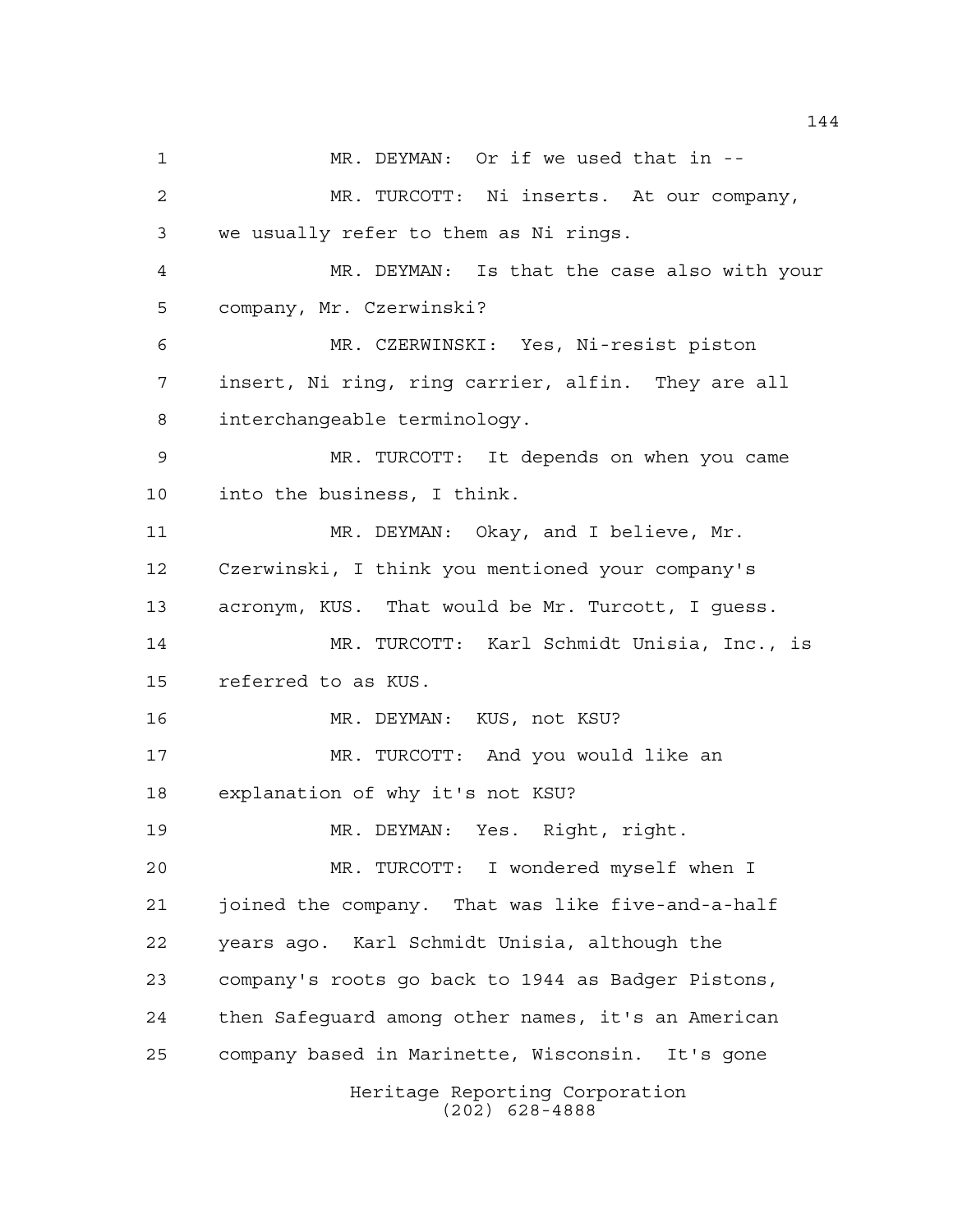through various ups and downs over the years and it's been bought and sold, whatever. At one point in time, basically in 1991, Kolbenschmidt owned it, KS Kolbenschmidt out of Germany, and decided they wanted to have a closer relationship with Japan, and so they created a joint venture, and they put in the assets which are now, you know, Karl Schmidt Unisia into there, with the Japanese partner, so we are now majority German, partially Japanese.

 Well, when they created this joint venture, they named it Karl Schmidt Unisia. However, in Japan it's disrespectful to have your name at the end. So we said, okay, when we refer to it, we will refer to it as KUS. Now, Unisia was the name of the, I don't remember the full name of the company from Japan, but that was part of the -- it was Atsugi Unisia Corporation or something. So that is why it's KUS. MR. DEYMAN: All right. I appreciate that.

Thank you.

 MR. TURCOTT: You're welcome. I did too. I was using KSU for a long time.

 MR. DEYMAN: My last question or comment is, on page 9, footnote 11 of the petition, the fact that Quaker City contends that the Argentine firm Clorindo Appo has been investigated by Customs and Border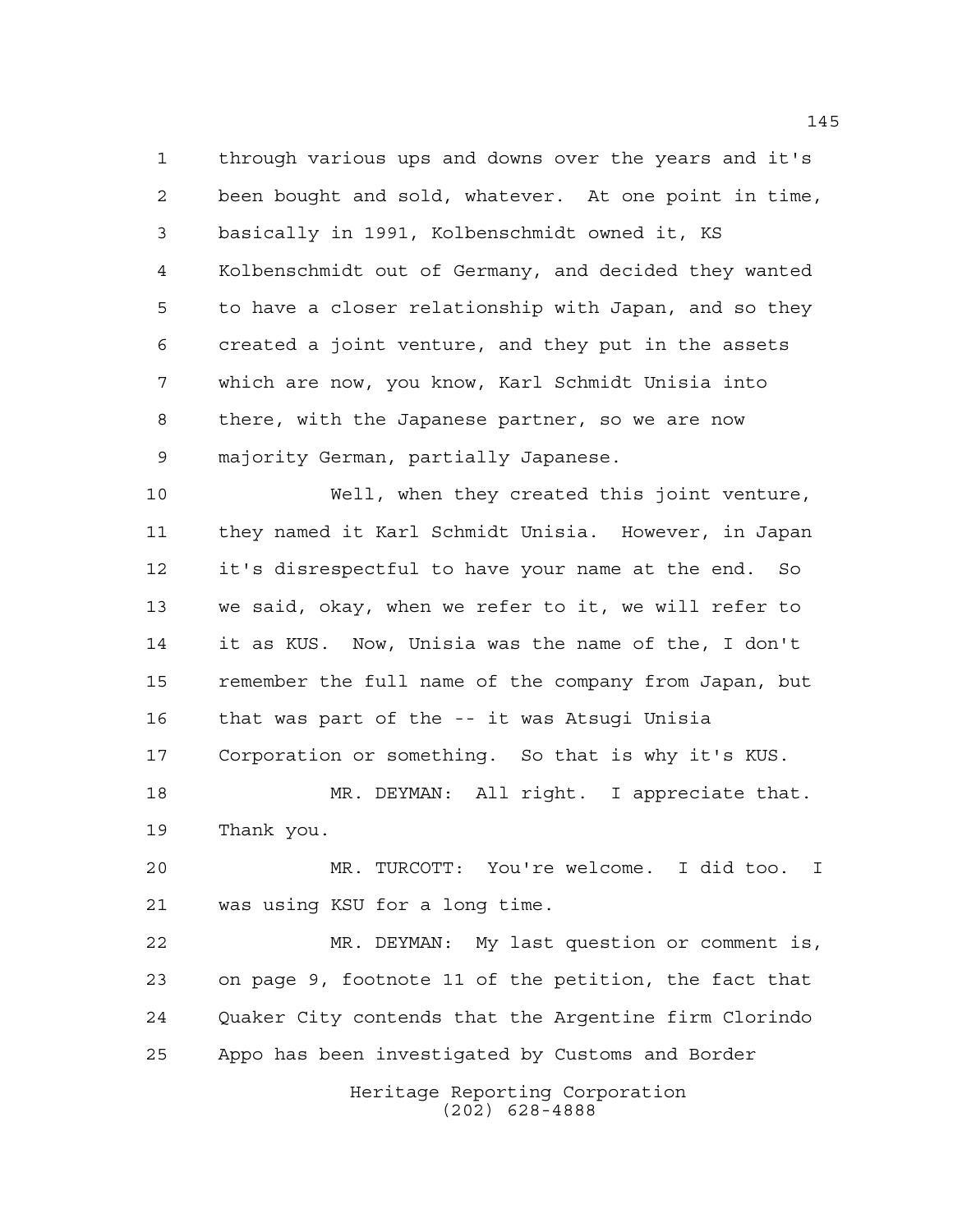Protection. If you have any -- I know you mentioned that you made some comments earlier, but if you can provide any further information in your post- conference brief, it would be very helpful. MR. TURCOTT: We will do our best. MR. DEYMAN: Thanks, and I have no further questions. MR. ASCIENZO: Thank you very much for your presentation and your answers, and I'll start by apologizing for calling this product nickel-resist. I did that on my opening remarks. It's Ni-resist. Mr. Turcott, you had mentioned something, and Ms. McNay followed up, but I just want to make sure. You said, I think you said, that QCC failed an audit, and was that a quality audit, and what are the ramifications of that? What happened? MR. TURCOTT: Well, our people went there to their plant and they had some issues. I don't remember what the certain issues were. One of them was housekeeping. I think there was other stuff. Apparently, they worked on them to improve them, and I believe it was like, comments that I have seen were like by November they had done a sufficient job at

Heritage Reporting Corporation Clarendo Appel as far as -- because that was also the

that point to be on an equal playing field with

(202) 628-4888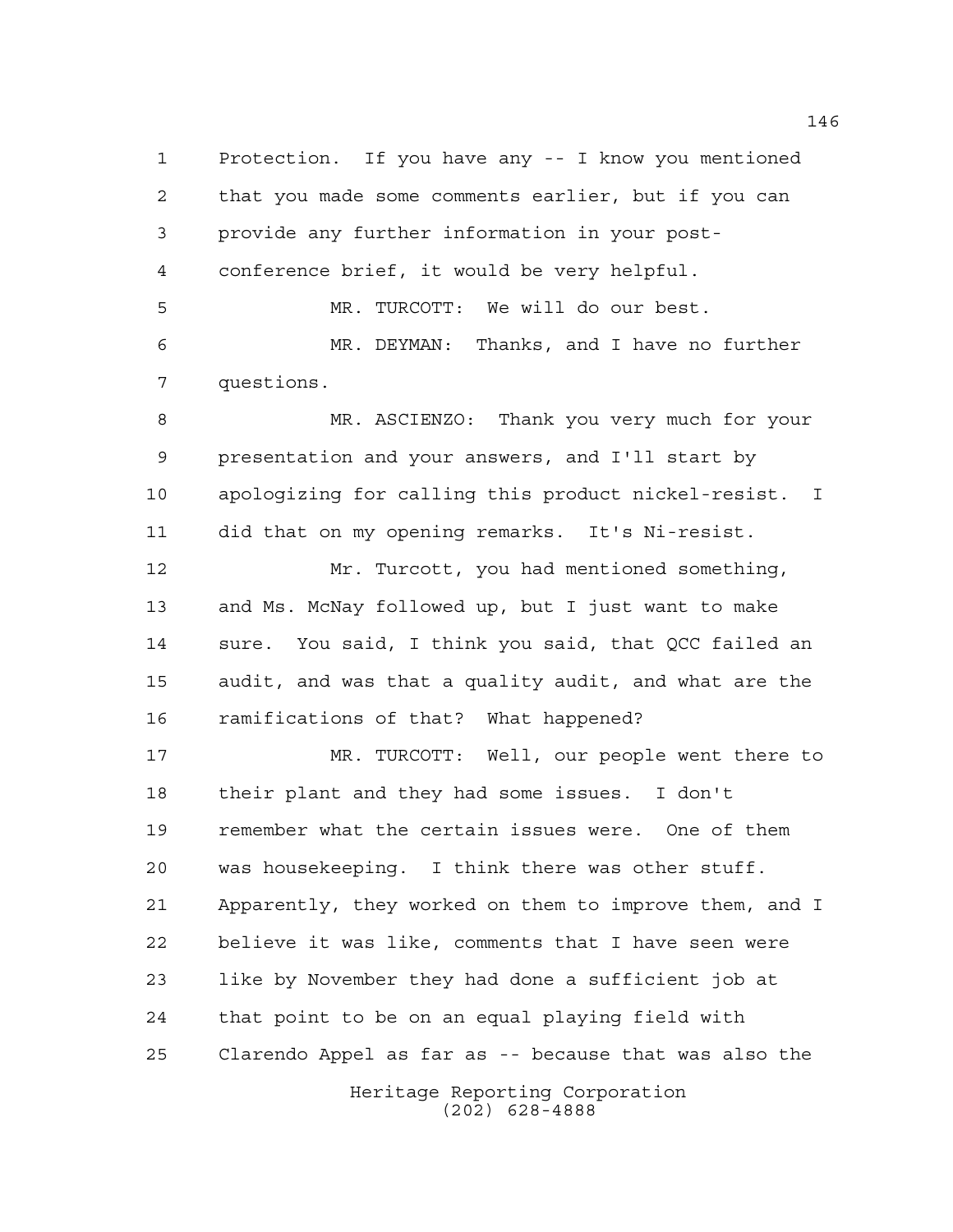time when they accepted the LME surcharge formula, as far as going forward and going through the global quoting process, because there aren't that many that supply these things, so our German side wants to know, see if they are available for them as well, because they have, I mean, they use them in France and Czechoslovakia, Germany, Brazil, wherever, and Clarendo Appel does ship to all those places except for Germany.

 MR. ASCIENZO: Thank you, and actually, you just touched on my next question. I think both parties have indicated displeasure with the fact that QCC wanted also to have surcharges for copper. Do you know offhand, out of a Ni-resist ring, what percentage of the cost is the copper? If you don't know, you don't. I mean, I don't know.

 MR. TURCOTT: I don't know if there are some other elements in there too. It's basically, it's the transparency of their formula.

 MR. ASCIENZO: Okay. So that's what I was going to get at, because I presume you source many different products from many different companies, and nickel, obviously, is big, but copper might be big. You might gather parts that have molybdenum or other commodities that have gone up and down in price big-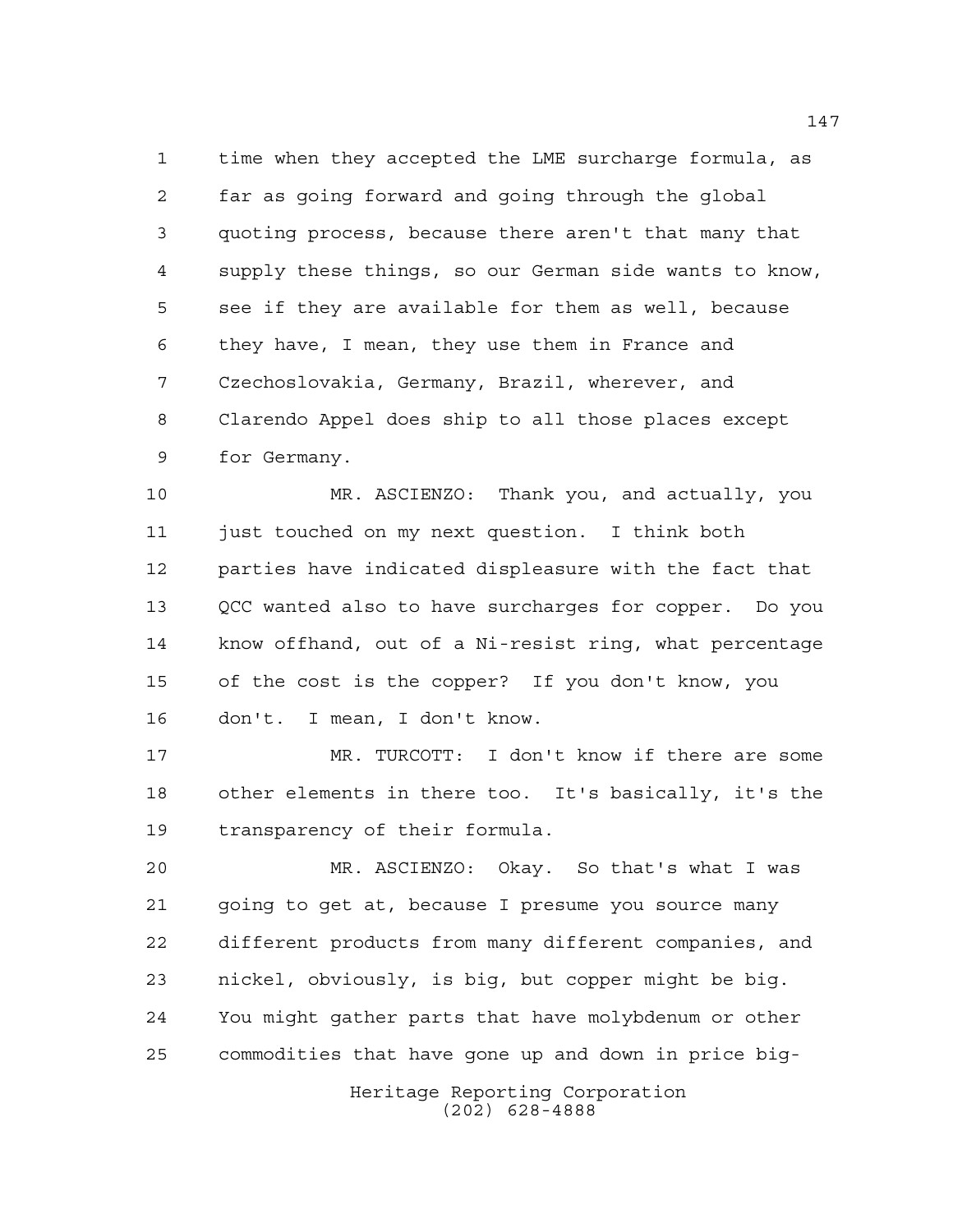time. So I am just wondering --

| $\overline{2}$ | MR. TURCOTT: Part of the equation here is              |
|----------------|--------------------------------------------------------|
| 3              | how much can be passed through in our price to our     |
| 4              | customers, who are in the multibillion dollar range.   |
| 5              | If they won't accept them, the volatility of these     |
| 6              | other elements, be it copper or sand or whatever the   |
| 7              | case may be, we can't accept them either because we    |
| 8              | can't pass them through. They will -- I mean, this is  |
| 9              | not an easy thing to do.                               |
| 10             | Getting them to accept the nickel surcharge            |
| 11             | and getting them to agree to a particular measure of   |
| 12             | how that's done, like Mr. Czerwinski said, it could be |
| 13             | every quarter, it could be every six months. They are  |
| 14             | all different. How they will accept these changes,     |
| 15             | what the range of the change has to be before they     |
| 16             | will, you know, accept the change, how much of the     |
| 17             | change they will accept, it gets to be quite complex.  |
| 18             | You can't measure apples to apples with                |
| 19             | suppliers if everybody is using the LME nickel         |
| 20             | surcharge and one person uses a formula with all this  |
| 21             | other stuff in it. You know, we want chicken soup      |
| 22             | with just chicken.<br>We don't need the peas and the   |

 corn and the beans. That's all assumed. Does that help you?

Heritage Reporting Corporation (202) 628-4888 MR. ASCIENZO: Yes, it does. Thank you.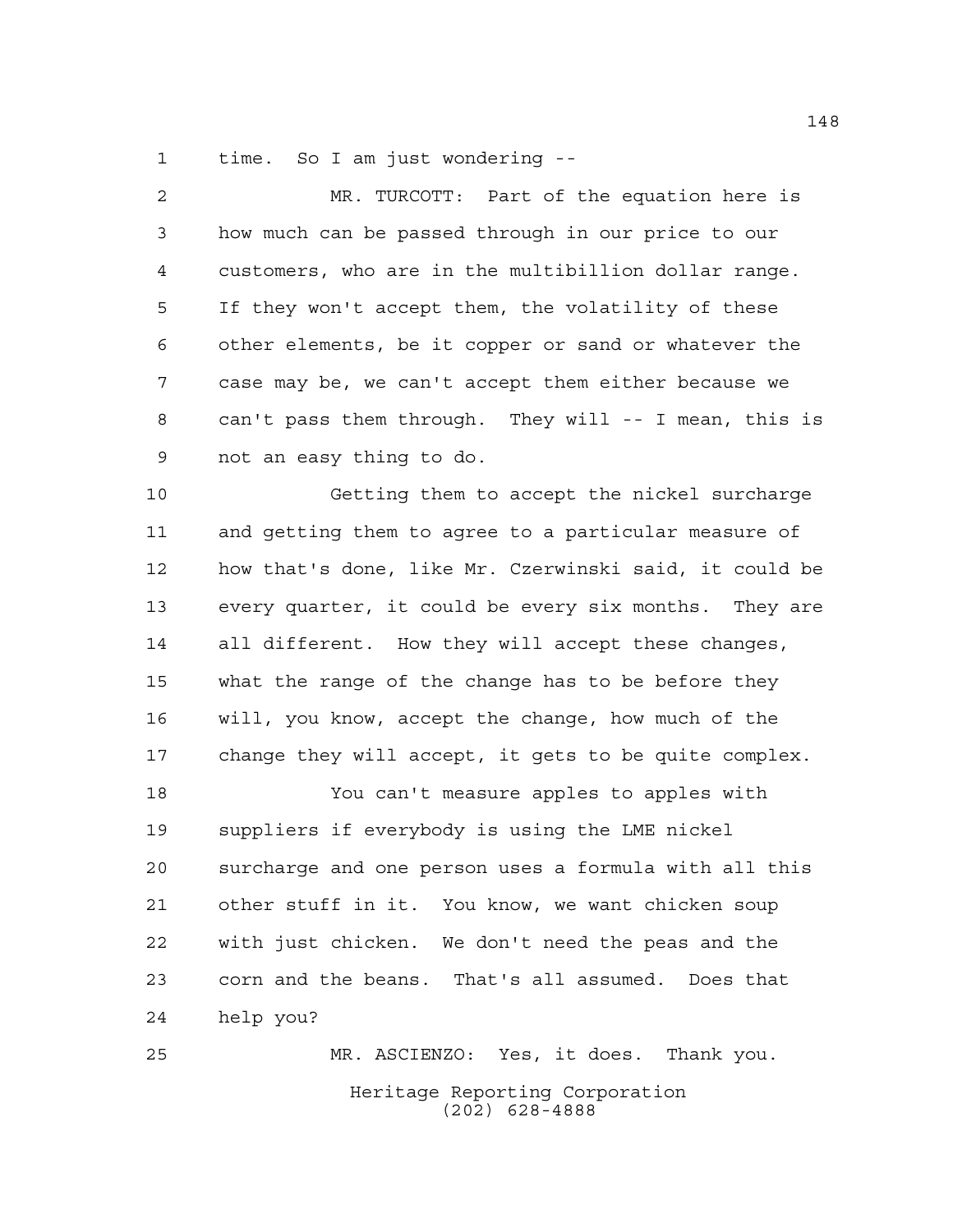MR. CZERWINSKI: I think, just to kind of expand on what Mr. Turcott just said, the thing about the nickel is that, because it is an LME index, it is something that, that data, everyone has access to it and it's recognized throughout the market as something that we can track and see what the LME does day to day, month to month, whatever, these other things that come into play, and not necessarily copper because that's also a commodity, but with some of the other things that we talk about where Mr. Korff said that they are passing on their actual cost, I mean, unfortunately, when we get into negotiations with suppliers, we either, you know, preferably, we are agreeing on an index, but if there are other elements that they feel that they want to try to pass on to us, we look for some verification of that, okay, and I think that's fairly reasonable, and when you talk about trying to verify five or six or seven other metallic elements of their casting in the absence of evidence, of invoices of what they paid for this material, as a purchaser, it's difficult to accept. Not that we don't trust our supply base, but

 the evidence needs to exist as to what they paid for these other metallic elements and in the absence of, really, in the absence of invoices to prove what was

> Heritage Reporting Corporation (202) 628-4888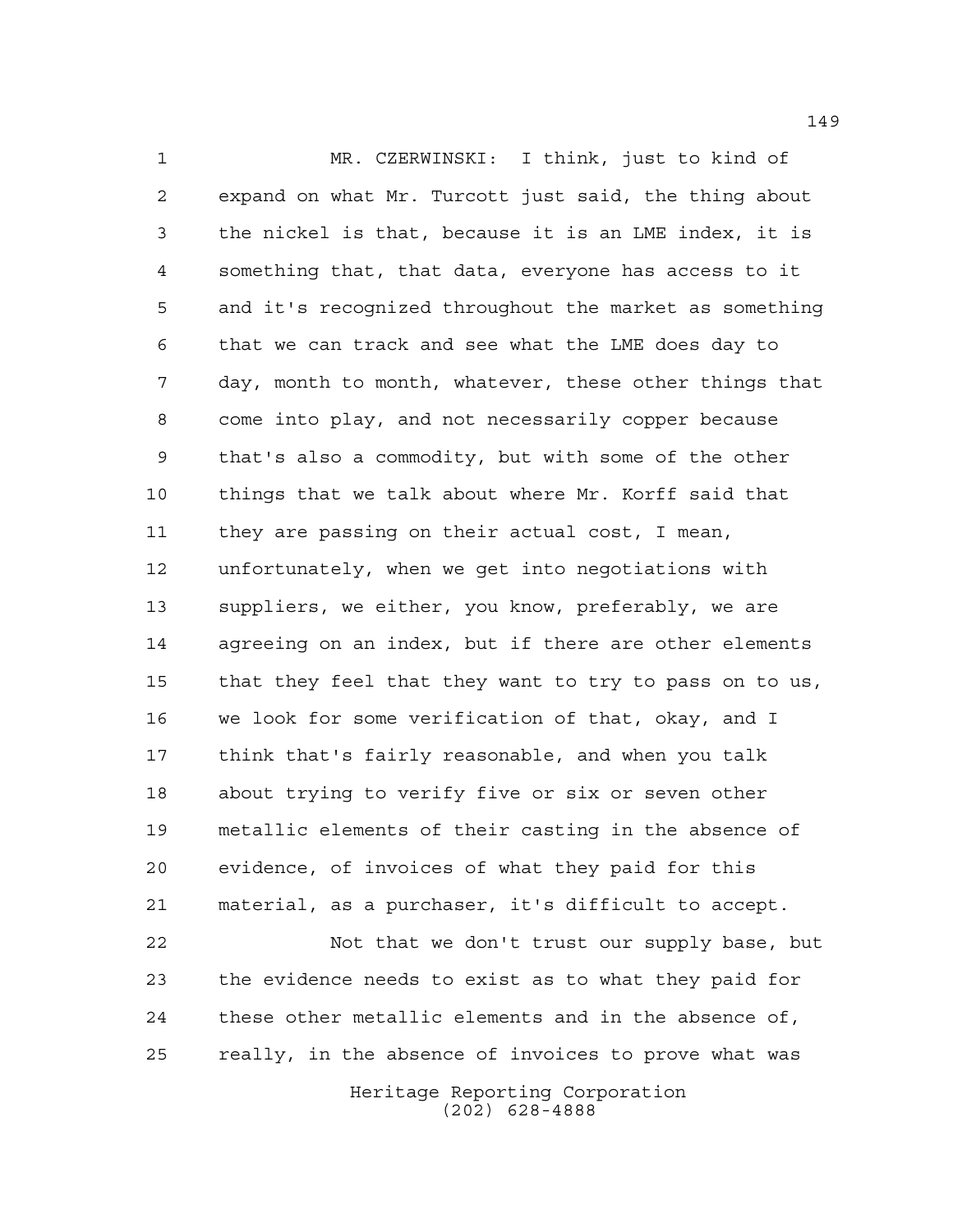paid for those, you know, it's generally not accepted. MR. ASCIENZO: Thank you very much. That was quite informative.

 Do we have any more questions from this panel? Mr. Kaplan?

 MR. KAPLAN: Mine is more of a request, actually just touching upon what Mr. Ascienzo and Mr. Deyman were saying and what has been said kind of throughout the discussion from this panel. Whatever information that there is that can be provided talking about this nickel surcharge and how it is apparently an accepted norm in the industry, and if there are some examples of sales transactions or discussions that can be provided as part of the post-conference brief, that will just illustrate for us in going through this information what exactly the surcharge consists of and how, perhaps, it may or may not be standard across the industry.

 That would certainly be helpful, and I have no further questions. Thank you.

 MR. ASCIENZO: Does anyone else have any further questions? With that, let's take an approximate 10-minute recess, and then we will start the closing remarks, first of all with the domestic panel. Thank you very much.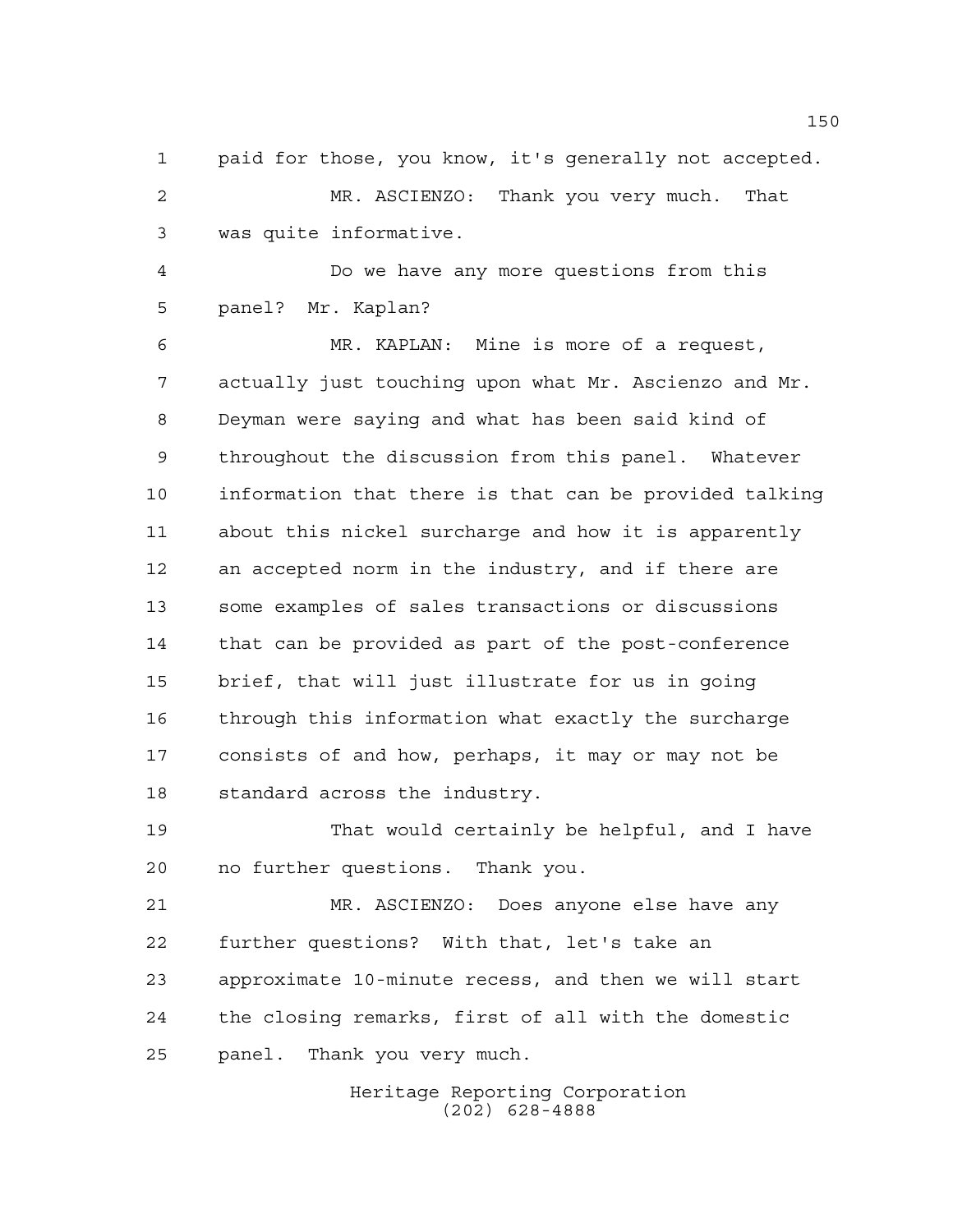(Whereupon, a short recess was taken.) MR. ASCIENZO: Welcome back, gentleman, and please start with your comments when you are ready.

 MR. JOSEPH KORFF: I would like to make a few observations to some of the testimony in regard to our surcharge formula, which seemed to be a topic. I personally created the surcharge formula. I think it was 1989, and at that time, metal components were varying somewhat, and we basically made a weighted cost average of all the metal components that go into Ni-resist, and just factored in the prices we were paying for each one.

 Over the years, the surcharge formula is -- and at that time, I offered anybody who was interested -- at that time, only Zollner Corporation really was asking, which is now part of Karl Schmidt, and they were making diesel engine pistons in that plant, and they were the only ones interested in the surcharge formula and I said, you are welcome to see my invoices anytime you wish. There is no hocus pocus here. Whatever I pay gets translated into that surcharge formula and it is what it is.

 The nickel market LME surcharge that you heard about is based on a \$9,000 per metric ton base level of nickel on the LME cash market, averaged over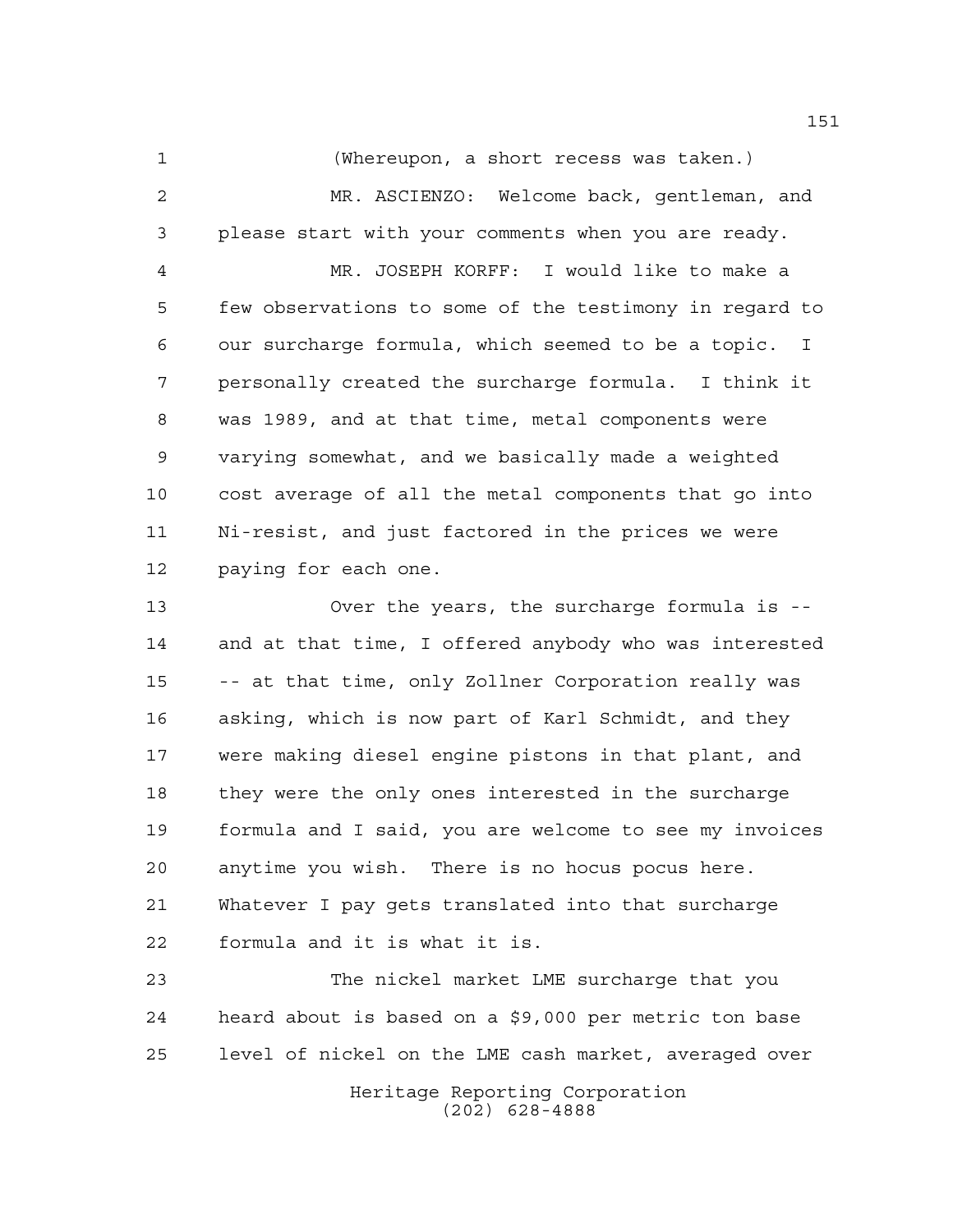a month's period, and it's based on the nickel content of the Ni-resist insert, which is roughly 15%, with no other consideration to any other metallic material. We did offer that to Karl Schmidt. Federal-Mogul never asked us for it, so we didn't offer it to them.

 Karl Schmidt did, and another customer did as well. We did offer that to them, and we priced, we gave them an entire pricing sheet with the \$9,000 per metric ton LME as the base number in our base prices. We also, contrary to prior testimony, we did offer shipments, freight delivered to all of the Karl Schmidt plants that they requested us to quote to, and we did -- I had long negotiations with the freight carriers, our freight forwarder, to get a price for contained load shipments to all of their locations, and we also entered conversations with my bank about hedging against the euro so that we could offer our prices in euros, and we did both of those things.

 There was another comment that I think was from Federal-Mogul, that we offered them an all-or- none price sheet, and that was after we had lost business, we went in to Federal-Mogul again saying, we would like to be able to re-quote this, and they gave us part numbers to quote, and we did so on the basis that we needed all of those part numbers so that we

> Heritage Reporting Corporation (202) 628-4888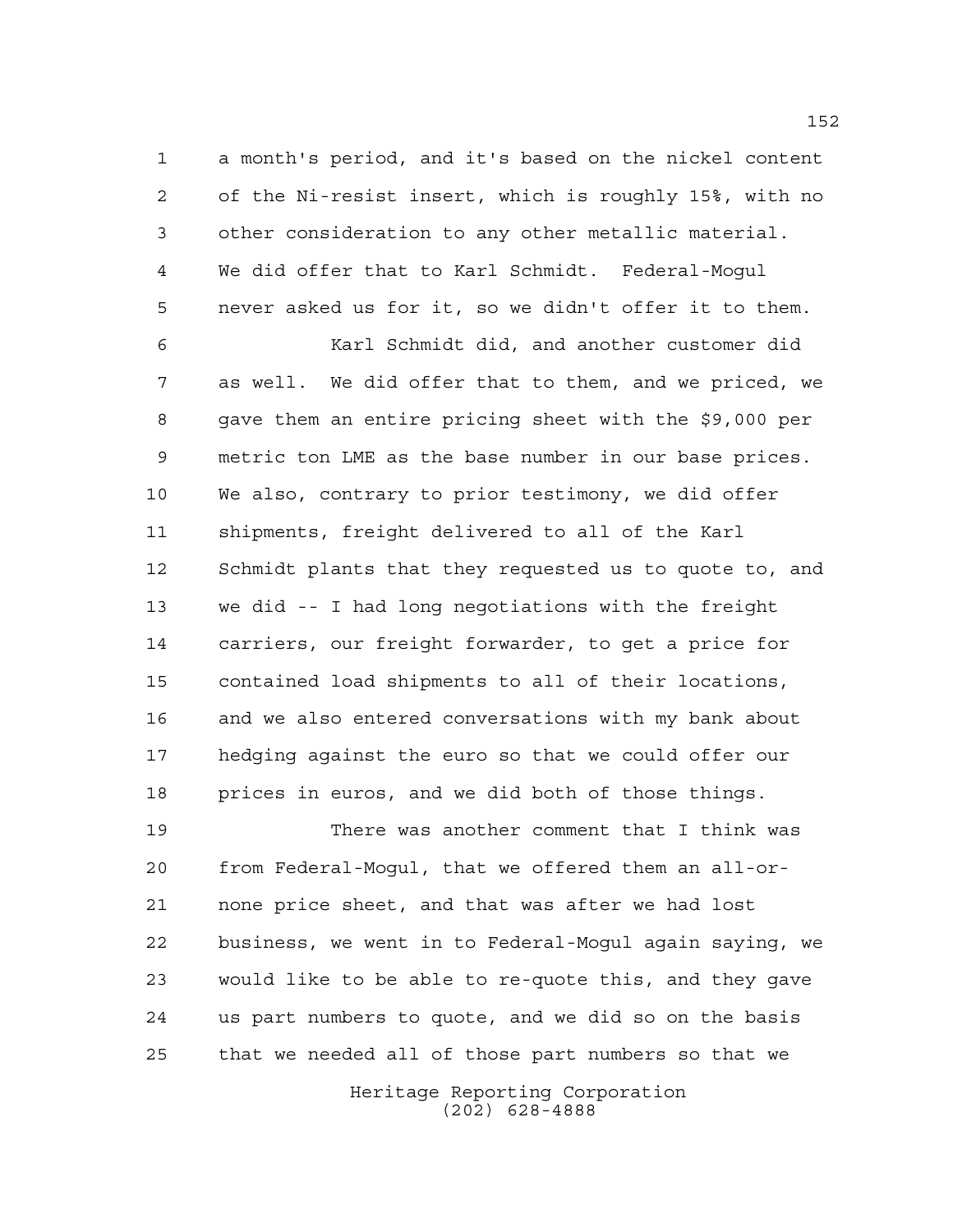had some chance of absorbing our fixed cost.

 Again, we have furnaces that run around the clock, and for example, we've quoted I'm not sure how many part numbers. It might have been 100, it might have been 50, I don't remember, but we didn't want them to just be able to pick one part number and say, okay, we want 100 of these at the price you've quoted, and ignore all the other ones, because we based the entire quoting package on the package of business. Even though we gave individual piece prices, we quoted them on getting the whole package of business, so that the pricing factors we put into the price of the product reflected some overhead absorption in our company. That's all I wanted to say to respond to some of the things that you heard today. MR. GEOFFREY KORFF: I'll just finish by saying, there was also some discussion of risk, and risk avoidance as being a factor involved in deciding who suppliers are going to be, and it was discussed somewhat amorphously. There were no particulars stated as to what goes into calculating how risk is determined, but immediately after the discussion of risk was the discussion of the much more concrete issue of price, and everything that has been said today has been somewhat of a precursor to price, can

Heritage Reporting Corporation (202) 628-4888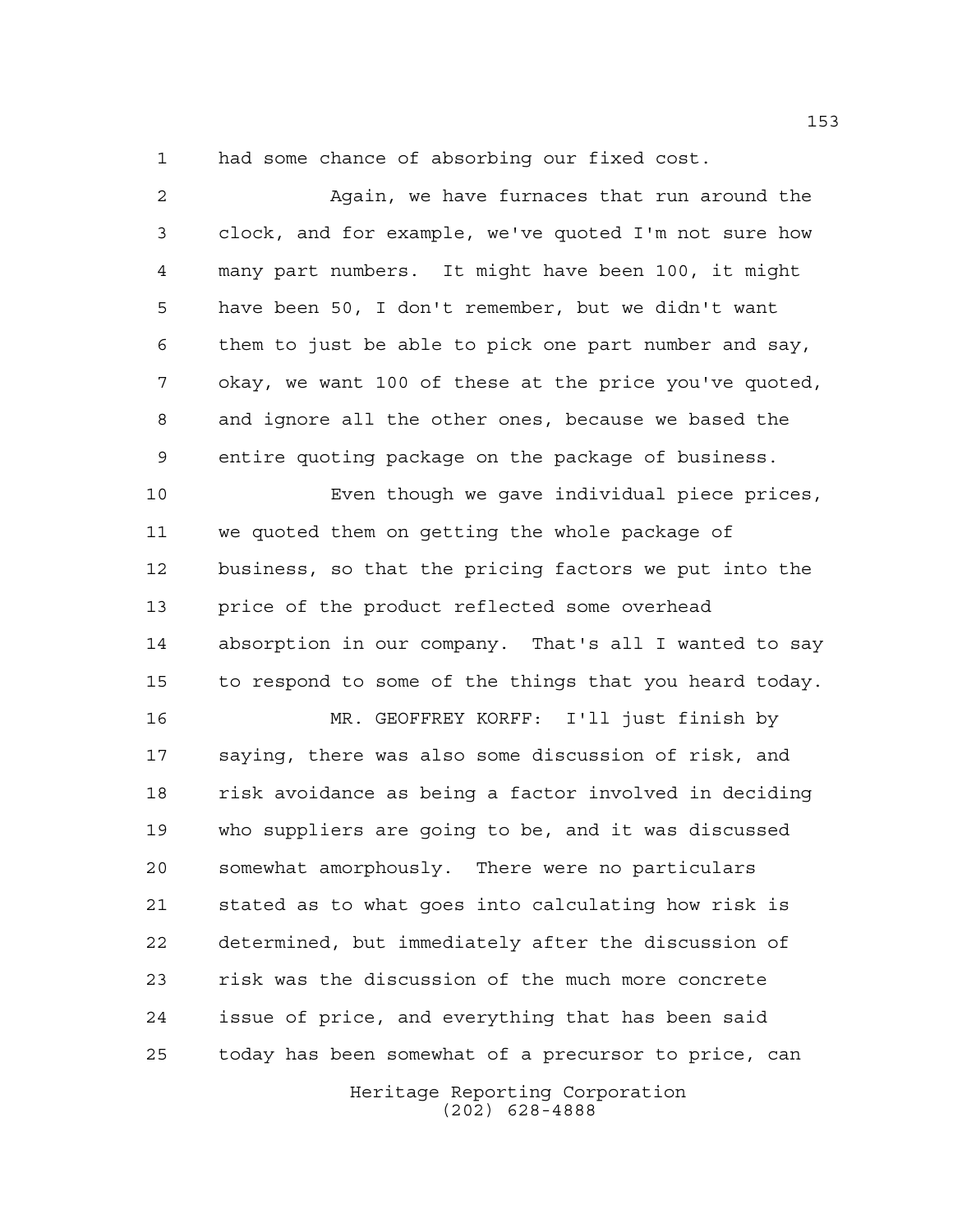we or can we not compete on price, and we are at a point right now where we cannot compete on price, simply because our costs are above that of which our foreign competitors are, the reason being because we don't enjoy various subsidies that they do.

 That being said, I hope the conference has been informative for everyone. I hope we walk away understanding what the issues are, and we look forward to clearing up any remaining questions in our post-conference brief. Thank you very much.

11 MR. ASCIENZO: Thank you very much. MR. KANE: My concluding remarks are addressed to the major points of our prepared remarks. First, on the question that Mr. Bernstein asked for a moment, I don't think we have a choice with regard to cumulation. The subject merchandise is identical. The petition was filed on the same day, citing the two markets, so that we would have to accede to the cumulation considerations of the Commission.

 The first of the points that I raised in my prepared remarks was the relative size of the domestic Ni-resist piston insert business to the industries in which the product is used. This is really a small part of what is a very large overall industry involving automotive and non-automotive uses of Ni-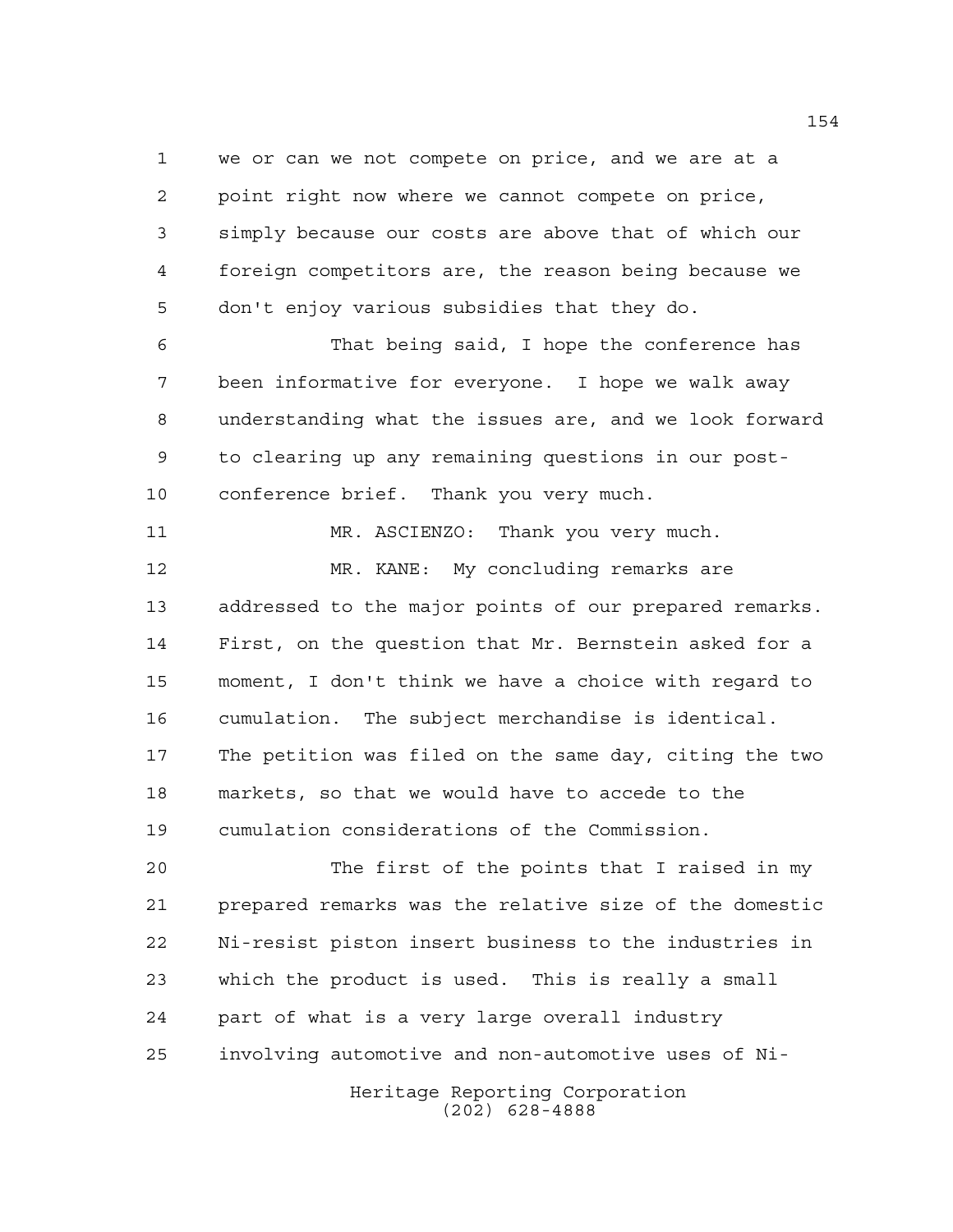resist pistons. The effects on the industry extend far beyond imports from Argentina or from Korea.

 The Petitioner's price formula and commitment of capacity to production of the subject merchandise is questionable. We have bought product from the Petitioner over the years, and despite a general downturn in the market for Ni-resist piston inserts after 2006 or the reduction in imports for KUS in 2007 and 2008, QCC sales to KUS for those two years reflect a sustained increase of more than 130,000 units each year.

 In other words, while KUS's imports have decreased, the volume of purchases from QCC have increased. I think we have established why Karl Schmidt has purchased from Clarendo Appel in Argentina; because of reliability, continuity, the ability to rely on a sustained source of supply, while still using QCC as a spot alternative. And again, we've covered some issues that we have with regard to statements made, and Mr. Deyman has asked for us to give some further information with regard to the allegations in footnote 9 on page 11, or footnote 11 on page 9. I'm not sure which way that worked. Thank you.

Heritage Reporting Corporation (202) 628-4888 MR. LOWE: First, I wish to thank the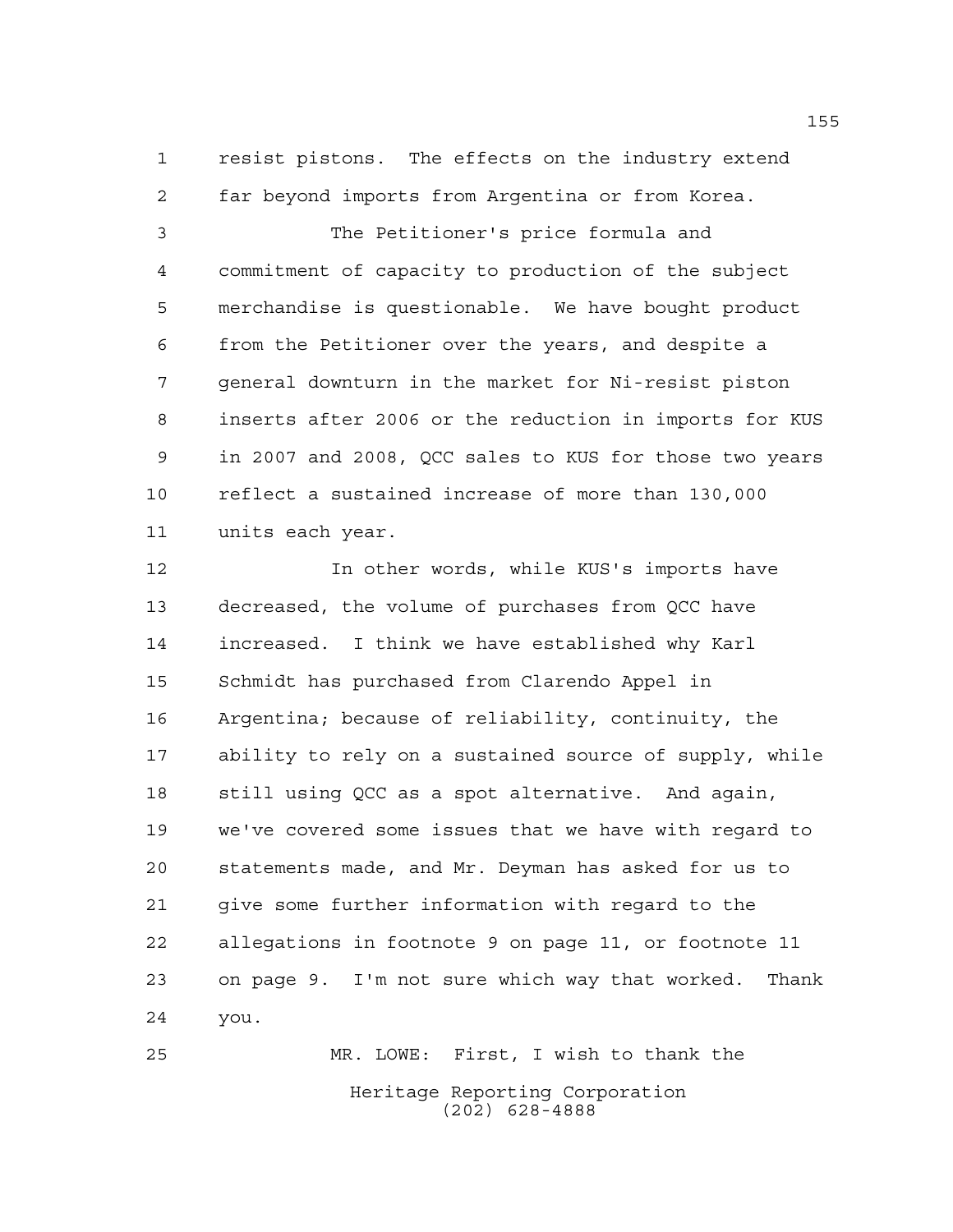Commission and the staff for the opportunity to appear here today on behalf of Federal-Mogul, and to conclude, the Commission is faced here with a domestic industry, a single company that has largely brought on itself whatever financial difficulty it has experienced regarding the production and sale of Ni-resist piston inserts.

 Market conditions have changed, and have been changing for a number of years. As we discussed earlier, automobile demand has plummeted recently, as has demand for trucks and other vehicles that use diesel engines. To the extent diesel engines are still being produced, engine producers desire fewer aluminum and more steel pistons, which do not use Ni-resist piston inserts.

 For the reasons we discussed, steel engines are viewed as preferable for meeting the higher emissions standard. We will address this issue at some greater length in our brief, but for now, suffice it to say that aluminum piston production for diesel engines has declined, and with it, the demand for Ni- resist piston inserts. The Petitioner, Quaker City, is now the only company producing Ni-resist piston inserts in the United States.

Heritage Reporting Corporation (202) 628-4888 The petition mentions another company that,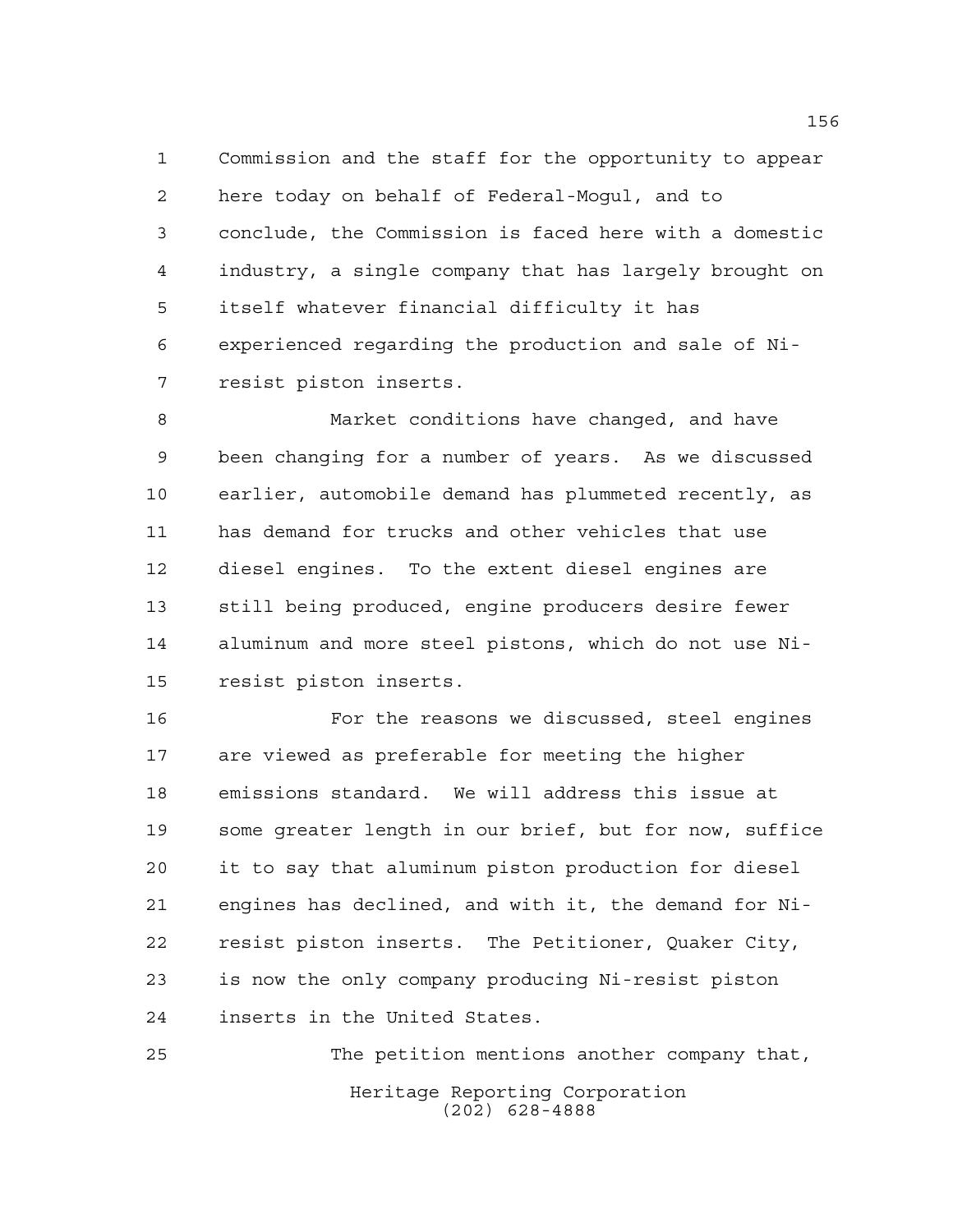according to the Petitioner, left the piston insert market, Dana Corporation, in or around 1995, well before the period of investigation. Quaker City Casting saw this trend coming. That was discussed by the witness for the Petitioner earlier today. Rather than adapt, however, in 2004, Quaker threatened, by letter to Federal-Mogul and other piston producers, to cease production of Ni-resist piston inserts unless Federal-Mogul and those other producers sourced even more inserts from Quaker.

 This strategy failed. Federal-Mogul, faced with this letter, and it's worth noting that Quaker also sent a letter to one of Federal-Mogul's major engine-producing customers along the same lines, basically saying that that customer could also take part in the decision of whether there would be a domestic Ni-resist insert maker, by pressuring its supplier, Federal-Mogul, the supplier of the pistons, to purchase additional Ni-resist inserts from Quaker.

 We will produce that letter as well attached to our brief. But from Federal-Mogul's point of view, faced with this situation, it had to assess its own risk, its own stability of supply, so when counsel for the Petitioner argues now that this case is only about price, that simply isn't true. Federal-Mogul

> Heritage Reporting Corporation (202) 628-4888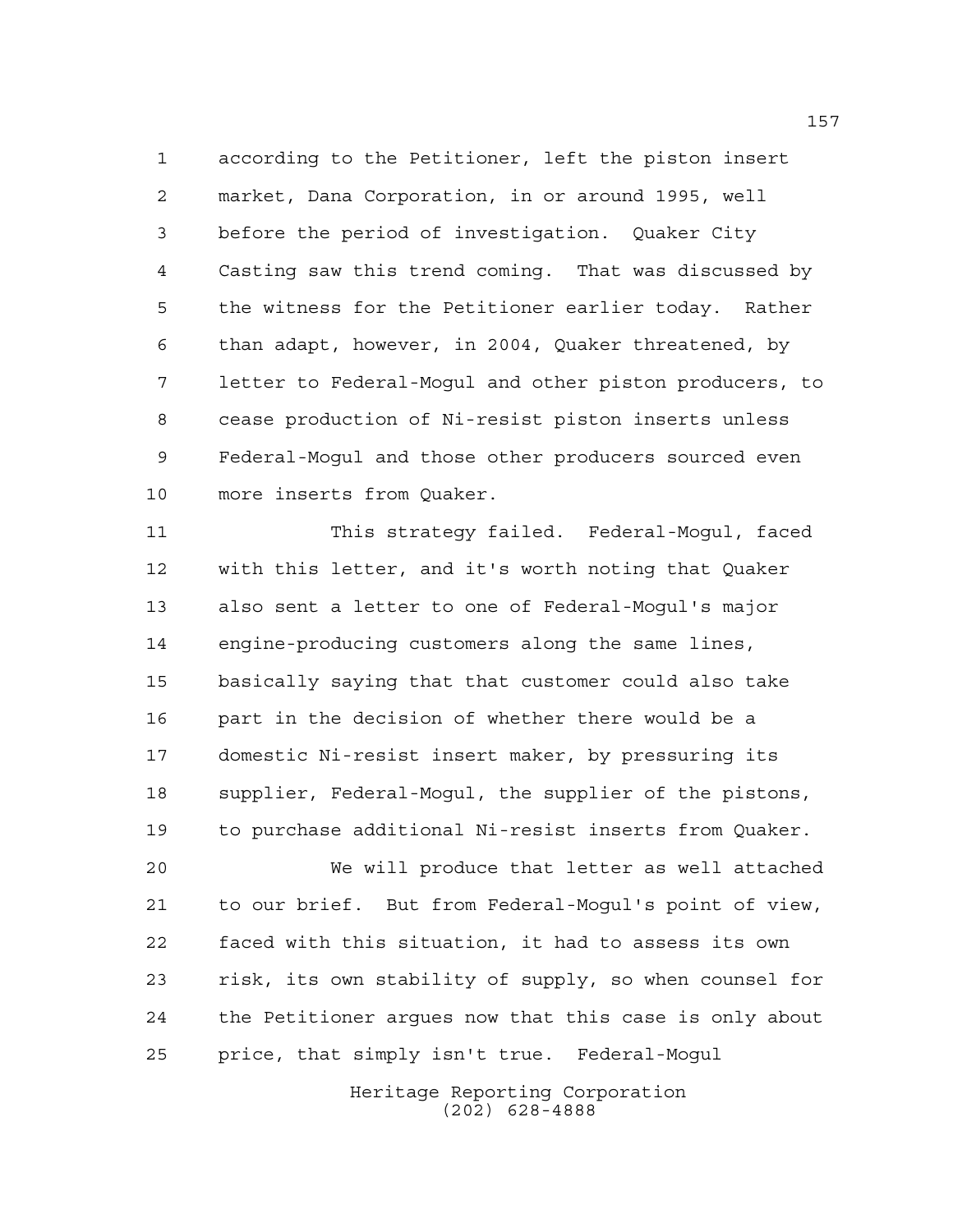previously sourced all of its Ni-resist inserts from the Petitioner, from Quaker City.

 Once Quaker City began threatening to close down that source of supply unless Federal Mogul purchased even more inserts, indeed, more inserts than Federal-Mogul had any demand for -- it would have had to have purchased if it alone had been the one that was being required to do that -- Federal-Mogul, only then in 2006, after having looked out into the market, into the international market and otherwise, because recall, there were no other domestic producers, only then did Federal-Mogul begin purchasing inserts from a foreign supplier and importing them into the United States.

 So, the issue wasn't price for Federal-Mogul so much as stability, and as one of the witnesses said today, avoiding risk. Even after Federal-Mogul made this switch, Quaker City has continued to abide by or to employ this pricing practice, and these quantity demands, which have been described in some level of detail, by requiring that Federal-Mogul, to the extent that it was going to purchase inserts from Quaker City on any kind of sustained basis, must do so across a broad spectrum of parts or insert types, as well as purchasing a number of inserts with each purchase.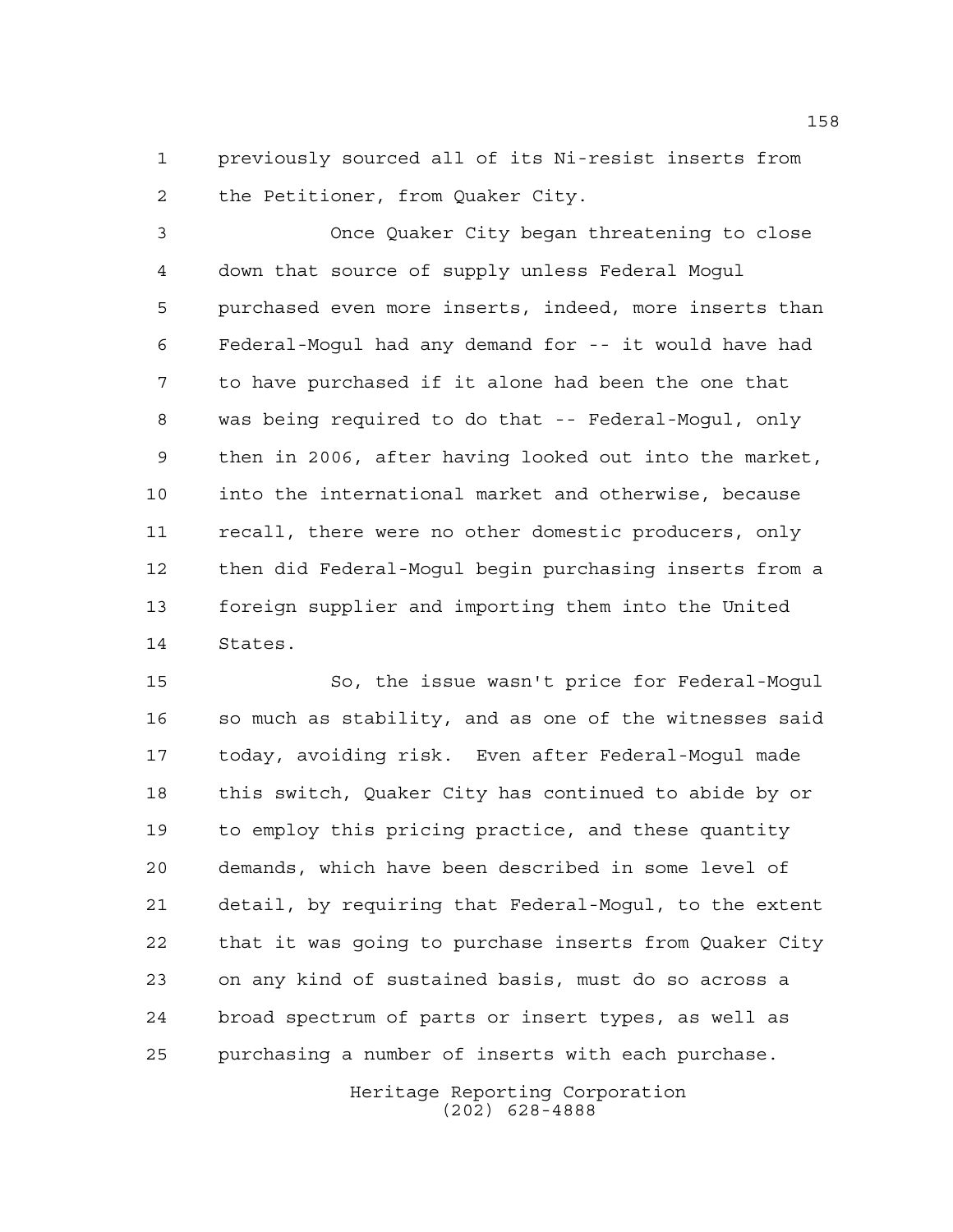That, again, is something that Federal-Mogul cannot view itself as able to do.

 The unreasonableness of the surcharge is something that we will address in greater detail. The fact remains that Federal-Mogul sets a price that's designed to recoup all of its costs, which it alters on a monthly basis depending on those costs, which, in Federal-Mogul's point of view, is not a reasonable pricing practice, certainly not for it to switch over from purchasing from a stable supplier elsewhere.

 Therefore, today, almost five years after these events took place, in 2004 and thereabouts, leading Federal-Mogul to switch its supplier, Quaker should not be permitted to claim that it is experiencing material injury or the threat of material injury by reason of subject imports, in light of Quaker's own practices and the other evidence in the record.

 Subject imports of Ni-resist piston inserts are not causing Quaker any material injury, nor are they threatening any material injury. That concludes my remarks.

Heritage Reporting Corporation MR. ASCIENZO: Thank you very much. On behalf of the Commission and the staff, I want to thank the witnesses who came here today, as well as

(202) 628-4888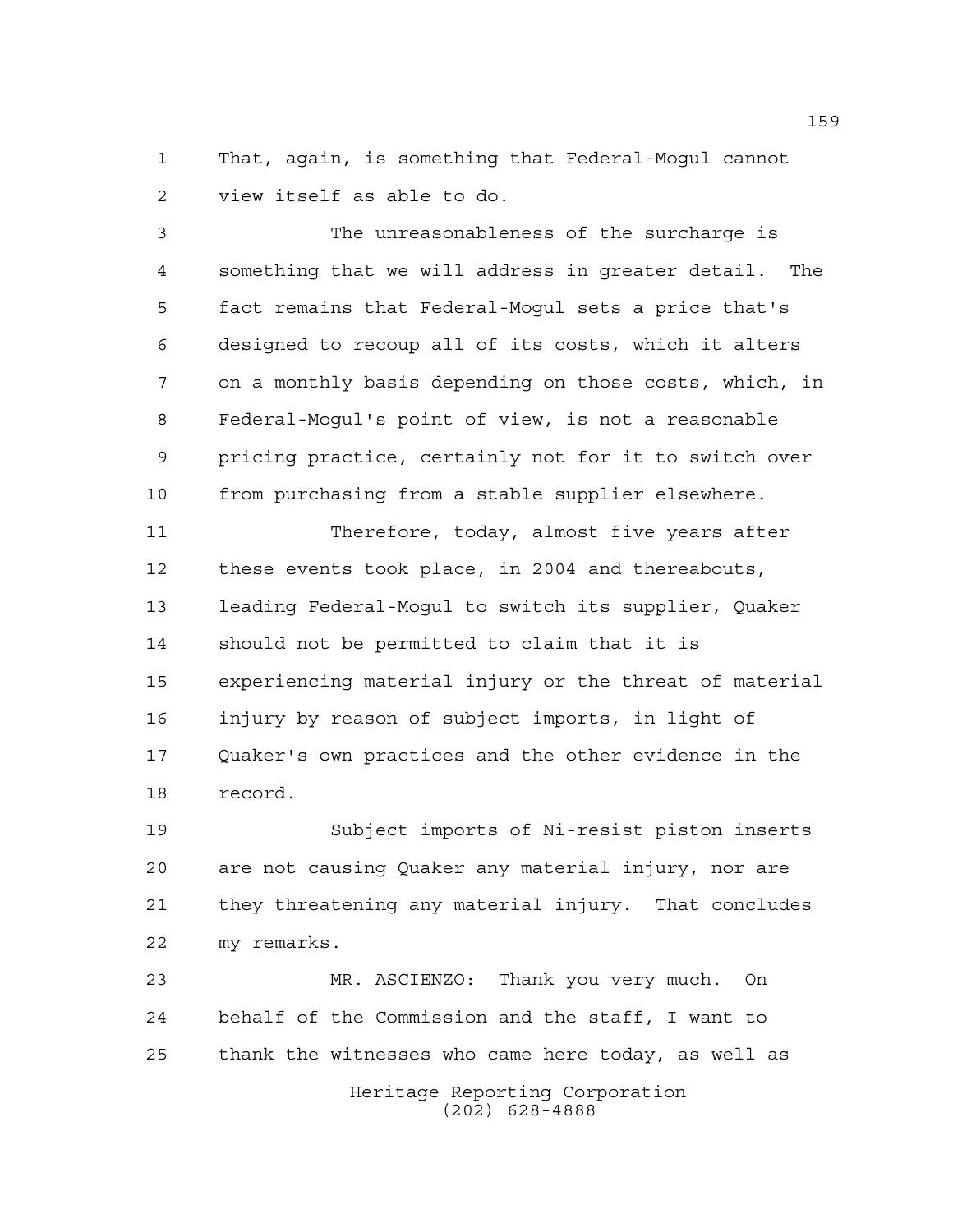counsel, for helping us gain a better understanding of this product and the conditions of competition in this industry. Before concluding, let me mention a few dates to keep in mind. The deadline for submission of corrections to the transcript and for briefs in the investigations in Monday, February 23.

 If briefs contain business proprietary information, a public version is due February 24. The Commission has tentatively scheduled its vote on the investigations for March 11 at 2:00 p.m. It will report its determinations to the Secretary of Commerce on March 12. Commissioners' opinions will be transmitted to Commerce on March 19. Thank you all very much for coming. This conference is adjourned. (Whereupon, at 1:31 p.m., the preliminary conference in the above-entitled matter was concluded.) // //  $20 /$  $21 /$ 

- $22 / /$
- $23 / /$
- $24 /$
- $25 / /$